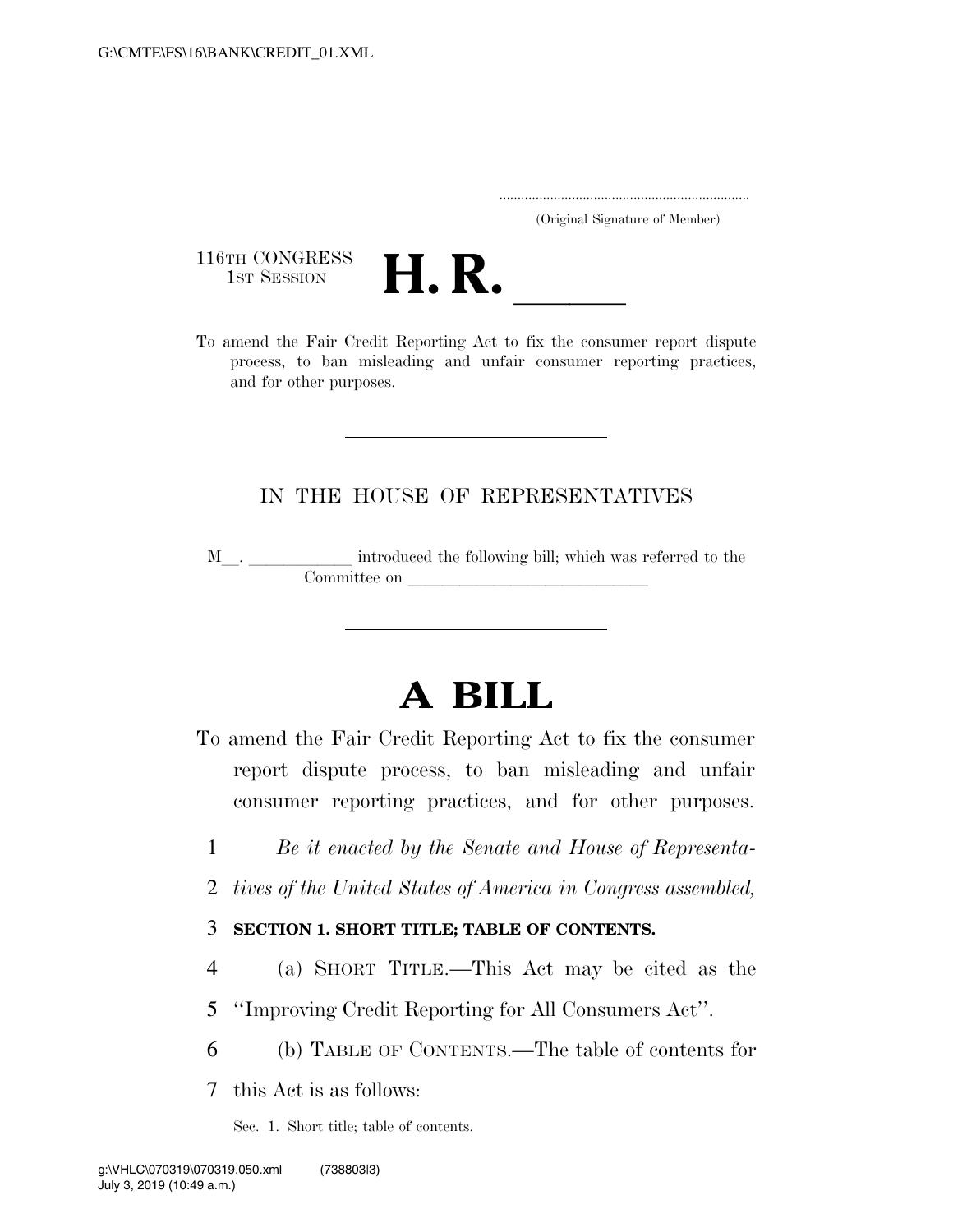- Sec. 2. Findings.
- Sec. 3. Effective date.
- Sec. 4. General Bureau rulemaking.

#### TITLE I—IMPROVEMENTS TO THE DISPUTE PROCESS

- Sec. 101. Dispute procedures and disclosures relating to reinvestigations.
- Sec. 102. Consumer awareness of dispute rights.
- Sec. 103. Maintenance of records by furnishers.
- Sec. 104. Duties of furnishers relating to dispute procedures, notices, and disclosures.
- Sec. 105. Right to appeal disputes relating to reinvestigations and investigations.
- Sec. 106. Revised consumer reports.
- Sec. 107. Indication of dispute by consumers and use of disputed information.
- Sec. 108. Accuracy and completeness report duties for consumer reporting agencies and furnishers.
- Sec. 109. Inclusion of public record data sources in consumer reports.
- Sec. 110. Injunctive relief for victims.

#### TITLE II—PROHIBITION ON MISLEADING AND UNFAIR CONSUMER REPORTING PRACTICES

- Sec. 201. Prohibition on automatic renewals for promotional consumer reporting and credit scoring products and services.
- Sec. 202. Prohibition on misleading and deceptive marketing related to the provision of consumer reporting and credit scoring products and services.
- Sec. 203. Prohibiton on excessive direct-to-consumer sales.
- Sec. 204. Fair access to consumer reporting and credit scoring disclosures for nonnative English speakers and the visually and hearing impaired.
- Sec. 205. Comparison shopping for loans without harm to credit standing.
- Sec. 206. Nationwide consumer reporting agencies registry.

#### 1 **SEC. 2. FINDINGS.**

- 2 Congress finds the following:
- 3 (1) GENERAL FINDINGS.—
- 4 (A) Consumer reporting agencies 5 (''CRAs'') are companies that collect, compile, 6 and provide information about consumers in the 7 form of consumer reports for certain permis-8 sible statutory purposes under the Fair Credit 9 Reporting Act (15 U.S.C. 1681 et seq.) 10 (''FCRA''). The three largest CRAs in this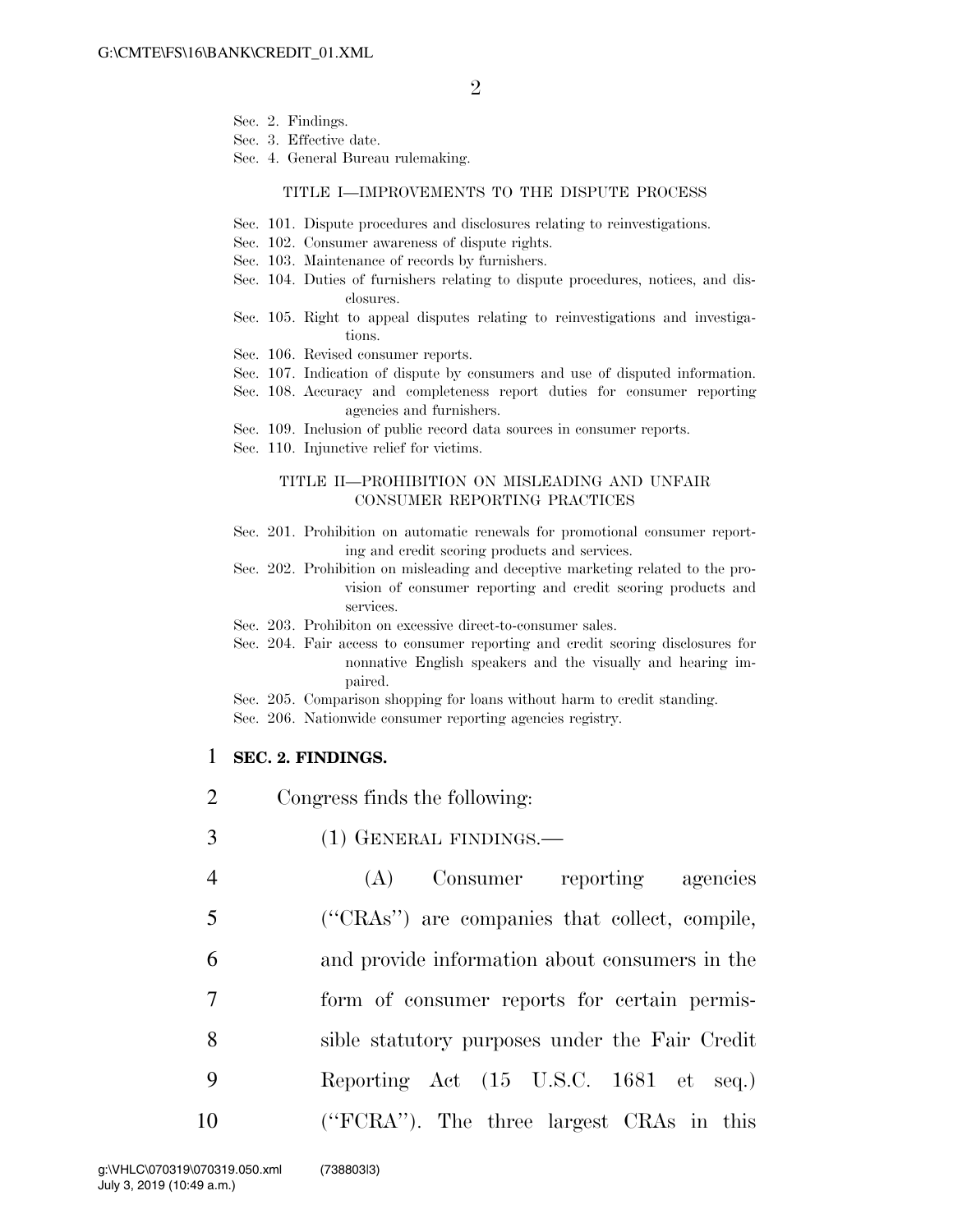country are Equifax, TransUnion, and Experian. These CRAs are referred to as na- tionwide CRAs and the reports that they pre- pare are commonly referred to as credit reports. Furnishers, such as creditors, lenders, and debt collection agencies, voluntarily submit informa- tion to CRAs about their accounts such as the total amount for each loan or credit limit for each credit card and the consumer's payment history on these products. Reports also include identifying information about a consumer, such as their birthdate, previous mailing addresses, and current and previous employers.

 (B) In a December 2012 paper, ''Key Di- mensions and Processes in the U.S. Credit Re- porting System: A review for how the nation's largest credit bureaus manage consumer data'', the Bureau of Consumer Financial Protection (''Consumer Bureau'') noted that the three na- tionwide CRAs maintain credit files on approxi- mately 200 million adults and receive informa- tion from about 10,000 furnishers. On a monthly basis, these furnishers provide infor- mation on over 1.3 billion consumer credit ac-counts or other trade lines.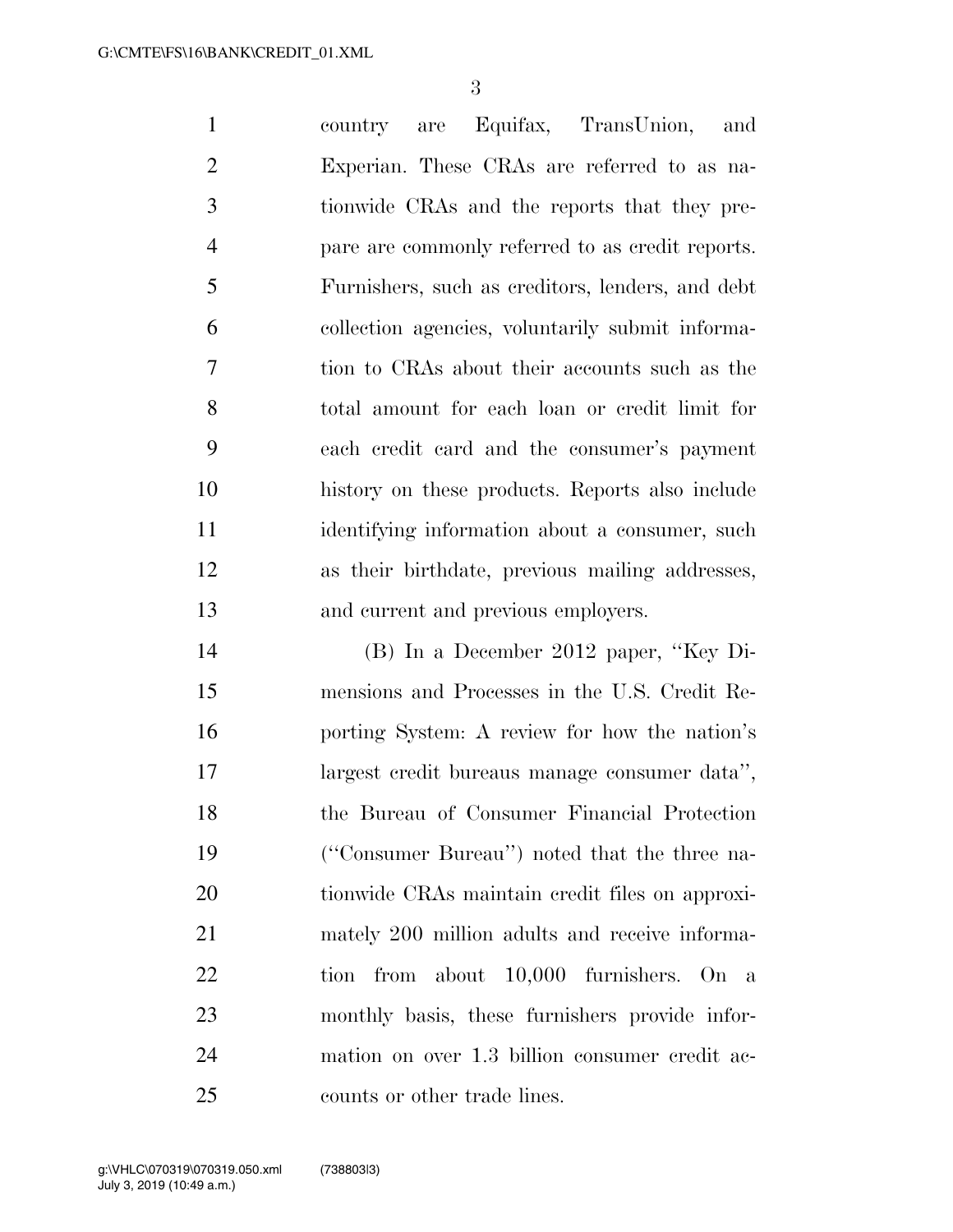(C) The 10 largest institutions furnishing credit information to each of the nationwide CRAs account for more than half of all ac-counts reflected in consumers' credit files.

 (D) Consumer reports play an increasingly important role in the lives of American con- sumers. Most creditors, for example, review these reports to make decisions about whether to extend credit to consumers and what terms and conditions to offer them. As such, informa- tion contained in these reports affects whether a person is able to get a private education loan to pay for college costs, to secure a mortgage loan to buy a home, or to obtain a credit card, as well as the terms and conditions under which consumer credit products or services are offered to them.

 (E) Credit reports are also increasingly used for many noncredit decisions, including by landlords to determine whether to rent an apartment to a prospective tenant and by em- ployers to decide whether to hire potential job applicants or to offer a promotion to existing employees.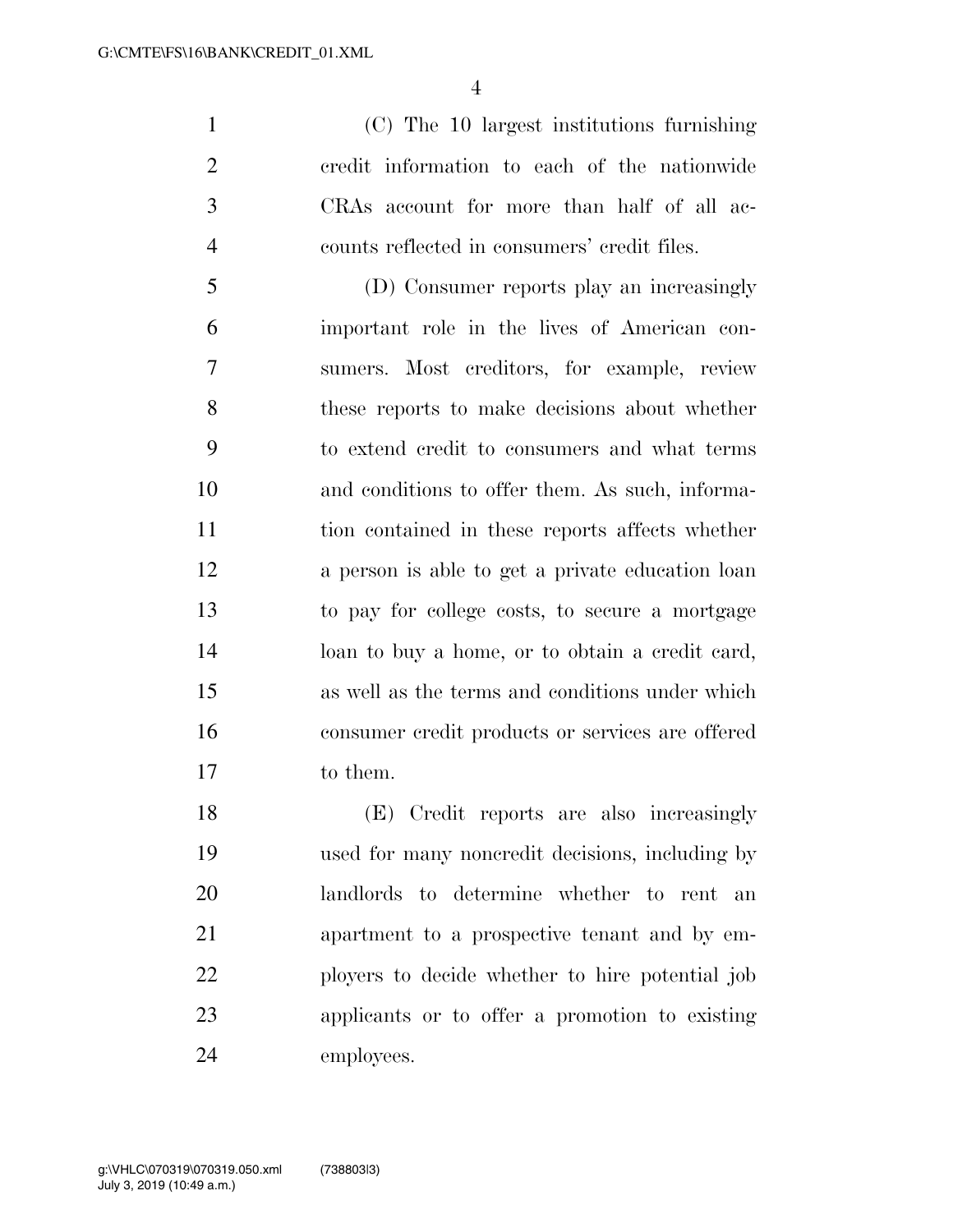(F) CRAs have a statutory obligation to verify independently the accuracy and complete- ness of information included on the reports that they provide.

 (G) The nationwide CRAs have failed to establish and follow reasonable procedures, as required by existing law, to establish the max- imum level of accuracy of information contained on consumer reports. Given the repeated fail- ures of these CRAs to comply with accuracy re- quirements on their own, legislation is intended to provide them with detailed guidance improv- ing the accuracy and completeness of informa- tion contained in consumer reports, including procedures, policies, and practices that these CRAs should already be following to ensure full compliance with their existing obligations.

 (H) The presence of inaccurate or incom- plete information on these reports can result in substantial financial and emotional harm to consumers. Credit reporting errors can lead to 22 the loss of a new employment opportunity or a denial of a promotion in an existing job, stop someone from being able to access credit on fa-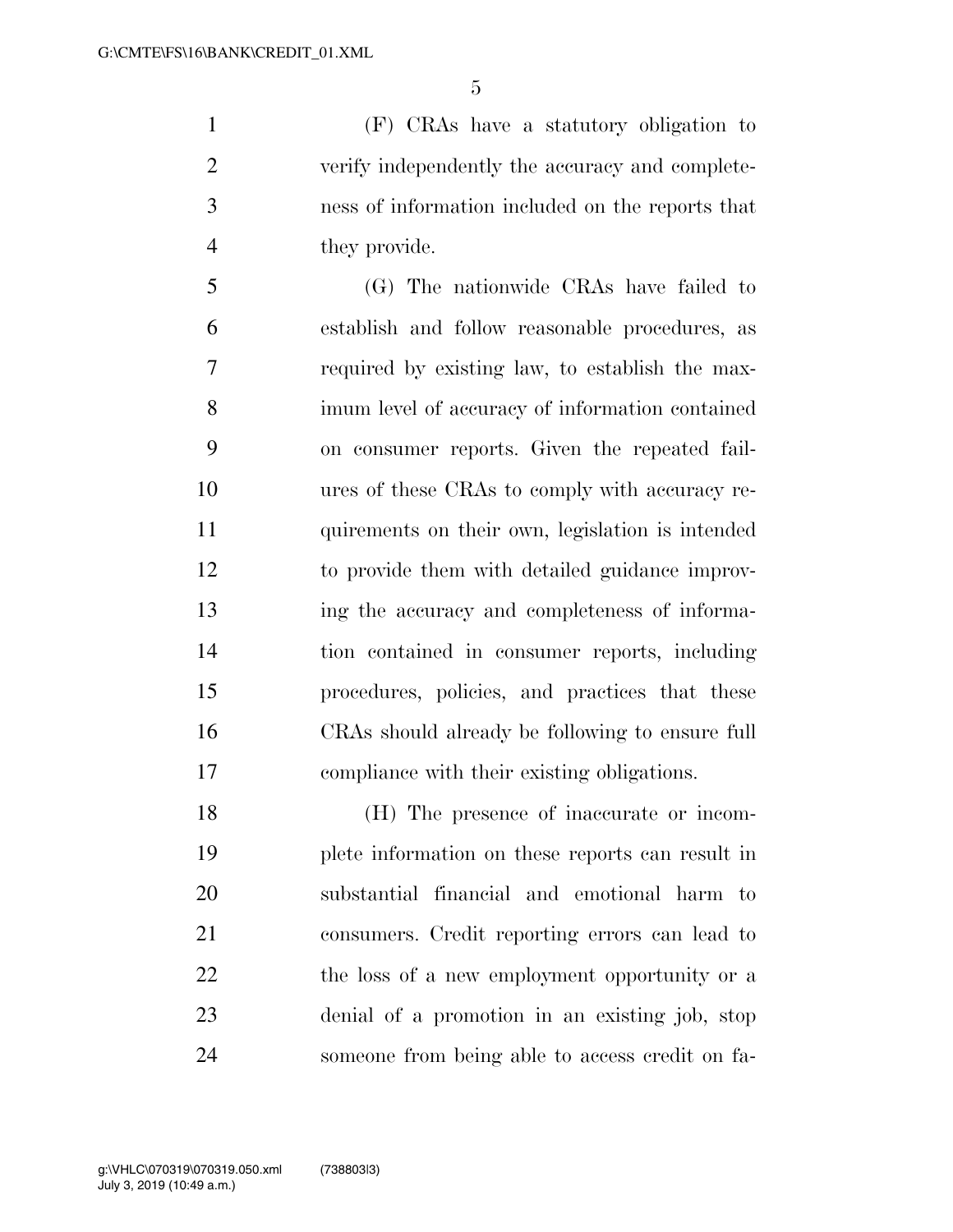| $\mathbf{1}$   | vorable terms, prevent a person from obtaining   |
|----------------|--------------------------------------------------|
| $\overline{2}$ | rental housing, or even trigger mental distress. |
| 3              | (I) Current industry practices impose an         |
| $\overline{4}$ | unfair burden of proof on consumers trying to    |
| 5              | fix errors on their reports.                     |
| 6              | (J) Consumer reports containing inac-            |
| 7              | curate or incomplete credit information also un- |
| 8              | dermine the ability of creditors and lenders to  |
| 9              | effectively and accurately underwrite and price  |
| 10             | credit.                                          |
| 11             | (K) Recognizing that credit reporting af-        |
| 12             | fects the lives of almost all consumers in this  |
| 13             | country and that the consequences of errors on   |
| 14             | a consumer report can be catastrophic for a      |
| 15             | consumer, the Consumer Bureau began accept-      |
| 16             | ing consumer complaints about credit reporting   |
| 17             | in October 2012.                                 |
| 18             | (L) As of February 2017, the Consumer            |
| 19             | Bureau has handled approximately 185,717         |
| 20             | credit reporting complaints, making credit re-   |
| 21             | porting consistently the third most-complained-  |
| 22             | about subject matter on which the Consumer       |
| 23             | Bureau accepts consumer complaints.              |
| 24             | (M) In the "Monthly Complaint Report             |
| 25             | Volume 20", released in February 2017, the       |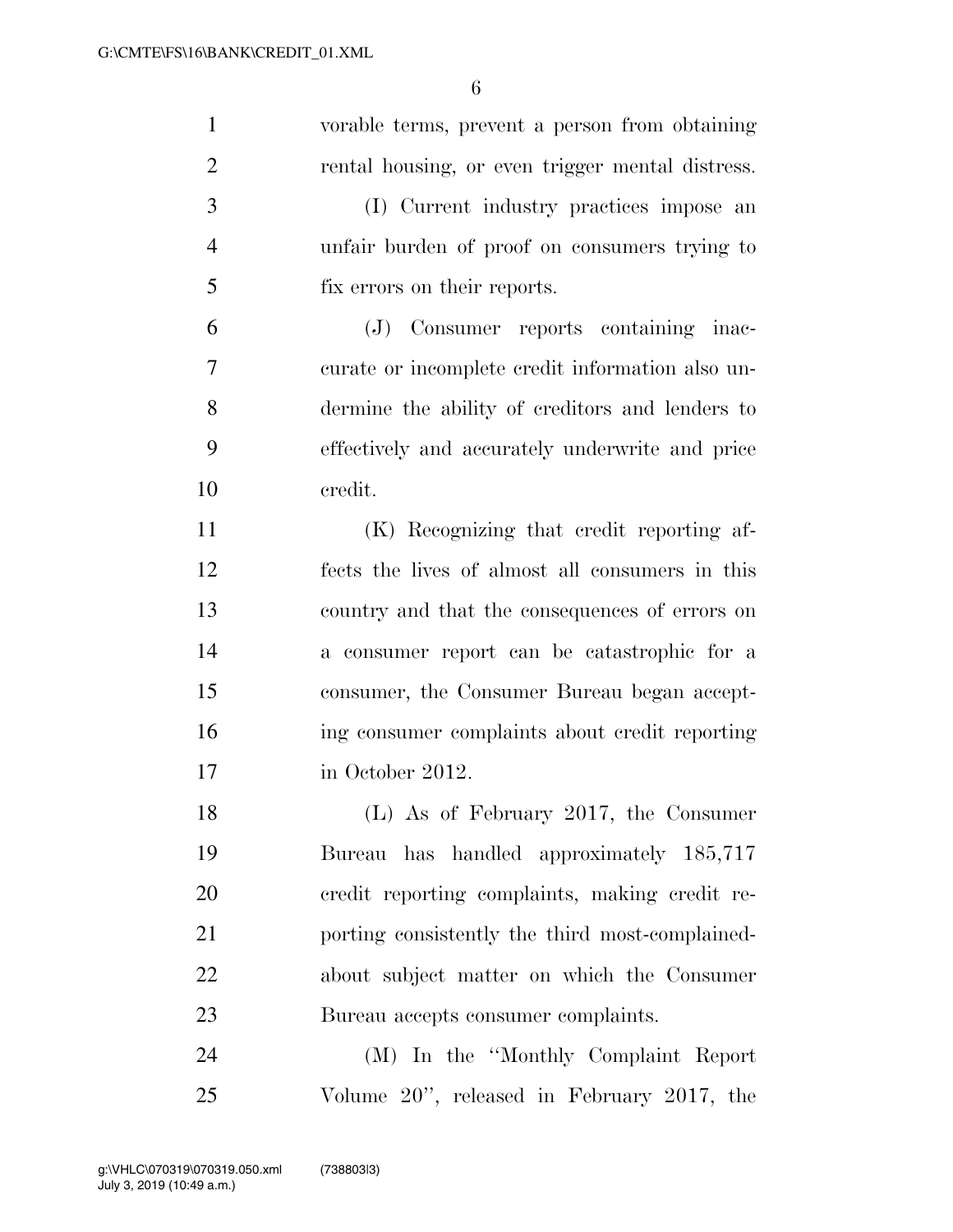Consumer Bureau noted that 76 percent of credit reporting complaints involved incorrect information on reports, with consumers fre- quently expressing their frustrations about the burdensome and time-consuming process to dis-puting items.

 (N) Other common types of credit report- ing complaints submitted to the Consumer Bu- reau related to the improper use of a report, trouble obtaining a report or credit score, CRAs' investigations, and credit monitoring or identity protection.

 (O) In the summer 2015 ''Supervisory Highlights'', the Consumer Bureau noted that one or more of the largest CRAs failed to ade- quately oversee furnishers to ensure that they were adhering to the CRA's vetting policies and to establish proper procedures to verify public record information.

 (P) According to the fall 2016 ''Super- visory Highlights'', Consumer Bureau exam- iners determined that one or more debt collec- tors never investigated indirect disputes that lacked detail or were not accompanied by at-tachments with relevant information from the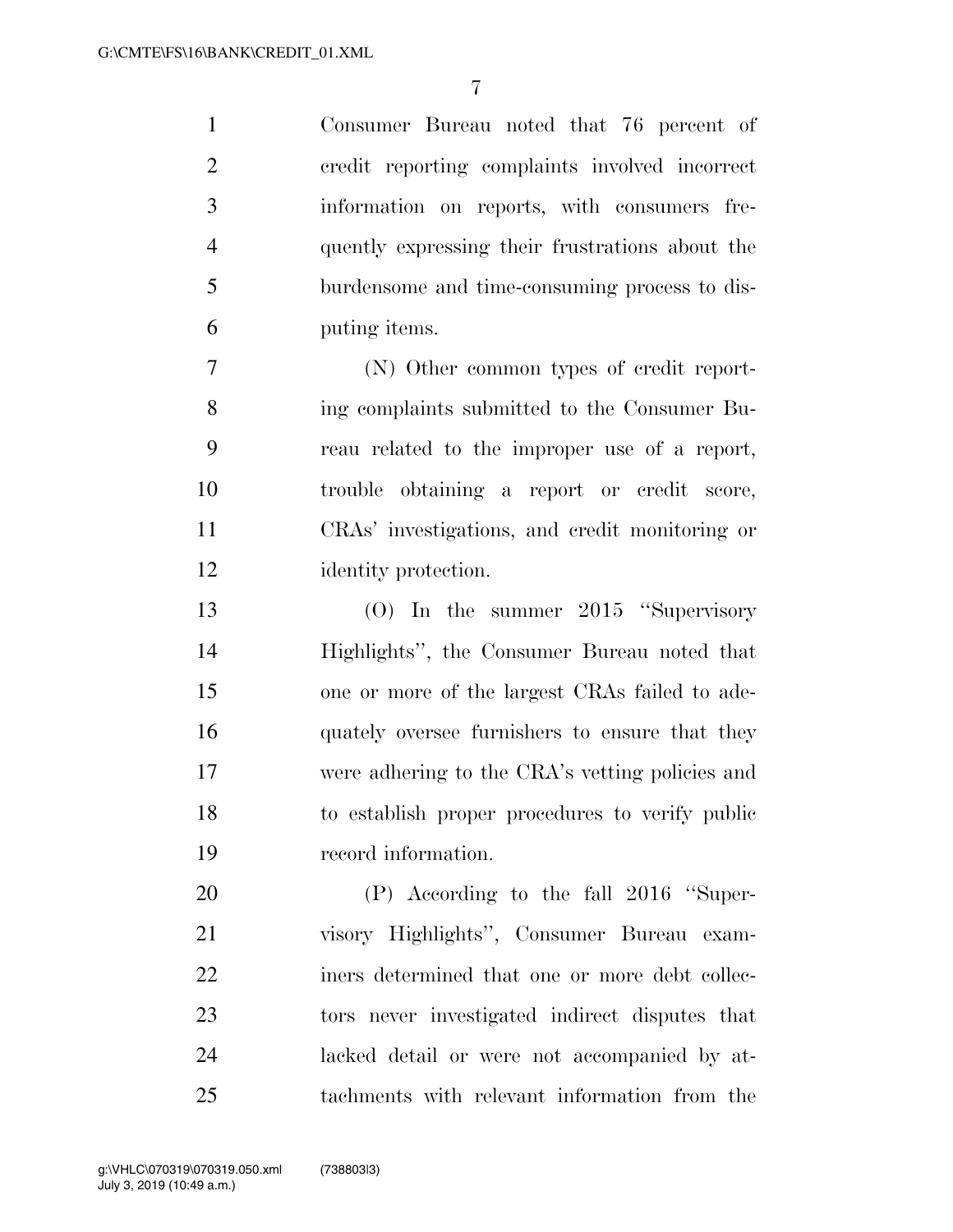consumer. Examiners also found that notifica- tions sent to consumers about disputes consid- ered frivolous failed to identify for the con- sumers the type of material that they could pro- vide in order for the debt collector to complete the investigation of the disputed item.

 (Q) A February 2014 Consumer Bureau report titled ''Credit Reporting Complaint Snapshot'' found that consumers are confused about the extent to which the nationwide CRAs are required to provide them with validation and documentation of a debt that appears on their credit report.

 (R) As evidence that the current system lacks sufficient market incentives for CRAs to develop more robust procedures to increase the accuracy and completeness of information on credit reports, litigation discovery documented by the National Consumer Law Center (''NCLC''), as part of a January 2009 report 21 titled, "Automated Injustice: How a Mecha- nized Dispute System Frustrates Consumers Seeking to Fix Errors in Their Credit Re- ports'', showed that at least two of the three largest CRAs use quota systems to force em-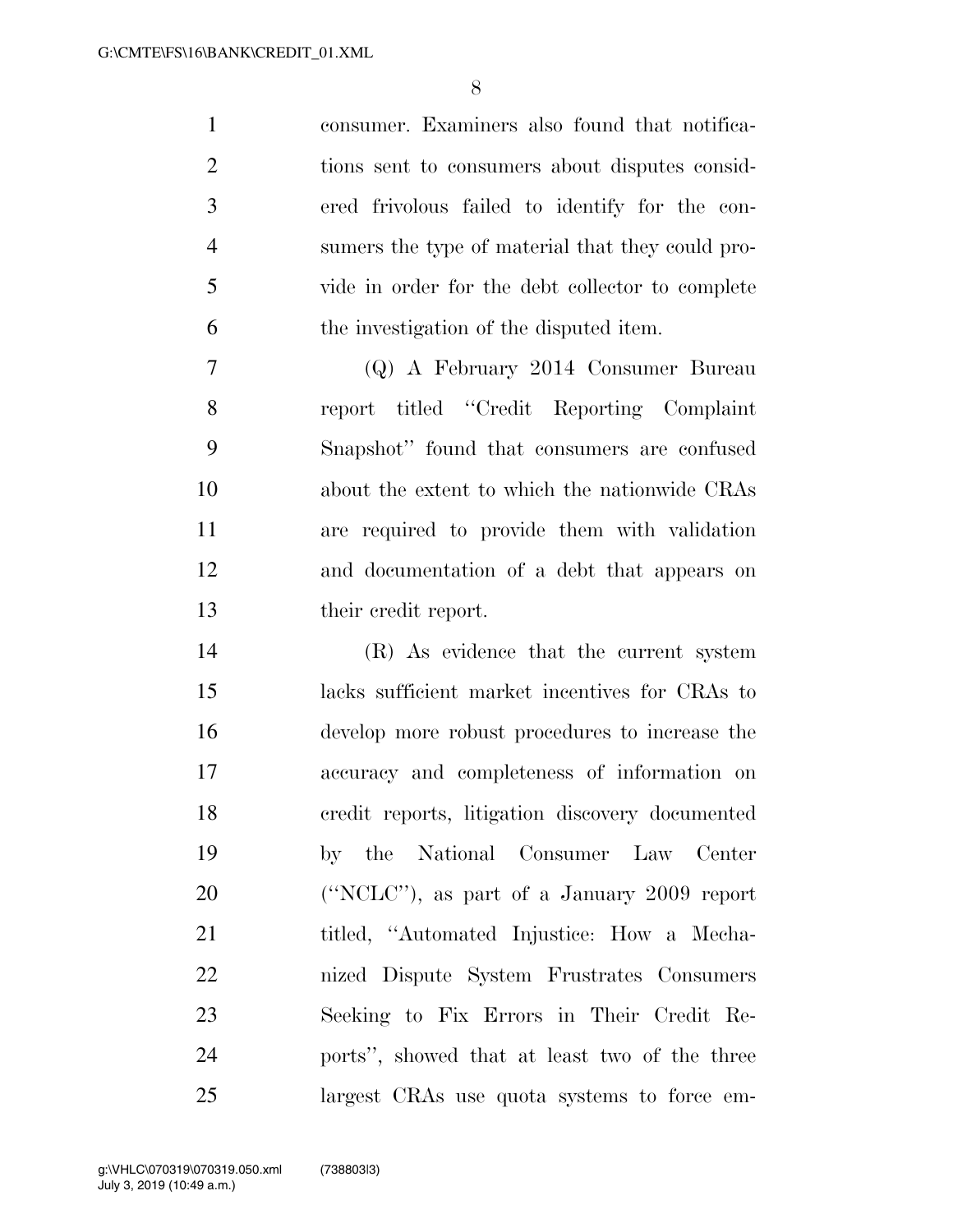ployees to process disputes hastily and without the opportunity for conducting meaningful in- vestigations. At least one nationwide CRA only allowed dispute resolution staff five minutes to handle a consumer's call. Furthermore, these CRAs were found to have awarded bonuses for meeting quotas and punished those who didn't meet production numbers with probation.

 (S) Unlike most other business relation- ships, where consumers can register their satis- faction or unhappiness with a particular credit product or service simply by taking their busi- ness elsewhere, consumers have no say in whether their information is included in the CRAs databases and limited legal remedies to hold the CRAs accountable for inaccuracies or poor service.

 (T) Accordingly, despite the existing statu- tory mandate for CRAs to follow reasonable procedures to assure the maximum possible ac- curacy of the information whenever they pre- pare consumer reports, numerous studies, the high volume of consumer complaints submitted to the Consumer Bureau about incorrect infor-mation on consumer reports, and supervisory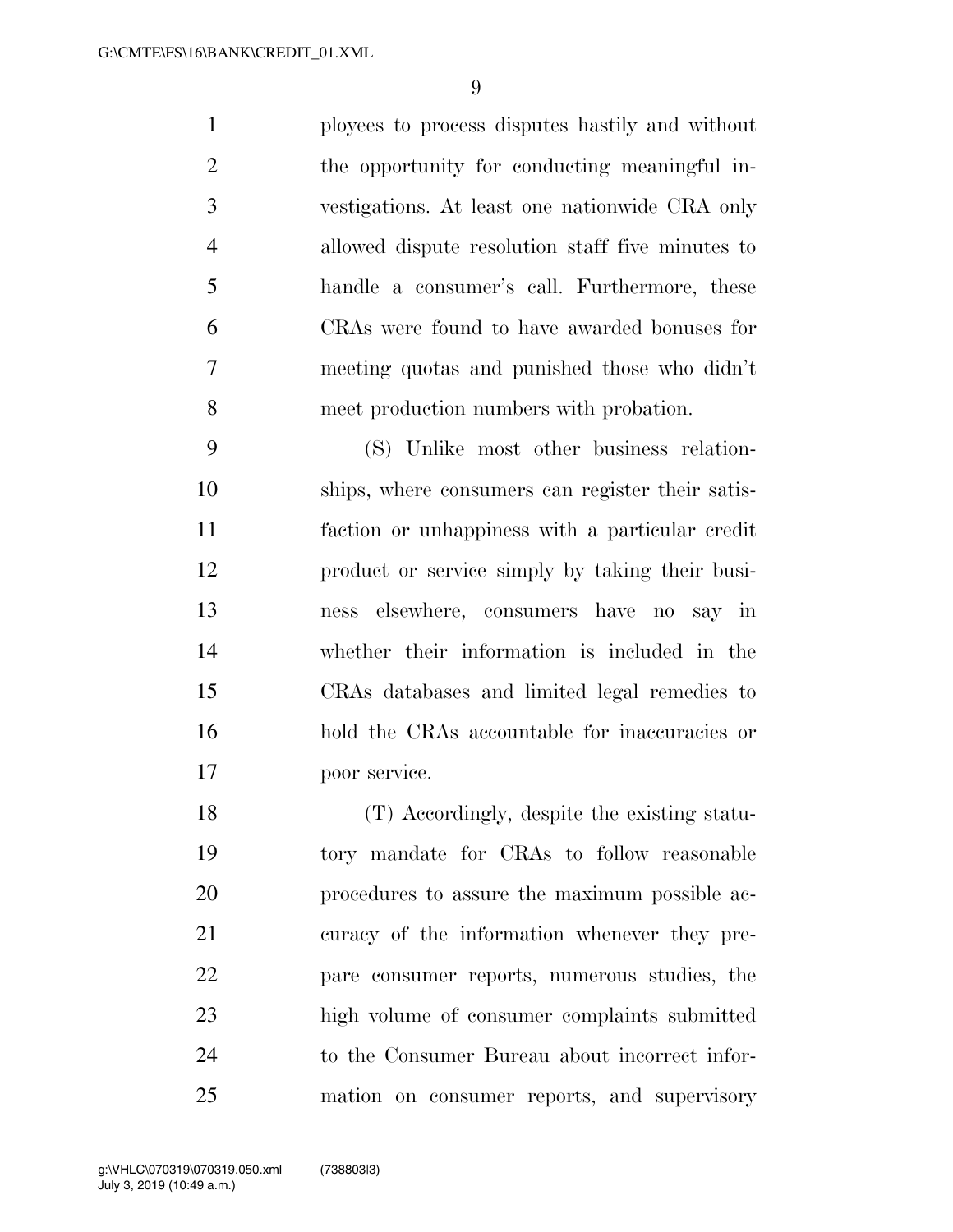| $\overline{1}$ | activities by the Consumer Bureau demonstrate |
|----------------|-----------------------------------------------|
| 2              | that CRAs continue to skirt their obligations |
| 3              | under the law.                                |

 (2) INCORRECT INFORMATION ON CONSUMER REPORTS.—

 (A) Consumers are entitled to dispute er- rors on their consumer reports with either the CRA, who issued the report, or directly with furnishers, who supplied the account informa-10 tion to the CRA, and request that mistakes be deleted or removed. Consumers, who believe an investigation has not correctly resolved their dispute, however, have few options, other than requesting that a statement about the dispute be included with their future reports.

 (B) CRAs have a statutory obligation under the FCRA to perform a reasonable inves- tigation by conducting a substantive and searching inquiry when a consumer disputes an item on their report. In doing so, CRAs must conduct an independent review about the accu-22 racy of any disputed item and cannot merely rely on a furnisher's ''rubber-stamp'' verification of the integrity of the information 25 they have provided to CRAs.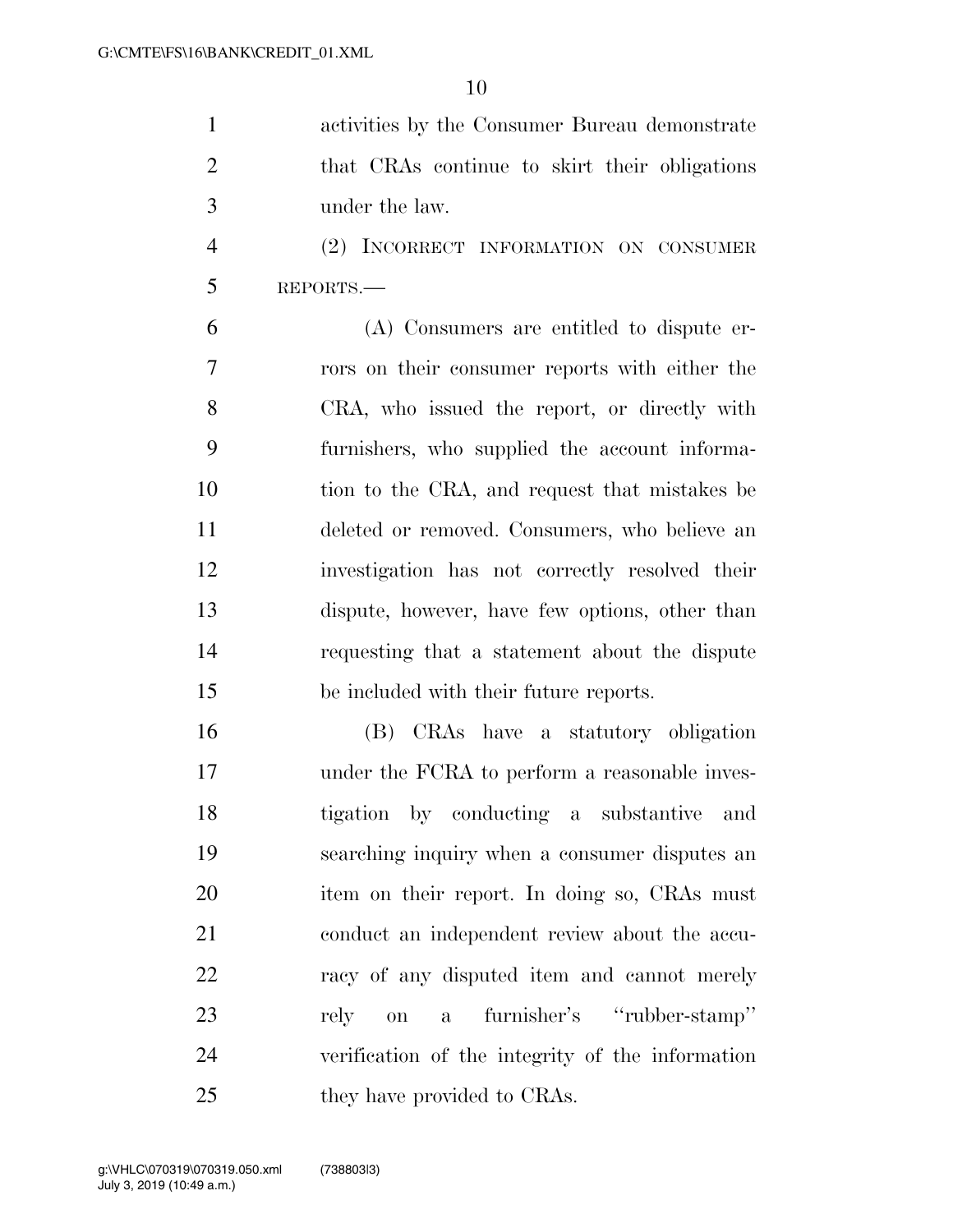(C) The Federal Trade Commission (''FTC''), in a ''Report to Congress Under Sec- tion 319 of the Fair and Accurate Credit Transactions Act of 2003'' released in Decem- ber 2012, found that 26 percent of survey par- ticipants identified at least one potentially ma- terial error on their consumer reports, and 13 percent experienced a change in their credit score once the error was fixed.

 (D) Consumer Bureau examiners have identified repeated deficiencies with the nation- wide CRAs' information collection. In the sum- mer 2015 ''Supervisory Highlights'' released in June 2015, the Consumer Bureau noted contin- ued weaknesses with CRAs' methods and proc- esses for assuring maximum possible accuracy in their reports. Examiners also found, with certain exceptions, no quality control policies and procedures in place to test consumer re-20 ports for accuracy.

 (E) In its ''Credit Reporting Complaint Snapshot'' released in February 2014, the Con- sumer Bureau found that consumers were un- certain about the depth and validity of the in-vestigations performed about a disputed item.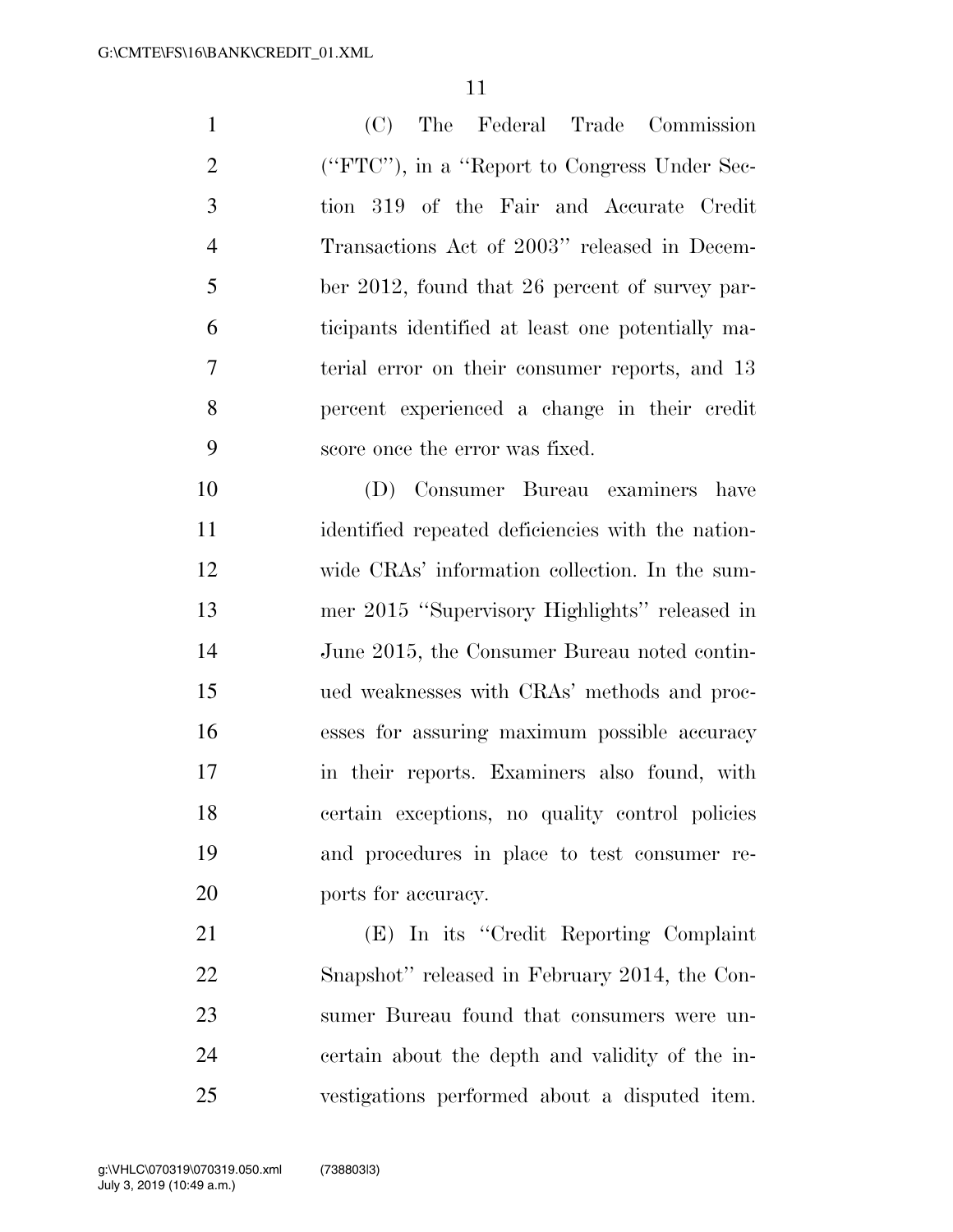Consumers also expressed frustration that, even though they provided supporting materials that they believed demonstrated the inaccuracy of the information provided by furnishers, errors continued to remain on their reports.

 (F) In the winter 2015 ''Supervisory High- lights'' released in March 2015, the Consumer Bureau reported that one or more nationwide CRAs failed to adequately fulfill their dispute- handling obligations, including by not for- warding to furnishers all relevant information found in letters and supporting documents sup- plied by consumers when they submitted dis- putes failing to notify consumers that they had completed investigations, and not providing con- sumers with the results of the CRAs' reviews about their disputes.

 (G) Consumer Bureau examiners also noted in the fall 2016 ''Supervisory Highlights'' released in October 2016 that one or more enti- ties failed to provide adequate guidance and training to staff about how to differentiate FCRA disputes from general customer inquir- ies, complaints, or debt validation requests. Consumer Bureau supervisors also directed one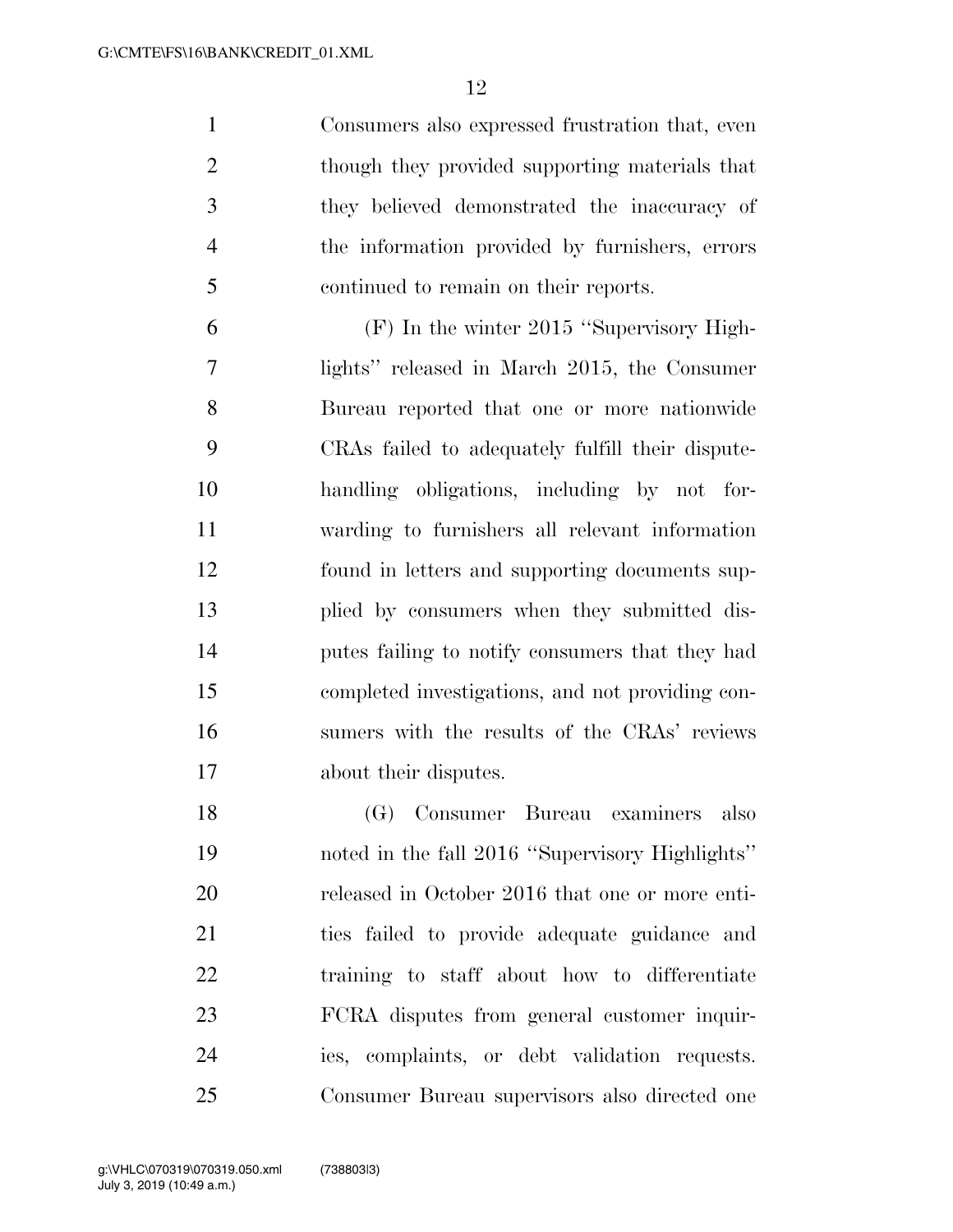or more entities to develop and implement rea- sonable procedures to ensure that direct and in- direct disputes are appropriately logged, cat-egorized, and resolved.

 (H) Consumers' increasing frustration about the difficulties of trying to fix credit re- porting errors, evidenced through the volume of consumer complaints related to errors sub- mitted to the Consumer Bureau, are also echoed in another FTC study issued in January 2015. In the ''Report to Congress under Sec- tion 319 for the Fair and Accurate Credit Transactions Act of 2003'', the FTC found that nearly 70 percent (84 people) of participants from a previous survey that had filed disputes with CRAs continued to believe that at least some of the disputed information remained in- accurate at the time of the follow-up survey. Despite these views, 50 percent (42 people) of the survey participants decided to just give up trying to fix the errors, with only 45 percent (38 people) of them planning to continue to try to resolve their disputes.

 (I) The consistently high volume of con-sumer complaints submitted to the Consumer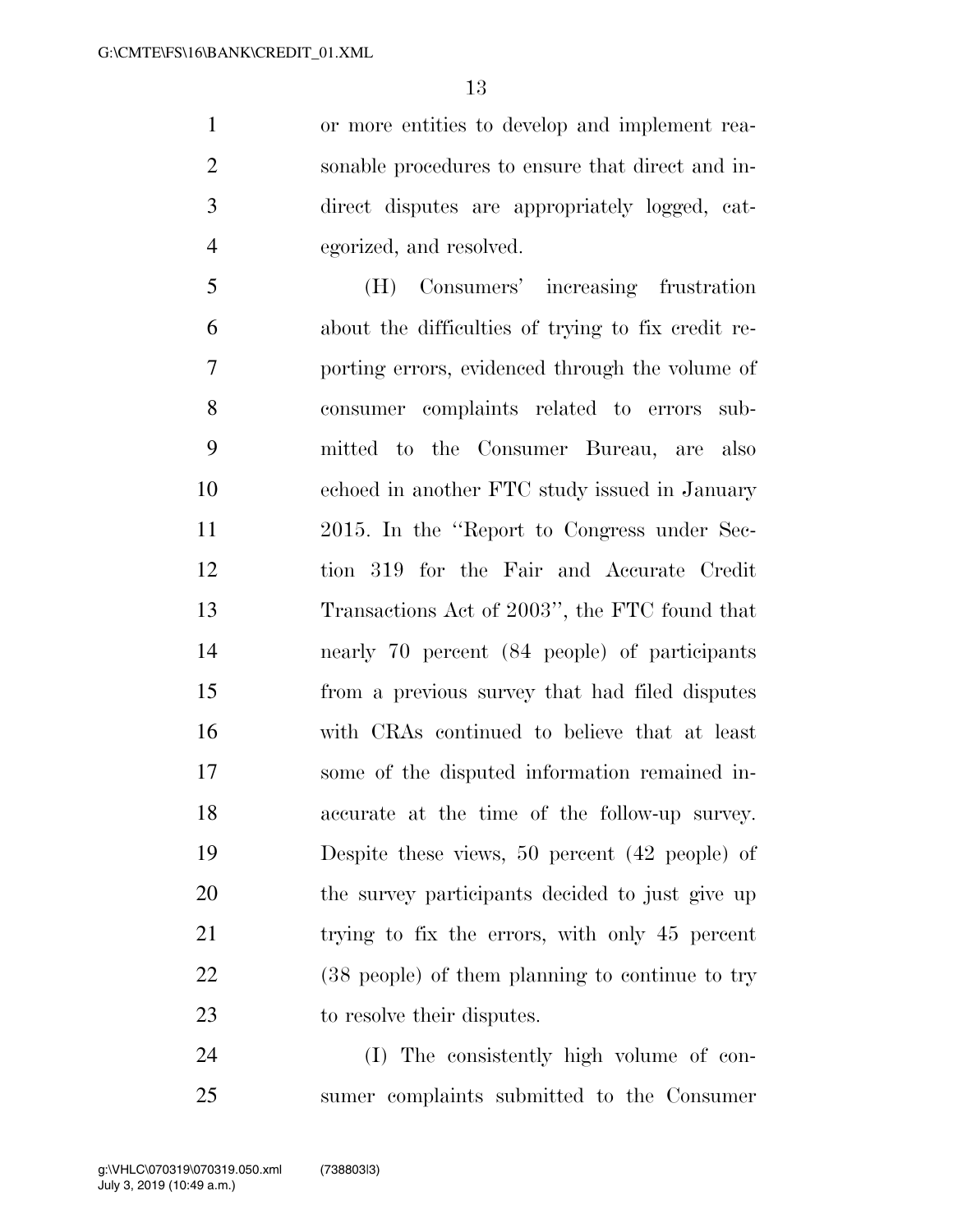| $\mathbf{1}$   | Bureau about credit reporting errors, coupled    |
|----------------|--------------------------------------------------|
| $\overline{2}$ | with the largest CRAs' repeated quality control  |
| 3              | weaknesses found by Consumer Bureau exam-        |
| $\overline{4}$ | iners, show that the nationwide CRAs have        |
| 5              | failed to establish and follow reasonable proce- |
| 6              | dures to assure maximum accuracy of informa-     |
| 7              | tion and to conduct independent investigations   |
| 8              | of consumers' disputes. These ongoing problems   |
| 9              | demonstrate the need for legislation to—         |
| 10             | (i) enhance obligations on furnishers            |
| 11             | substantiate information and require<br>to       |
| 12             | furnishers to keep records for the same          |
| 13             | amount of time that adverse information          |
| 14             | about these accounts may appear on a per-        |
| 15             | son's consumer report;                           |
| 16             | (ii) eliminate CRAs' discretion to de-           |
| 17             | termine the relevancy of materials provided      |
| 18             | by consumers to support their dispute            |
| 19             | claims by instead requiring them to pass         |
| 20             | all material onto furnishers and elimi-          |
| 21             | nating CRA's discretion to deem some dis-        |
| 22             | putes frivolous or irrelevant when a con-        |
| 23             | sumer resubmits a claim that they believe        |
| 24             | has been inadequately resolved;                  |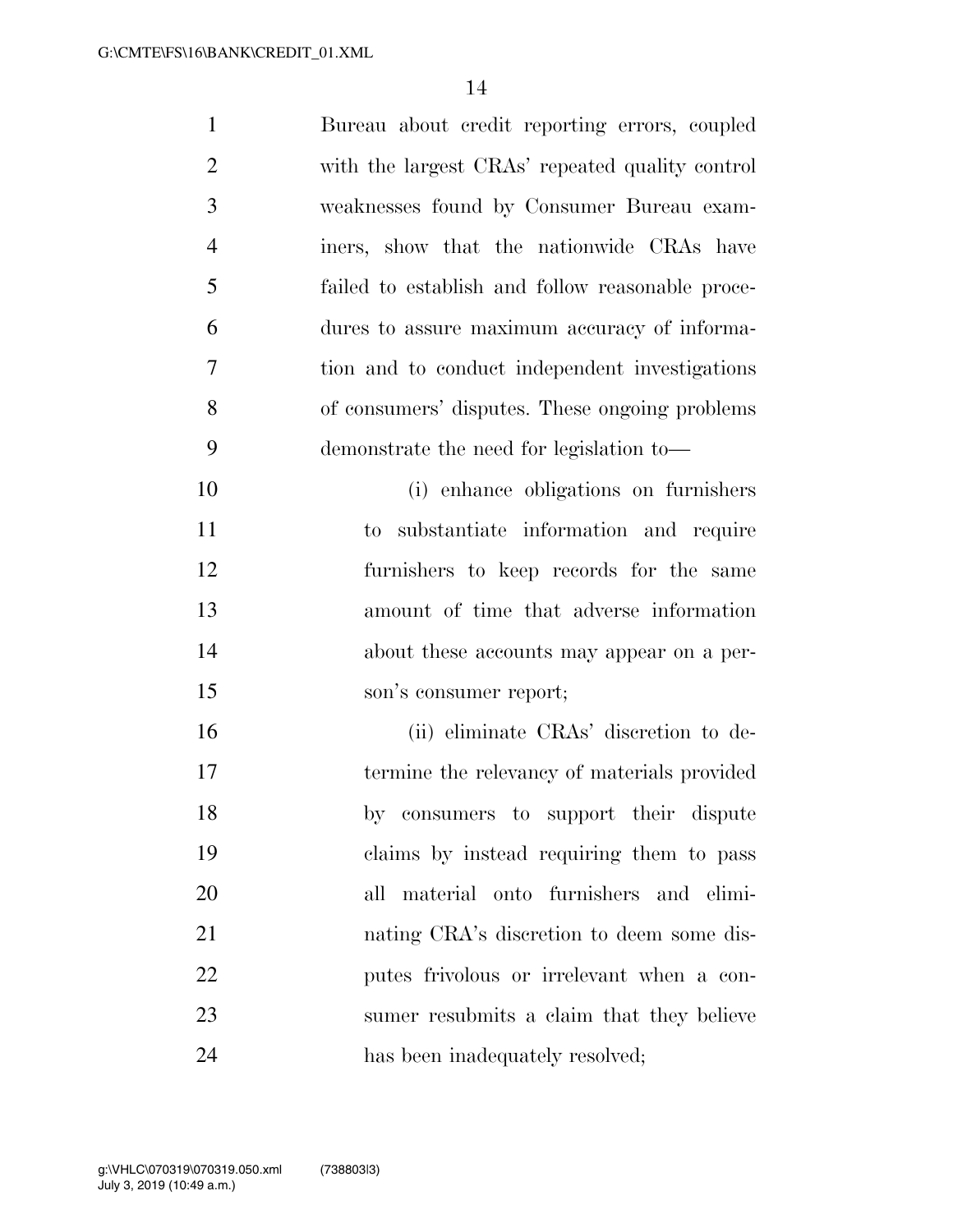| $\mathbf{1}$   | (iii) enhance educational content on               |
|----------------|----------------------------------------------------|
| $\overline{2}$ | CRAs' websites to improve consumers' un-           |
| 3              | derstanding of the dispute process and to          |
| $\overline{4}$ | make it easier for all consumers to initiate       |
| 5              | claims, including by providing these disclo-       |
| 6              | sures in other languages besides English;          |
| 7              | and                                                |
| 8              | (iv) create a new consumer right to                |
| 9              | appeal reviews by CRAs and furnishers of           |
| 10             | the initial disputes.                              |
| 11             | (3) INJUNCTIVE RELIEF.—                            |
| 12             | (A) Despite the fact that the FCRA cur-            |
| 13             | rently provides implicit authority for injunctive  |
| 14             | relief, consumers have been prevented from ex-     |
| 15             | ercising this right. Legislation explicitly clari- |
| 16             | fying this right is intended to underscore con-    |
| 17             | gressional intent that injunctive relief should be |
| 18             | viewed as a remedy available to consumers.         |
| 19             | (B) Myriad findings by the courts, regu-           |
| 20             | lators, consumers, and consumer advocates          |
| 21             | make clear that CRAs have failed to establish      |
| 22             | adequate standards for the accuracy and com-       |
| 23             | pleteness of consumer reports, yet the nation-     |
| 24             | wide CRAs have demonstrated little willingness     |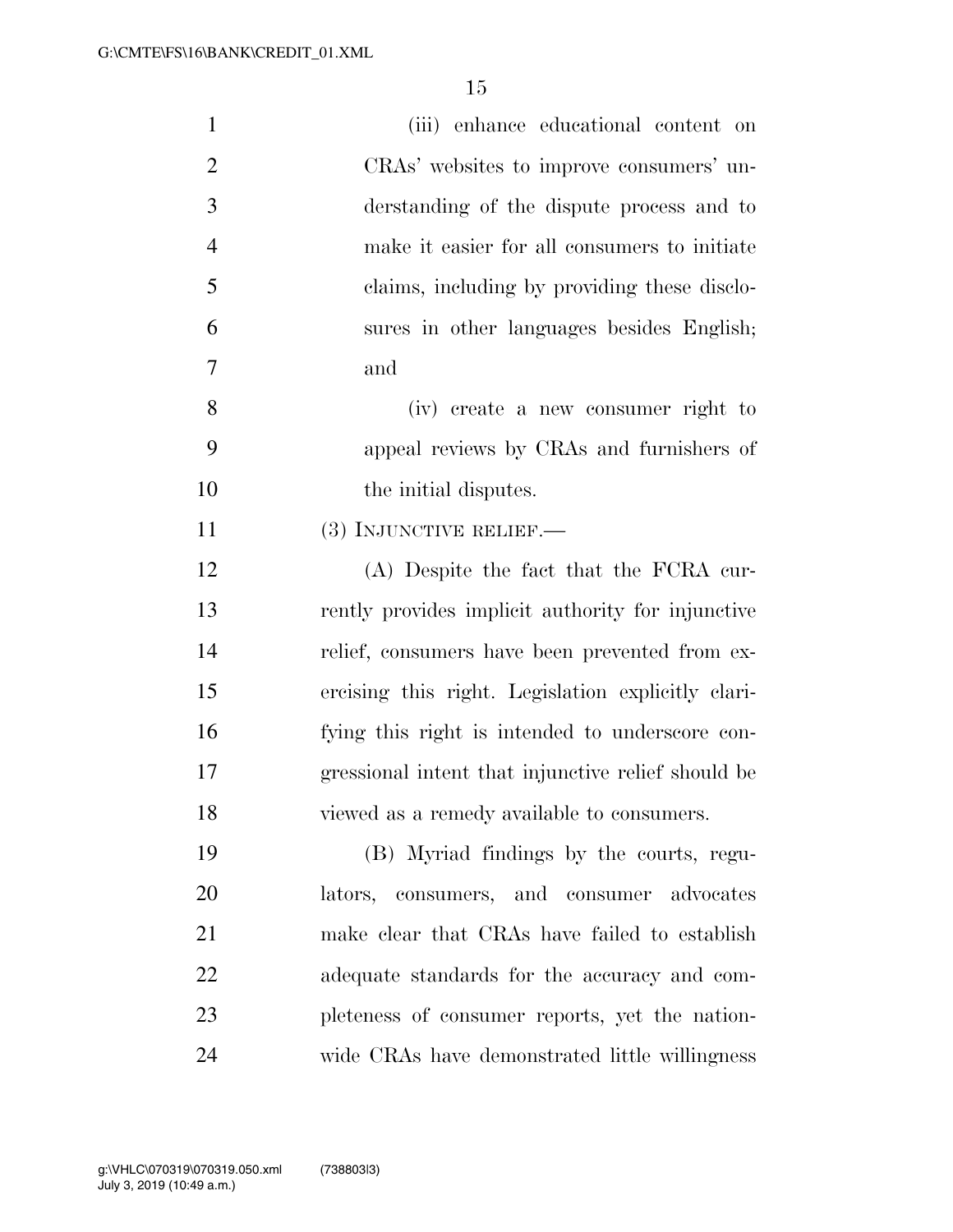to voluntarily retool their policies and proce-dures to fix the problems.

 (C) Providing courts with explicit authority to issue injunctive relief, by telling the CRAs to remedy unlawful practices and procedures, would further CRAs' mandate under the FCRA to assure the maximum possible accuracy and completeness of information contained on credit reports.

 (D) Absent explicit authority to issue in- junctions, history suggests that the nationwide CRAs are likely to continue conducting business as usual in treating any monetary settlements with individual consumers and fines imposed by State attorneys general and Federal regulators, 16 simply as the "cost of doing business".

 (4) DECEPTIVE AND MISLEADING MARKETING PRACTICES.—

 (A) The Consumer Bureau's February 2015 report titled ''Consumer Voices on Credit Reports and Scores'' found that some con- sumers did not obtain a copy of their consumer report due to concerns about security or of being trapped into purchasing unwanted prod-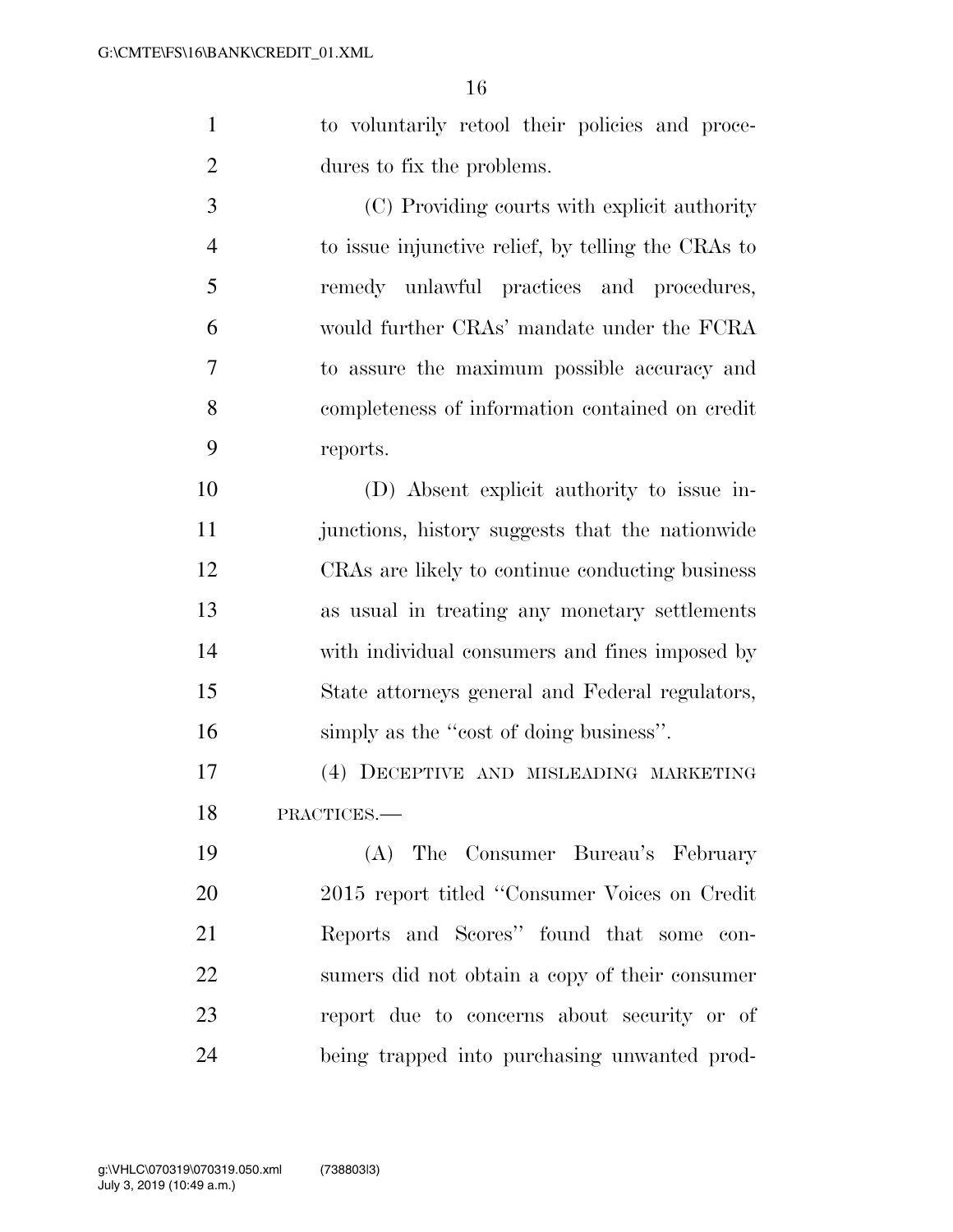ucts like an additional report or a credit moni-2 toring service.

 (B) In January 2017, the Consumer Bu- reau fined TransUnion and Equifax for decep- tively marketing credit scores for purchase by consumers as the same credit scores typically used by lenders to determine creditworthiness and for luring consumers into costly subscrip- tion services that were advertised as ''free'' or 10 ''\$1" that automatically charged recurring fees unless cancelled by consumers. The Consumer Bureau also found that Equifax was illegally advertising its products on webpages that con-14 sumers accessed through AnnualCreditReport.com before consumers ob- tained their free disclosures. Because of these troubling practices, TransUnion was ordered to pay \$13.9 million in restitution to harmed con- sumers and a civil penalty of \$3 million to the Consumer Bureau. Equifax was ordered to pay more than \$3.7 million to affected consumers as well as a civil money penalty of \$2.5 million to the Consumer Bureau. As part of the con- sent orders, the CRAs are also supposed to change the way that they sell their products to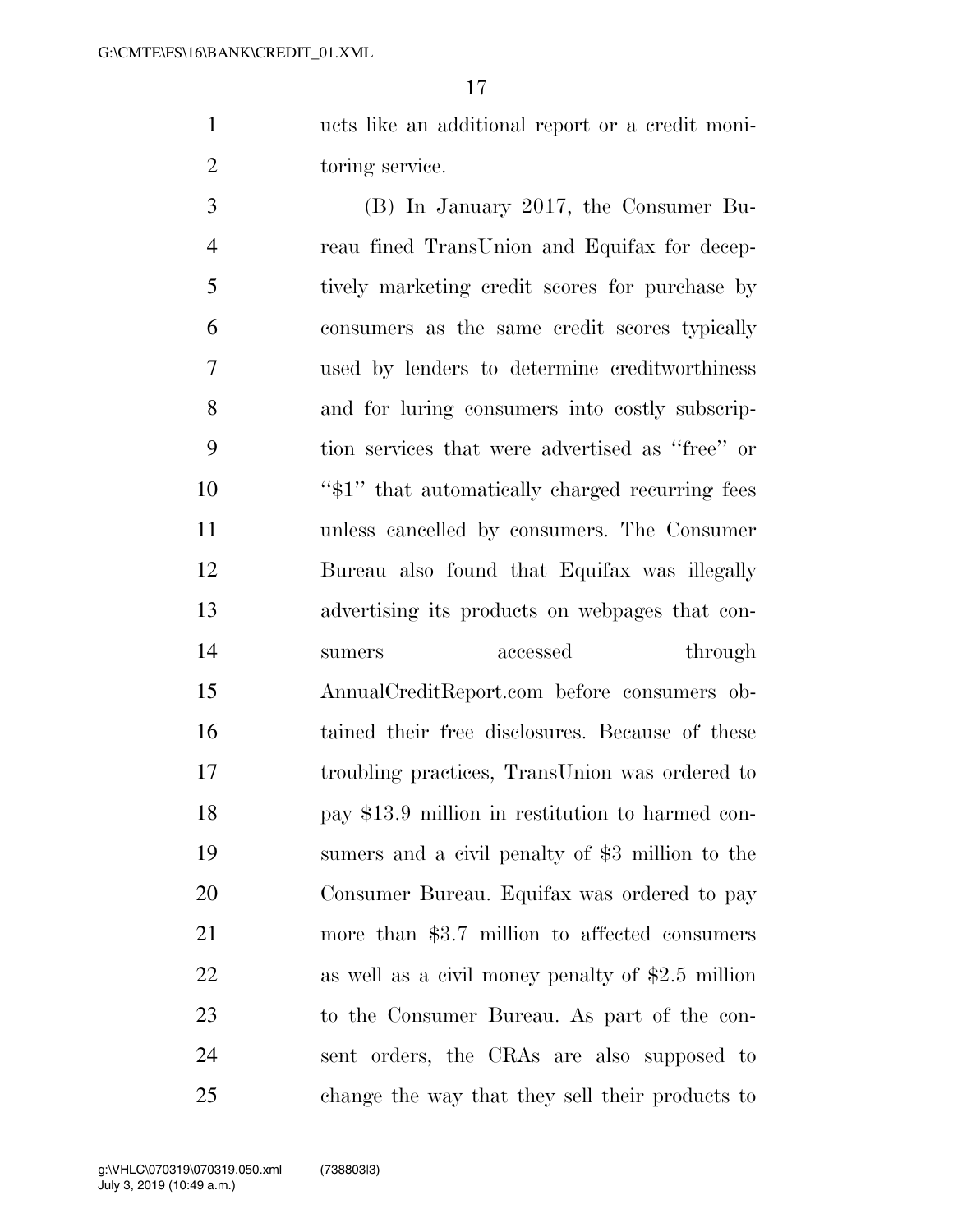consumers. The CRAs must also obtain con- sumers' express consent before enrolling them into subscription services as well as make it easer for consumers to cancel these programs.

 (C) The Consumer Bureau fined the other nationwide CRA—Experian—in March 2017 for deceiving consumers about the use of credit scores that it marketed and sold to consumers as credit scores that were used by lenders and for illegally advertising its products on web pages that consumers accessed through AnnualCreditReport.com before they obtained their free annual disclosures. Experian was or- dered to pay more than \$3.7 million in restitu- tion to harmed consumers and a civil monetary penalty of \$2.5 million to the Consumer Bu-reau.

 (D) The Consumer Bureau's January and March 2017 consent orders with the three na-20 tionwide CRAs show that these CRAs have en- ticed consumers into purchasing products and services that they may not want or need, in some instances by advertising products or serv- ices ''free'' that automatically converted into an ongoing subscription service at the regular price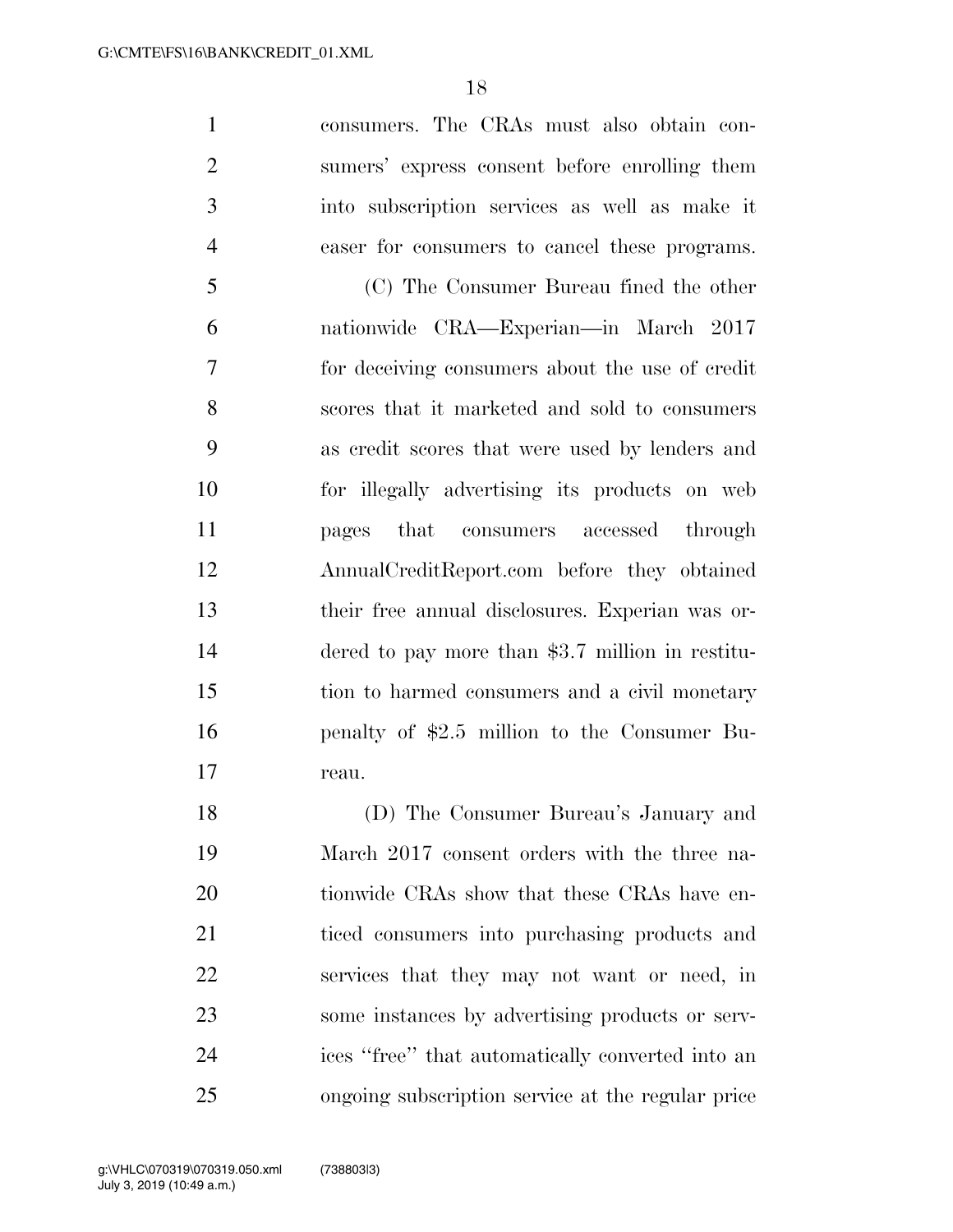unless cancelled by the consumer. Although these CRAs must now change their deceptive marketing practices, codifying these duties is an appropriate way to ensure that these companies never revert back to such misleading tactics.

 (E) Given the ubiquitous use of consumer reports in consumers' lives and the fact that consumers' participation in the credit reporting system is involuntary, CRAs should also prioritize providing consumers with the effective means to safeguard their personal and financial information and improve their credit standing, rather than seeking to exploit consumers' con- cerns and confusion about credit reporting and scoring, to boost their companies' profits.

 (F) Vulnerable consumers, who have legiti- mate concerns about the security of their per- sonal and financial information, deserve clear, accurate, and transparent information about the credit reporting tools that may be available 21 to them, such as fraud alerts and freezes.

### **SEC. 3. EFFECTIVE DATE.**

 The amendments made by this Act shall take effect 2 years after the date of the enactment of this Act.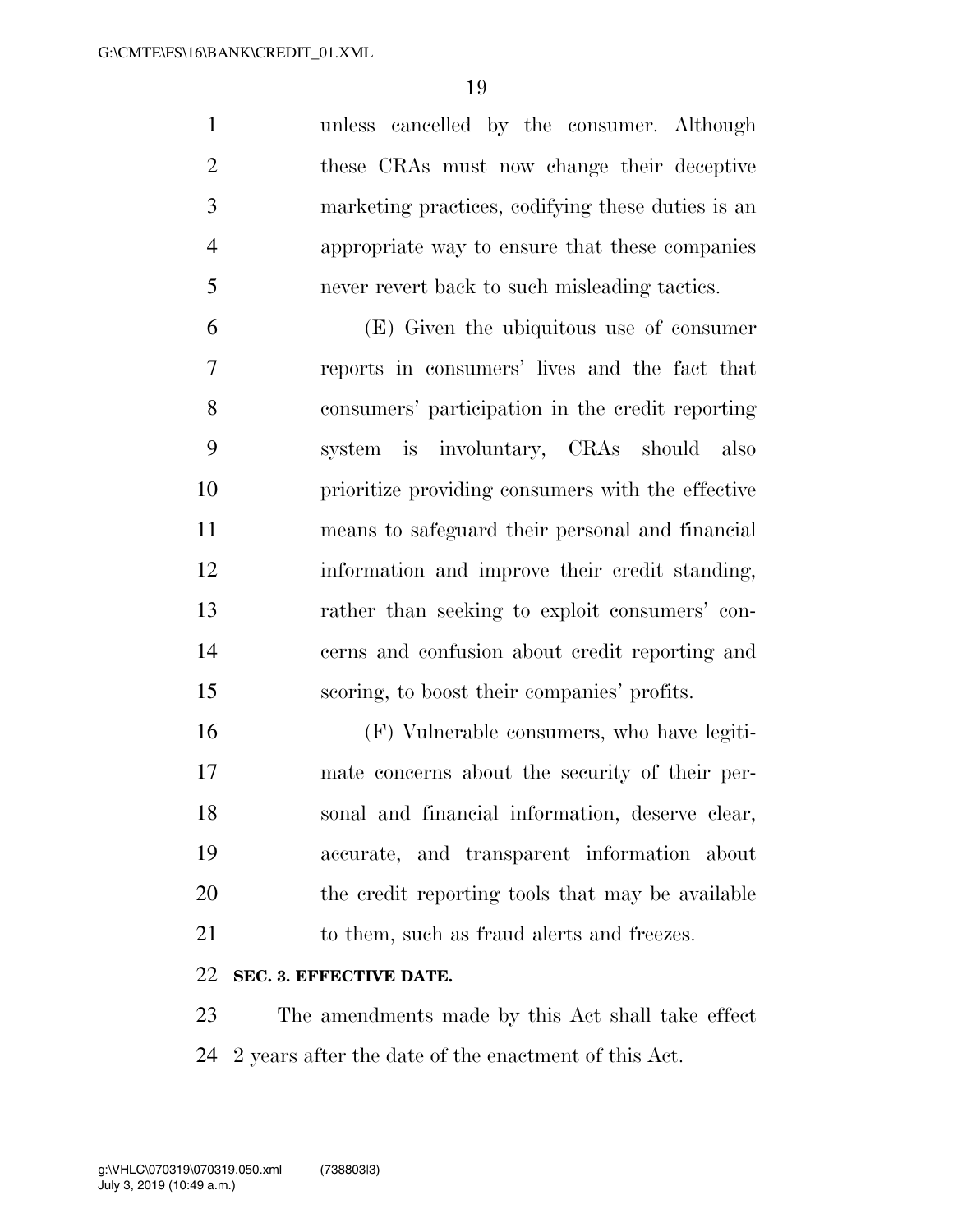#### **SEC. 4. GENERAL BUREAU RULEMAKING.**

 Except as otherwise provided, not later than the end of the 2-year period beginning on the date of the enact- ment of this Act, the Bureau of Consumer Financial Pro- tection shall issue final rules to implement the amend-ments made by this Act.

# **TITLE I—IMPROVEMENTS TO THE DISPUTE PROCESS**

**SEC. 101. DISPUTE PROCEDURES AND DISCLOSURES RE-**

## **LATING TO REINVESTIGATIONS.**

 (a) IN GENERAL.—Section 611(a) of the Fair Credit Reporting Act (15 U.S.C. 1681i(a)) is amended to read as follows:

 ''(a) REINVESTIGATIONS OF DISPUTED INFORMA-TION BY A CONSUMER REPORTING AGENCY.—

### 16 "(1) REINVESTIGATIONS REQUIRED.—

17 "(A) IN GENERAL.—Subject to subsection (f), if the completeness or accuracy of any item of information contained in a consumer's file at a consumer reporting agency is disputed by the consumer and the consumer notifies the agency (either directly or indirectly through a reseller or an authorized third party) of such dispute, 24 the agency shall, free of charge—

25  $\frac{1}{1}$  conduct a reasonable reinvestiga-26 tion using the process described in para-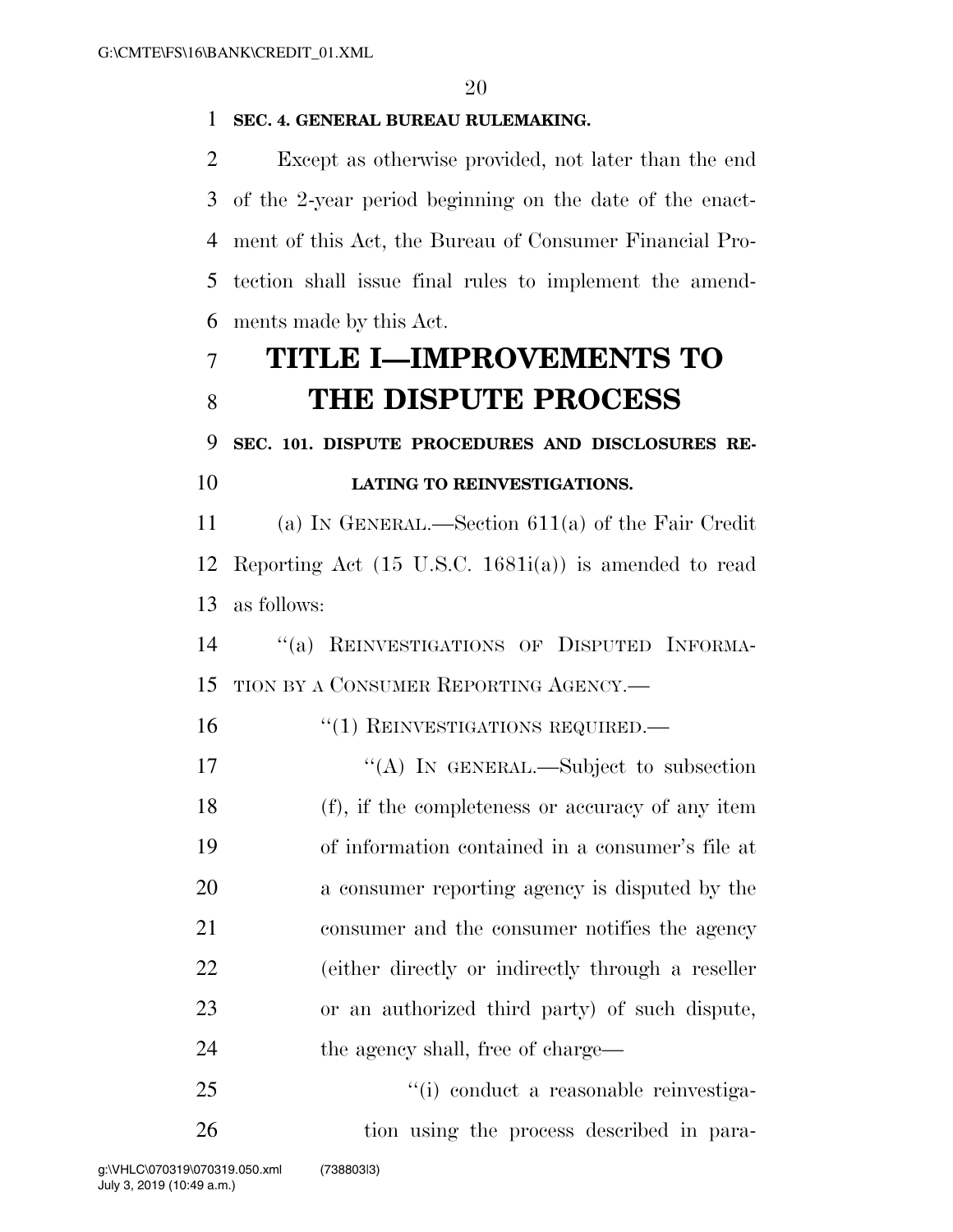| $\mathbf{1}$   | $graph(3)$ to determine whether the dis-         |
|----------------|--------------------------------------------------|
| $\overline{2}$ | puted information is inaccurate, incom-          |
| 3              | plete, or cannot be verified;                    |
| $\overline{4}$ | "(ii) notify the consumer that a nota-           |
| 5              | tion described in section $605(e)$ will be       |
| 6              | added to the consumer's file until the re-       |
| 7              | investigation has been completed and that        |
| 8              | such notation can be removed at the re-          |
| 9              | quest of the consumer; and                       |
| 10             | $``(iii)$ before the end of the 30-day pe-       |
| 11             | riod beginning on the date on which the          |
| 12             | consumer reporting agency receives the no-       |
| 13             | tice of the dispute from the consumer or         |
| 14             | the reseller—                                    |
| 15             | $\lq\lq$ record the current status of            |
| 16             | the disputed information; or                     |
| 17             | $\lq\lq$ (II) delete or modify the item in       |
| 18             | accordance with paragraph $(3)(D)$ .             |
| 19             | "(B) EXTENSION OF PERIOD TO REINVES-             |
| 20             | TIGATE.—Except as provided in subparagraph       |
| 21             | (C), the 30-day period described in subpara-     |
| 22             | $graph(A)$ may be extended for period not to ex- |
| 23             | ceed 15 days if the consumer reporting agency    |
| 24             | receives additional information from the con-    |
| 25             | sumer or the reseller regarding the dispute      |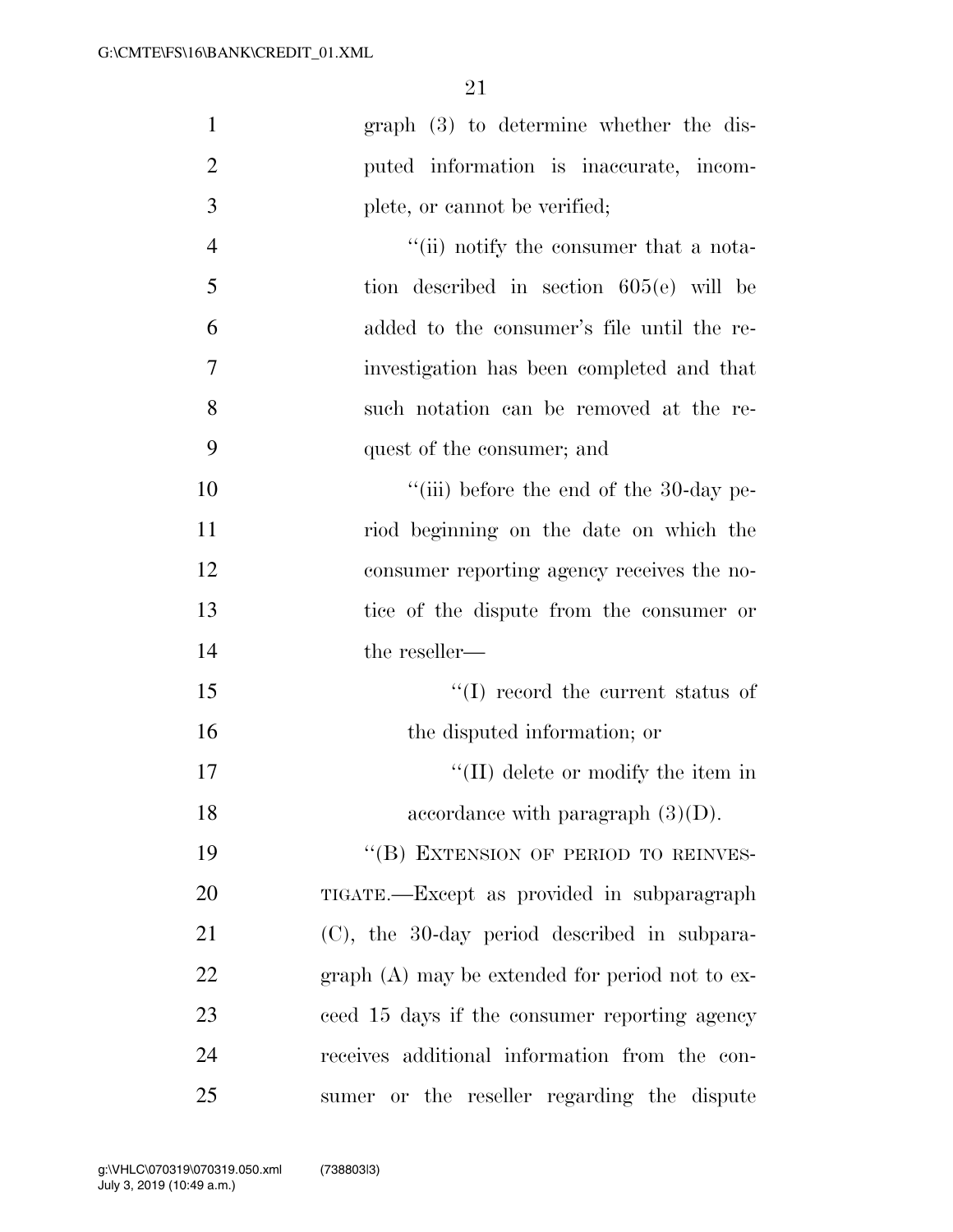after the date on which the consumer reporting agency notified any person who provided any item of information in dispute under paragraph 4  $(2)(A).$ 

5 "(C) LIMITATIONS ON EXTENSION OF PE- RIOD TO REINVESTIGATE.—Subparagraph (B) shall not apply to any reinvestigation in which, during the 30-day period described in subpara- graph (A), the disputed information is found to be inaccurate or incomplete, or the consumer reporting agency determines that the disputed information cannot be verified.

13 "(2) PROMPT NOTICE OF DISPUTE TO FUR- NISHER OF INFORMATION; PROVISION OF INFORMA- TION REGARDING DISPUTE PROVIDED BY THE CON-16 SUMER OR RESELLER.

17 ""(A) IN GENERAL.—Before the end of the period of 5 business days beginning on the date on which a consumer reporting agency receives notice of a dispute from any consumer or re-21 seller under paragraph  $(1)(A)$ , the consumer re- porting agency shall provide notification of the dispute to any person who provided any item of information in dispute, at the address and in the manner established with such person. The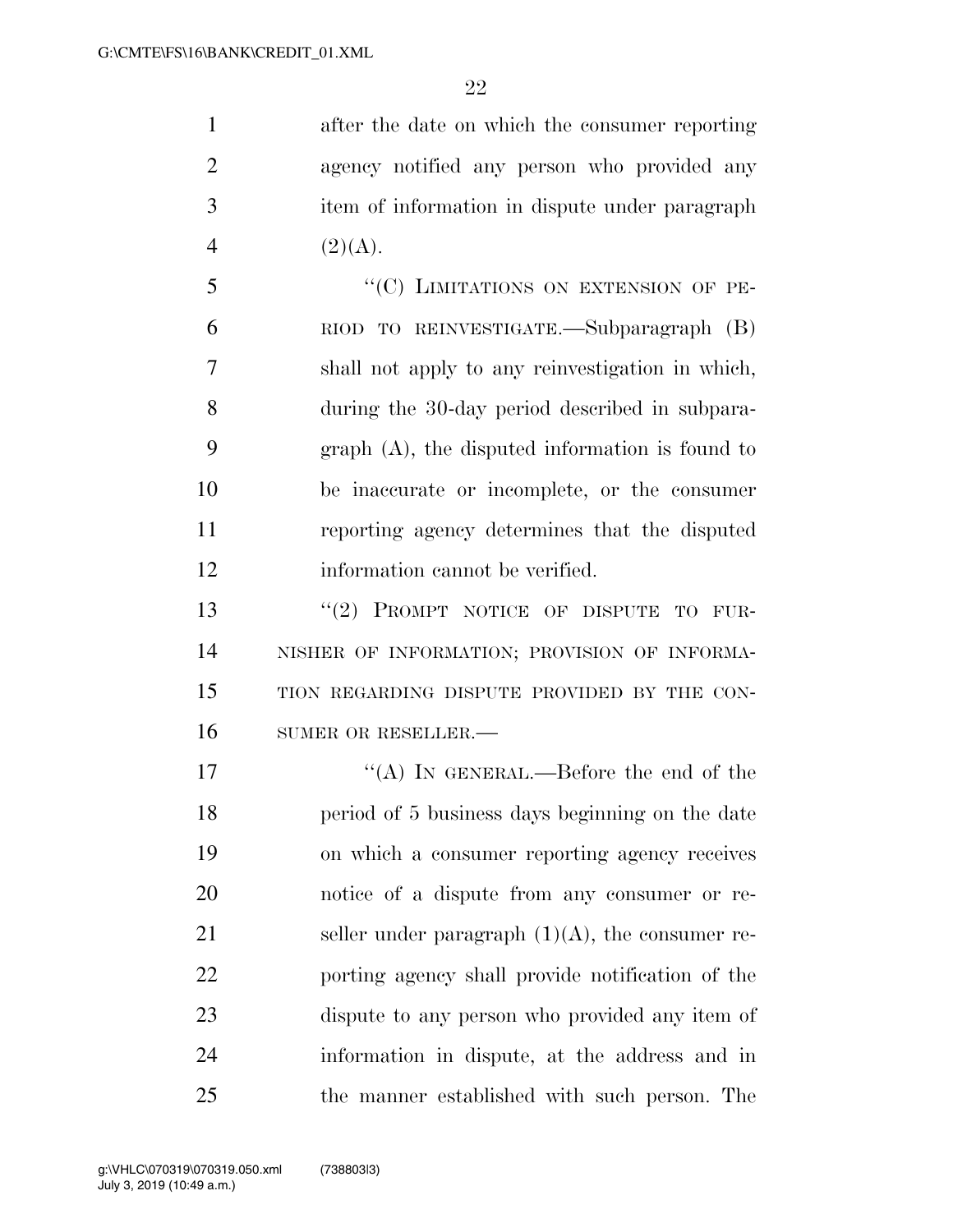notice shall include all information, including substantiating documents, regarding the dispute that was submitted to the consumer reporting agency.

 ''(B) PROVISION OF ADDITIONAL INFORMA- TION REGARDING DISPUTE AFTER NOTIFICA-7 TION TO THE FURNISHER OF INFORMATION. If a consumer reporting agency receives addi- tional information regarding the dispute from the consumer or reseller after the agency pro- vides the notification described under subpara- graph (A) and before the end of the 30-day pe-13 riod described in paragraph  $(1)(A)$ , the con- sumer reporting agency shall, not later than 3 business days after receiving such information, provide such information to the person who pro-vided the information in dispute.

18 ''(3) REASONABLE STANDARDS FOR CONSUMER REPORTING AGENCIES FOR CONDUCTING REINVES- TIGATIONS AND RESOLVING DISPUTES SUBMITTED 21 BY CONSUMERS.—

 $\mathcal{L}(A)$  In GENERAL.—In conducting a re- investigation of disputed information, a con-sumer reporting agency shall, at a minimum—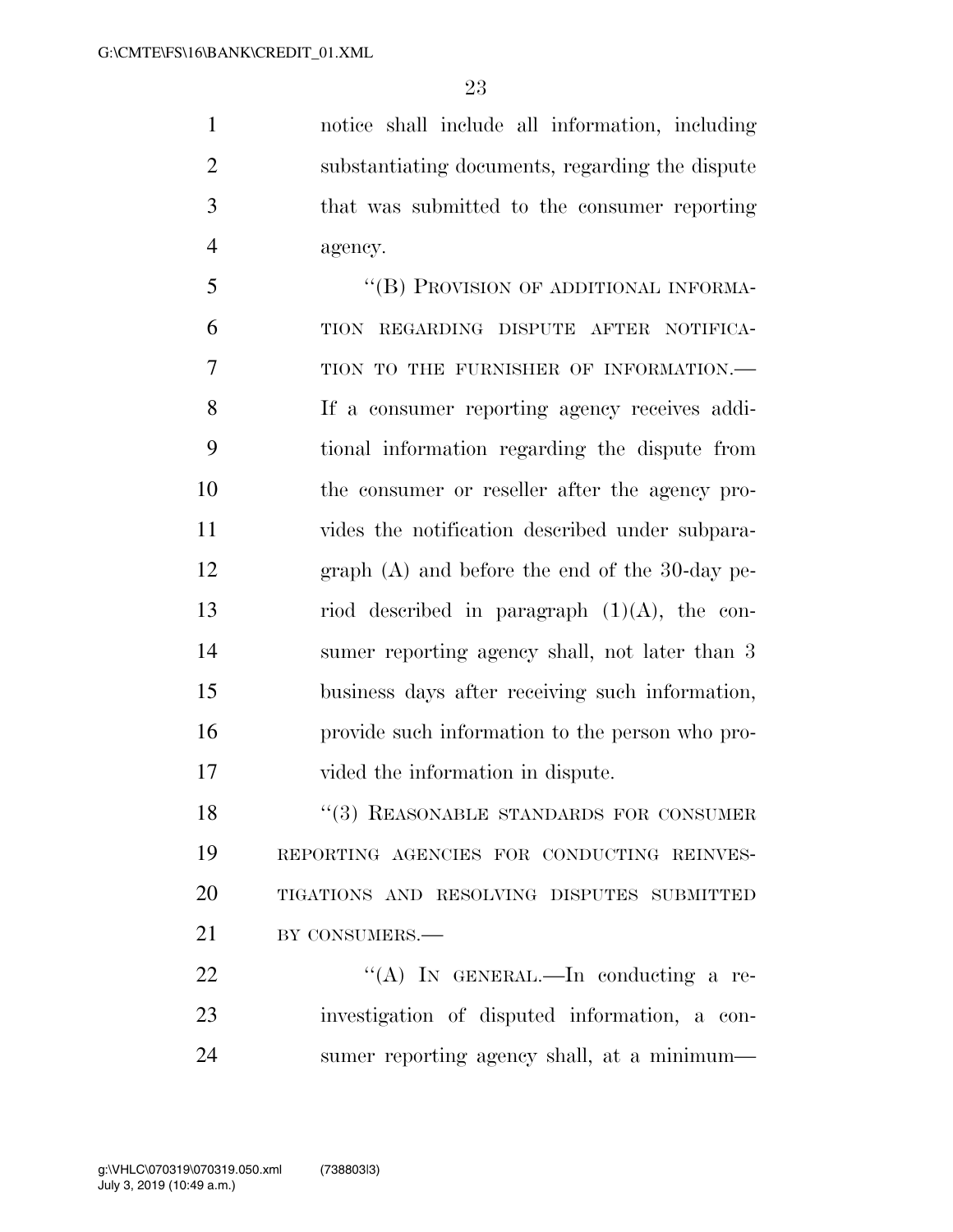| $\mathbf{1}$   | "(i) maintain sufficient resources and        |
|----------------|-----------------------------------------------|
| $\overline{2}$ | trained staff, commensurate with the vol-     |
| 3              | ume and complexity of disputes received or    |
| $\overline{4}$ | reasonably anticipated to be received, to     |
| 5              | determine whether the disputed informa-       |
| 6              | tion is accurate, complete, or can be         |
| 7              | verified by the person who provided the in-   |
| 8              | formation;                                    |
| 9              | "(ii) ensure that all staff involved at       |
| 10             | any level of the reinvestigation process, in- |
| 11             | cluding any individual with ultimate au-      |
| 12             | thority over determining whether the dis-     |
| 13             | puted information is inaccurate, incom-       |
| 14             | plete, or cannot be verified, are located     |
| 15             | within the United States;                     |
| 16             | "(iii) verify that the personally identi-     |
| 17             | fiable information of the consumer submit-    |
| 18             | ting the dispute matches the personally       |
| 19             | identifiable information contained in the     |
| 20             | consumer's file, and that such information    |
| 21             | is accurate and complete;                     |
| 22             | $``(iv)$ verify that the consumer report-     |
| 23             | ing agency has a record of the information    |
| 24             | being disputed; and                           |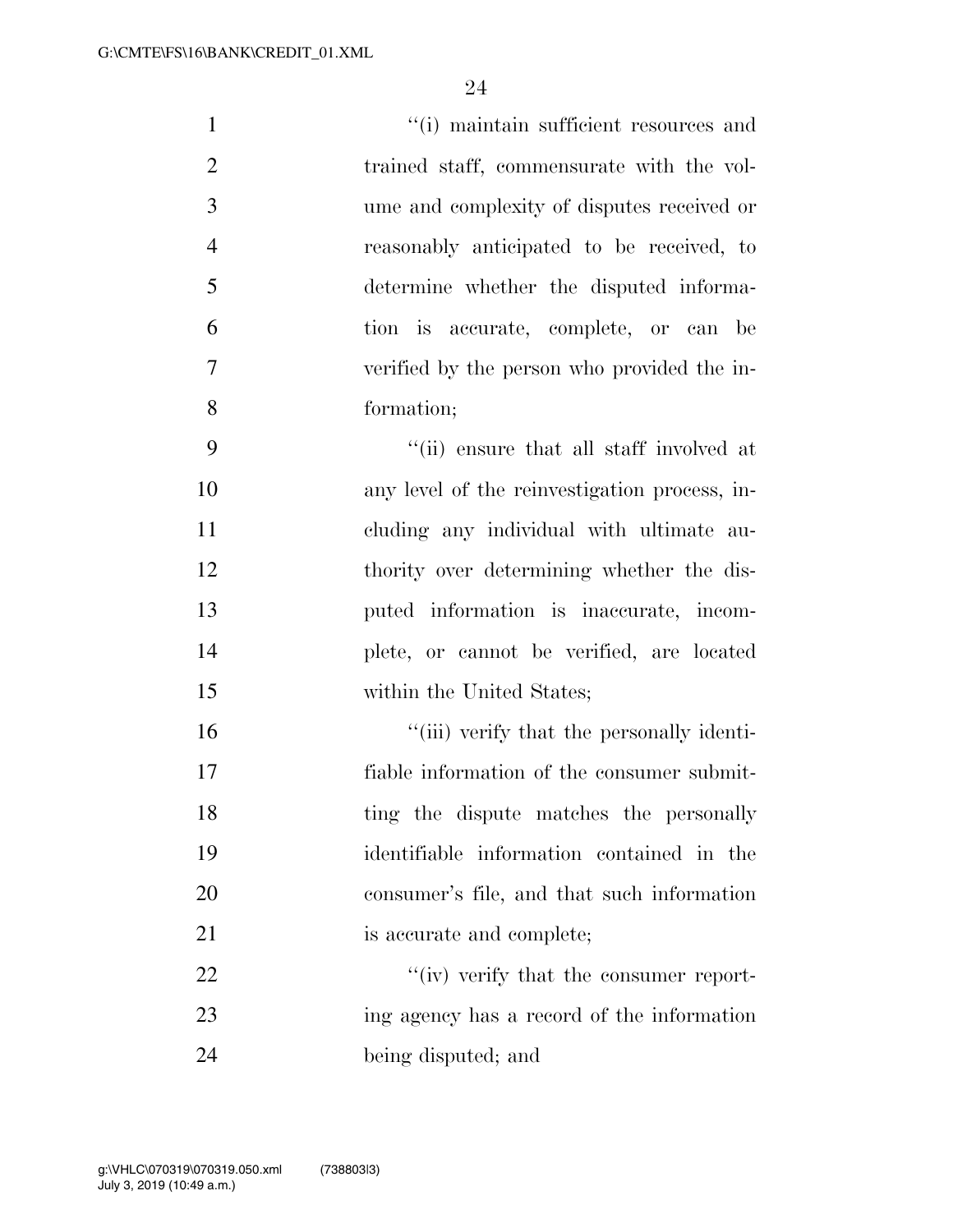$''(v)$  conduct a reasonable review that considers all information, including sub- stantiating documents, provided by the consumer or reseller. ''(B) CONSUMER REPORTING.—The con- sumer reporting agency shall not impose any limitation or otherwise impede the ability of a consumer to submit information about the dis- puted item. 10 "'(C) INDEPENDENT ANALYSIS.—The re- investigation conducted under subparagraph (A) shall be an independent analysis, separate from any investigation by a reseller or a person who provided the disputed information. 15 "(D) DELETION OR MODIFICATION OF IN- FORMATION CONTAINED IN A CONSUMER FILE.—If the disputed information is found to be inaccurate, incomplete, or cannot be verified, the dispute resolution staff of the consumer re- porting agency shall have the direct authority to delete or modify such information in the con- sumer's file, as appropriate, during the 30-day 23 period described in paragraph  $(1)(A)$ , shall promptly notify the consumer of the results of the reinvestigation as described in paragraph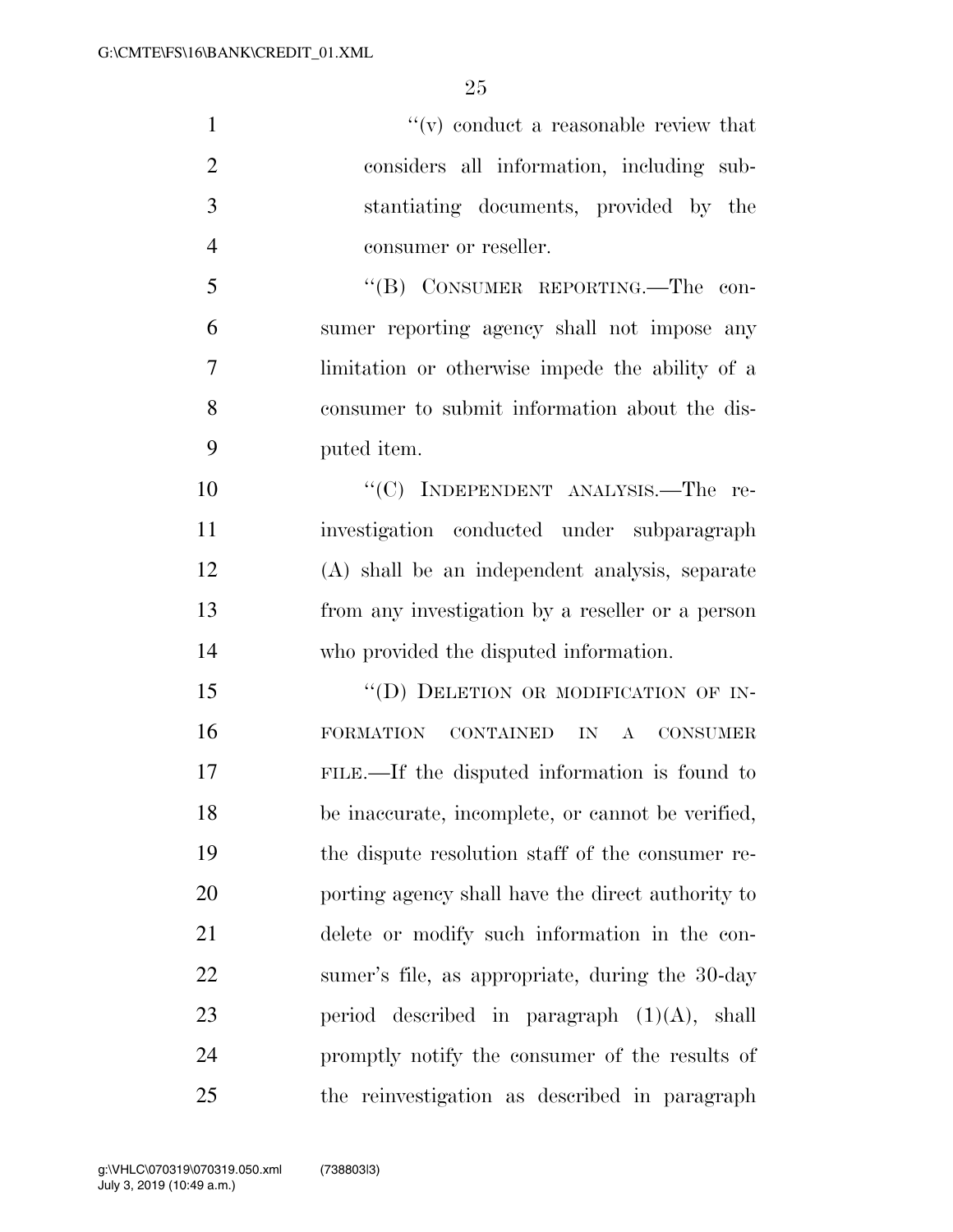| $\mathbf{1}$   | (4), and shall promptly notify any person who     |
|----------------|---------------------------------------------------|
| $\overline{2}$ | provided such information to the consumer re-     |
| 3              | porting agency of the modification or deletion    |
| $\overline{4}$ | made to the consumer's file.                      |
| 5              | $(4)$ NOTICE TO CONSUMER OF RESULTS OF            |
| 6              | REINVESTIGATION.                                  |
| 7              | "(A) IN GENERAL.—Not later than 5 busi-           |
| 8              | ness days after the conclusion of a reinvestiga-  |
| 9              | tion conducted under this subsection, the con-    |
| 10             | sumer reporting agency shall provide written      |
| 11             | notice to the consumer of the results of the re-  |
| 12             | investigation by postal mail or, if authorized by |
| 13             | the consumer for that purpose, by other means     |
| 14             | available to the agency.                          |
| 15             | "(B) CONTENTS OF NOTICE TO CONSUMER               |
| 16             | OF RESULTS OF REINVESTIGATION.—The notice         |
| 17             | described in subparagraph $(A)$ shall include—    |
| 18             | "(i) a statement that the reinvestiga-            |
| 19             | tion of the disputed information has been         |
| 20             | completed;                                        |
| 21             | "(ii) a statement informing the con-              |
| 22             | sumer as to whether the disputed informa-         |
| 23             | tion was determined to be inaccurate, in-         |
| 24             | complete, or unverifiable, including a state-     |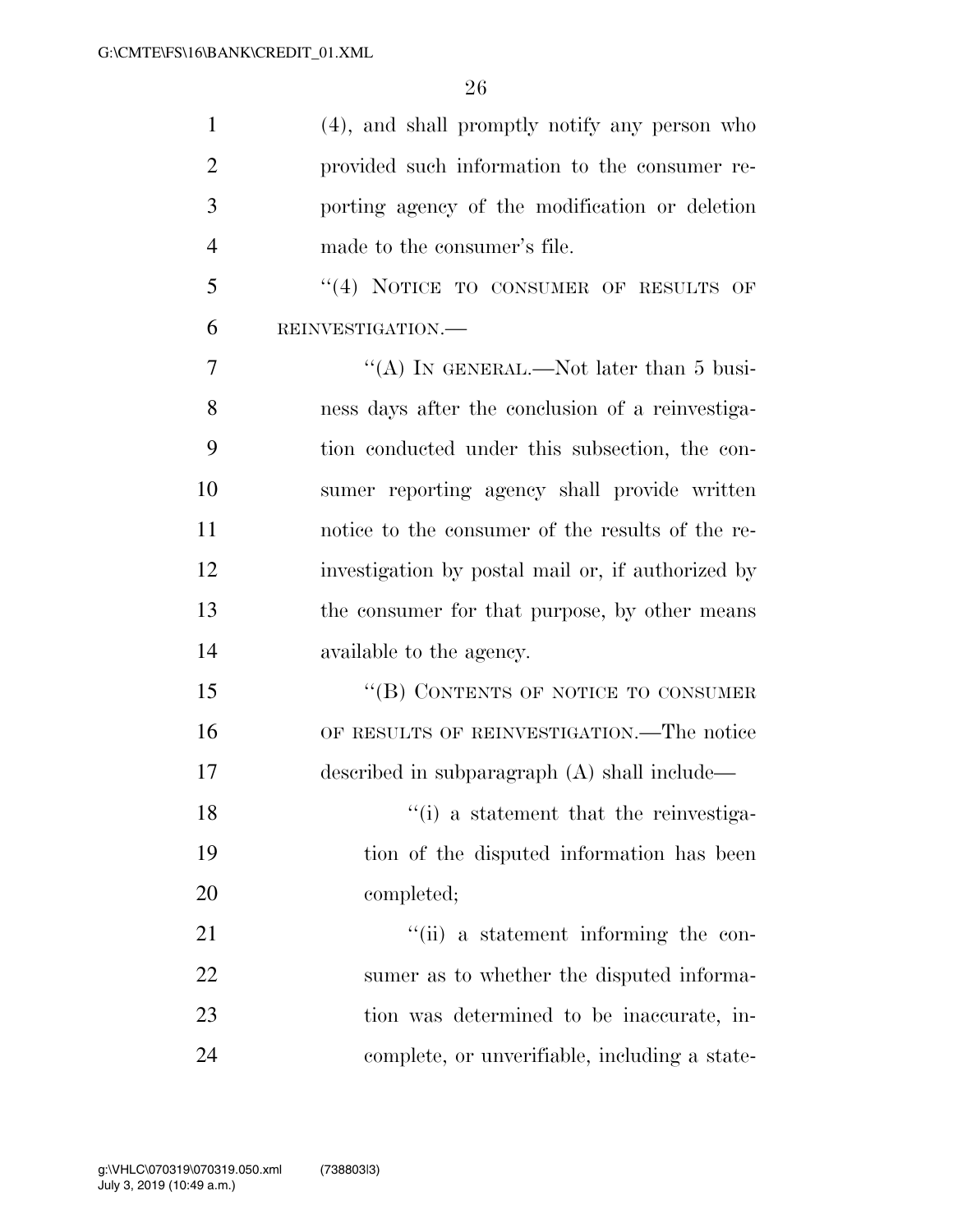| $\mathbf{1}$   | ment of the specific reasons supporting the |
|----------------|---------------------------------------------|
| $\overline{2}$ | determination;                              |
| 3              | "(iii) if information in the consumer's     |
| $\overline{4}$ | file has been deleted or modified as a re-  |
| 5              | sult of the reinvestigation—                |
| 6              | $\lq\lq (I)$ a copy of the consumer re-     |
| 7              | port and credit score or educational        |
| 8              | score (if applicable) that is based         |
| 9              | upon the consumer's revised file;           |
| 10             | $\lq\lq$ (II) a statement identifying the   |
| 11             | specific information from the con-          |
| 12             | sumer's file that was deleted or modi-      |
| 13             | fied because such information was de-       |
| 14             | termined to be inaccurate, incomplete,      |
| 15             | or unverifiable by the consumer re-         |
| 16             | porting agency;                             |
| 17             | $\lq\lq$ (III) a statement that the con-    |
| 18             | sumer has the right, free of charge, to     |
| 19             | obtain an additional consumer report        |
| 20             | and credit score or educational credit      |
| 21             | score (if applicable) within the 12-        |
| 22             | month period following the date of the      |
| 23             | conclusion of the reinvestigation, re-      |
| 24             | gardless of whether the consumer ob-        |
| 25             | tained or will obtain a free annual         |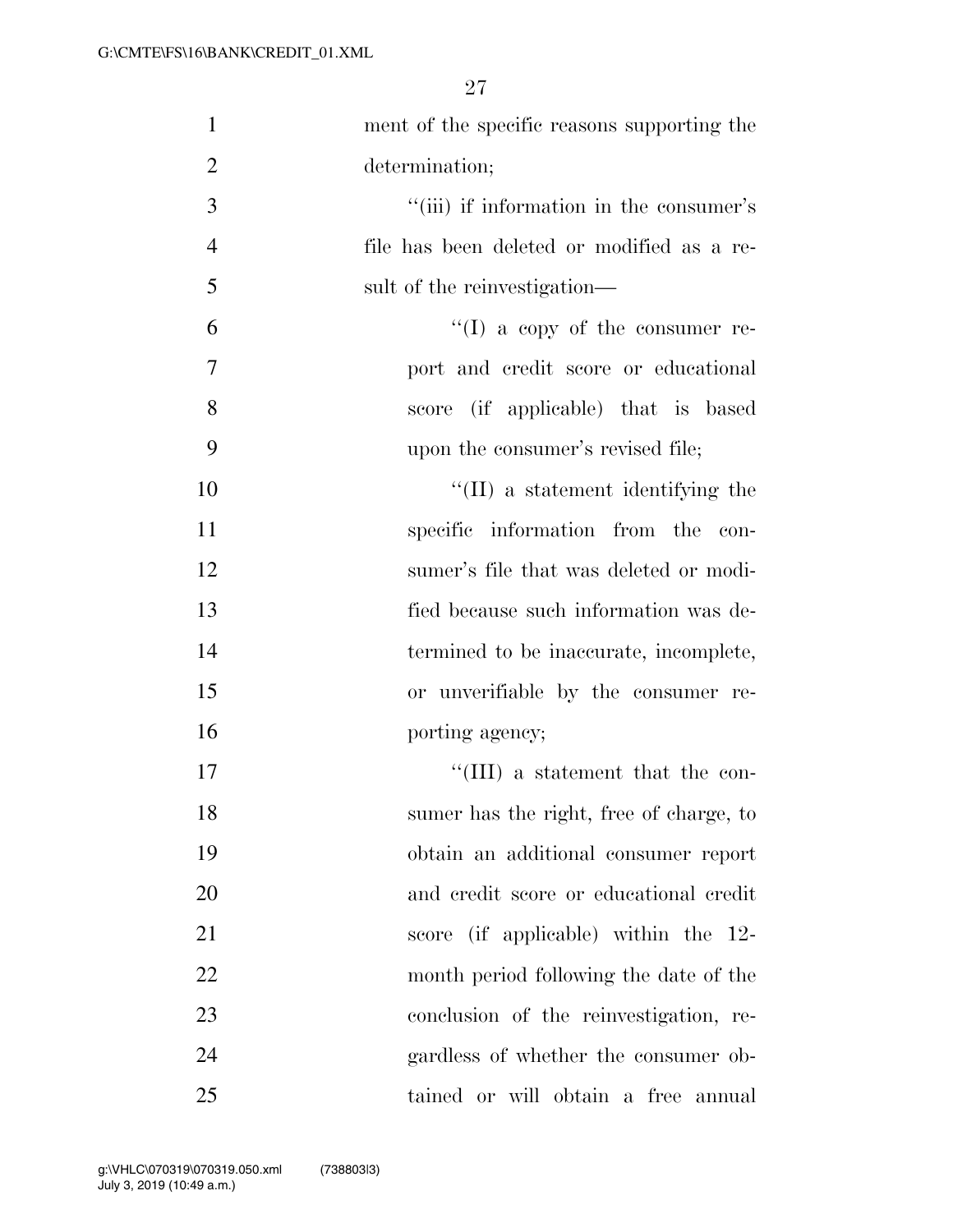| $\mathbf{1}$   | consumer report and credit score or          |
|----------------|----------------------------------------------|
| $\overline{2}$ | educational score (if applicable) under      |
| 3              | section $612$ ; and                          |
| $\overline{4}$ | $\lq\lq$ (IV) a statement that the con-      |
| 5              | sumer has the right, free of charge, to      |
| 6              | request under subsection (d) that the        |
| 7              | consumer reporting agency furnish            |
| 8              | notifications of the consumer's revised      |
| 9              | report;                                      |
| 10             | "(iv) a description of the procedure         |
| 11             | used by the dispute resolution staff of the  |
| 12             | consumer reporting agency to determine       |
| 13             | the accuracy or completeness of the infor-   |
| 14             | mation, including the business name, mail-   |
| 15             | ing address, telephone number, and Inter-    |
| 16             | net website address (if available) of any    |
| 17             | person who provided information who was      |
| 18             | contacted by the staff in connection with    |
| 19             | the determination;                           |
| 20             | $f'(v)$ a statement that the consumer        |
| 21             | has the right, free of charge, to add a nar- |
| 22             | rative statement to the consumer's file dis- |
| 23             | puting the accuracy or completeness of the   |
| 24             | information, regardless of the results of    |
| 25             | the reinvestigation by the agency, and the   |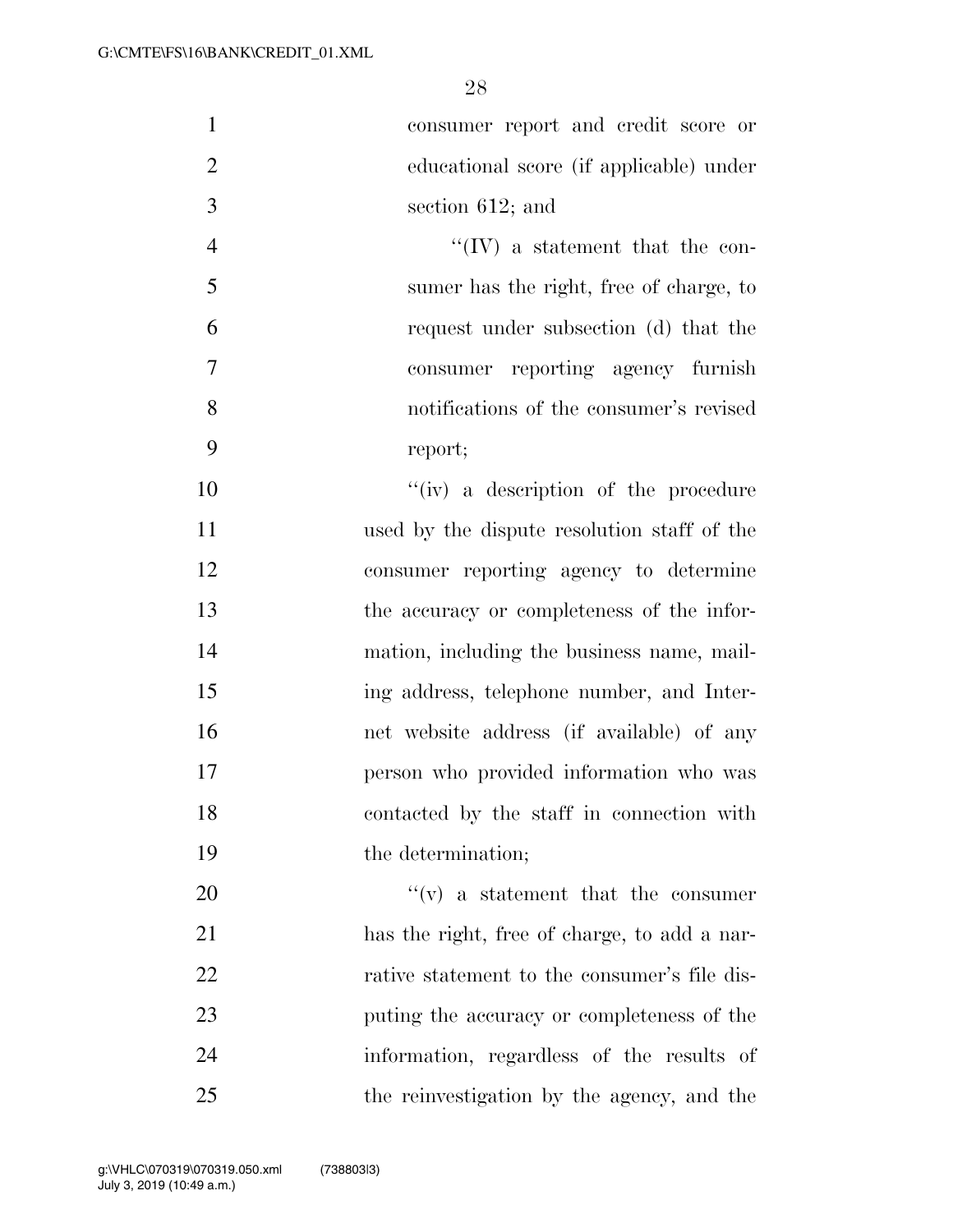| $\mathbf{1}$   | process for submitting such a narrative        |
|----------------|------------------------------------------------|
| $\overline{2}$ | pursuant to subsection (b);                    |
| 3              | "(vi) a copy of all information relating       |
| $\overline{4}$ | to the consumer that was used by the con-      |
| 5              | sumer reporting agency in carrying out the     |
| 6              | reinvestigation and relied upon as the basis   |
| 7              | for the determination about the accuracy       |
| 8              | and completeness of the disputed informa-      |
| 9              | tion;                                          |
| 10             | $``(\text{vii})$ a statement that a consumer   |
| 11             | may, free of charge, challenge the results     |
| 12             | of the reinvestigation by appeal within 120    |
| 13             | days after the date the notice of the results  |
| 14             | of the reinvestigation was provided to the     |
| 15             | consumer and the process for submitting        |
| 16             | an appeal;                                     |
| 17             | "(viii) a statement informing the con-         |
| 18             | sumer that a notation described in section     |
| 19             | $605(e)$ will be added to the file of the con- |
| 20             | sumer during the period in which the con-      |
| 21             | sumer appeals the results of a reinvestiga-    |
| 22             | tion and that such notation can be re-         |
| 23             | moved at the request of the consumer; and      |
| 24             | $\lq\lq$ (ix) any other information, as deter- |
| 25             | mined by the Bureau.                           |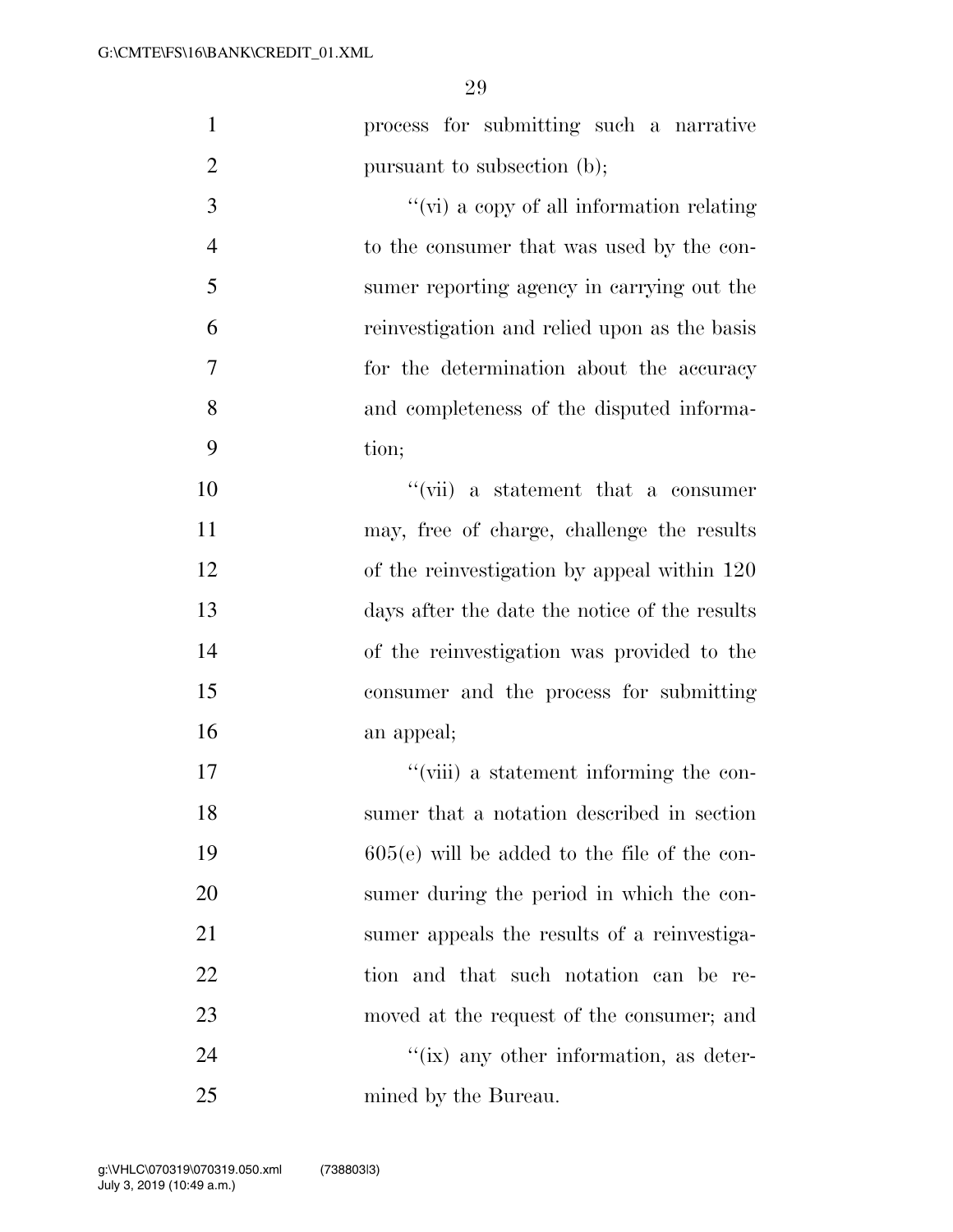| $\mathbf{1}$   | "(5) REQUIREMENTS RELATING TO REINSER-                   |
|----------------|----------------------------------------------------------|
| $\overline{2}$ | TION OF PREVIOUSLY DELETED OR MODIFIED MATE-             |
| 3              | RIAL.                                                    |
| $\overline{4}$ | "(A) CERTIFICATION OF NEW DETERMINA-                     |
| 5              | TION<br>THAT<br><b>ITEM</b><br>IS<br>ACCURATE OR<br>COM- |
| 6              | PLETE.—A consumer reporting agency may not               |
| 7              | reinsert into a consumer's file any information          |
| 8              | that was previously deleted or modified pursu-           |
| 9              | ant to paragraph $(3)(D)$ , unless the person who        |
| 10             | provided the information—                                |
| 11             | "(i) requests that the consumer re-                      |
| 12             | porting agency reinsert such information;                |
| 13             | "(ii) submits a written certification                    |
| 14             | that the information is accurate and com-                |
| 15             | plete; and                                               |
| 16             | "(iii) provides a statement describing                   |
| 17             | the specific reasons why the information                 |
| 18             | should be inserted.                                      |
| 19             | "(B) NOTICE TO CONSUMER BEFORE RE-                       |
| 20             | INSERTION CAN OCCUR.—Upon receipt of a re-               |
| 21             | quest for reinsertion of disputed information            |
| 22             | under subparagraph $(A)$ , the consumer report-          |
| 23             | ing agency shall, not later than 5 business days         |
| 24             | before the consumer reporting agency reinserts           |
| 25             | the information into the consumer's file, notify         |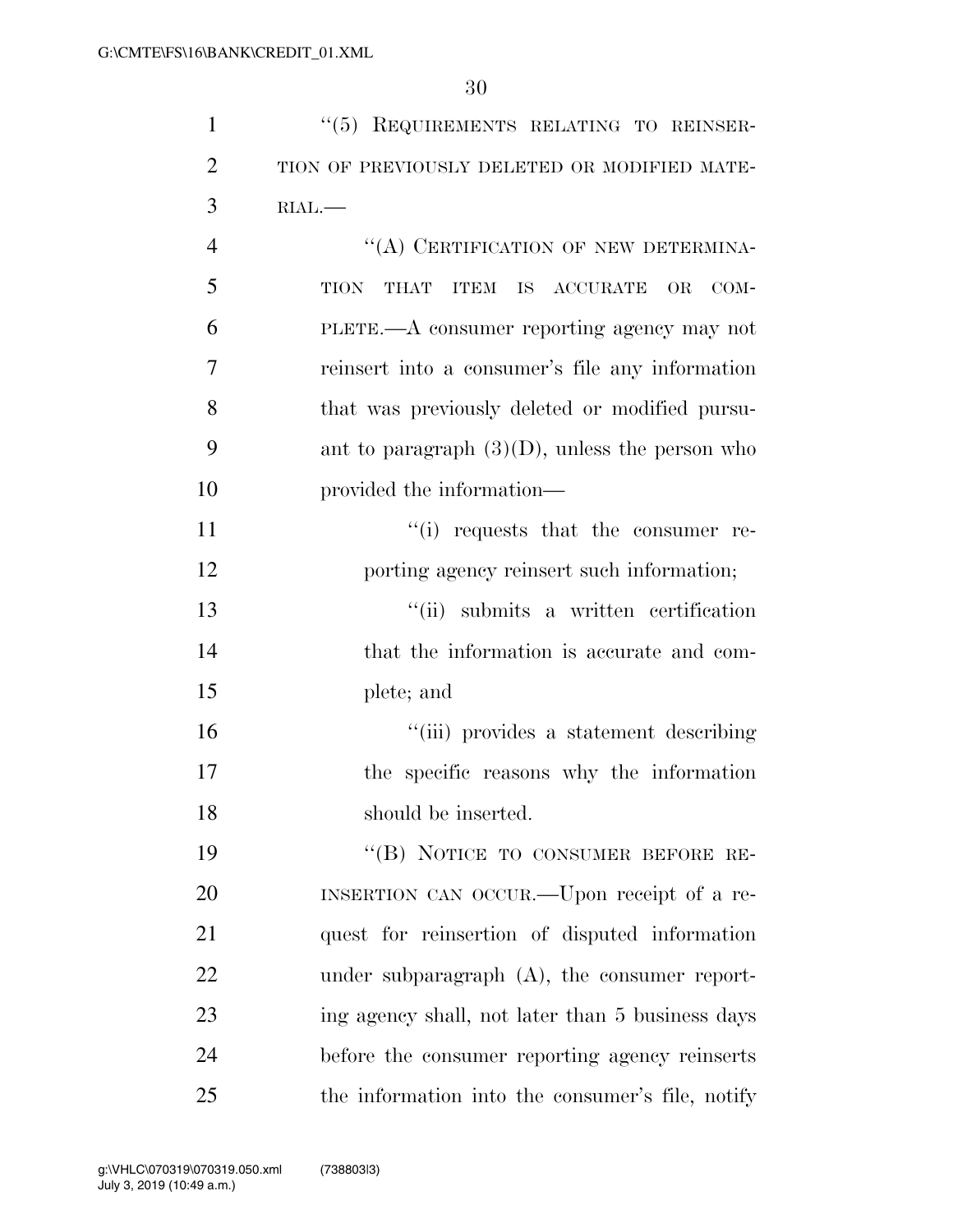1 the consumer in writing of such request for re-insertion. Such notice shall include—

 $\frac{1}{1}$  the business name, mailing ad- dress, telephone number, and Internet website address (if available) of any person who provided information to or contacted the consumer reporting agency in connec-tion with the reinsertion;

 ''(ii) a copy of the information relat- ing to the consumer, the certification that 11 the information is accurate or complete, and the statement of the reasons sup- porting reinsertion provided by the person who provided the information to the con- sumer reporting agency under subpara-16 graph  $(A)$ ;

17 ''(iii) a statement that the consumer may obtain, free of charge and within the 12-month period following the date the no-20 tice under this subparagraph was issued, a consumer report and credit score or edu- cational score (if applicable) from the con- sumer reporting agency that includes the reinserted information, regardless of whether the consumer obtained or will ob-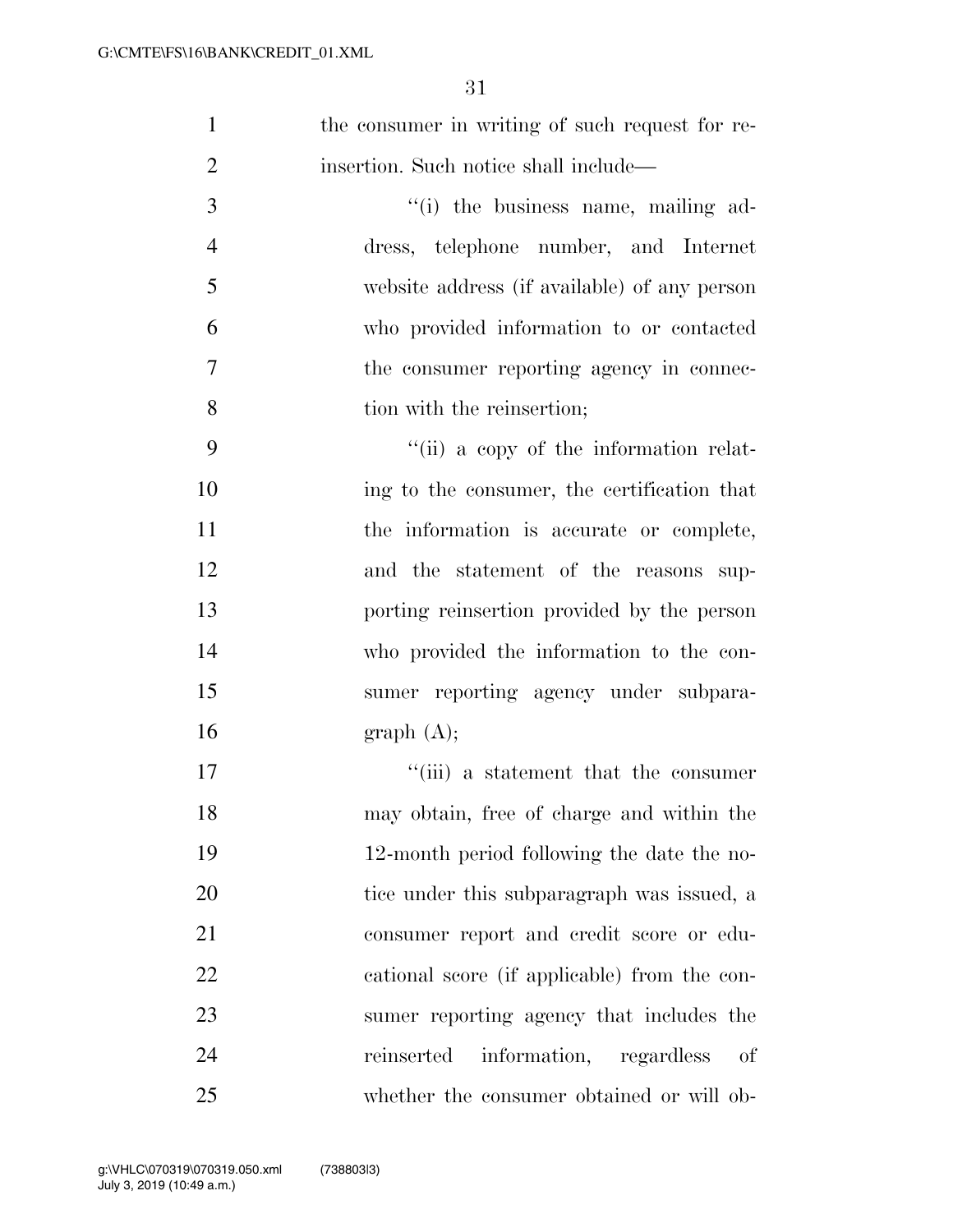| $\mathbf{1}$   | tain a free annual consumer report and                |
|----------------|-------------------------------------------------------|
| $\overline{2}$ | credit score or educational credit score (if          |
| 3              | applicable) under section $612$ ;                     |
| $\overline{4}$ | $f'(iv)$ a statement that the consumer                |
| 5              | may appeal the determination that the pre-            |
| 6              | viously deleted or modified information is            |
| 7              | accurate or complete and a description of             |
| 8              | the procedure for the consumer to make                |
| 9              | such an appeal pursuant to subsection (h);            |
| 10             | and                                                   |
| 11             | $f'(v)$ a statement that the consumer                 |
| 12             | has the right to add a narrative statement,           |
| 13             | free of charge, to the consumer's file dis-           |
| 14             | puting the accuracy or completeness of the            |
| 15             | disputed information and a description of             |
| 16             | the process to add such a narrative state-            |
| 17             | ment pursuant to subsection (b).                      |
| 18             | "(6) EXPEDITED DISPUTE RESOLUTION.—If a               |
| 19             | consumer reporting agency determines that the in-     |
| 20             | formation provided by the consumer is sufficient to   |
| 21             | substantiate that the item of information is inac-    |
| 22             | curate, incomplete, or cannot be verified by the per- |
| 23             | son who furnished such information, and the con-      |
| 24             | sumer reporting agency deletes or modifies such in-   |
| 25             | formation within 3 business days of receiving notice  |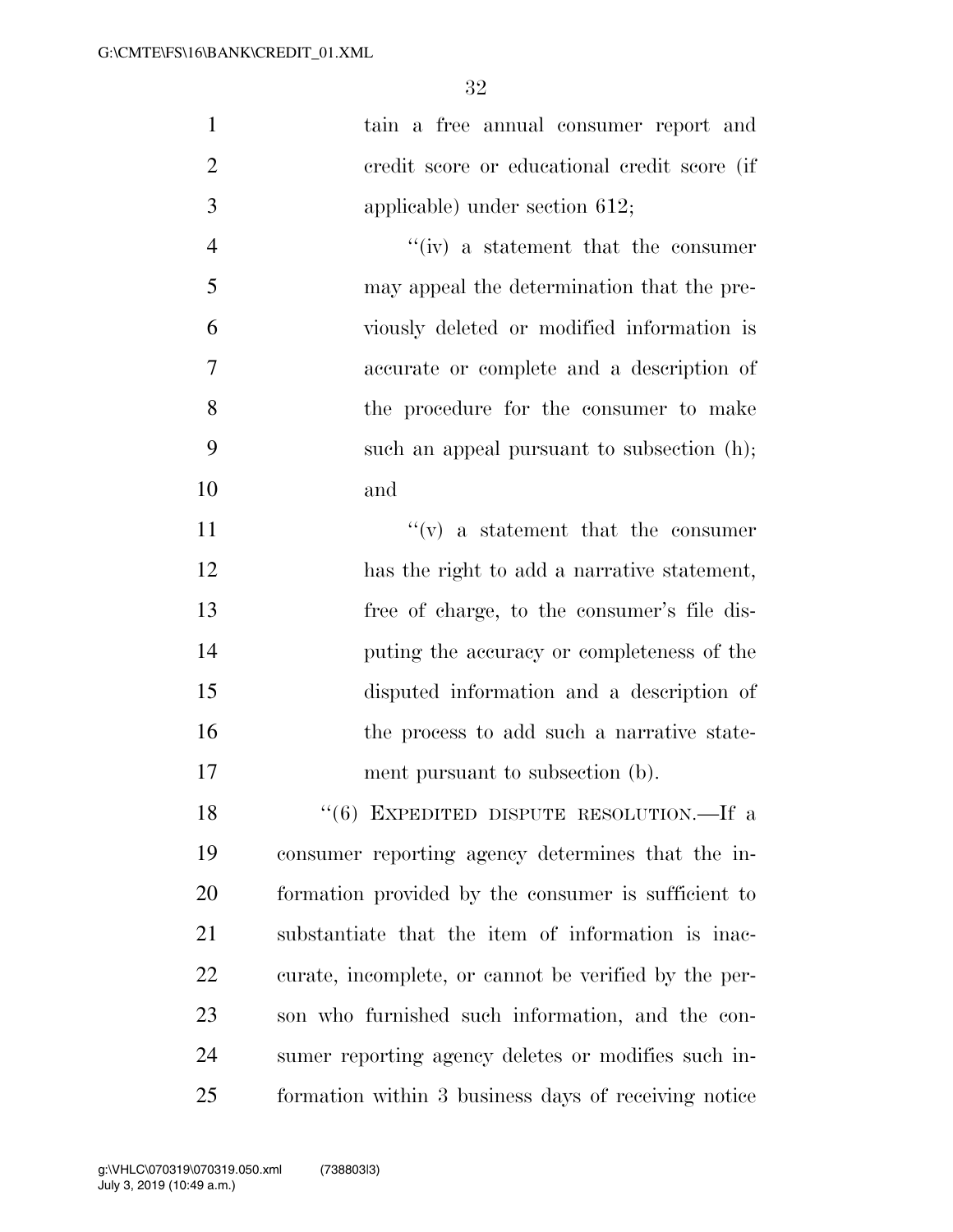of the dispute, the consumer reporting agency shall be exempt from the requirements of paragraph (4), if the consumer reporting agency provides to the consumer— ''(A) prompt notice confirming the deletion or modification of the information from the con- sumer's file in writing or by other means, if agreed to by the consumer when the informa- tion is disputed; ''(B) a statement of the consumer's right to request that the consumer reporting agency furnish notifications of a revised consumer re-13 port pursuant to subsection (d); 14 ''(C) not later than 5 business days after deleting or modifying the information, a copy of the consumer report and credit score or edu-

the consumer's revised file; and

19 ''(D) a statement that the consumer may obtain, free of charge and within the 12-month period following the date the notice under this paragraph was sent to the consumer, a con- sumer report and credit score or educational score (if applicable) from the consumer report-ing agency, regardless of whether the consumer

cational score (if applicable) that is based upon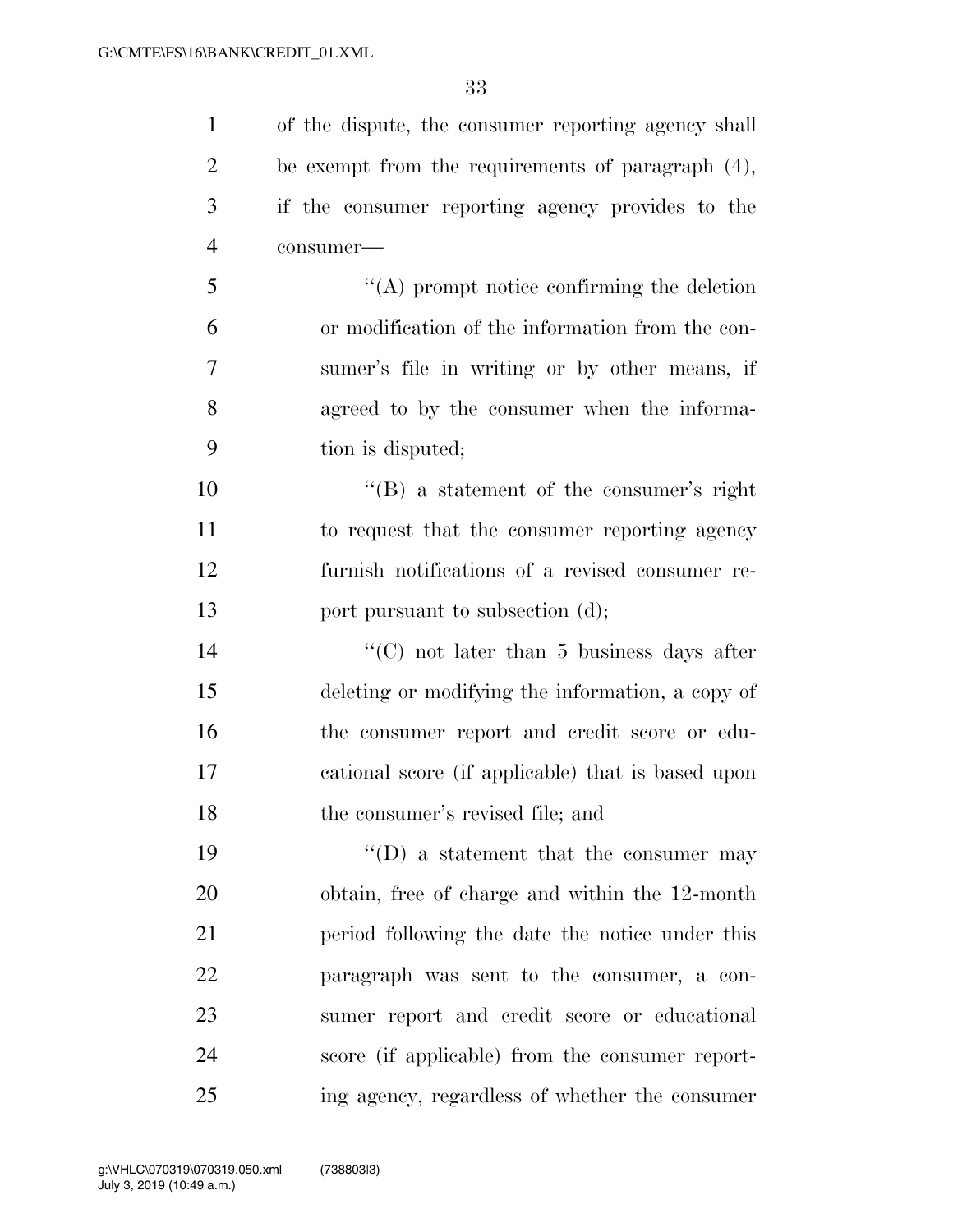obtained or will obtain their free annual con- sumer report and credit score or educational score (if applicable) under section 612.

4 "(7) NO EXCUSE FOR FAILURE TO CONDUCT REINVESTIGATION.—A consumer reporting agency may not refuse to conduct a reinvestigation under this subsection because the agency determines that the dispute was submitted by an authorized third party, unless the agency has clear and convincing evidence that the third party is not authorized to submit the dispute on the consumer's behalf. If the consumer reporting agency refuses to reinvestigate a dispute for these reasons, it shall provide a clear and conspicuous notice to the consumer explaining the reasons for the refusal and describing the specific in- formation the consumer is required to provide for the agency to conduct the reinvestigation.''.

 (b) ENSURING CONSUMER REPORTING AGENCIES FURNISH CERTAIN NOTIFICATIONS WITHOUT CHARGE.— Section 611(d) of the Fair Credit Reporting Act (15 U.S.C. 1681i(d)) is amended by inserting ''and without charge'' after ''request of the consumer''.

 (c) INCLUDING SPECIALTY CONSUMER REPORTING AGENCIES IN REPORTS.—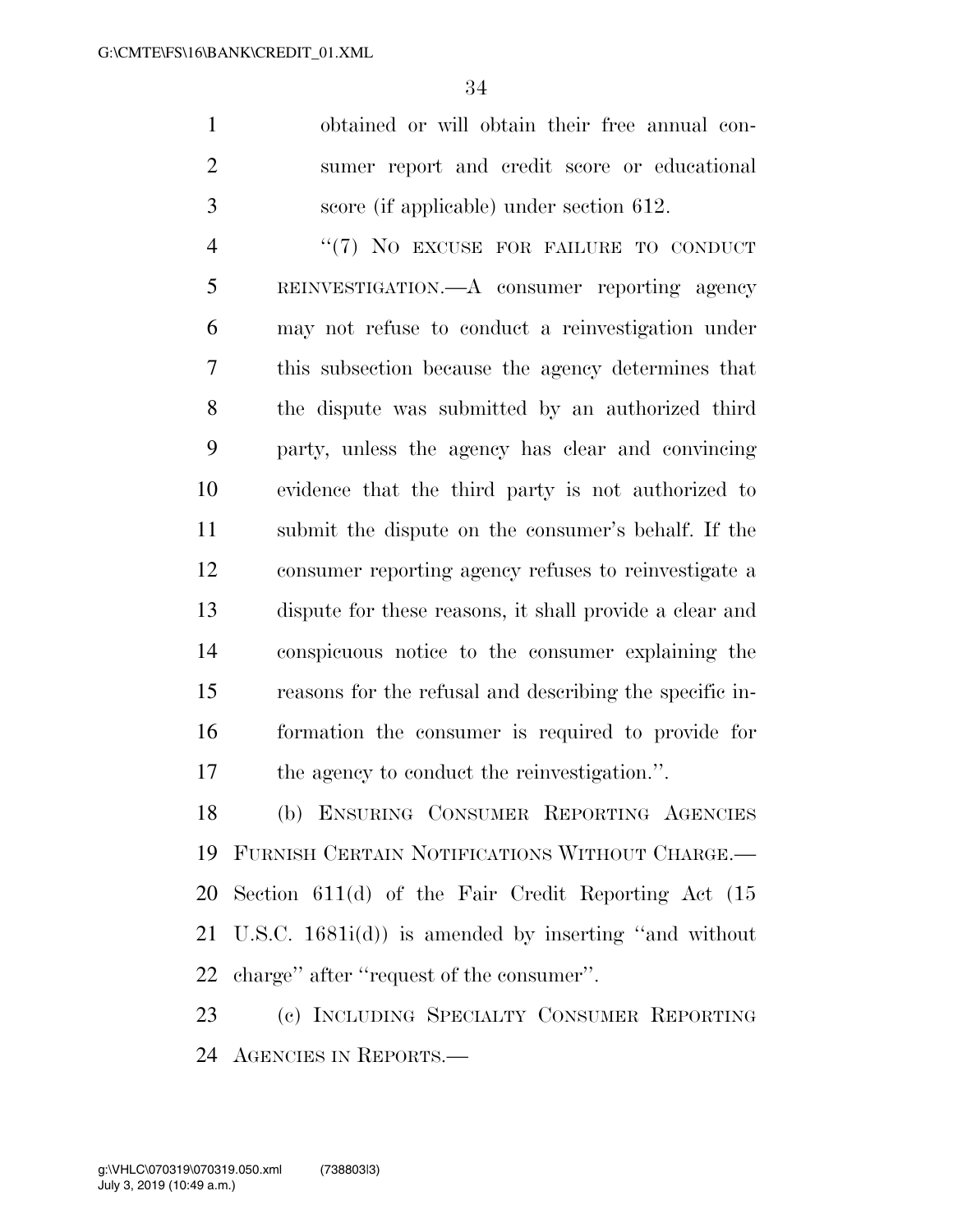| $\mathbf{1}$   | (1) IN GENERAL.—Section $611(e)$ of the Fair                  |
|----------------|---------------------------------------------------------------|
| $\overline{c}$ | Credit Reporting Act $(15 \text{ U.S.C. } 1681i(e))$ is       |
| 3              | amended by inserting "or $603(x)$ " after "section            |
| $\overline{4}$ | $603(p)$ ".                                                   |
| $\mathfrak{S}$ | (2) TECHNICAL AMENDMENT.—Paragraph (1)                        |
| 6              | of such section $(15 \text{ U.S.C. } 1681i(e)(1))$ is amended |
| 7              | by striking "The Commission" and inserting "The               |
| 8              | Bureau".                                                      |
| 9              | (d) CONFORMING AMENDMENTS.—Such Act is fur-                   |
| 10             | ther amended—                                                 |
| 11             | (1) in section $605B(c)(2)$ , by striking "section            |
| 12             | $611(a)(5)(B)$ " and inserting "section $611(a)(5)$ ";        |
| 13             | $(2)$ in section 611—                                         |
| 14             | $(A)$ in subsection $(c)$ , by striking "unless"              |
| 15             | there is reasonable grounds to believe that it is             |
| 16             | frivolous or irrevelant,"; and                                |
| $17\,$         | $(B)$ in subsection $(f)(3)$ —                                |
| 18             | (i) in subparagraph $(A)$ , by striking                       |
| 19             | "paragraph $(6)$ , $(7)$ , or $(8)$ of subsection             |
| 20             | (a)" and inserting "paragraph $(4)$ or $(5)$ of               |
| 21             | subsection $(a)$ "; and                                       |
| 22             | (ii) in subparagraph $(B)$ , by striking                      |
| 23             | "in the manner required under paragraph"                      |
| 24             | $(8)(A)$ "; and                                               |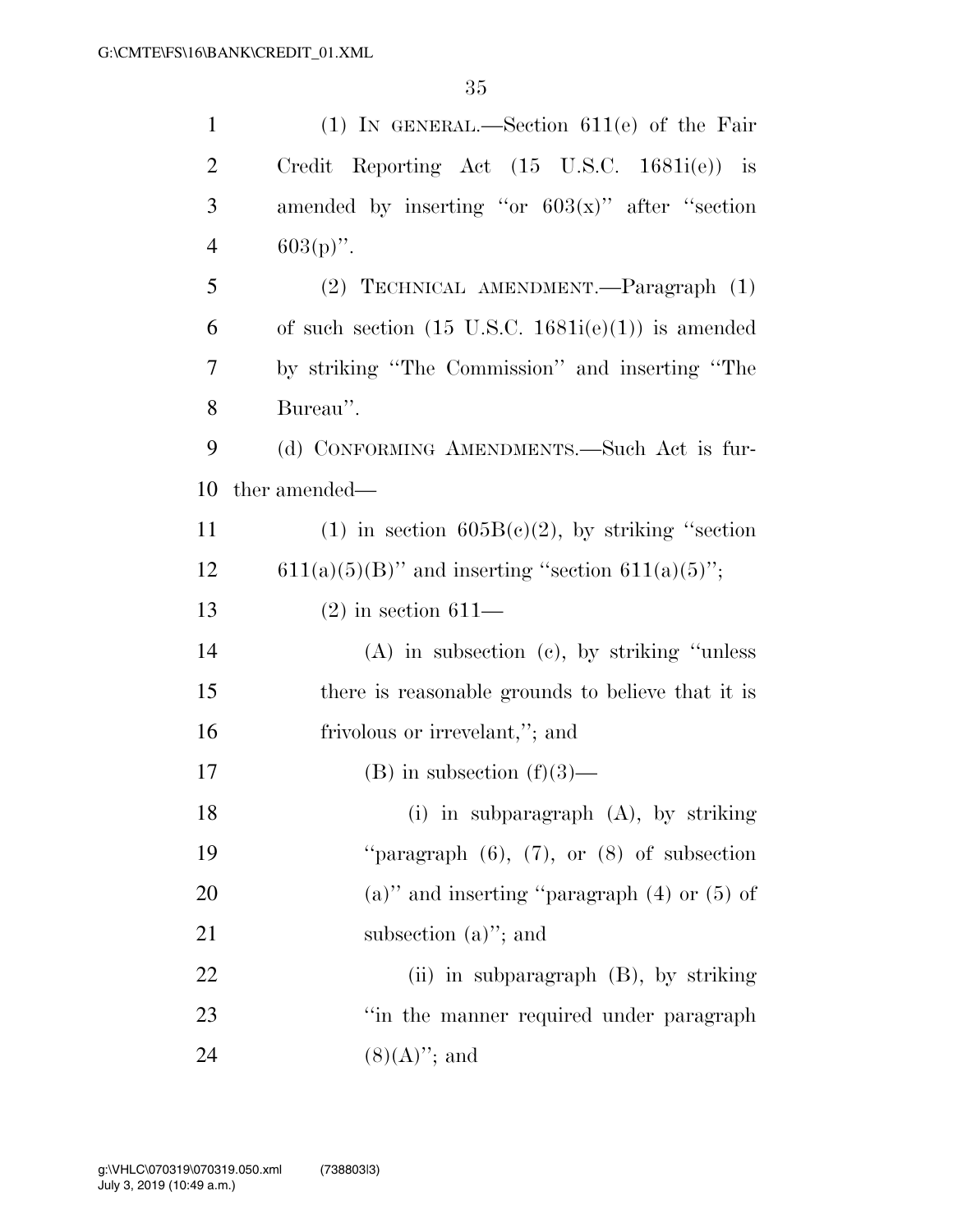1 (3) in section  $623(b)(1)(B)$ , by striking "rel- evant'' before ''information''. (e) GLOBAL TECHNICAL CORRECTIONS TO REF- ERENCES TO NATIONWIDE SPECIALTY CONSUMER RE- PORTING AGENCY.—Such Act is further amended— 6 (1) by striking "section  $603(w)$ " and inserting ''section 603(x)'' each place such term appears; and 8 (2) in section  $612(a)(1)(A)$ , by striking "(w)" 9 and inserting  $f(x)$ . **SEC. 102. CONSUMER AWARENESS OF DISPUTE RIGHTS.**  Section 611 of the Fair Credit Reporting Act (15 U.S.C. 1681i) is amended by adding at the end the fol- lowing new subsection: ''(h) INCREASED CONSUMER AWARENESS OF DIS- PUTE RIGHTS.— 16 "(1) In GENERAL.—Not later than 180 days after the date of enactment of this subsection, each consumer reporting agency described under sub- section (p) or (x) of section 603 shall—  $\langle (A) \rangle$  establish an Internet website acces- sible to consumers; and 22 "'(B) post on the home page of such website a hyperlink to a separate webpage es-tablished and maintained solely for the purpose

of providing information to a consumer about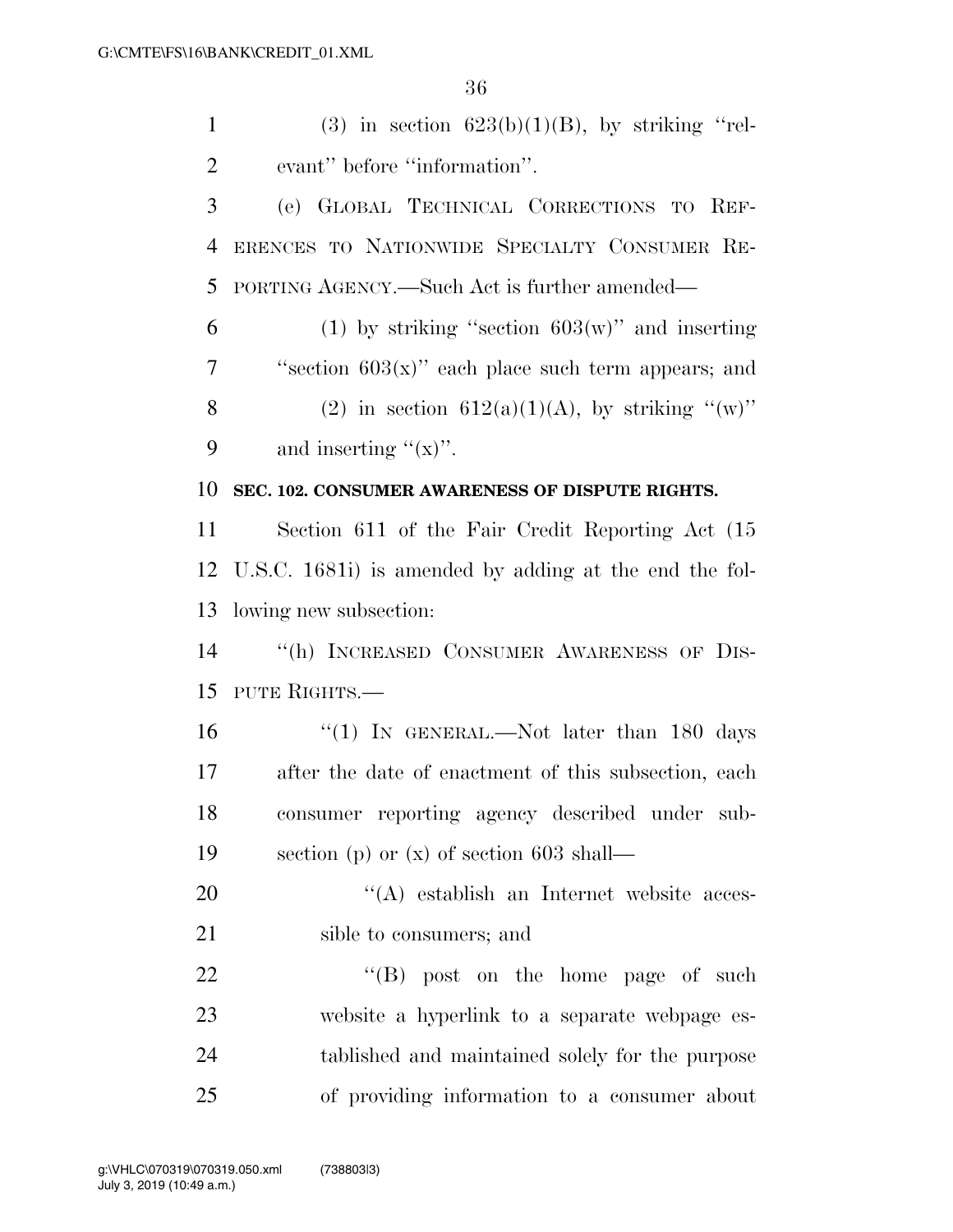| $\mathbf{1}$   | how to dispute an item of information in the           |
|----------------|--------------------------------------------------------|
| $\overline{2}$ | consumer report of the consumer.                       |
| 3              | "(2) DISPUTE WEBPAGE REQUIREMENTS.—For                 |
| $\overline{4}$ | a consumer reporting agency described under sub-       |
| 5              | section (p) or $(x)$ of section 603, the separate dis- |
| 6              | pute webpage described in paragraph $(1)(B)$ —         |
| 7              | "(A) may not include any type or form of               |
| 8              | marketing, advertising, information, or material       |
| 9              | associated with any products or services offered       |
| 10             | or sold to consumers;                                  |
| 11             | "(B) shall clearly and conspicuously dis-              |
| 12             | close a concise statement regarding how to file        |
| 13             | a dispute through the agency, free of charge, in       |
| 14             | the manner and format prescribed by the Bu-            |
| 15             | reau;                                                  |
| 16             | $\lq\lq$ (C) shall describe the types of documents     |
| 17             | that will be used by the agency in resolving the       |
| 18             | dispute, including the business name and mail-         |
| 19             | ing address to which a consumer may send such          |
| 20             | documents;                                             |
| 21             | $\lq\lq$ (D) shall include a clear and concise ex-     |
| 22             | planation of and the process for using electronic      |
| 23             | or other means to submit such documents, free          |
| 24             | of charge, and without any character or data           |
| 25             | limitation imposed by the agency;                      |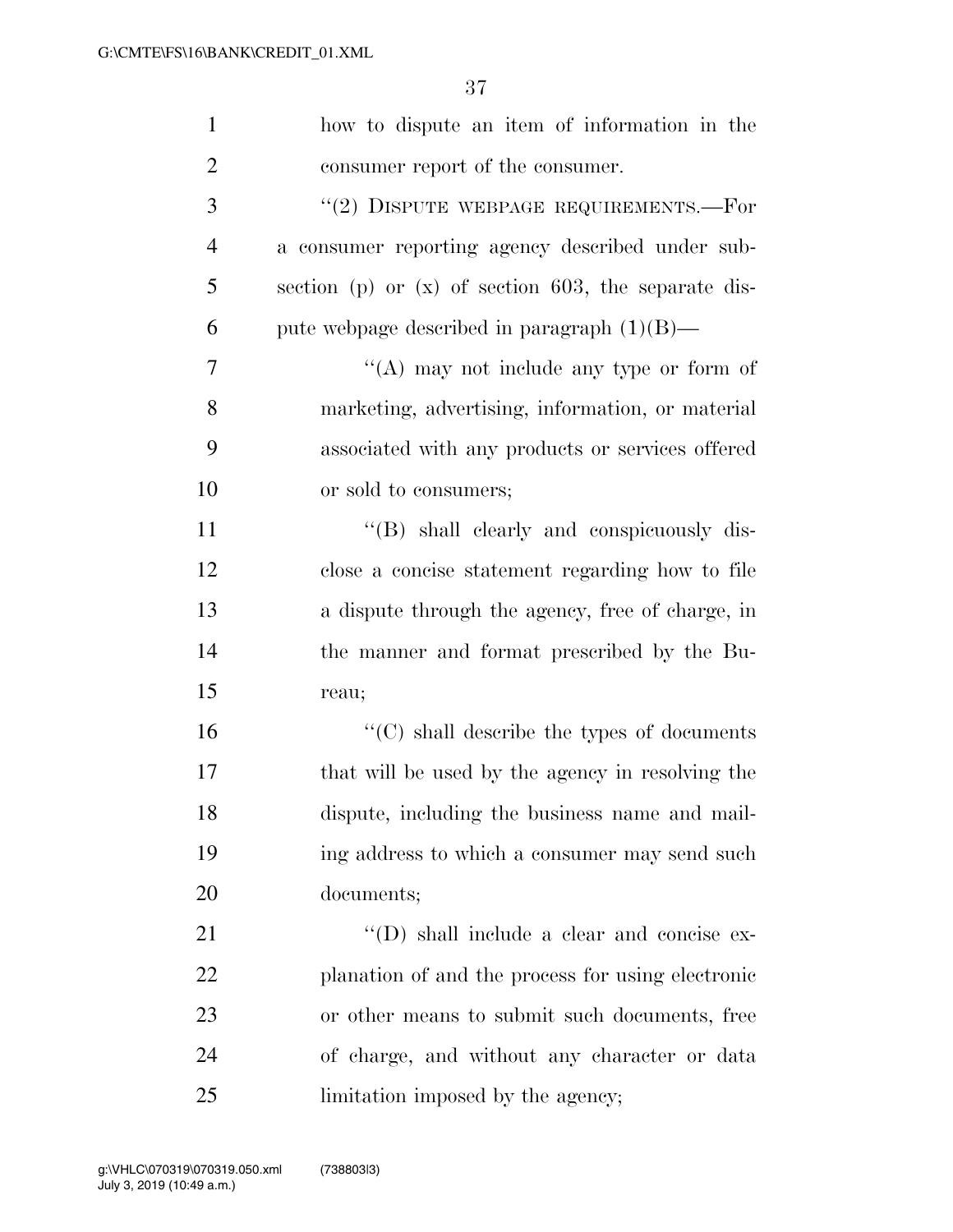''(E) shall include a statement that the consumer may submit information, free of charge, that the consumer believes will assist the consumer reporting agency in determining the results of the reinvestigation of the dispute;

 ''(F) shall clearly and conspicuously dis- close a statement describing the procedure like- ly to be used by the consumer reporting agency in carrying out a reinvestigation to determine the accuracy or completeness of the disputed item of information, including the time period in which the consumer will be notified of the re- sults of the reinvestigation, and a statement 14 that the agency may extend the reinvestigation period by an additional 15 days if the consumer submits additional information after a certain date; and

 ''(G) shall provide translations of all infor- mation on the webpage in each of the 10 most commonly spoken languages, other than English, in the United States, as determined by 22 the Bureau of the Census on an ongoing basis, and in formats accessible to individuals with hearing or vision impairments.''.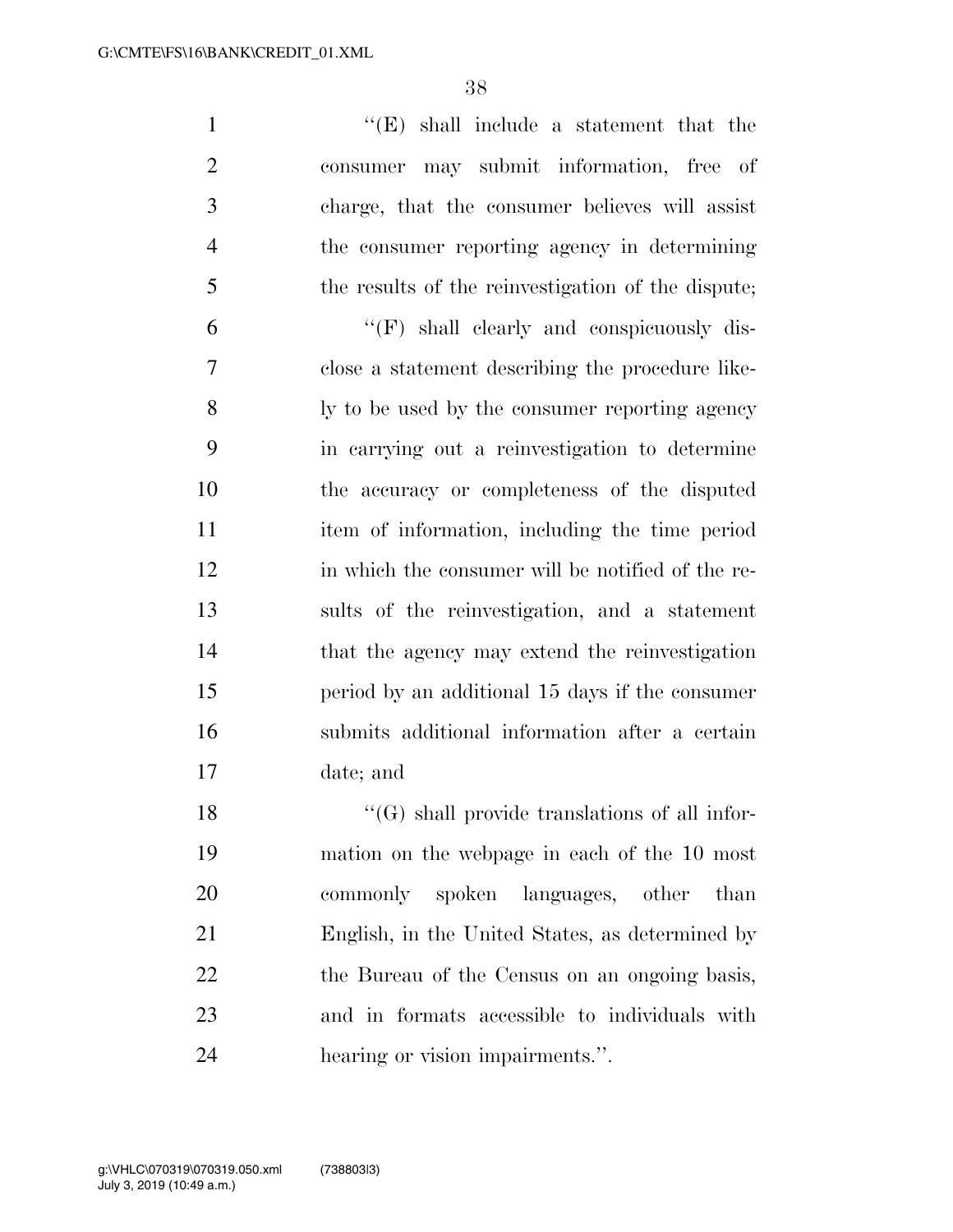## **SEC. 103. MAINTENANCE OF RECORDS BY FURNISHERS.**

 Section 623 of the Fair Credit Reporting Act (15 U.S.C. 1681s–2) is amended by adding at the end the fol-lowing new subsection:

 ''(f) DUTY OF FURNISHERS TO MAINTAIN RECORDS OF CONSUMERS.—

 $\frac{7}{7}$  ''(1) In GENERAL.—A person who furnishes in- formation to a consumer reporting agency relating to a consumer who has an account with that person shall maintain all information necessary to substan- tiate the accuracy and completeness of the informa- tion furnished, including any records establishing the liability and terms and conditions under which credit was extended to a consumer and any payment his-15 tory with respect to such credit.

 ''(2) RETENTION PERIOD.—Records described under paragraph (1) shall be maintained until the information with respect to which the records relate may no longer be included in a consumer report pur-suant to sections 605.

21 "(3) TRANSFER OF OWNERSHIP. If a person providing information to a consumer reporting agen- cy is acquired by another person, or if another per- son acquires the right to repayment connected to such information, the acquiring person shall be sub-ject to the requirements of this subsection with re-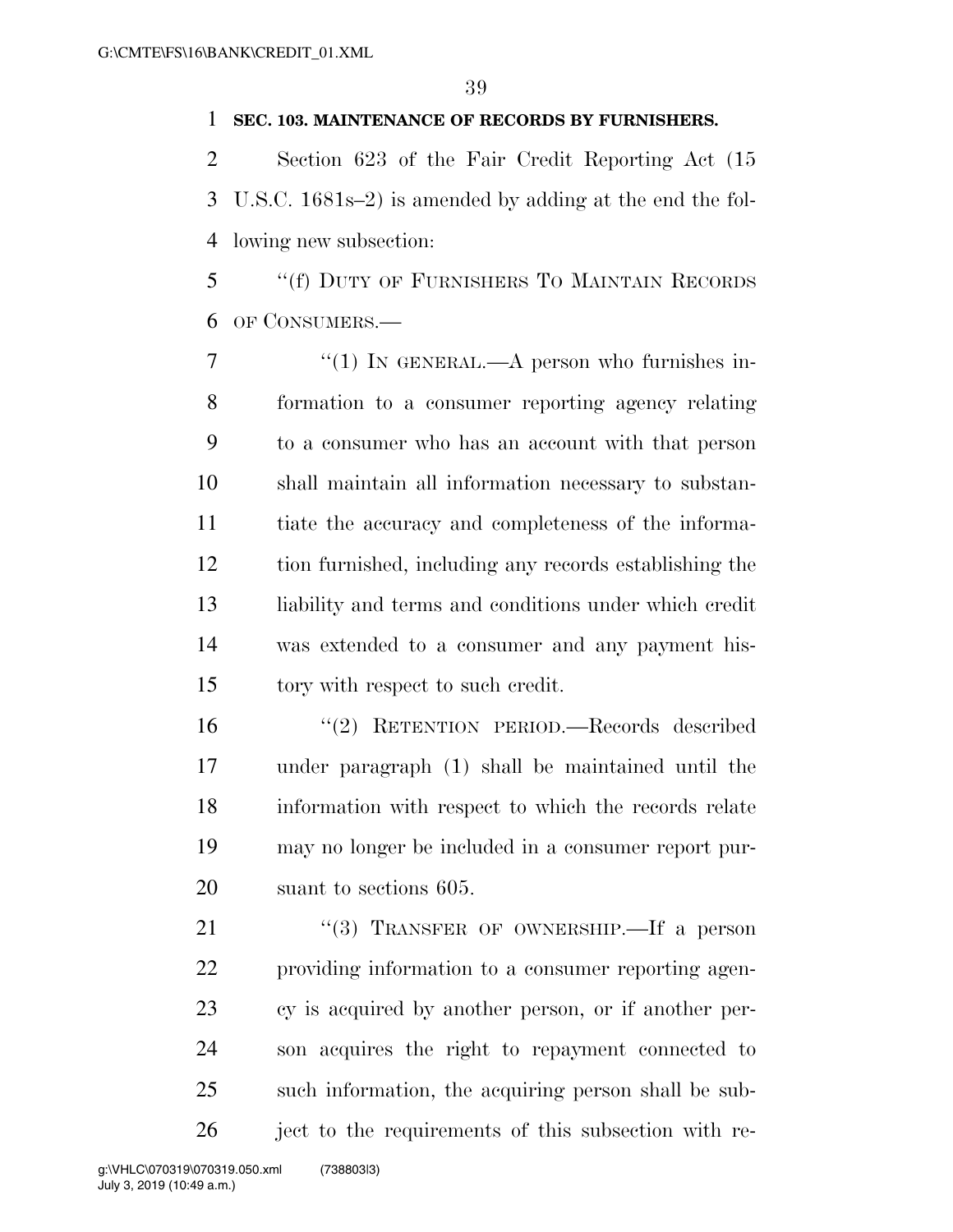| $\mathbf{1}$   | spect to such information to the same extent as the                |
|----------------|--------------------------------------------------------------------|
| $\overline{2}$ | person who initially provided such information to the              |
| 3              | consumer reporting agency. The person selling or                   |
| $\overline{4}$ | transferring the right to repayment shall provide the              |
| 5              | information described in paragraph (1) to the trans-               |
| 6              | feree or the acquirer.".                                           |
| 7              | SEC. 104. DUTIES OF FURNISHERS RELATING TO DISPUTE                 |
| 8              | PROCEDURES, NOTICES, AND DISCLOSURES.                              |
| 9              | (a) DUTY TO PROVIDE ACCURATE AND COMPLETE                          |
| 10             | INFORMATION.—Section $623(a)$ of the Fair Credit Re-               |
| 11             | porting Act $(15 \text{ U.S.C. } 1681\text{s} - 2(a))$ is amended— |
| 12             | $(1)$ in the subsection heading, by inserting                      |
| 13             | "AND COMPLETE" after "ACCURATE";                                   |
| 14             | $(2)$ in paragraph $(1)$ —                                         |
| 15             | $(A)$ by inserting "or incomplete" after "in-                      |
| 16             | accurate" each place that term appears; and                        |
| 17             | $(B)$ in subparagraph $(D)$ , by inserting "or                     |
| 18             | completeness" after "accuracy"; and                                |
| 19             | $(3)$ in paragraph $(8)$ —                                         |
| 20             | $(A)$ in subparagraph $(A)$ , by inserting                         |
| 21             | "and completeness" after "accuracy"; and                           |
| 22             | $(B)$ in subparagraph $(D)$ , by inserting "or                     |
| 23             | completeness" after "accuracy".                                    |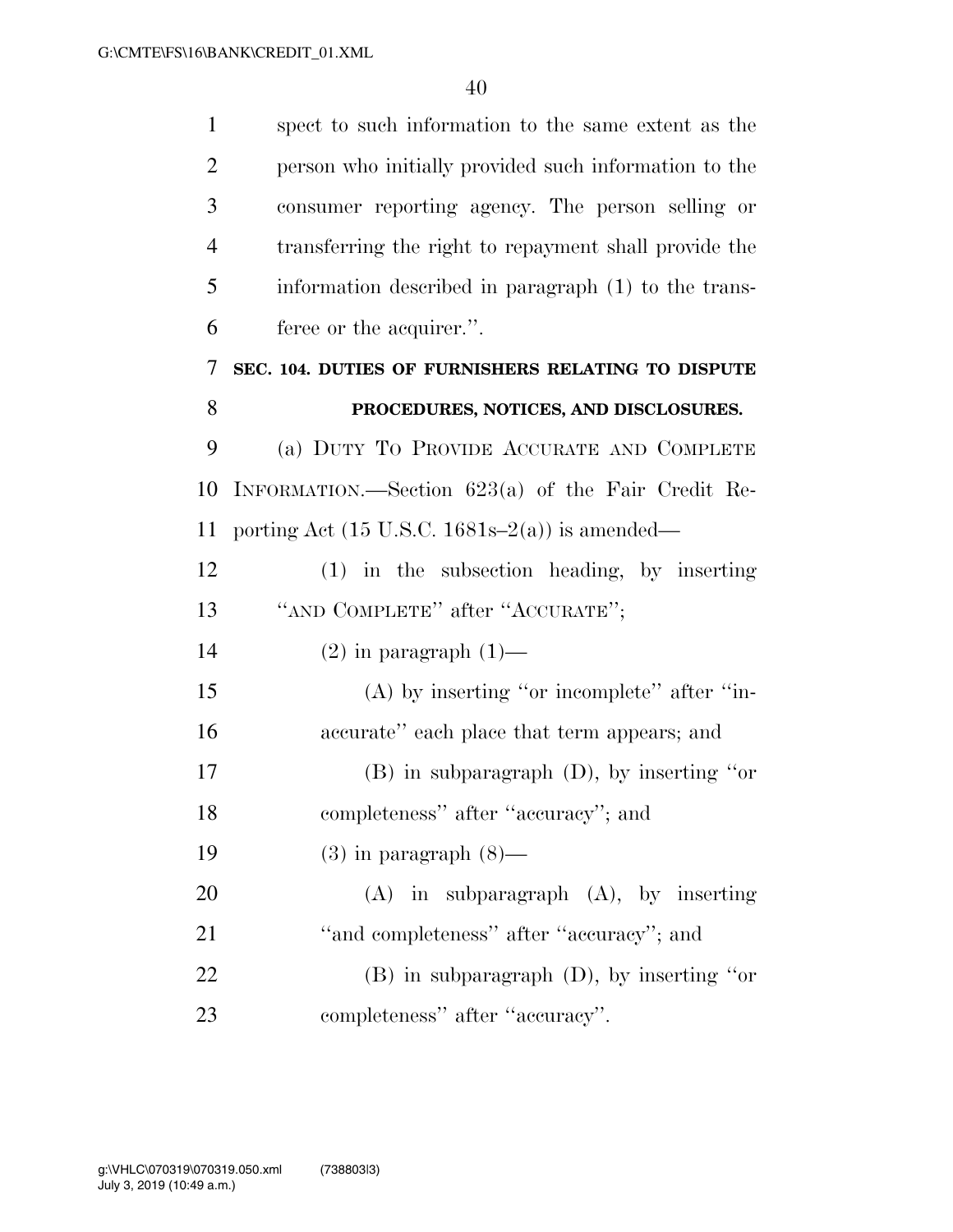| $\mathbf{1}$   | (b) NEGATIVE INFORMATION NOTICES TO CON-              |
|----------------|-------------------------------------------------------|
| $\overline{2}$ | SUMERS.—Section $623(a)(7)$ (15 U.S.C. 1681s–2(a)(7)) |
| 3              | of such Act is amended to read as follows:            |
| $\overline{4}$ | "(7) DUTY OF FURNISHERS TO INFORM CON-                |
| 5              | SUMERS ABOUT REPORTING NEGATIVE INFORMA-              |
| 6              | TION.                                                 |
| 7              | "(A) GENERAL NEGATIVE INFORMATION                     |
| 8              | WARNING NOTICE TO ALL CONSUMERS PRIOR                 |
| 9              | TO FURNISHING SUCH INFORMATION.-                      |
| 10             | "(i) IN GENERAL.—Any person that                      |
| 11             | regularly furnishes negative information to           |
| 12             | a consumer reporting agency described in              |
| 13             | subsection (p) or $(x)$ of section 603 about          |
| 14             | activity on any accounts of a consumer                |
| 15             | held by such person or transactions associ-           |
| 16             | ated with credit extended to a consumer by            |
| 17             | such person shall provide a written general           |
| 18             | negative information warning notice to                |
| 19             | each such consumer before such person                 |
| 20             | may furnish any negative information re-              |
| 21             | lating to such a consumer.                            |
| 22             | "(ii) CONTENT.—Such notice shall—                     |
| 23             | $\lq\lq$ (I) be clear and conspicuous;                |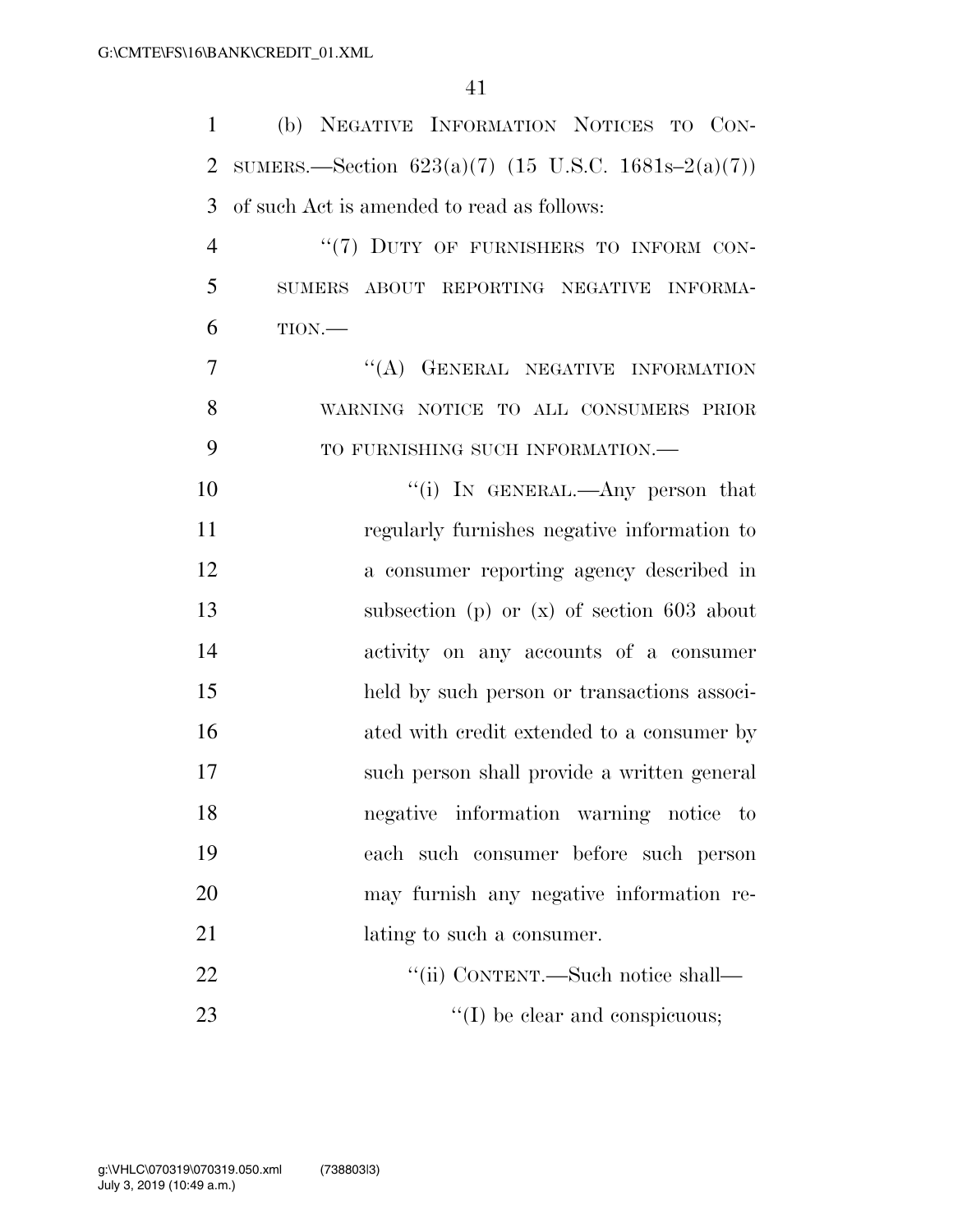| $\mathbf{1}$   | $\lq\lq$ (II) describe the types of activi- |
|----------------|---------------------------------------------|
| $\overline{2}$ | ties that constitute negative informa-      |
| 3              | tion;                                       |
| $\overline{4}$ | "(III) inform the consumer that             |
| 5              | the person may report negative infor-       |
| 6              | mation relating to any such accounts        |
| 7              | or transactions to a consumer report-       |
| 8              | ing agency described in subsection (p)      |
| 9              | or $(x)$ of section 603;                    |
| 10             | $\lq\lq$ (IV) state that the negative in-   |
| 11             | formation may appear on a consumer          |
| 12             | report of the consumer for the periods      |
| 13             | described in section 605 and that dur-      |
| 14             | ing such periods, the negative infor-       |
| 15             | mation may adversely impact the con-        |
| 16             | sumer's credit score;                       |
| 17             | $\lq\lq(V)$ state that in some limited      |
| 18             | circumstances, the negative informa-        |
| 19             | tion may result in other adverse ac-        |
| 20             | tions, including a denial of a new job      |
| 21             | or a promotion from existing employ-        |
| 22             | ment; and                                   |
| 23             | $\lq\lq$ (VI) state that the consumer       |
| 24             | has right to-                               |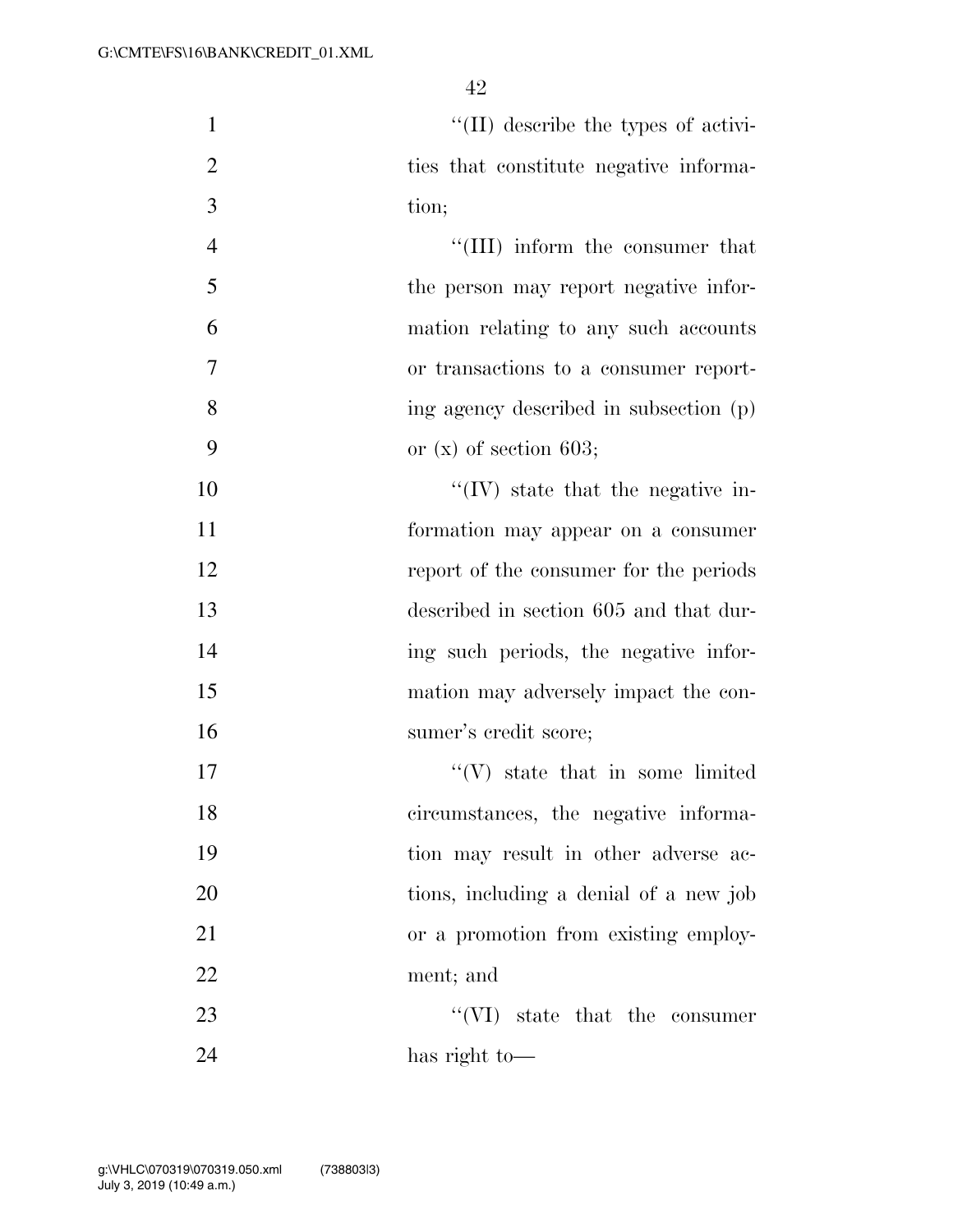| $\mathbf{1}$   | "(aa) obtain a copy of their                  |
|----------------|-----------------------------------------------|
| $\overline{2}$ | consumer report and credit score              |
| 3              | or educational score (if applica-             |
| $\overline{4}$ | ble), which in some instances can             |
| 5              | be obtained free of charge, from              |
| 6              | any consumer reporting agency                 |
| $\overline{7}$ | to which negative information                 |
| 8              | may be been sent; and                         |
| 9              | "(bb) dispute, free<br>of                     |
| 10             | charge, any errors on a consumer              |
| 11             | report relating to the consumer.              |
| 12             | "(iii) TIMING OF NOTICE.—Such per-            |
| 13             | son shall provide such notice to a consumer   |
| 14             | not later than 90 days before the date on     |
| 15             | which the person furnishes negative infor-    |
| 16             | mation relating to such consumer.             |
| 17             | $\lq\lq (B)$<br>SPECIFIC NEGATIVE INFORMATION |
| 18             | NOTICE TO A CONSUMER. $-$                     |
| 19             | "(i) IN GENERAL.—Any person de-               |
| 20             | scribed in subparagraph $(A)$ that has fur-   |
| 21             | nished negative information relating to ac-   |
| 22             | tivity on any accounts of a consumer held     |
| 23             | by such person or transactions associated     |
| 24             | with credit extended to a consumer by such    |
| 25             | person to a consumer reporting agency de-     |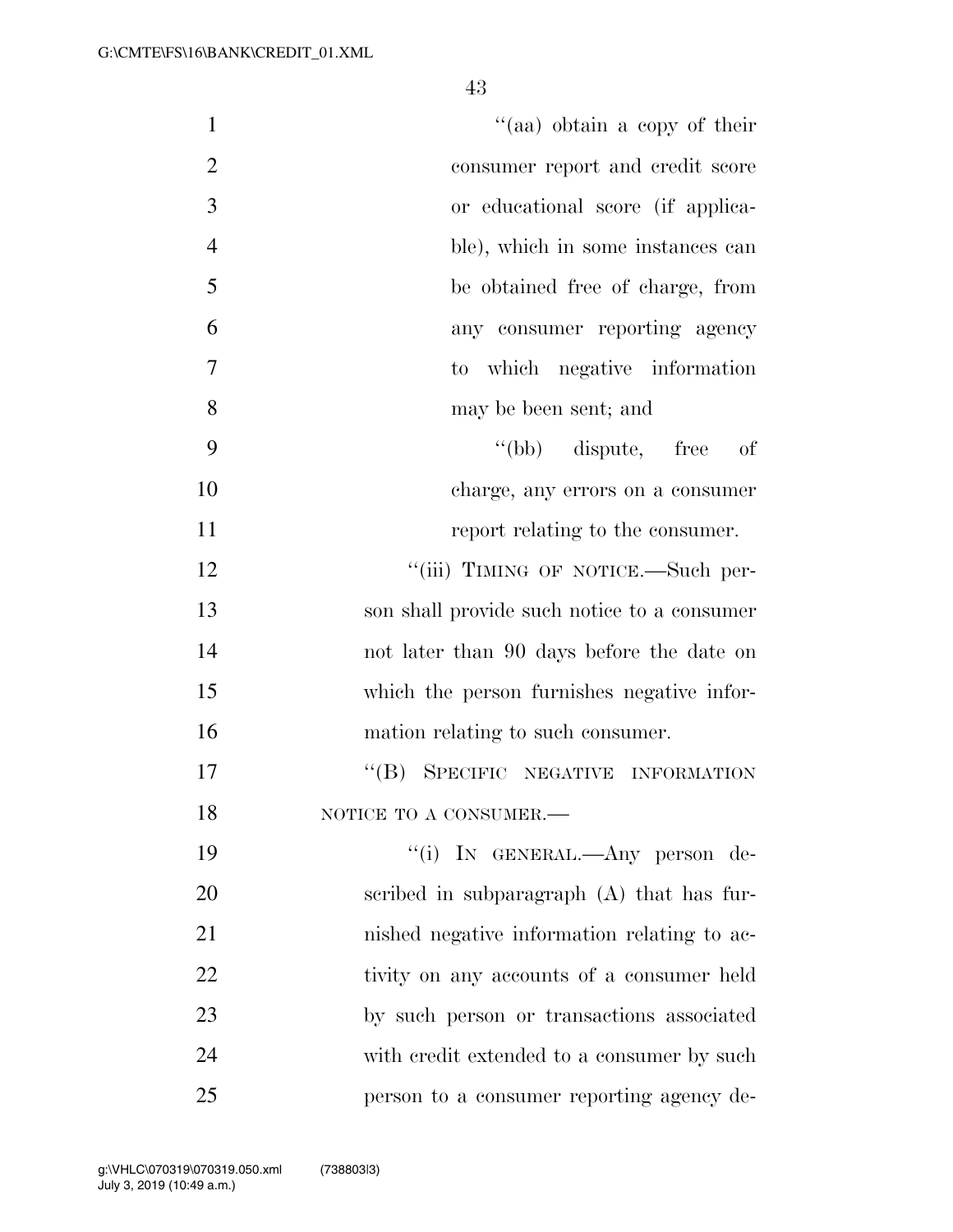| $\mathbf{1}$   | scribed in subsection (p) or $(x)$ of section |
|----------------|-----------------------------------------------|
| $\overline{2}$ | 603 shall send a written notice to each       |
| 3              | such consumer.                                |
| $\overline{4}$ | "(ii) CONTENT.—Such notice shall—             |
| 5              | "(I) be clear and conspicuous;                |
| 6              | "(II) inform the consumer that                |
| $\overline{7}$ | the person has furnished negative in-         |
| 8              | formation relating to such accounts or        |
| 9              | transactions to a consumer reporting          |
| 10             | agency described in subsection (p) or         |
| 11             | $(x)$ of section 603;                         |
| 12             | "(III) identify any consumer re-              |
| 13             | porting agency to which the negative          |
| 14             | information was furnished, including          |
| 15             | the name of the agency, mailing ad-           |
| 16             | dress, Internet website address, and          |
| 17             | toll-free telephone number; and               |
| 18             | $\lq\lq$ (IV) include the statements de-      |
| 19             | scribed in subclauses $(IV)$ , $(V)$ , and    |
| 20             | $(VI)$ of subparagraph $(A)(ii)$ .            |
| 21             | "(iii) TIME OF NOTICE.—Such person            |
| 22             | shall provide such notice to a consumer not   |
| 23             | later than 5 business days after the date     |
| 24             | on which the person furnished negative in-    |
| 25             | formation relating to such consumer.          |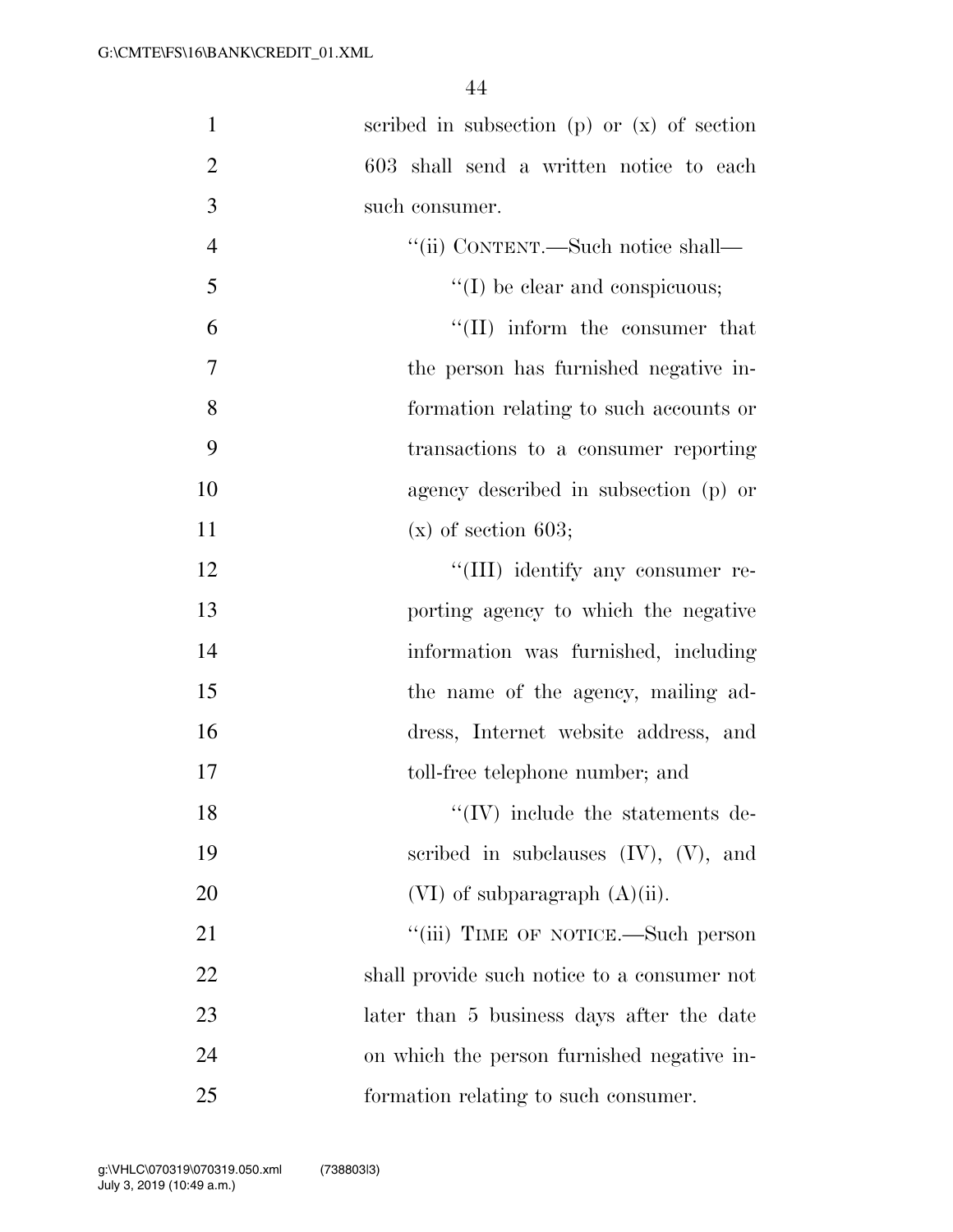1 "'(C) NOTICE EFFECTIVE FOR SUBSE-2 QUENT SUBMISSIONS.—After providing the no- tice described in subparagraph (B), the person may submit additional negative information to a consumer reporting agency described in sub- section (p) or (x) of section 603 without pro- viding additional notice to the consumer, unless another person acquires the right to repayment connected to the additional negative informa- tion. The acquiring person shall be subject to the requirements of this paragraph and shall be required to send consumers the written notices described in this paragraph, if applicable.

14 "(D) NON-TRADITIONAL DATA FUR- NISHERS.—Any person that furnishes negative information to a consumer reporting agency de- scribed in subsection (p) or (x) of section 603 relating to any accounts of, or transactions as- sociated with, a consumer by such person in- volving non-traditional data shall be subject to the requirements described in subparagraphs 22 (A), (B), and (C).

23 "'(E) MODEL NOTICES.—

24 "(i) DUTY OF BUREAU.—Not later than 6 months after date of the enactment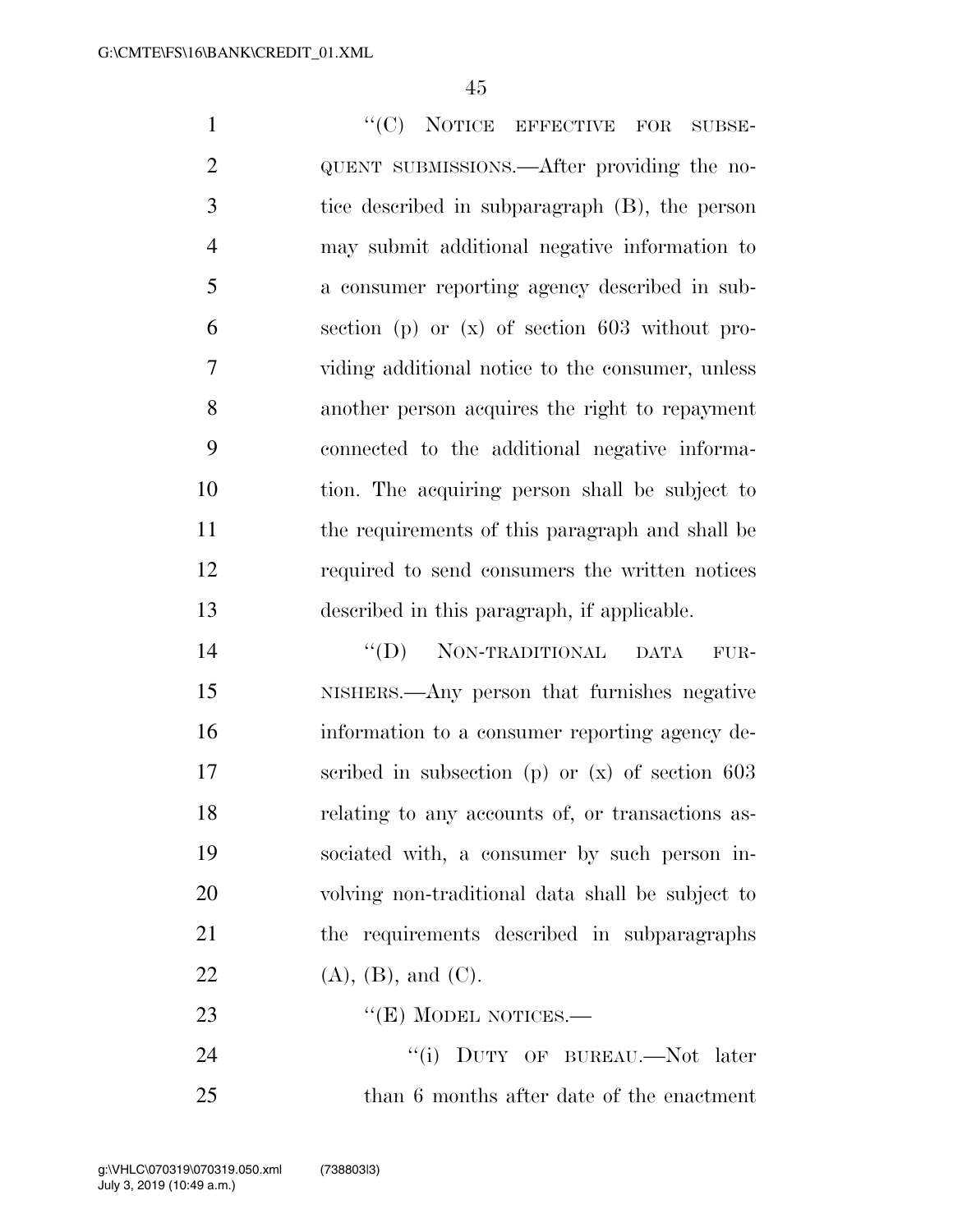| $\mathbf{1}$   | of this paragraph, the Bureau shall issue         |
|----------------|---------------------------------------------------|
| $\overline{2}$ | model forms for the notices described in          |
| 3              | subparagraphs $(A)$ and $(B)$ that a person       |
| $\overline{4}$ | may use to comply with the requirements           |
| 5              | of this paragraph.                                |
| 6              | "(ii) USE OF MODEL NOTICE NOT RE-                 |
| 7              | QUIRED.—No provision of this paragraph            |
| 8              | may be construed to require a person to           |
| 9              | use the model notices prescribed by the           |
| 10             | Bureau.                                           |
| 11             | "(iii) COMPLIANCE USING MODEL NO-                 |
| 12             | TICES.—A person shall be deemed to be in          |
| 13             | compliance with the requirements of sub-          |
| 14             | paragraph $(A)(ii)$ or $(B)(ii)$ (as applicable)  |
| 15             | if the person uses the model notice pre-          |
| 16             | scribed by the Bureau.                            |
| 17             | "(F) ISSUANCE OF GENERAL NEGATIVE                 |
| 18             | WARNING NOTICE WITHOUT SUBMITTING NEGA-           |
| 19             | TIVE INFORMATION.—No provision of this para-      |
| 20             | graph may be construed to require a person de-    |
| 21             | scribed in subparagraph $(A)$ or $(D)$ to furnish |
| 22             | negative information about a consumer to a        |
| 23             | consumer reporting agency described in sub-       |
| 24             | section (p) or $(x)$ of section 603.              |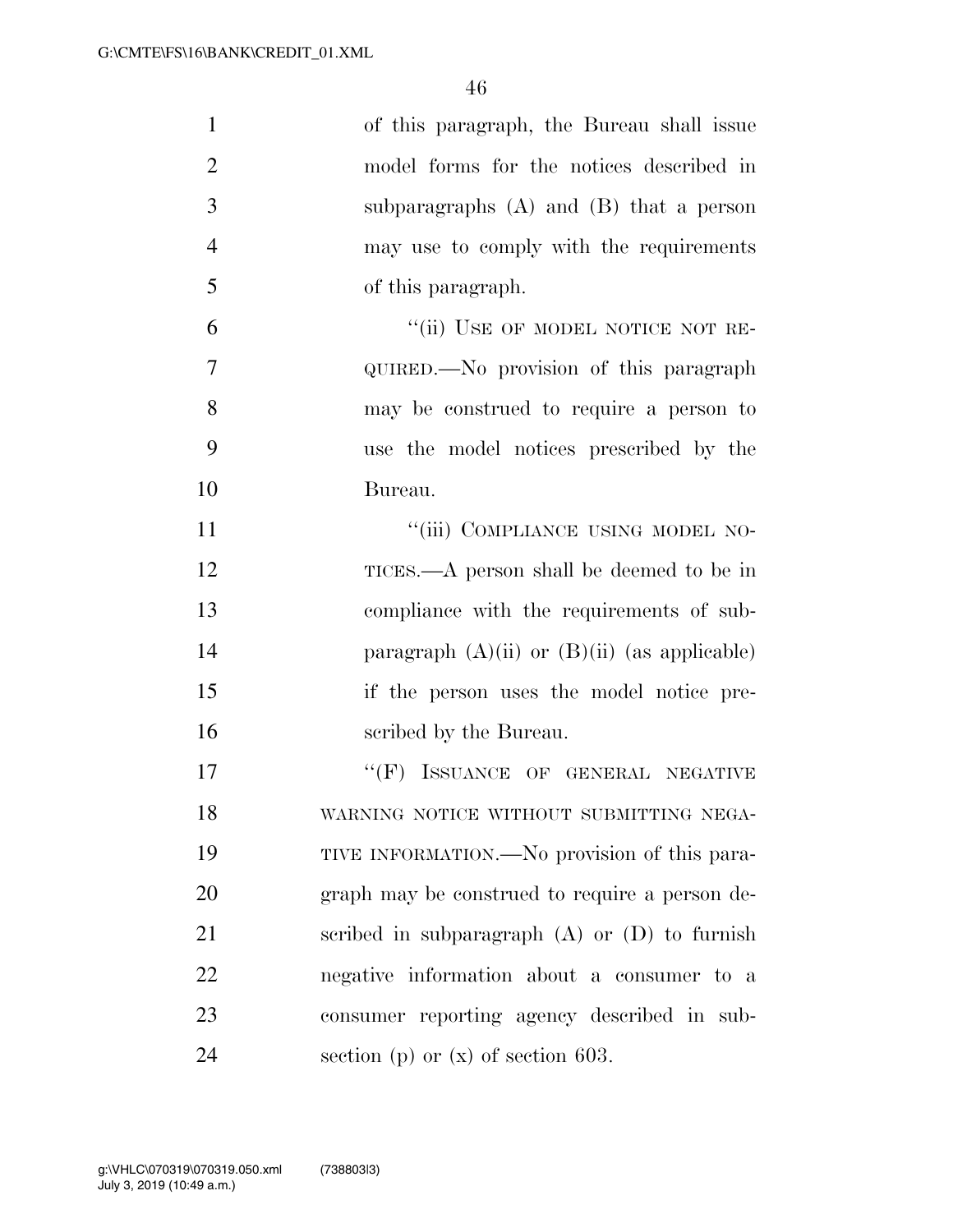| $\mathbf{1}$   | "(G) SAFE HARBOR.—A person shall not                     |
|----------------|----------------------------------------------------------|
| $\overline{2}$ | be liable for failure to perform the duties re-          |
| 3              | quired by this paragraph if the person reason-           |
| $\overline{4}$ | ably believes that the person is prohibited, by          |
| 5              | law, from contacting the consumer.                       |
| 6              | "(H) EFFECTIVE DATE.—The require-                        |
| 7              | ments of subparagraphs $(A)$ , $(B)$ , $(C)$ , and $(D)$ |
| 8              | shall not take effect until the date that is 6           |
| 9              | months after the date of the issuance of model           |
| 10             | forms for notices under subparagraph $(E)$ .             |
| 11             | "(I) DEFINITIONS.—In this paragraph, the                 |
| 12             | following definitions shall apply:                       |
| 13             | "(i) NEGATIVE INFORMATION.—The                           |
| 14             | term 'negative information' means infor-                 |
| 15             | mation concerning a consumer's delin-                    |
| 16             | quencies, late payments, insolvency, or any              |
| 17             | form of default.                                         |
| 18             | "(ii) NON-TRADITIONAL DATA.—The                          |
| 19             | term 'non-traditional data' relates to tele-             |
| 20             | communications payments, utility pay-                    |
| 21             | ments, rent payments, remittances, wire                  |
| 22             | transfers, and such other items as deter-                |
| 23             | mined by the Bureau.".                                   |
| 24             | (c) DUTIES OF FURNISHERS AFTER RECEIVING NO-             |
| 25             | DISPUTE FROM A CONSUMER.-Section<br><b>TICE</b><br>OF    |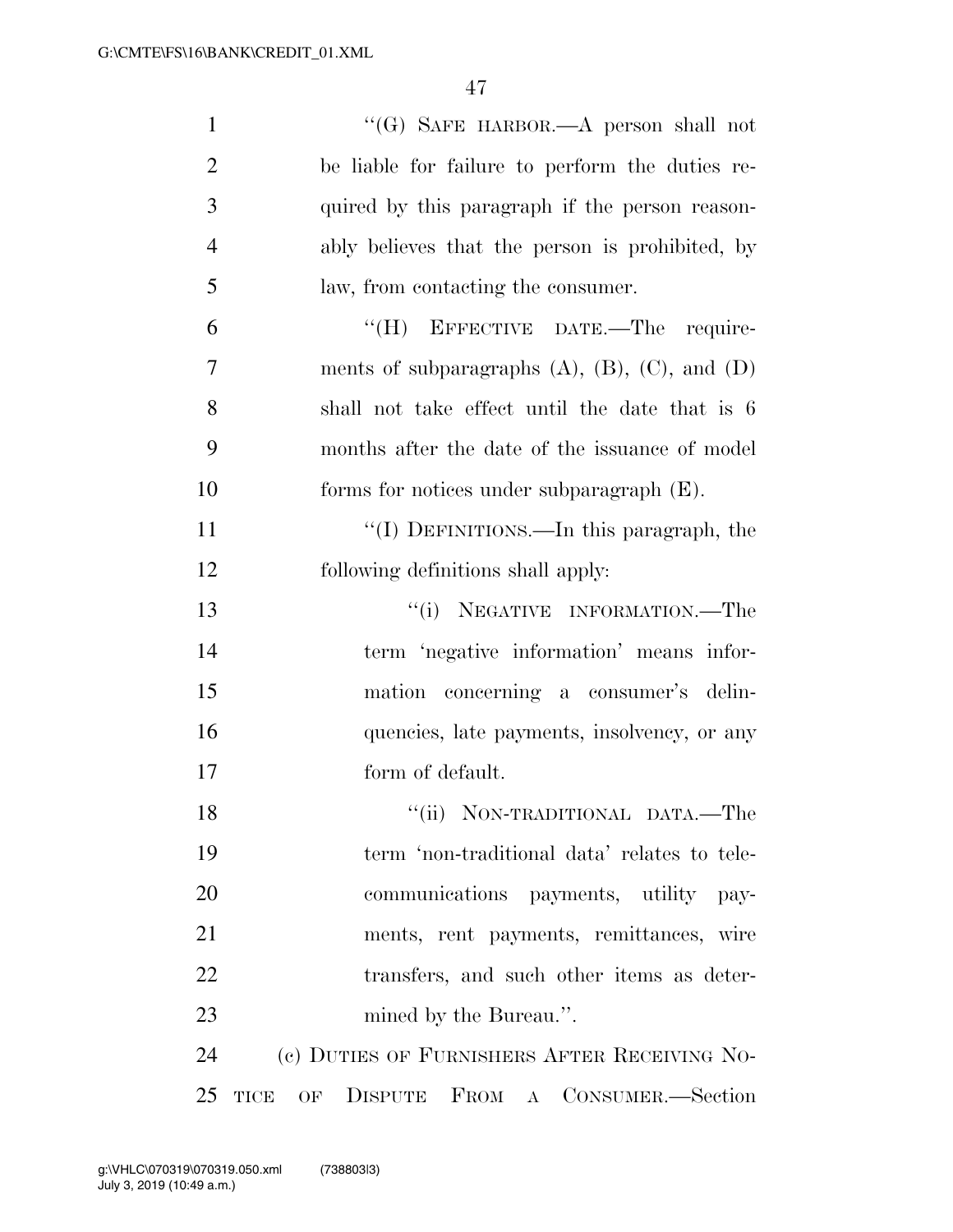623(a)(8)(E) of the Fair Credit Reporting Act (15 U.S.C.

2 1681s–2(a)(8)(E)) is amended to read as follows:

| 3              | "(E) DUTIES OF FURNISHERS AFTER RE-           |
|----------------|-----------------------------------------------|
| $\overline{4}$ | CEIVING NOTICE OF DISPUTE FROM A CON-         |
| $\overline{5}$ | SUMER.—After receiving a notice of dispute    |
| 6              | from a consumer pursuant to subparagraph      |
| 7              | (D), the person that provided the information |
| 8              | in dispute to a consumer reporting agency     |
| 9              | shall—                                        |

 $"$ (i) promptly provide to each con- sumer reporting agency to which the per- son furnished the disputed information the notice of dispute;

 $\frac{1}{\sin \theta}$  ''(ii) review all information, including any substantiating documents, provided by 16 the consumer about the disputed informa- tion and conduct an investigation, separate from any reinvestigation by a consumer re- porting agency or a reseller conducted with 20 respect to the disputed information;

 $\frac{1}{1}$   $\frac{1}{1}$  before the expiration of the pe-22 riod under section  $611(a)(1)$  within which a consumer reporting agency would be re- quired to complete its action if the con-sumer had elected to dispute the informa-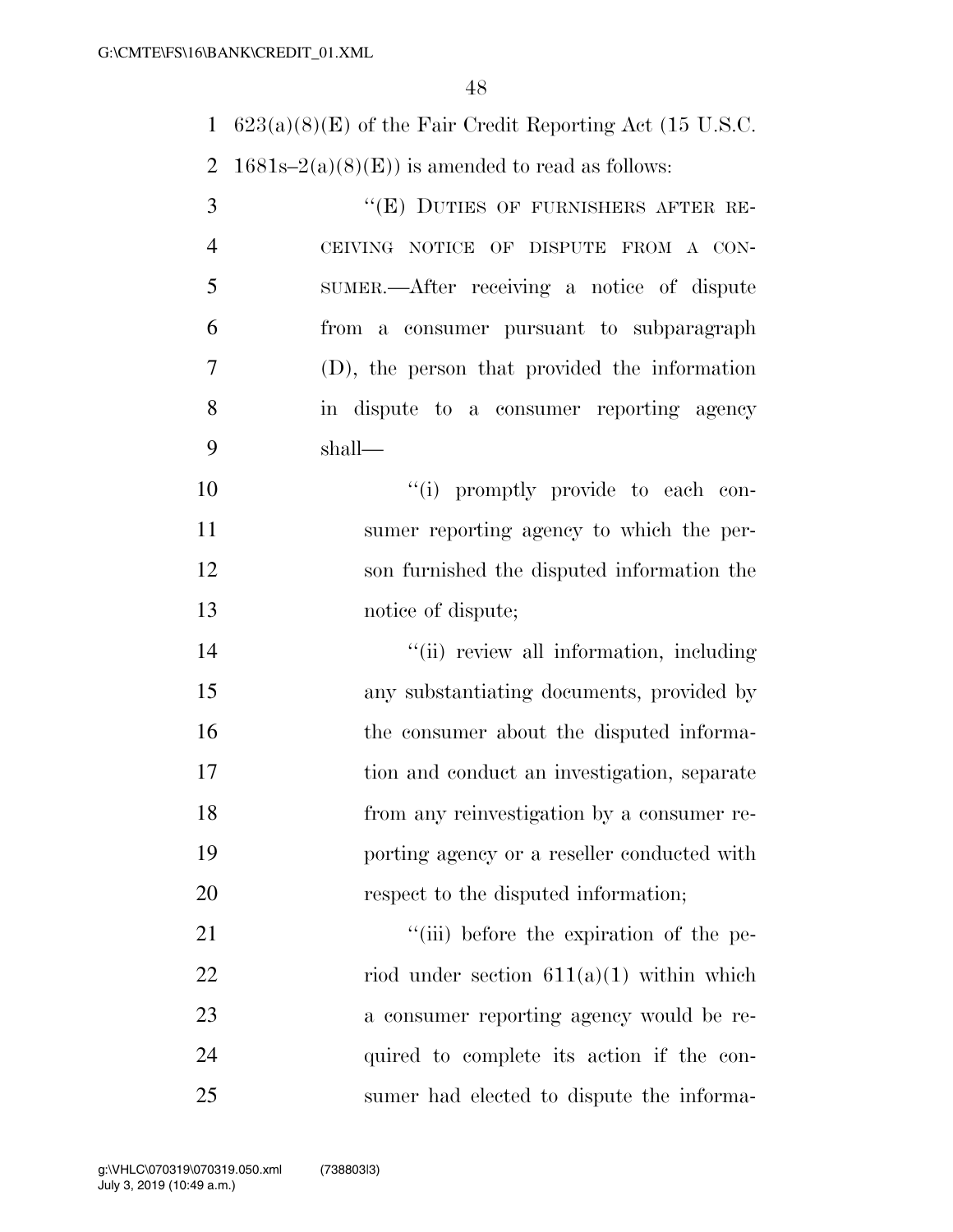| $\mathbf{1}$   | tion under that section, complete an inves- |
|----------------|---------------------------------------------|
| $\overline{2}$ | tigation of the disputed information pursu- |
| 3              | ant to the standards described in subpara-  |
| $\overline{4}$ | graph(G);                                   |
| 5              | $f'(iv)$ notify the consumer, in writing,   |
| 6              | of the receipt of the dispute that in-      |
| 7              | cludes—                                     |
| 8              | $\lq\lq$ a statement about any infor-       |
| 9              | mation additional to the information        |
| 10             | that the person is required to main-        |
| 11             | tain under subsection (f) that would        |
| 12             | support the person's ability to carry       |
| 13             | out an investigation to resolve the         |
| 14             | consumer's dispute; and                     |
| 15             | $\lq\lq$ (II) a statement that the con-     |
| 16             | sumer reporting agency to which the         |
| 17             | disputed information was provided will      |
| 18             | include a notation described in section     |
| 19             | $605(e)$ in the consumer's file until the   |
| 20             | investigation has been completed, and       |
| 21             | information about how a consumer            |
| 22             | may request that such notation is re-       |
| 23             | moved by the agency;                        |
| 24             | $f'(v)$ if the investigation determines     |
| 25             | the disputed information is inaccurate, in- |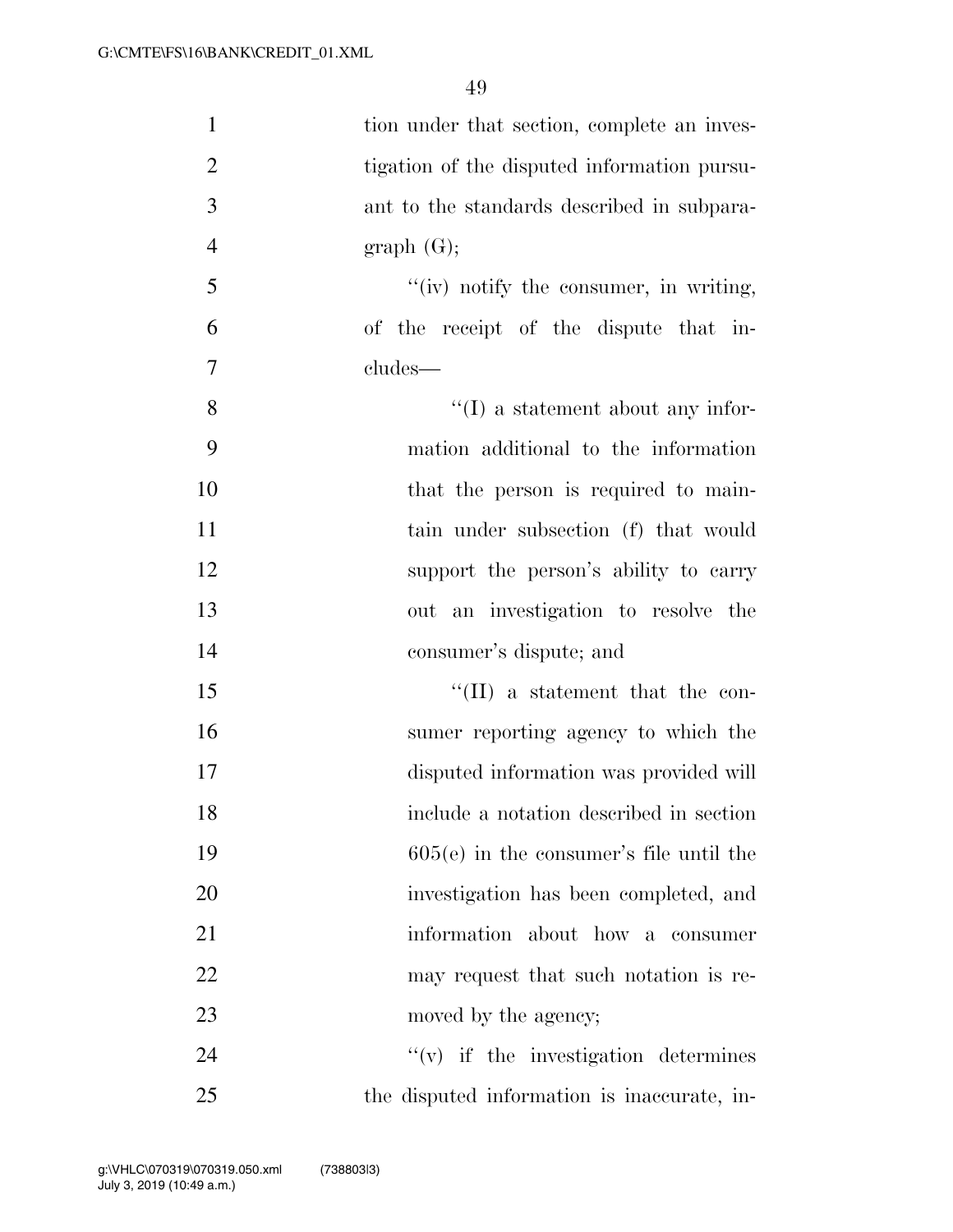| $\mathbf{1}$   | complete, or unverifiable, promptly notify                                   |
|----------------|------------------------------------------------------------------------------|
| $\overline{2}$ | each consumer reporting agency to which                                      |
| 3              | the person furnished such information in                                     |
| $\overline{4}$ | accordance with paragraph $(2)$ ; and                                        |
| 5              | $``(vi)$ notify the consumer of the re-                                      |
| 6              | sults of the investigation, in writing, in ac-                               |
| $\overline{7}$ | cordance with subparagraph $(H)$ .".                                         |
| 8              | (d) ELIMINATING FURNISHERS' AUTHORITY TO DIS-                                |
| 9              | MISS DISPUTES AS FRIVOLOUS OR IRRELEVANT.—Section                            |
| 10             | 623(a)(8) of such Act (15 U.S.C. 1681s-2(a)(8)) is                           |
| 11             | amended by striking subparagraph (F) and redesignating                       |
| 12             | subparagraph $(G)$ as subparagraph $(F)$ .                                   |
| 13             | (e) ADDITIONAL DUTIES.—Section $623(a)(8)$ of such                           |
| 14             | Act $(15 \text{ U.S.C. } 1681\text{s} - 2(a)(8))$ is further amended by add- |
| 15             | ing at the end the following new subparagraphs:                              |
| 16             | "(G) REASONABLE STANDARDS FOR FUR-                                           |
| 17             | $\rm FOR$<br><b>NISHERS</b><br>CONDUCTING INVESTIGATIONS                     |
| 18             | AND RESOLVING DISPUTES SUBMITTED BY CON-                                     |
| 19             | SUMERS.—In any investigation conducted by a                                  |
| 20             | person who furnishes information to a con-                                   |
| 21             | sumer reporting agency of an item of informa-                                |
| 22             | tion being disputed by a consumer, the person,                               |
| 23             | at a minimum—                                                                |
| 24             | "(i) shall maintain sufficient resources                                     |
| 25             | and trained staff, commensurate with the                                     |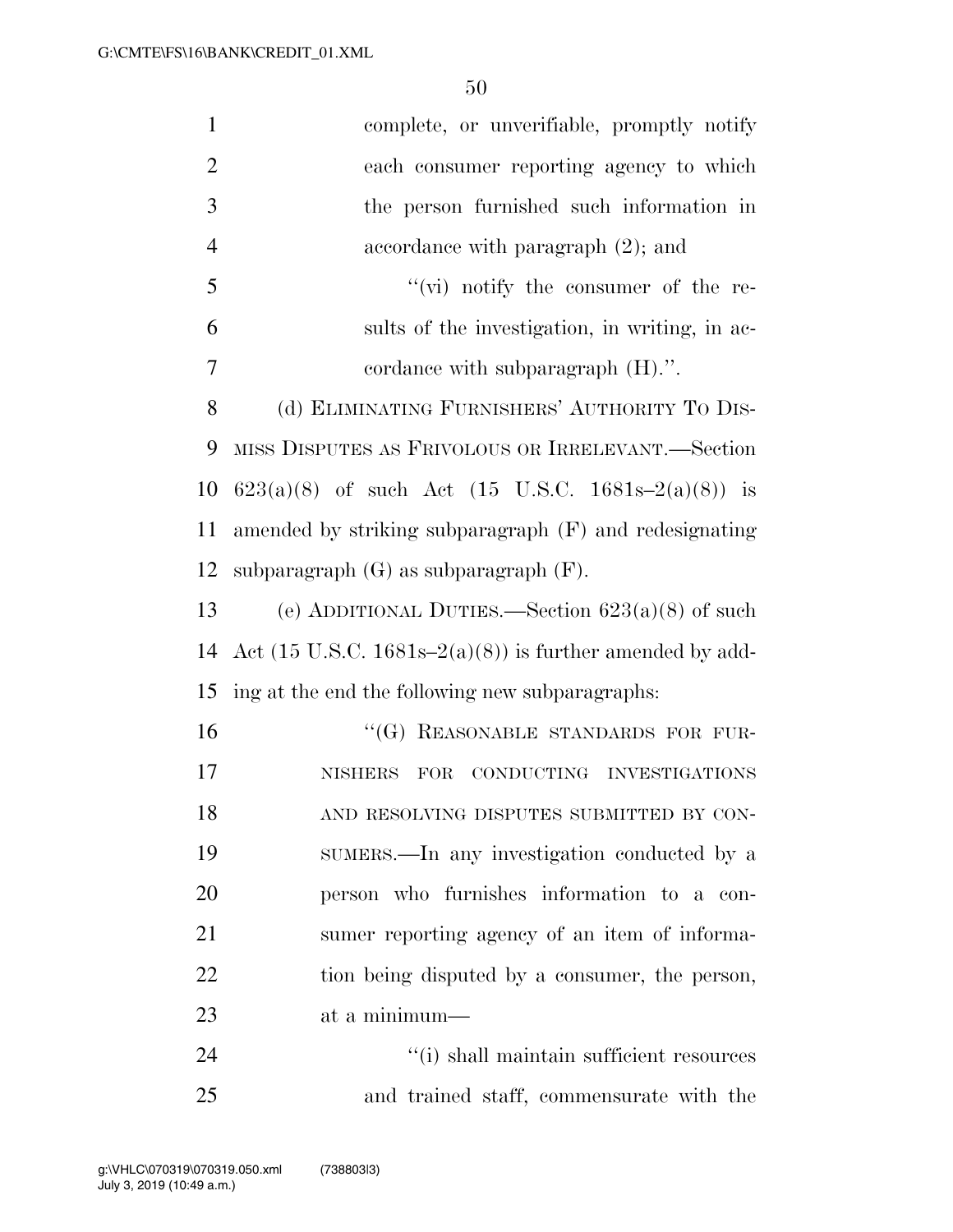| $\mathbf{1}$   | volume and complexity of disputes received   |
|----------------|----------------------------------------------|
| $\overline{2}$ | or reasonably anticipated to be received, to |
| 3              | conduct investigations;                      |
| $\overline{4}$ | "(ii) shall verify that the person has a     |
| 5              | record of the particular information being   |
| 6              | disputed, consistent with the requirements   |
| $\overline{7}$ | of subsection $(f)$ ;                        |
| 8              | "(iii) shall verify that the personally      |
| 9              | identifiable information of the consumer     |
| 10             | submitting the dispute matches the person-   |
| 11             | ally identifiable information contained on   |
| 12             | such records;                                |
| 13             | "(iv) shall conduct a reasonable re-         |
| 14             | view to determine whether the disputed in-   |
| 15             | formation is accurate, complete, and can     |
| 16             | be verified that considers all the informa-  |
| 17             | tion, including any substantiating docu-     |
| 18             | ments, provided by the consumer about the    |
| 19             | disputed information;                        |
| 20             | $f'(v)$ shall ensure that the investiga-     |
| 21             | tion is an independent analysis that is sep- |
| 22             | arate from any reinvestigation by a con-     |
| 23             | sumer reporting agency or a reseller con-    |
| 24             | ducted with respect to the disputed infor-   |
| 25             | mation; and                                  |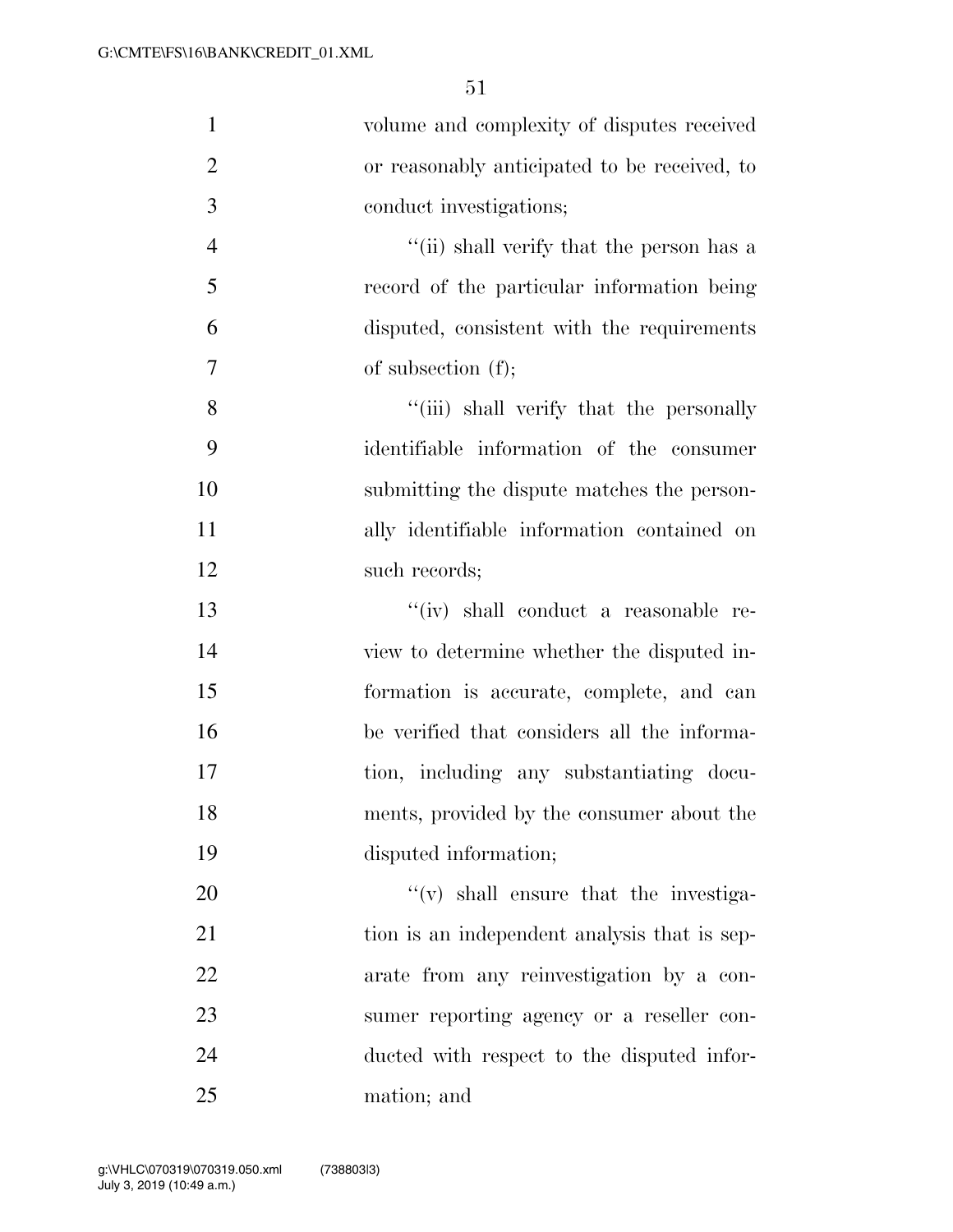| $\mathbf{1}$   | "(vi) may not impose any limitations             |
|----------------|--------------------------------------------------|
| $\overline{2}$ | or otherwise impede the ability of a con-        |
| 3              | sumer to submit information, including           |
| $\overline{4}$ | any substantiating documents, about the          |
| 5              | disputed information.                            |
| 6              | "(H) CONTENTS OF THE NOTICE TO THE               |
| 7              | CONSUMER ABOUT THE RESULTS OF THE IN-            |
| 8              | VESTIGATION BY THE FURNISHER.—The notice         |
| 9              | of the results of the investigation described in |
| 10             | subparagraph $(E)$ shall include—                |
| 11             | $\lq\lq(i)$ a statement informing the con-       |
| 12             | sumer as to whether the disputed informa-        |
| 13             | tion was determined to be inaccurate, in-        |
| 14             | complete, or unverifiable;                       |
| 15             | "(ii) a statement of the specific rea-           |
| 16             | sons supporting the results of the inves-        |
| 17             | tigation;                                        |
| 18             | "(iii) a description of the procedure            |
| 19             | used by the dispute resolution staff of the      |
| 20             | person who furnishes information to a con-       |
| 21             | sumer reporting agency to determine the          |
| 22             | accuracy or completeness of the informa-         |
| 23             | tion, including the business name, mailing       |
| 24             | address, telephone number, and Internet          |
| 25             | website address (if available) of any person     |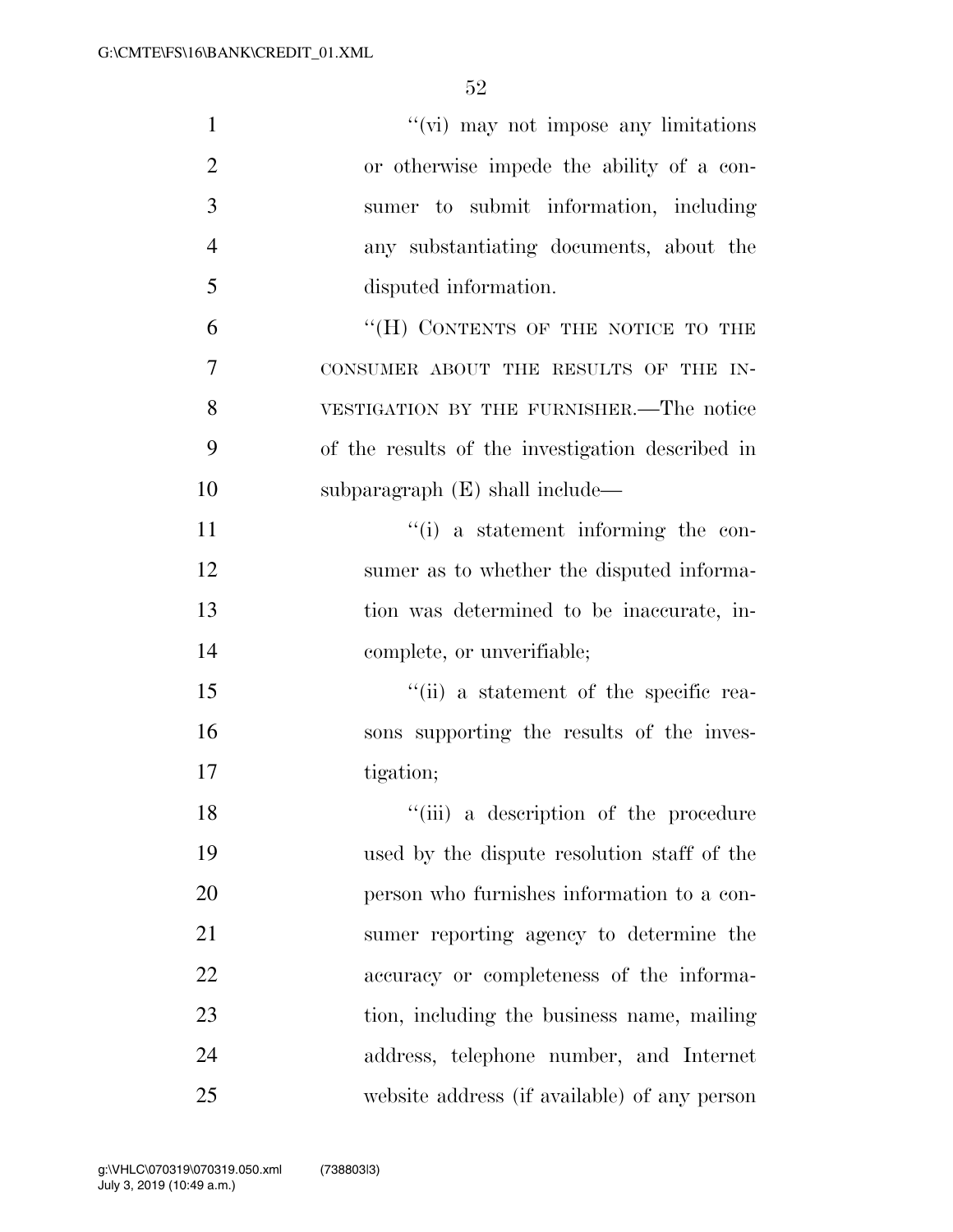| $\mathbf{1}$   | who was contacted by the staff in connec-     |
|----------------|-----------------------------------------------|
| $\overline{2}$ | tion with the determination;                  |
| 3              | "(iv) a copy of all information relating      |
| $\overline{4}$ | to the consumer that was used in carrying     |
| 5              | out the investigation and was the basis for   |
| 6              | any determination about the accuracy or       |
| 7              | completeness of the disputed information;     |
| 8              | $f'(v)$ a statement that consumer will        |
| 9              | receive, free of charge, a copy of their con- |
| 10             | sumer report and credit score or edu-         |
| 11             | cational credit score (if applicable), from   |
| 12             | any consumer reporting agency to which        |
| 13             | the disputed information had been pro-        |
| 14             | vided, regardless of whether the consumer     |
| 15             | obtained or will obtain a free consumer re-   |
| 16             | port and credit score or educational credit   |
| 17             | score (if applicable) in the 12-month period  |
| 18             | preceding receipt of the notice described in  |
| 19             | subparagraph pursuant to section<br>this      |
| 20             | 612(a)(1);                                    |
| 21             | "(vi) if the disputed information was         |
| 22             | found to be inaccurate, incomplete, or un-    |
| 23             | verifiable, a statement that the consumer     |
| 24             | report of the consumer shall be revised to    |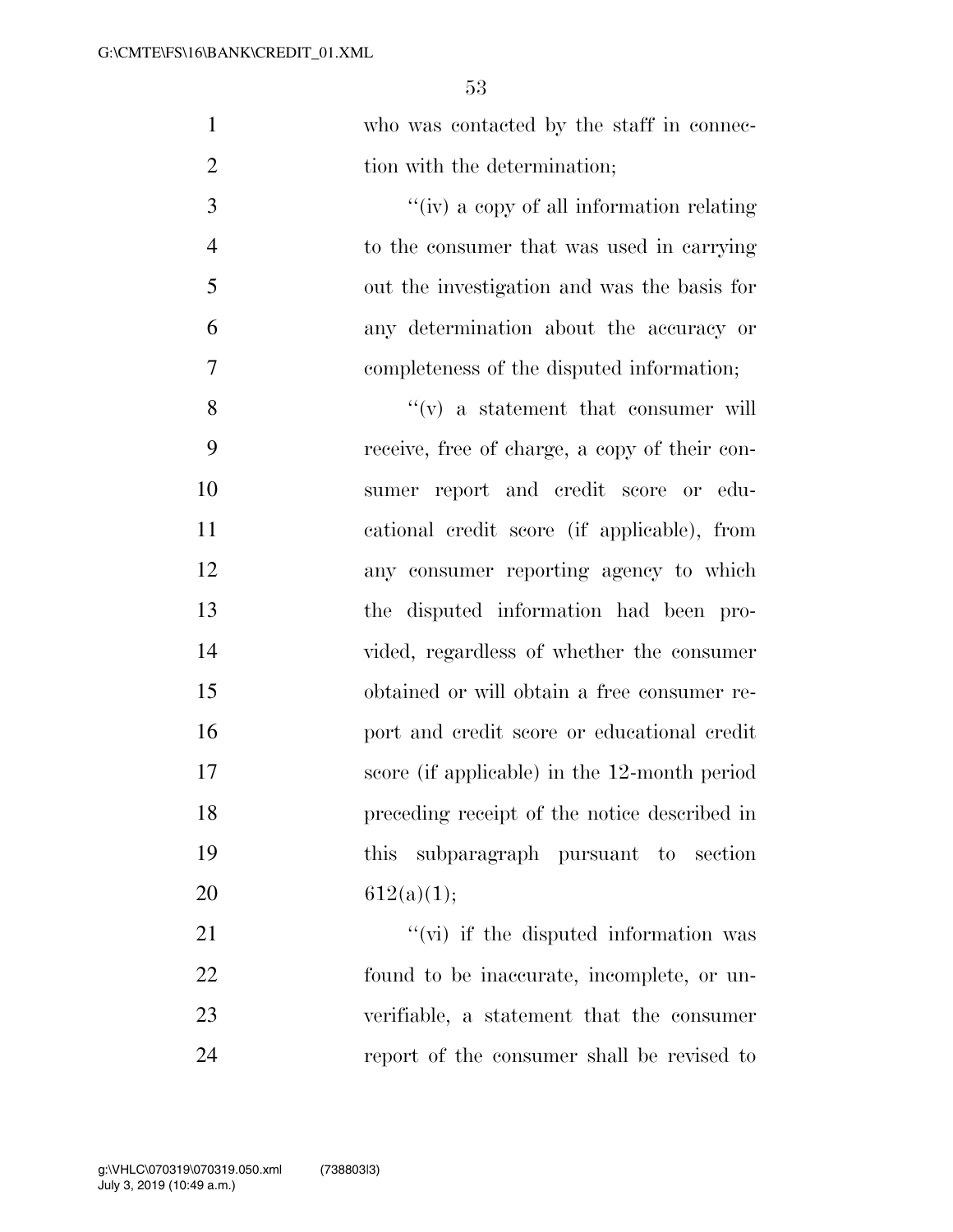| $\mathbf{1}$   | reflect the change to the consumer's file as  |
|----------------|-----------------------------------------------|
| $\overline{2}$ | a result of the investigation;                |
| 3              | $\lq\lq$ (vii) a statement that the consumer  |
| $\overline{4}$ | has the right to appeal the results of the    |
| 5              | investigation under paragraph (10), free of   |
| 6              | charge, within 120 days after the date of     |
| 7              | the notice of the results of the investiga-   |
| 8              | tion was provided to the consumer and the     |
| 9              | process for submitting an appeal;             |
| 10             | "(viii) a statement that the consumer         |
| 11             | may add a narrative statement, free of        |
| 12             | charge, to the consumer's file held by the    |
| 13             | consumer reporting agency to which the in-    |
| 14             | formation has been furnished disputing the    |
| 15             | accuracy or completeness of the informa-      |
| 16             | tion, regardless of the results of the inves- |
| 17             | tigation by the person, and the process for   |
| 18             | contacting any agency that received the       |
| 19             | consumer's information from the person to     |
| 20             | submit a narrative statement;                 |
| 21             | $\lq\lq$ (ix) a statement informing the con-  |
| 22             | sumer that a notation described in section    |
| 23             | $605(e)$ will be added to the consumer's file |
| 24             | during the period in which the consumer       |
| 25             | appeals the results of an investigation and   |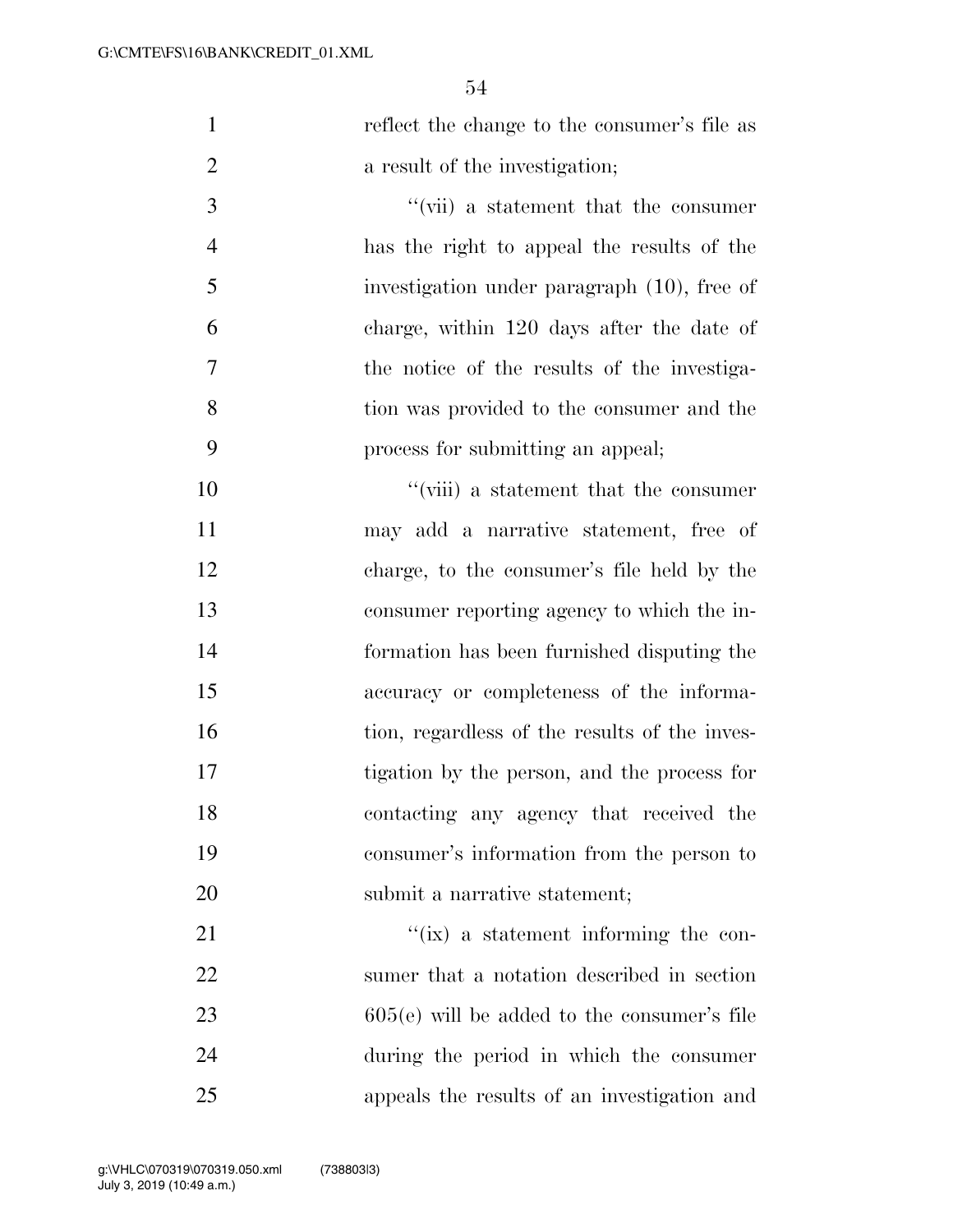that such notation can be removed at the request of the consumer; and

 ''(x) a statement that the consumer has the right to request a copy of their consumer report and credit score or edu- cational credit score (if applicable), free of charge, within the 12-month period fol- lowing the date of the conclusion of the in- vestigation from any consumer reporting agency in which the disputed information had been provided, regardless of whether 12 the consumer obtained or will obtain a free annual consumer report and credit score or educational credit score (if applicable) under this subparagraph or section 16 612(a)(1).".

 (f) CONFORMING AMENDMENT.—Section 18  $615(a)(4)(B)$  is amended—

19 (1) by striking ", under section 611, with a consumer reporting agency''; and

 (2) by striking ''furnished by the agency'' and inserting ''to a consumer reporting agency under section 611 or to a person who furnished informa-tion to an agency under section 623''.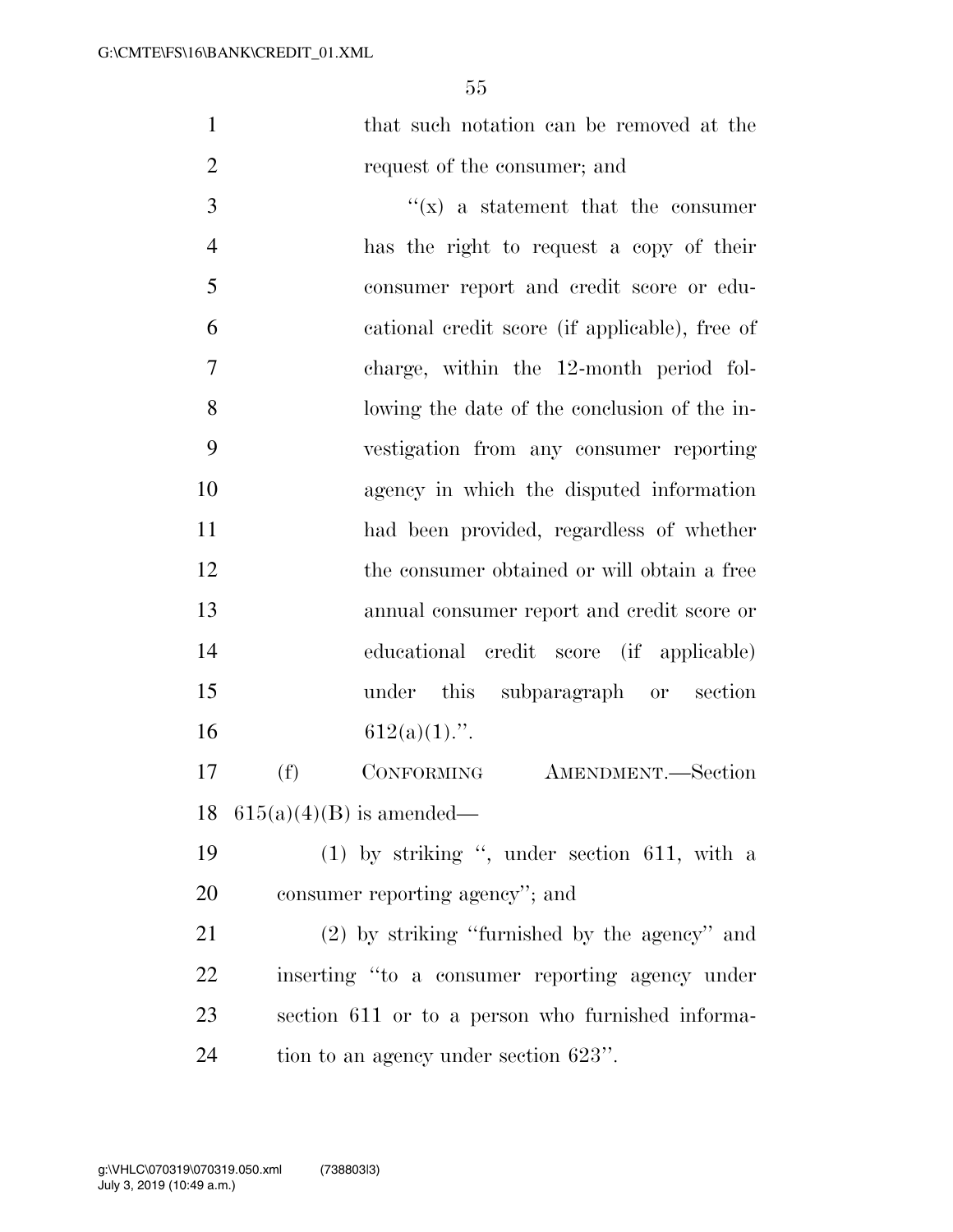| 1              | SEC. 105. RIGHT TO APPEAL DISPUTES RELATING TO RE-     |
|----------------|--------------------------------------------------------|
| $\overline{2}$ | <b>INVESTIGATIONS AND INVESTIGATIONS.</b>              |
| 3              | (a) APPEALS OF REINVESTIGATIONS CONDUCTED BY           |
| 4              | A CONSUMER REPORTING AGENCY.—Section 611 of the        |
| 5              | Fair Credit Reporting Act (15 U.S.C. 1681i) is amend-  |
| 6              | $ed$ —                                                 |
| 7              | $(1)$ in subsection (b), by inserting "or if the       |
| 8              | consumer is unsatisfied with the results of an appeal  |
| 9              | conducted under subsection (h)," after "resolve the    |
| 10             | dispute,"; and                                         |
| 11             | $(2)$ by inserting after subsection (h) (as added      |
| 12             | by section 102) the following new subsection:          |
| 13             | "(i) CONSUMER RIGHT TO APPEAL RESULTS OF A             |
| 14             | CONSUMER REPORTING AGENCY REINVESTIGATION.—            |
| 15             | "(1) IN GENERAL.—Within 120 days after the             |
| 16             | date of receipt of the results of a reinvestigation    |
| 17             | conducted under subsection (a), a consumer (or au-     |
| 18             | thorized third party) may, free of charge, appeal the  |
| 19             | results of such reinvestigation by submitting a notice |
| 20             | of appeal to the consumer reporting agency.            |
| 21             | $"(2)$ NOTICE OF APPEAL.—                              |
| 22             | "(A) REQUIREMENTS.—A notice of appeal                  |
| 23             | described in paragraph (1) may be submitted in         |
| 24             | writing, or through a toll-free telephone number       |
| 25             | or other electronic means established by the           |
| 26             | consumer reporting agency (including on the            |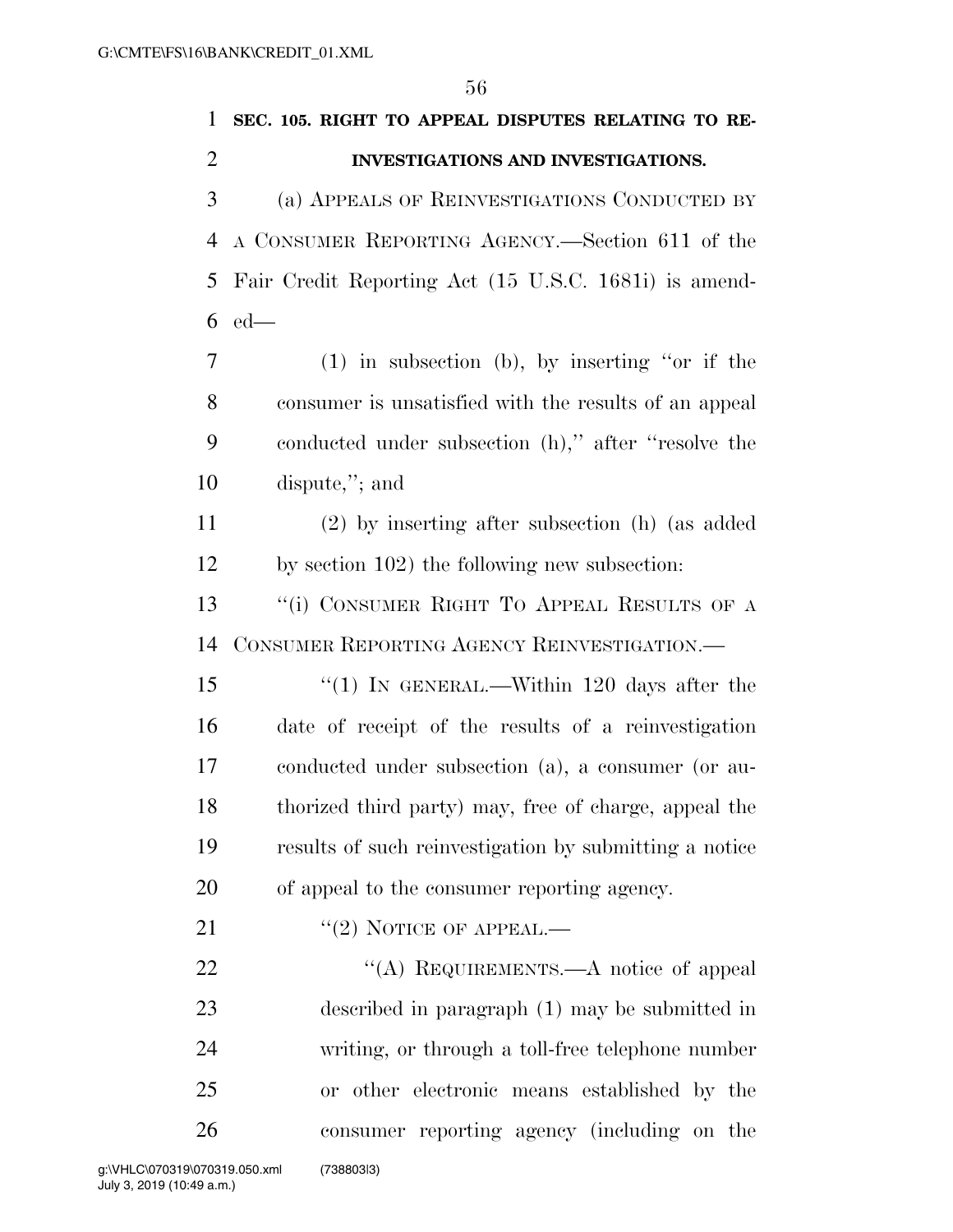| $\mathbf{1}$   | Internet website described in subsection $(g)$ ), |
|----------------|---------------------------------------------------|
| $\overline{2}$ | $and$ —                                           |
| 3              | "(i) shall identify the information con-          |
| $\overline{4}$ | tained in the consumer's file that is the         |
| 5              | subject of the appeal;                            |
| 6              | "(ii) shall describe the specific reasons         |
| 7              | for submitting the notice of appeal; and          |
| 8              | "(iii) may provide any information the            |
| 9              | consumer believes is relevant to substan-         |
| 10             | tiate the validity of the dispute.                |
| 11             | "(B) CONSUMER REPORTING AGENCY NO-                |
| 12             | TICE TO CONSUMER.—Upon receipt of such no-        |
| 13             | tice of appeal, the consumer reporting agency     |
| 14             | shall promptly provide to the consumer a state-   |
| 15             | ment confirming the receipt of the consumer's     |
| 16             | notice of appeal that shall include—              |
| 17             | "(i) an approximate date on which the             |
| 18             | consumer's appeal review will be com-             |
| 19             | pleted;                                           |
| 20             | "(ii) the process and procedures by               |
| 21             | which such review will be conducted; and          |
| 22             | "(iii) an employee reference number               |
| 23             | or other employee identifier for each of the      |
| 24             | specific individuals designated by the con-       |
| 25             | sumer reporting agency who, upon the re-          |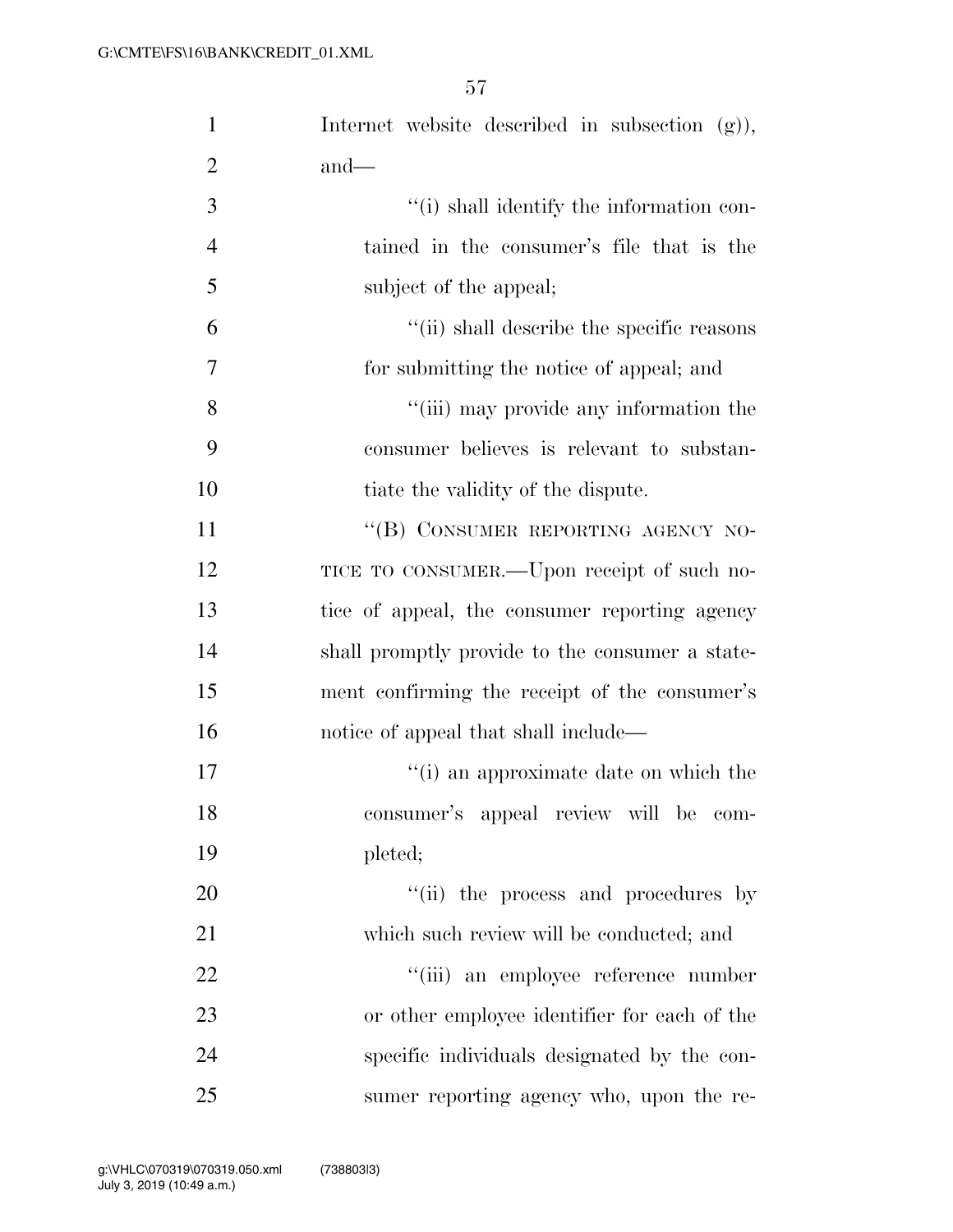| $\mathbf{1}$   | quest of the consumer, may discuss the            |
|----------------|---------------------------------------------------|
| $\overline{2}$ | substance and status of the appeal.               |
| 3              | "(3) CONSUMER REPORTING AGENCY REQUIRE-           |
| $\overline{4}$ | MENTS UPON RECEIPT OF NOTICE OF APPEAL.-          |
| 5              | "(A) IN GENERAL.—Not later than 20                |
| 6              | days after receiving a notice of appeal, the con- |
| 7              | sumer reporting agency shall review the appeal.   |
| 8              | If the consumer reporting agency determines       |
| 9              | the information is inaccurate, incomplete, or     |
| 10             | cannot be verified, the consumer reporting        |
| 11             | agency shall delete or modify the item of infor-  |
| 12             | mation being disputed by the consumer from        |
| 13             | the file of the consumer before the end of the    |
| 14             | 20-day period beginning on the date on which      |
| 15             | the consumer reporting agency receives a notice   |
| 16             | of an appeal from the consumer.                   |
| 17             | "(B) NOTICE OF APPEAL TO FURNISHER;               |
| 18             | INFORMATION REGARDING DISPUTE PROVIDED            |
| 19             | BY THE CONSUMER.-                                 |
| 20             | "(i) IN GENERAL.—Before the end of                |
| 21             | the period of 3 business days beginning on        |
| 22             | the date on which a consumer reporting            |
| 23             | agency receives a notice of appeal, the con-      |
| 24             | sumer reporting agency shall provide no-          |
| 25             | tice of the appeal, including all information     |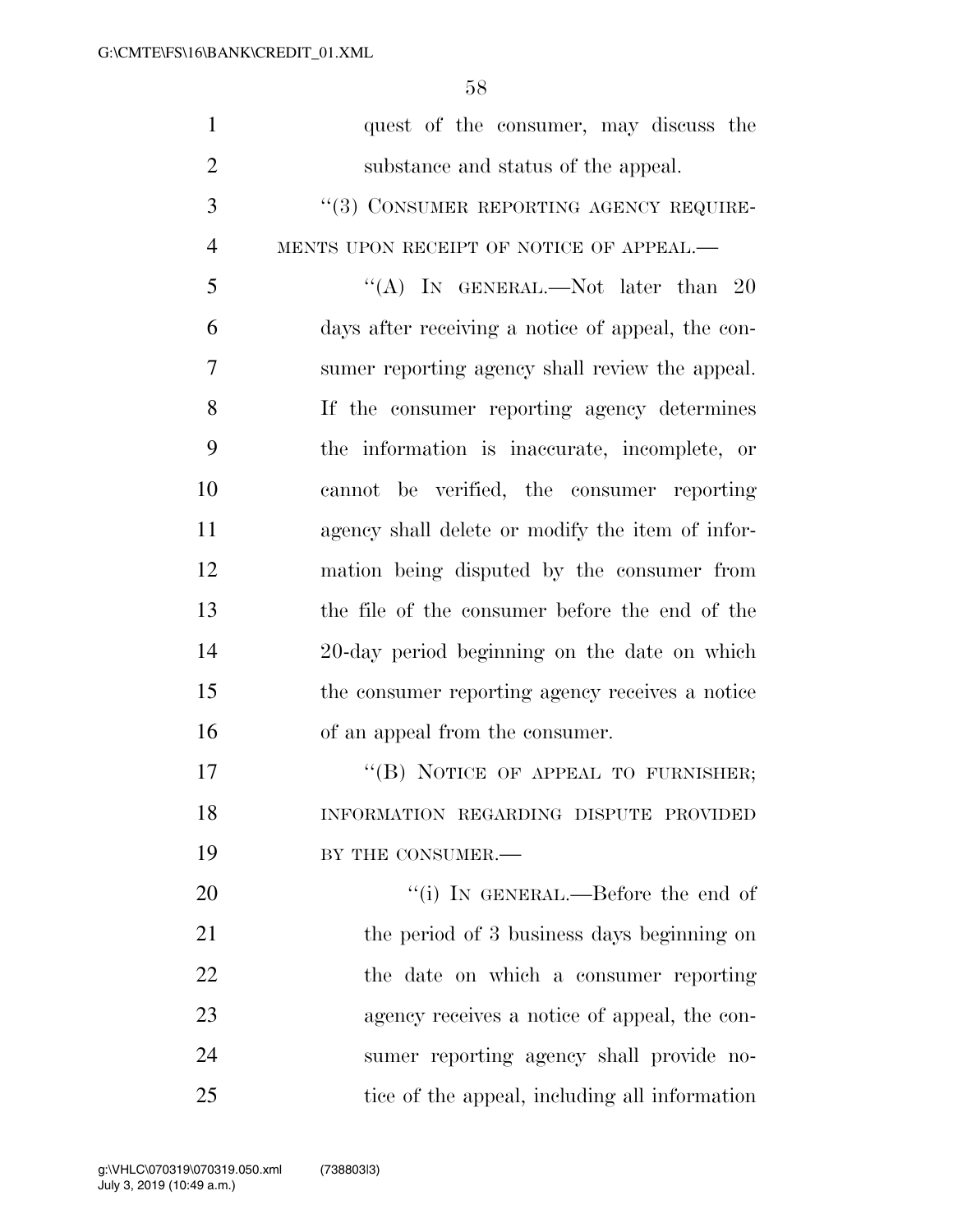relating to the specific appeal that the con- sumer reporting agency has received from the consumer, to any person who provided any information in dispute.

5 "(ii) PROVISION OF ADDITIONAL IN- FORMATION REGARDING THE DISPUTE.—If the consumer reporting agency receives ad- ditional information from the consumer after the agency provides the notice re- quired under clause (i) and before the end of the 20-day period described in subpara- graph (A), the consumer reporting agency shall, not later than 3 business days after receiving such information, provide such information to any person who provided the information in dispute and shall have an additional 10 business days to complete 18 the appeal review. 19 "'(C) MINIMUM STANDARDS FOR APPEALS

EMPLOYEES.—

 $\text{``(i)}$  DESIGNATION.—Upon receipt of a notice of appeal under paragraph (1), a consumer reporting agency shall designate one or more specific employees who—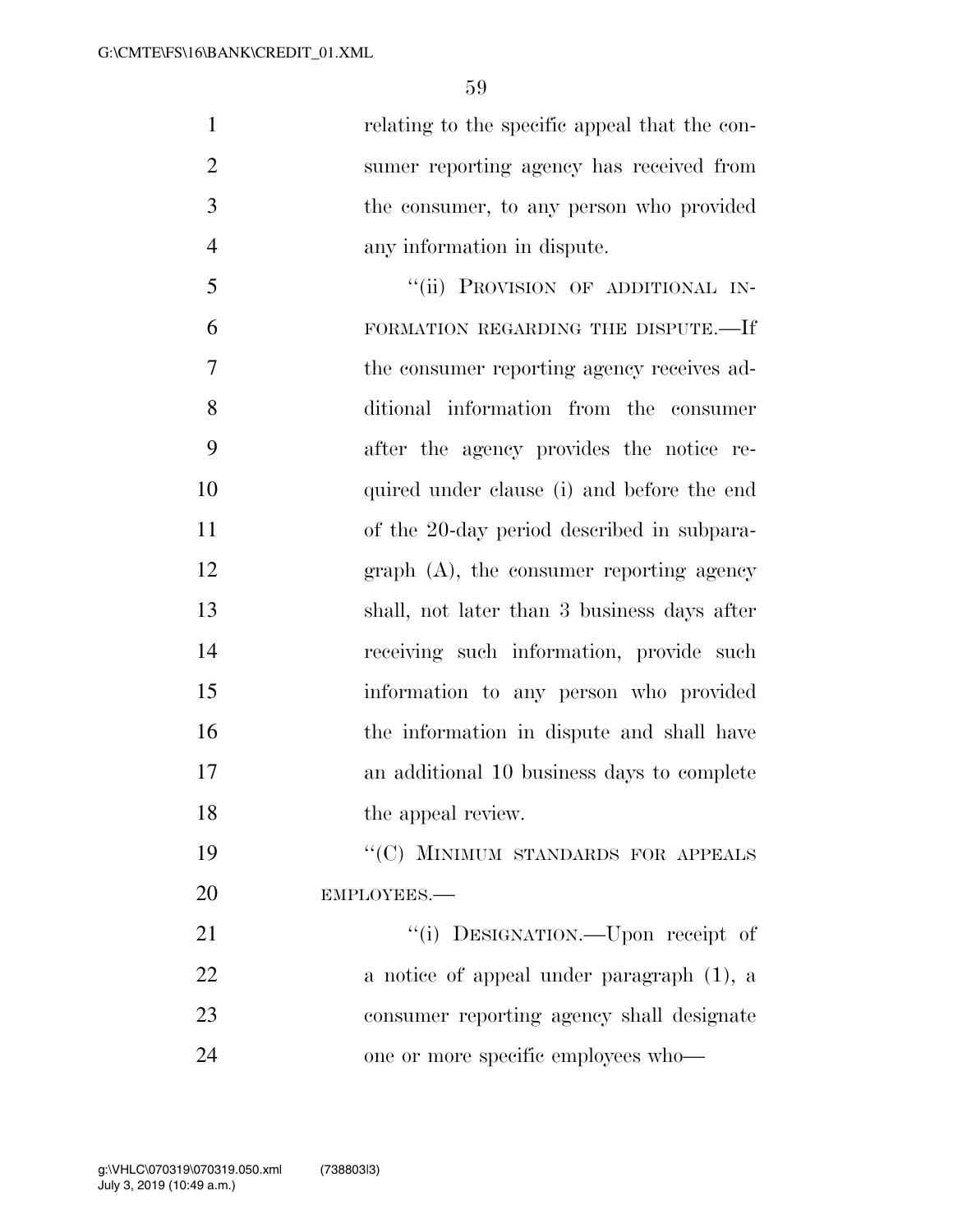| $\mathbf{1}$   | $\lq\lq$ shall be assigned an em-         |
|----------------|-------------------------------------------|
| $\overline{2}$ | ployee reference number or other em-      |
| 3              | ployee identifier that can be used by     |
| $\overline{4}$ | the consumer to discuss the appeal        |
| 5              | with the specific individuals handling    |
| 6              | the appeal;                               |
| $\overline{7}$ | "(II) shall have direct authority"        |
| 8              | to resolve the dispute that is the sub-   |
| 9              | ject of the notice of appeal from the     |
| 10             | review stage to its completion;           |
| 11             | "(III) shall meet minimum train-          |
| 12             | ing and ongoing certification require-    |
| 13             | ments at regular intervals, as estab-     |
| 14             | lished by the Bureau;                     |
| 15             | $\lq\lq (IV)$ shall be located within the |
| 16             | United States;                            |
| 17             | $\lq\lq(V)$ may not have been involved    |
| 18             | in the reinvestigation conducted or       |
| 19             | terminated pursuant to subsection (a);    |
| 20             | and                                       |
| 21             | "(VI) may not be subject to any           |
| 22             | requirements linking incentives, in-      |
| 23             | cluding promotion, to the number of       |
| 24             | appeals processed within a certain        |
| 25             | time period.                              |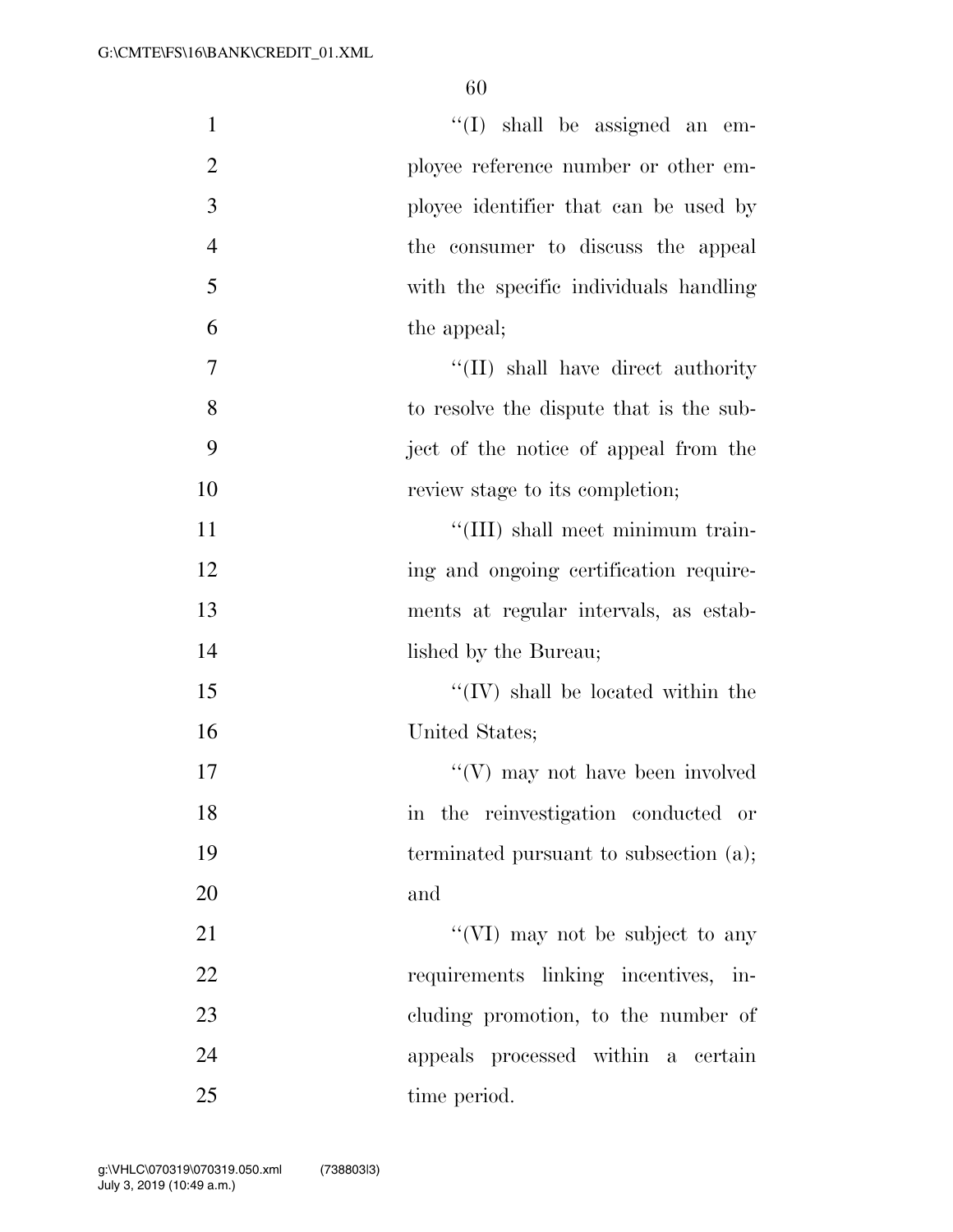| $\mathbf{1}$   | "(ii) REQUIREMENTS.—Such employ-             |
|----------------|----------------------------------------------|
| $\overline{2}$ | ees shall conduct a robust review of the ap- |
| 3              | peal and make a determination regarding      |
| $\overline{4}$ | the accuracy and completeness of the dis-    |
| 5              | puted information by—                        |
| 6              | $\lq\lq$ conducting an independent           |
| 7              | analysis, separate from any investiga-       |
| 8              | tion by a reseller or person who pro-        |
| 9              | vided the disputed information, and          |
| 10             | separate from any prior reinvestiga-         |
| 11             | tion conducted by the consumer re-           |
| 12             | porting agency of the disputed infor-        |
| 13             | mation;                                      |
| 14             | "(II) verifying that the personally          |
| 15             | identifiable information of the con-         |
| 16             | sumer submitting the dispute matches         |
| 17             | the personally identifiable information      |
| 18             | contained on the consumer's file;            |
| 19             | "(III) analyzing the notice of ap-           |
| 20             | peal and all information, including          |
| 21             | any substantiating documents, pro-           |
| 22             | vided by the consumer with the notice        |
| 23             | of appeal;                                   |
| 24             | $\lq\lq$ (IV) evaluating the validity of     |
| 25             | any information submitted by any             |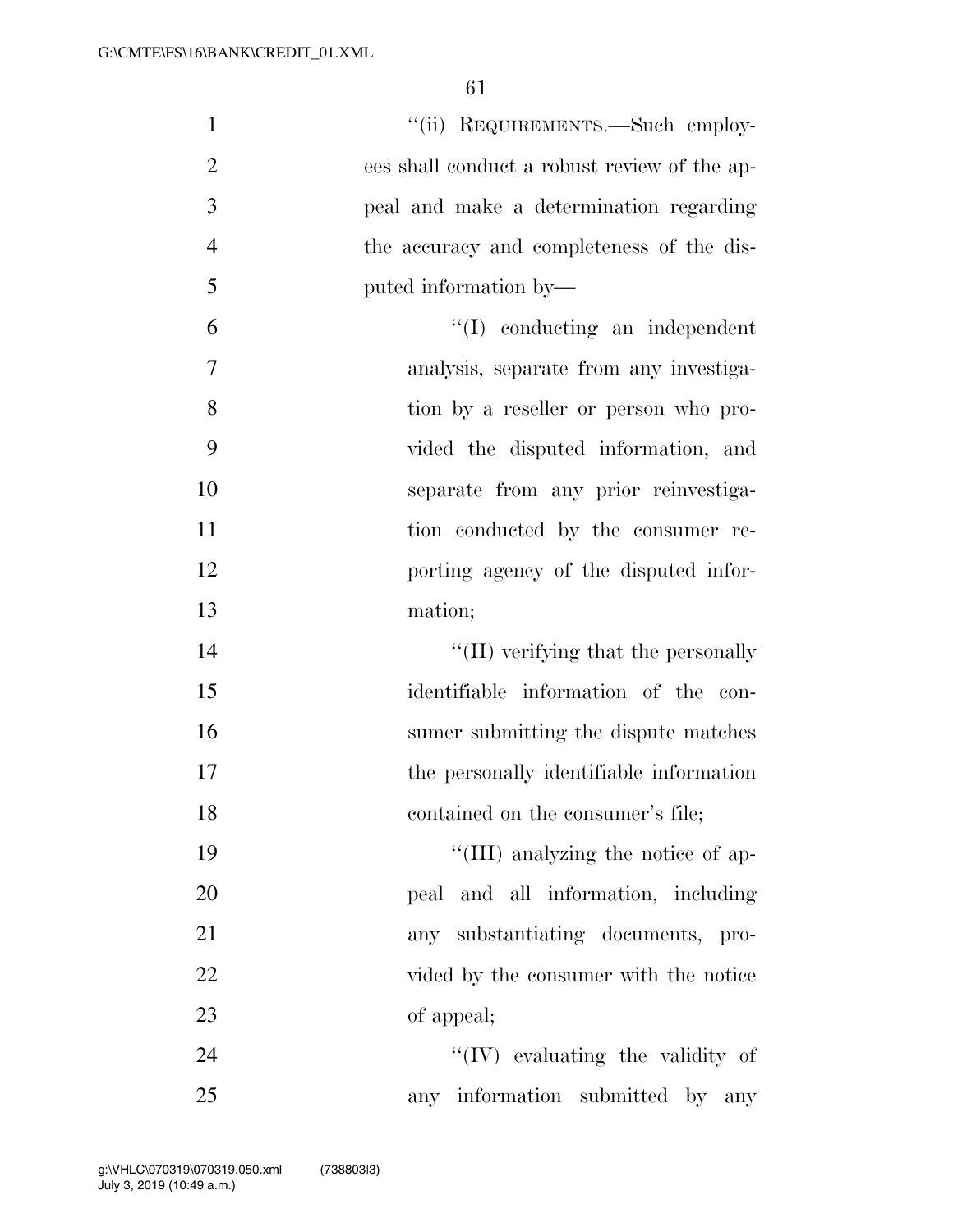| $\mathbf{1}$   | person that was used by the consumer              |
|----------------|---------------------------------------------------|
| $\overline{2}$ | reporting agency in the reinvestigation           |
| 3              | of the initial dispute;                           |
| $\overline{4}$ | $\lq\lq(V)$ verifying that the consumer           |
| 5              | reporting agency has a record of the              |
| 6              | information being disputed; and                   |
| $\overline{7}$ | "(VI) applying any additional                     |
| 8              | factors or investigative processes, as            |
| 9              | specified by the Bureau.                          |
| 10             | "(D) NOTICE OF APPEAL RESULTS.—Not                |
| 11             | later than 5 days after the end of the 20-day     |
| 12             | period described under subparagraph (A) (or       |
| 13             | the 10-day extension period, as applicable) the   |
| 14             | consumer reporting agency shall provide the       |
| 15             | consumer with written notice of the results of    |
| 16             | the appeal by postal mail or, if requested by the |
| 17             | consumer, by other means. The contents of         |
| 18             | such notice shall include—                        |
| 19             | "(i) a statement that the appeal is               |
| 20             | completed and the date on which it was            |
| 21             | completed, the results of the appeal, and         |
| 22             | the specific reasons supporting the results       |
| 23             | of the appeal;                                    |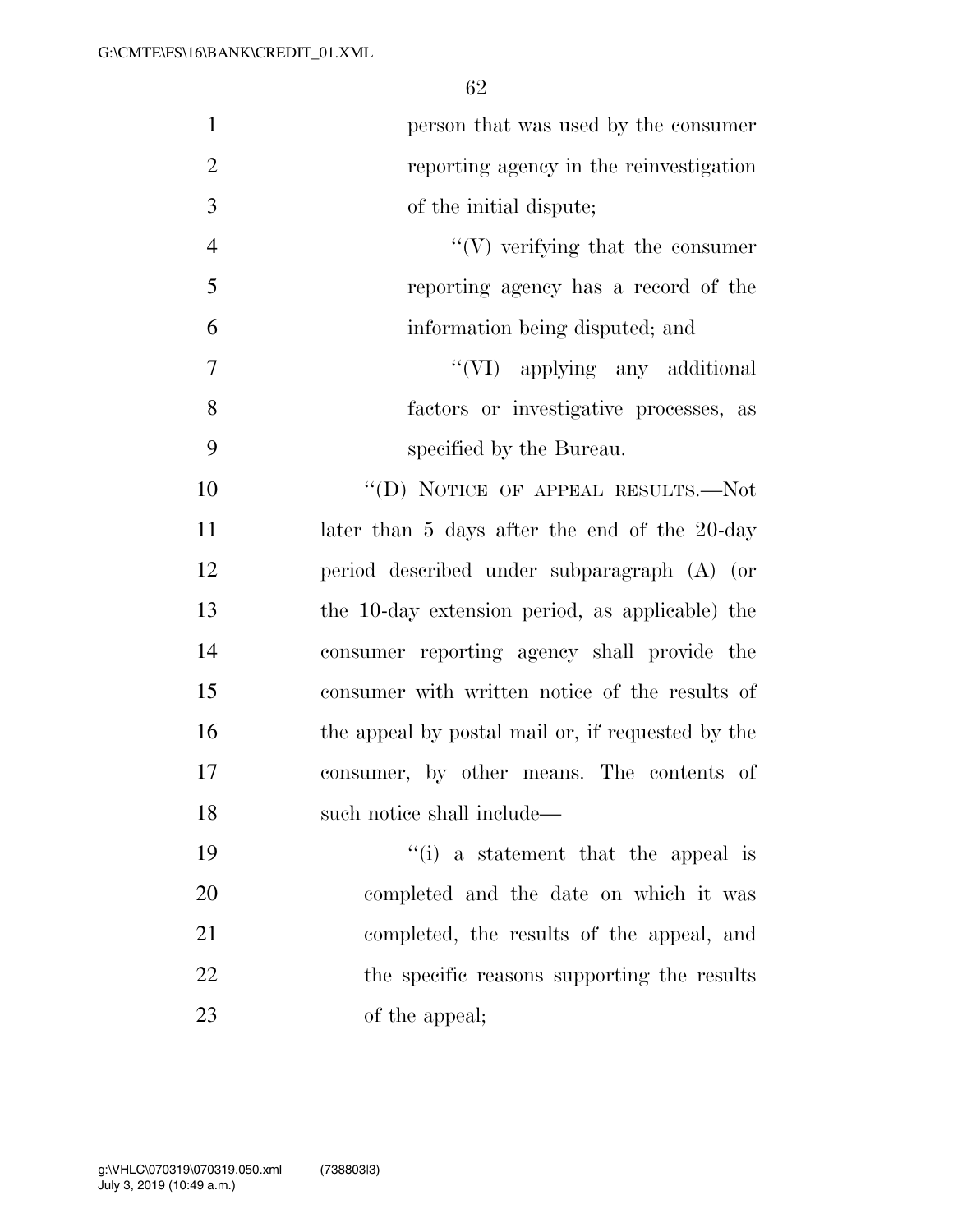| $\mathbf{1}$   | "(ii) a copy of all information relating     |
|----------------|----------------------------------------------|
| $\overline{2}$ | to the consumer that was used as a basis     |
| 3              | for deciding the results of the appeal;      |
| $\overline{4}$ | "(iii) a consumer report that is based       |
| 5              | upon the consumer's file as that file may    |
| 6              | have been revised as a result of the appeal; |
| 7              | "(iv) a description of the procedure         |
| 8              | used to determine the accuracy and com-      |
| 9              | pleteness of the information, including the  |
| 10             | business name, telephone number, mailing     |
| 11             | address, and Internet website address (if    |
| 12             | applicable) of any person who provided in-   |
| 13             | formation that was contacted in connection   |
| 14             | with such information, if reasonably avail-  |
| 15             | able;                                        |
| 16             | $f'(v)$ information describing that the      |
| 17             | consumer may submit a statement, without     |
| 18             | charge, disputing the accuracy or com-       |
| 19             | pleteness of information in the consumer's   |
| 20             | file that was the subject of an appeal       |
| 21             | under this subsection by submitting a        |
| 22             | statement directly to each consumer re-      |
| 23             | porting agency that received the informa-    |
| 24             | tion;                                        |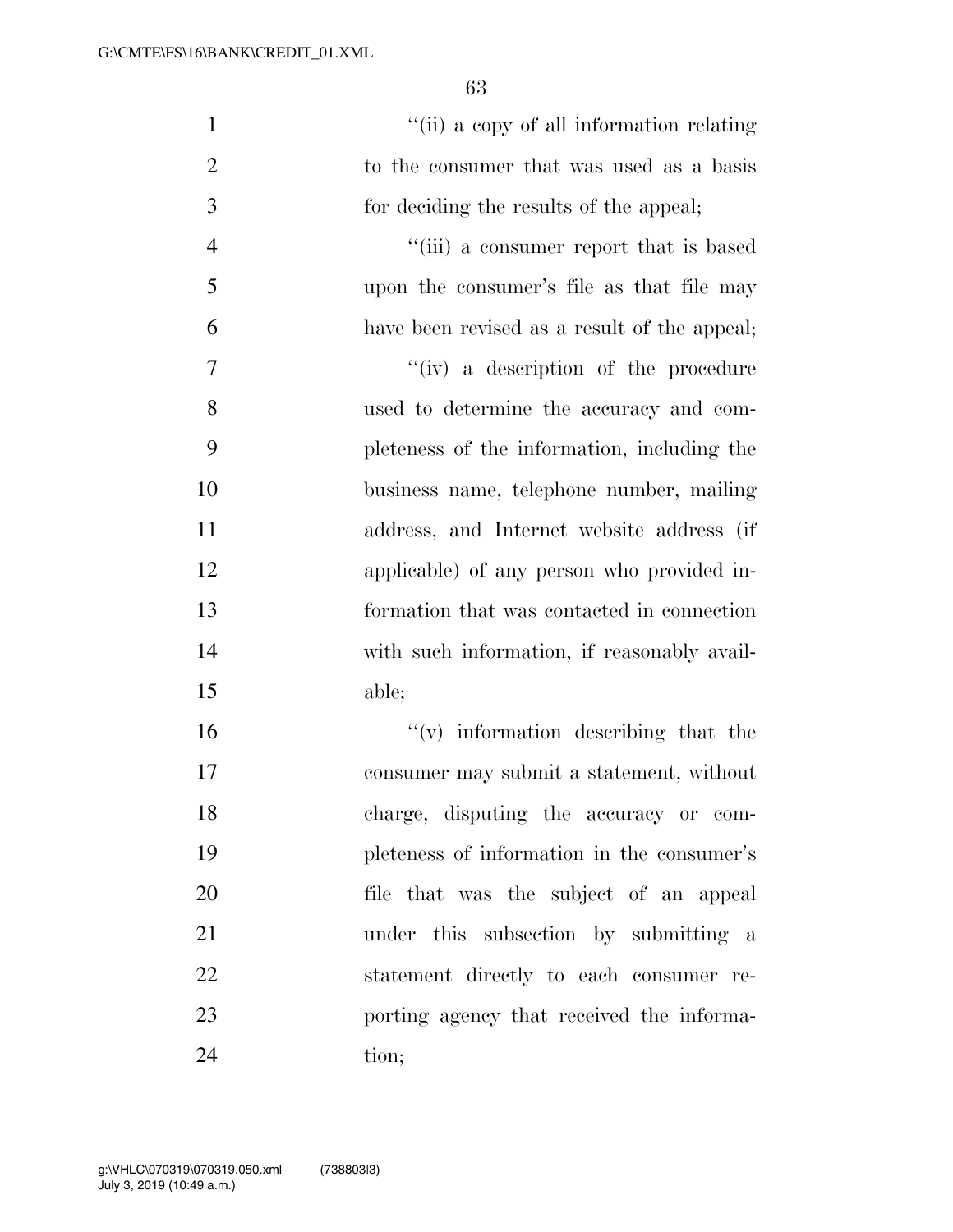| $\mathbf{1}$   | "(vi) a description of the consumer's              |
|----------------|----------------------------------------------------|
| $\overline{2}$ | rights pursuant to subsection (d) (relating        |
| 3              | to furnishing notifications to certain users       |
| $\overline{4}$ | of consumer reports); and                          |
| 5              | $\lq\lq$ (vii) any other information, as deter-    |
| 6              | mined by the Bureau.                               |
| 7              | "(E) NO EXCUSE FOR FAILURE TO CON-                 |
| 8              | DUCT APPEAL.—A consumer reporting agency           |
| 9              | may not refuse to conduct a review of an appeal    |
| 10             | under this subsection because the agency deter-    |
| 11             | mines that the notice of appeal was submitted      |
| 12             | by an authorized third party, unless the agency    |
| 13             | has clear and convincing evidence that the third   |
| 14             | party is not authorized to submit the notice of    |
| 15             | appeal on the consumer's behalf. If the con-       |
| 16             | sumer reporting agency refuses to conduct a re-    |
| 17             | view of the appeal for these reasons, it shall     |
| 18             | provide a clear and conspicuous written notice     |
| 19             | to the consumer explaining the reasons for the     |
| 20             | refusal and describing any information the con-    |
| 21             | sumer is required to provide for the agency to     |
| 22             | conduct a review of the appeal.".                  |
| 23             | (b) APPEALS OF INVESTIGATIONS CONDUCTED BY         |
| 24             | FURNISHERS OF INFORMATION.—Section $623(a)$ of the |
|                |                                                    |

Fair Credit Reporting Act (15 U.S.C. 1681s–2(a)) is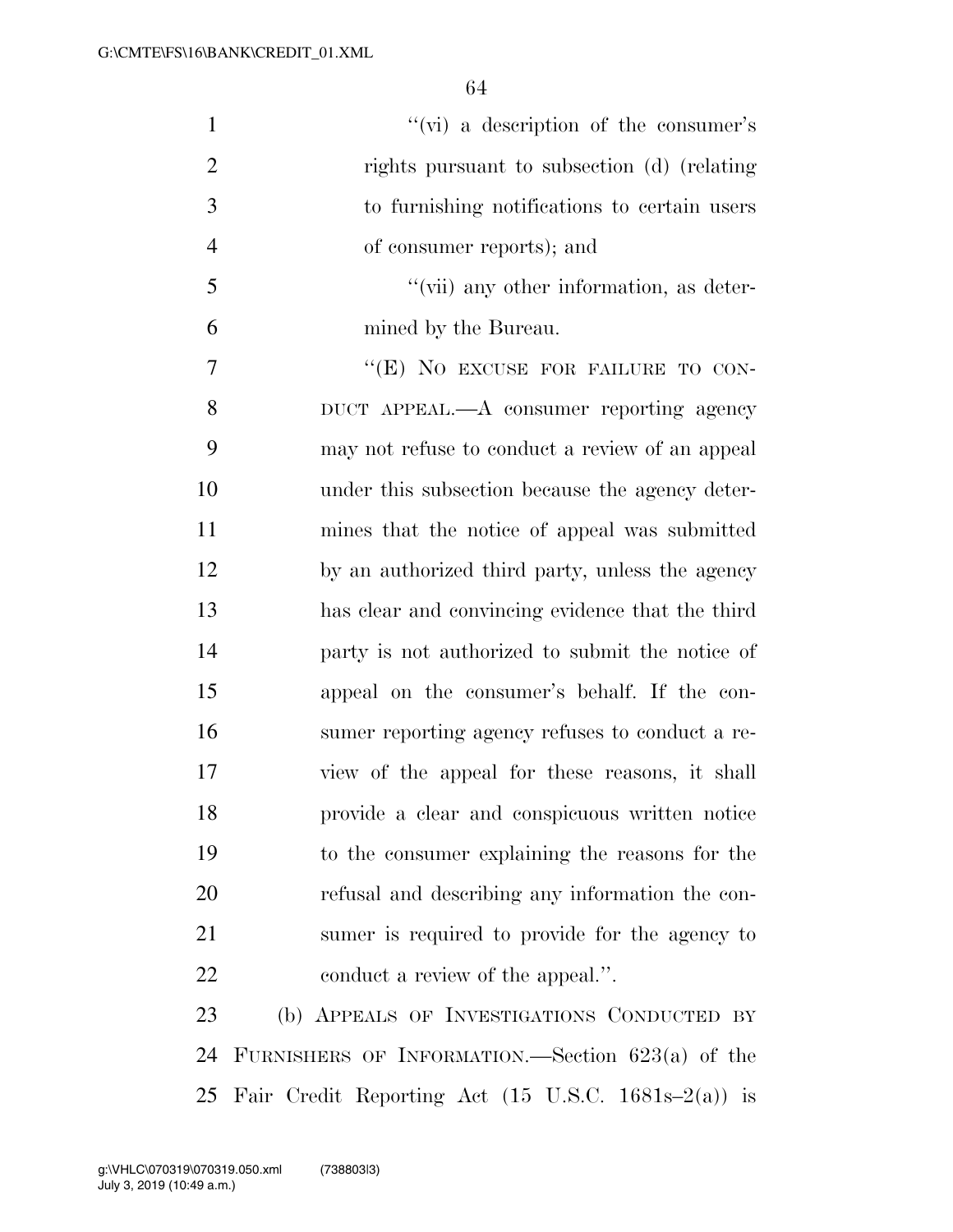amended by adding at the end the following new para-graph:

| 3              | "(10) DUTY OF FURNISHERS OF INFORMATION            |
|----------------|----------------------------------------------------|
| $\overline{4}$ | UPON NOTICE OF APPEAL OF INVESTIGATION.—           |
| 5              | "(A) IN GENERAL.—Within $120$ days of              |
| 6              | the date of receipt of the results of an inves-    |
| 7              | tigation conducted under paragraph $(8)(E)$ , a    |
| 8              | consumer may, free of charge, appeal such re-      |
| 9              | sults by submitting a notice of appeal to the      |
| 10             | person who provided the information in the dis-    |
| 11             | pute to a consumer reporting agency (hereafter     |
| 12             | in this paragraph referred to as the 'furnisher'). |
| 13             | "(B) NOTICE OF APPEAL.—A notice of ap-             |
| 14             | peal described in subparagraph (A) may be sub-     |
| 15             | mitted in writing, through a toll-free telephone   |
| 16             | number, or by other electronic means estab-        |
| 17             | lished by the furnisher, and—                      |
| 18             | "(i) shall identify the information con-           |
| 19             | tained in the consumer's file that is the          |
| 20             | subject of the appeal;                             |
| 21             | "(ii) shall describe the specific reasons          |
| 22             | for submitting the notice of appeal; and           |
| 23             | "(iii) may include any information, in-            |
| 24             | cluding substantiating documents, the con-         |
| 25             | sumer believes is relevant to the appeal.          |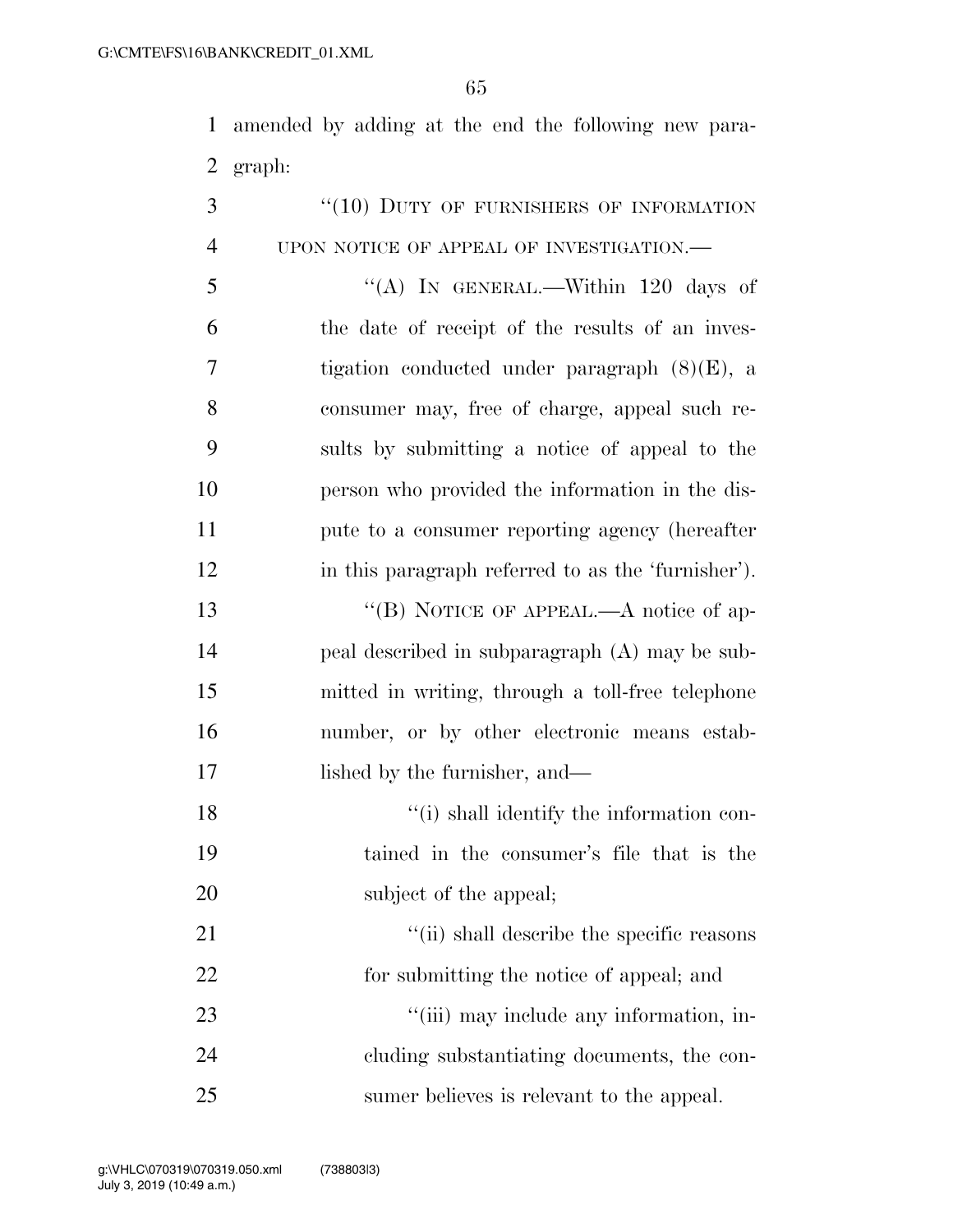| $\mathbf{1}$   | "(C) FURNISHER ACTIONS.—Upon receipt             |
|----------------|--------------------------------------------------|
| $\overline{2}$ | of such notice of appeal, the furnisher shall—   |
| 3              | "(i) before the end of the period of $3$         |
| $\overline{4}$ | business days beginning on the date on           |
| 5              | which the furnisher receives the notice of       |
| 6              | appeal, notify each consumer reporting           |
| $\overline{7}$ | agency to which the person furnished such        |
| 8              | information a statement identifying the          |
| 9              | items of information that a consumer is          |
| 10             | appealing; and                                   |
| 11             | "(ii) notify the consumer confirming             |
| 12             | the receipt of the consumer's notice of ap-      |
| 13             | peal, including an approximate date when         |
| 14             | the consumer's appeal will be completed,         |
| 15             | the process and procedures by which a re-        |
| 16             | view of the appeal will be conducted, and        |
| 17             | the specific individual designated by the        |
| 18             | consumer reporting agency who, upon the          |
| 19             | request of the consumer, may discuss the         |
| 20             | substance and status of the appeal.              |
| 21             | "(D) FURNISHER REQUIREMENTS UPON                 |
| 22             | RECEIPT OF NOTICE OF APPEAL.-Not later           |
| 23             | than 20 days after receiving a notice of appeal, |
| 24             | the furnisher shall determine whether the item   |
| 25             | of information being disputed by the consumer    |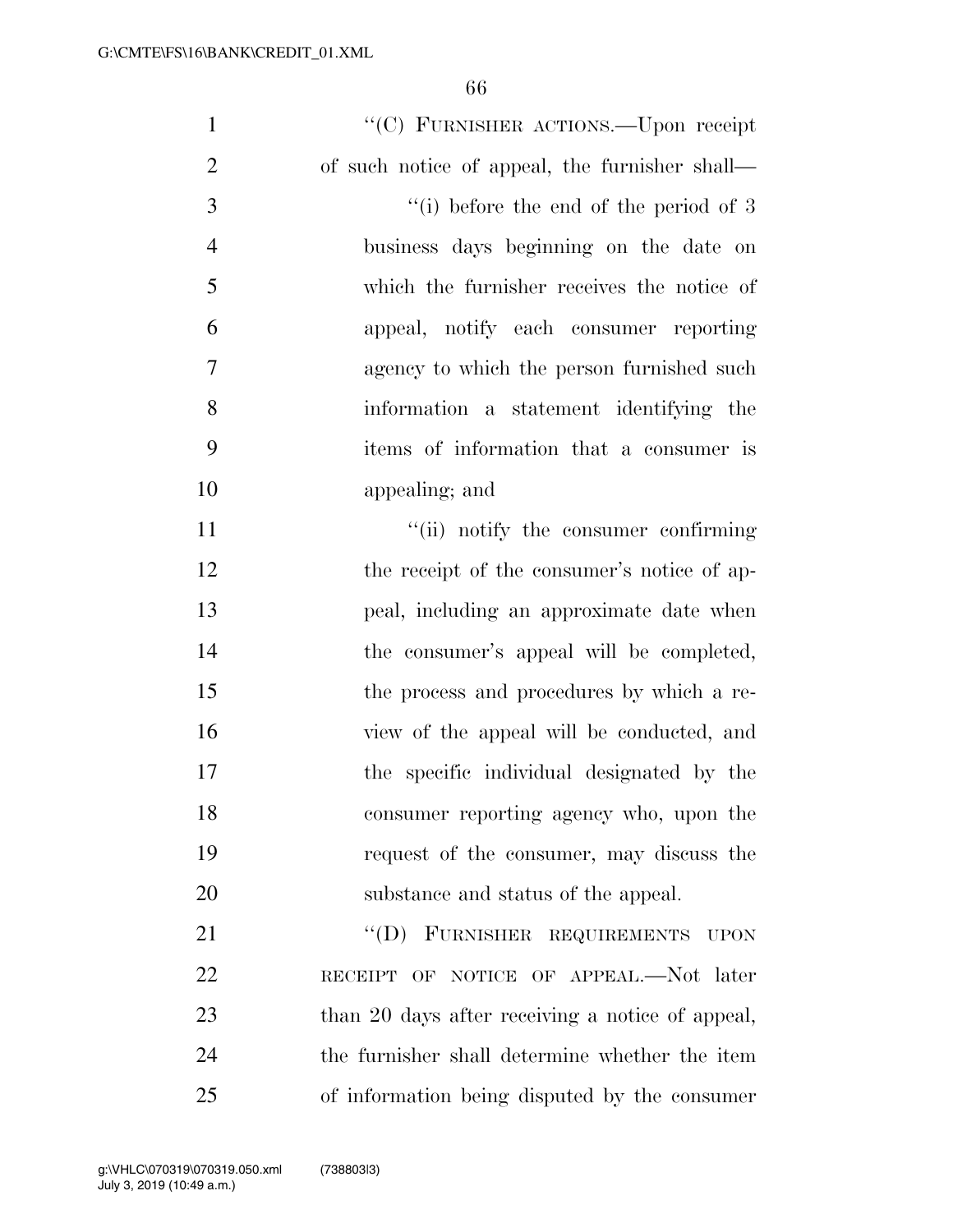is inaccurate, incomplete, or cannot be verified, and shall notify the consumer reporting agency of the determination. If the furnisher cannot verify the accuracy or completeness of the dis- puted information, the furnisher shall, before the end of the 20-day period beginning on the date on which the furnisher receives notice of an appeal from the consumer, submit instruc- tions to the consumer reporting agency that the item of information being disputed by the con- sumer should be deleted from the file of the consumer. 13 "(E) MINIMUM STANDARDS FOR APPEALS EMPLOYEES.—Upon receipt of a notice of ap- peal under subparagraph (A), a furnisher shall designate one or more specific employees who—  $\frac{1}{2}$  '(i) shall be assigned an employee ref- erence number or other employee identifier that can be used by the consumer to dis- cuss the appeal with the specific individ-21 uals handling the appeal;  $\frac{1}{1}$   $\frac{1}{1}$  shall have direct authority to re-

 solve the dispute that is the subject of the notice of appeal on behalf of the furnisher from the review stage to its completion;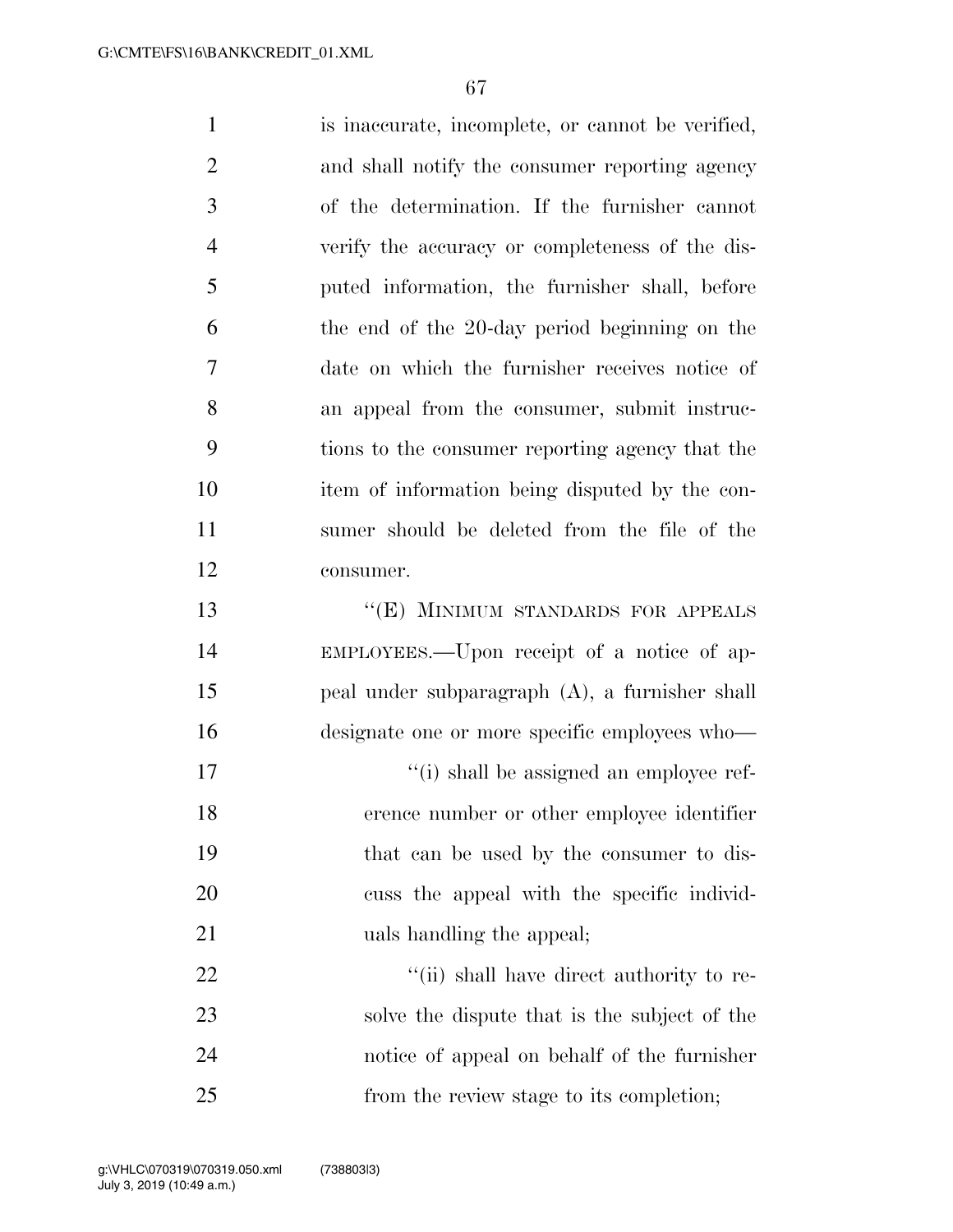| $\mathbf{1}$   | "(iii) shall meet minimum training             |
|----------------|------------------------------------------------|
| $\overline{2}$ | and ongoing certification requirements at      |
| 3              | regular intervals, as established by the Bu-   |
| $\overline{4}$ | reau;                                          |
| 5              | "(iv) may not have been involved in            |
| 6              | investigation conducted pursuant to<br>an      |
| 7              | paragraph $(8)$ ; and                          |
| 8              | $f'(v)$ may not be subject to any re-          |
| 9              | quirements linking incentives, including       |
| 10             | promotion, to the number of appeals proc-      |
| 11             | essed within a certain time period.            |
| 12             | "(F) REQUIREMENTS FOR APPEALS PROC-            |
| 13             | ESS.—Such employees shall conduct a robust     |
| 14             | review of the appeal and make a determination  |
| 15             | regarding the accuracy and completeness of the |
| 16             | disputed information by—                       |
| 17             | "(i) conducting an independent anal-           |
| 18             | ysis, separate from any reinvestigation by     |
| 19             | a reseller or consumer reporting agency, of    |
| 20             | the disputed information;                      |
| 21             | "(ii) verifying that the personally            |
| 22             | identifiable information related to the dis-   |
| 23             | pute is accurate and complete;                 |
| 24             | "(iii) analyzing the notice of appeal          |
| 25             | and all information, including substan-        |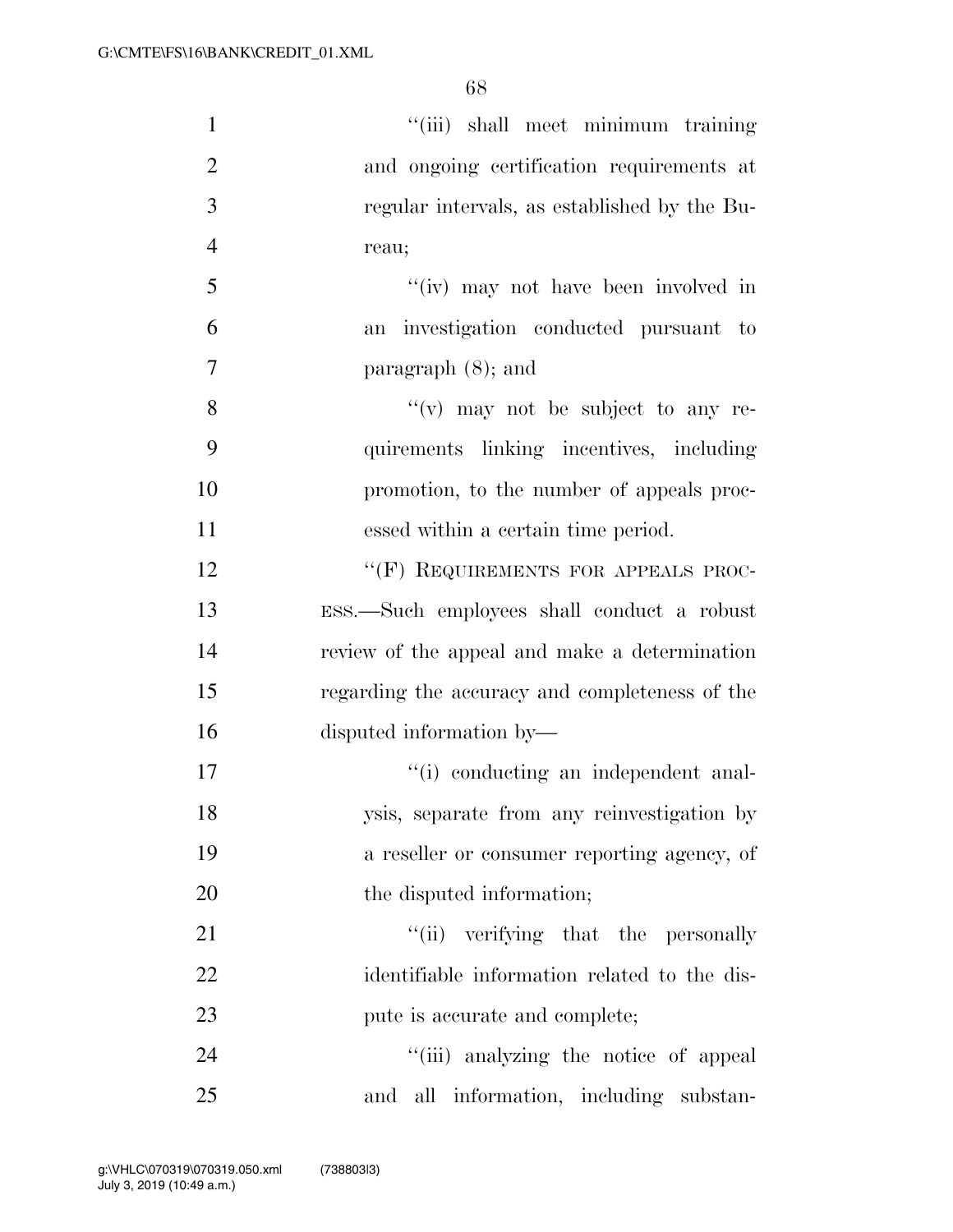| $\mathbf{1}$   | tiating documents, provided by the con-          |
|----------------|--------------------------------------------------|
| $\overline{2}$ | sumer with the notice of appeal;                 |
| 3              | "(iv) evaluating the validity of any in-         |
| $\overline{4}$ | formation submitted by any person that           |
| 5              | was used by the furnisher in the initial in-     |
| 6              | vestigation into the dispute;                    |
| 7              | $f'(v)$ verifying that the information           |
| 8              | being disputed relates to the consumer in        |
| 9              | whose file the information is located;           |
| 10             | "(vi) verifying that the furnisher has           |
| 11             | a record of the information being disputed;      |
| 12             | and                                              |
| 13             | "(vii) applying any additional factors           |
| 14             | or investigative processes, as specified by      |
| 15             | the Bureau.                                      |
| 16             | "(G) EXTENSION OF REVIEW PERIOD.—If              |
| 17             | a consumer submits additional information re-    |
| 18             | lated to the appeal after the period of 3 busi-  |
| 19             | ness days described in subparagraph $(C)(i)$ and |
| 20             | before the end of the 20-day period described in |
| 21             | subparagraph $(D)$ , the furnisher shall have an |
| 22             | additional 10 business days to complete the re-  |
| 23             | view of the appeal.                              |
| 24             | "(H) NOTICE OF APPEAL RESULTS.—Not               |
| 25             | later than 5 days after the end of the 20-day    |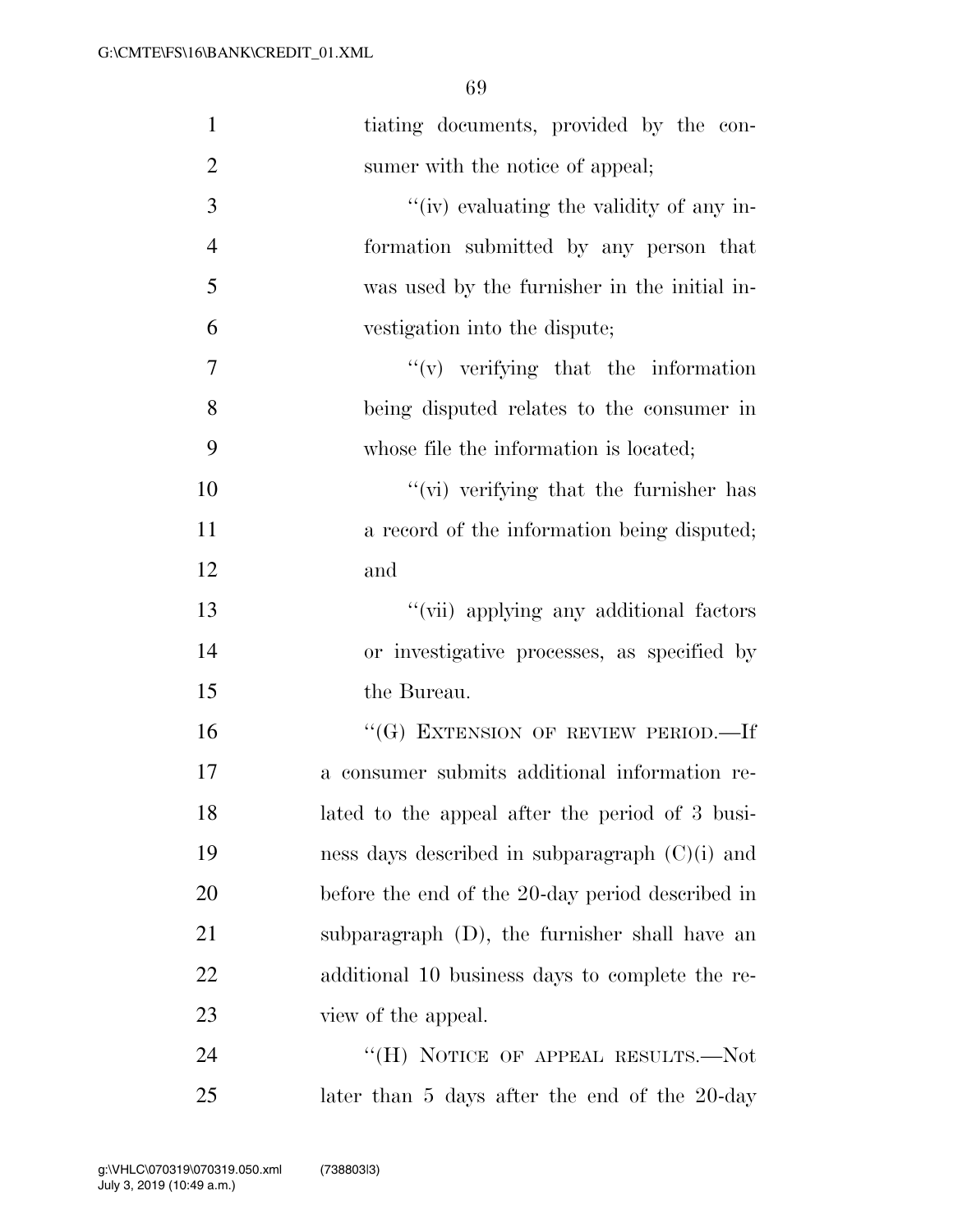| $\mathbf{1}$   | period described in subparagraph (D) (or the    |
|----------------|-------------------------------------------------|
| $\overline{2}$ | 10 business day extension described under sub-  |
| 3              | paragraph $(G)$ , as applicable) the furnisher  |
| $\overline{4}$ | shall provide the consumer with written notice  |
| 5              | of the results of the appeal by mail or, if re- |
| 6              | quested by the consumer, by other means. The    |
| $\overline{7}$ | contents of such notice shall include—          |
| 8              | $f(i)$ a statement that the appeal is           |
| 9              | completed and the date on which it was          |
| 10             | completed, the results of the appeal, and       |
| 11             | the specific reasons supporting the results     |
| 12             | of the appeal;                                  |
| 13             | "(ii) a copy of all information relating        |
| 14             | to the consumer that was used as a basis        |
| 15             | for deciding the results of the appeal;         |
| 16             | "(iii) if the appeal results in any             |
| 17             | change to the consumer report, a notifica-      |
| 18             | tion that the consumer shall receive a copy,    |
| 19             | free of charge, of a revised consumer re-       |
| 20             | port (based upon the consumer's file as         |
| 21             | that file was changed as a result of the ap-    |
| 22             | peal) and a credit score or educational         |
| 23             | credit score (if applicable) from each con-     |
| 24             | sumer reporting agency that had been fur-       |
| 25             | nished incorrect information;                   |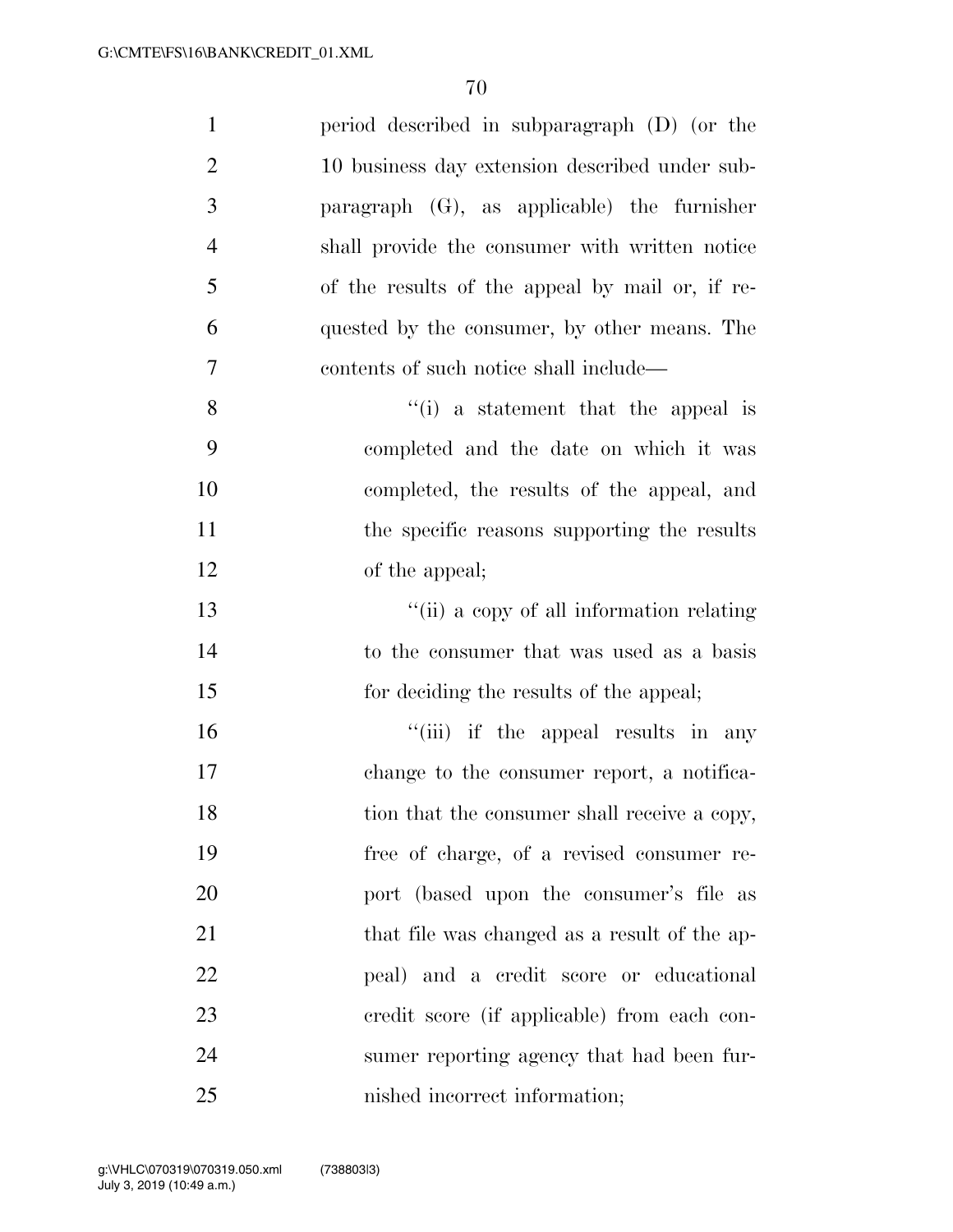| $\mathbf{1}$   | "(iv) a description of the procedure           |
|----------------|------------------------------------------------|
| $\overline{2}$ | used to determine the accuracy and com-        |
| 3              | pleteness of the information, including the    |
| $\overline{4}$ | business name, telephone number, mailing       |
| 5              | address, and Internet website address (if      |
| 6              | applicable), of any person who provided in-    |
| $\overline{7}$ | formation that was contacted in connection     |
| 8              | with such information, if reasonably avail-    |
| 9              | able;                                          |
| 10             | $f'(v)$ information describing that the        |
| 11             | consumer may submit a statement, without       |
| 12             | charge, disputing the accuracy or com-         |
| 13             | pleteness of information in the consumer's     |
| 14             | file that was the subject of an appeal         |
| 15             | under this paragraph by submitting a           |
| 16             | statement directly to each consumer re-        |
| 17             | porting agency that received the informa-      |
| 18             | tion; and                                      |
| 19             | $\lq\lq$ (vi) a notification that the consumer |
| 20             | may request the furnisher to submit to         |

 each consumer reporting agency the con- sumer's request to furnish notifications 23 pursuant to section 611(d) (relating to fur- nishing notifications to certain users of consumer reports).''.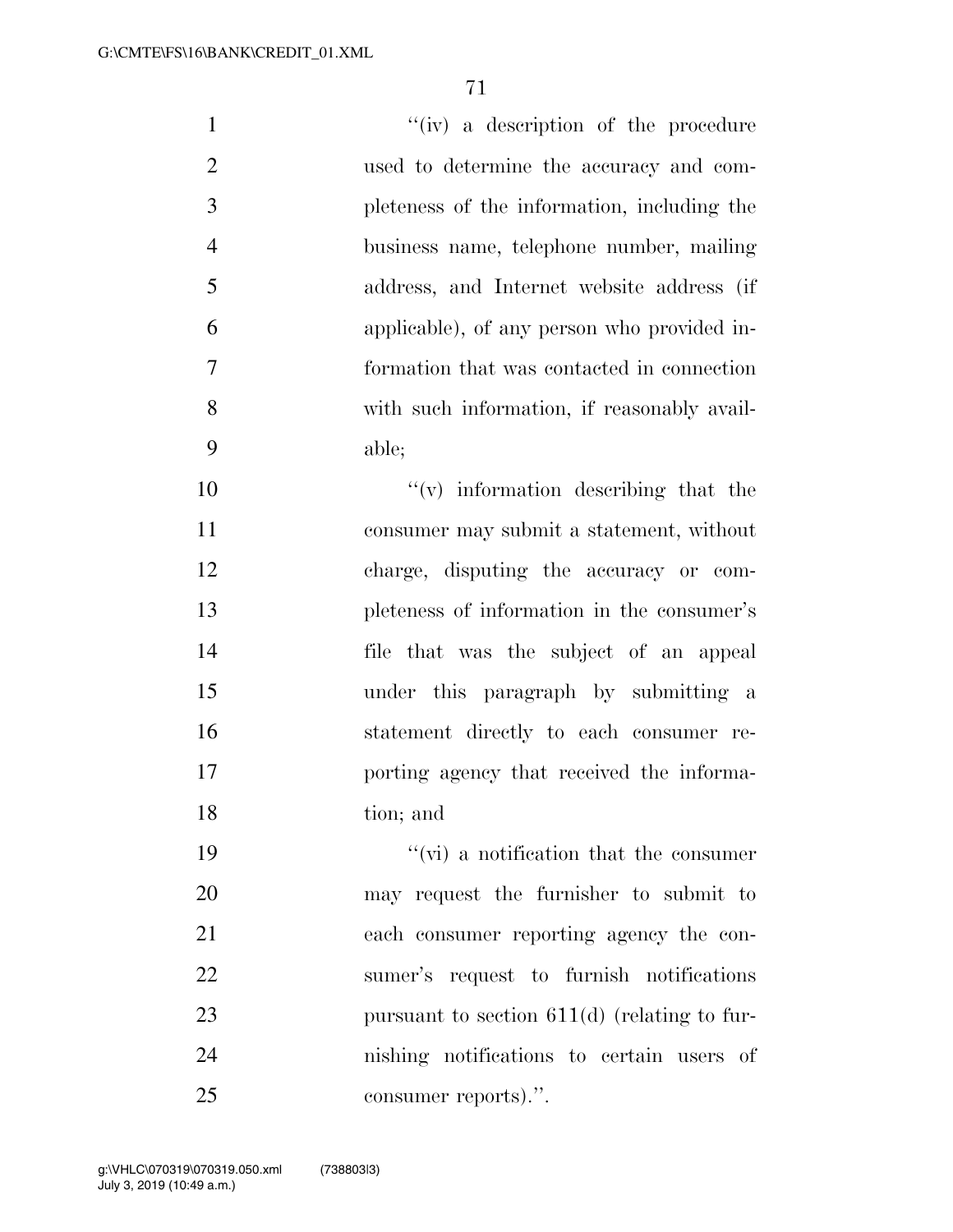| 1              | (c) TECHNICAL AMENDMENT.—Section $623(a)(8)(A)$             |
|----------------|-------------------------------------------------------------|
| $\overline{2}$ | of the Fair Credit Reporting Act (15 U.S.C. 1681s-          |
| 3              | $2(a)(8)(A)$ is amended by striking "reinvestigate" and in- |
| 4              | serting "investigate".                                      |
| 5              | (d) CONFORMING AMENDMENTS.—Section 609 of the               |
| 6              | Fair Credit Reporting Act (15 U.S.C. 1681g) is amend-       |
| $\tau$         | $ed$ —                                                      |
| 8              | $(1)$ in subsection $(e)$ —                                 |
| 9              | (A) by striking "Commission" and insert-                    |
| 10             | ing "Bureau" each place that term appears;                  |
| 11             | (B) in the subsection heading, by striking                  |
| 12             | "RIGHTS TO OBTAIN AND DISPUTE INFORMA-                      |
| 13             | TION IN CONSUMER REPORTS AND TO OBTAIN                      |
| 14             | CREDIT SCORES" and inserting "KEY CON-                      |
| 15             | SUMER REPORTING RIGHTS"; and                                |
| 16             | $(C)$ in paragraph $(1)$ —                                  |
| 17             | (i) in the heading, by striking " $COM-$                    |
| 18             | MISSION" and inserting "BUREAU";                            |
| 19             | (ii) in subparagraph $(B)$ —                                |
| 20             | (I) in clause (ii), by striking "a                          |
| 21             | consumer report without charge under                        |
| 22             | section 612" and inserting "consumer                        |
| 23             | reports and credit scores or<br>- edu-                      |
| 24             | cational credit scores (as applicable)                      |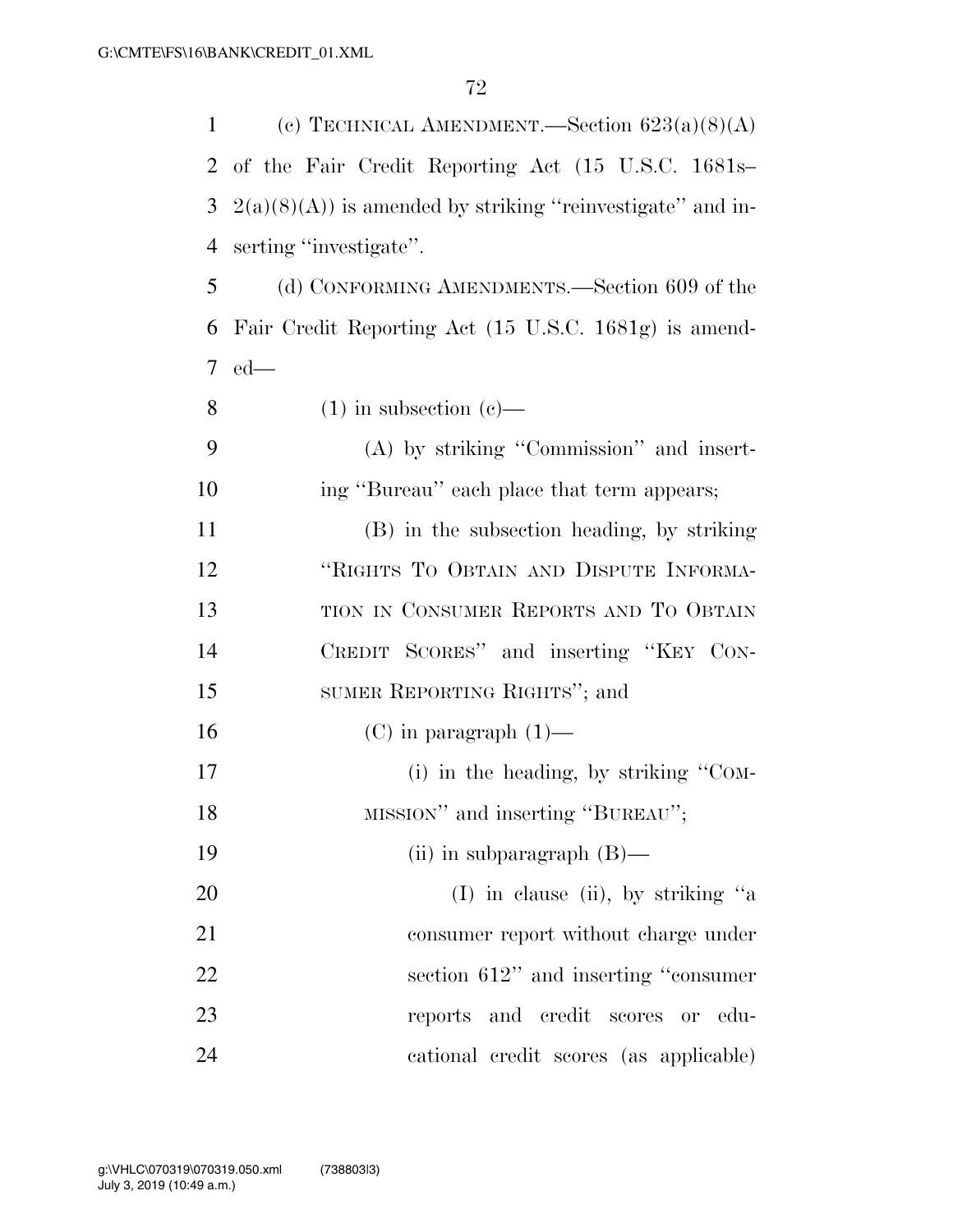| $\mathbf{1}$   | without charge under subsections (f),        |
|----------------|----------------------------------------------|
| $\overline{2}$ | $(g)$ , (i), or (j) or section 612";         |
| 3              | (II) in clause (iii), by inserting           |
| $\overline{4}$ | "or section $623"$ after "section $611"$ ;   |
| 5              | (III) by striking clauses (iv) and           |
| 6              | (vi);                                        |
| 7              | $(IV)$ by inserting after clause $(iii)$     |
| 8              | the following new clause:                    |
| 9              | "(iv) the right of a consumer to ap-         |
| 10             | peal a determination of a reinvestigation    |
| 11             | conducted by a consumer reporting agency     |
| 12             | under section $611(h)$ or an investigation   |
| 13             | conducted by a furnisher of information      |
| 14             | under section $623(a)(10)$ ;"; and           |
| 15             | (V) by adding at the end the fol-            |
| 16             | lowing new clauses:                          |
| 17             | $\lq\lq$ (vi) the method and circumstances   |
| 18             | under which consumers can obtain a 1-        |
| 19             | year fraud alert, 7-year fraud alert, active |
| 20             | duty alert, or security freeze as described  |
| 21             | in section 605A through a consumer re-       |
| 22             | porting agency described under section       |
| 23             | $603(p)$ .";                                 |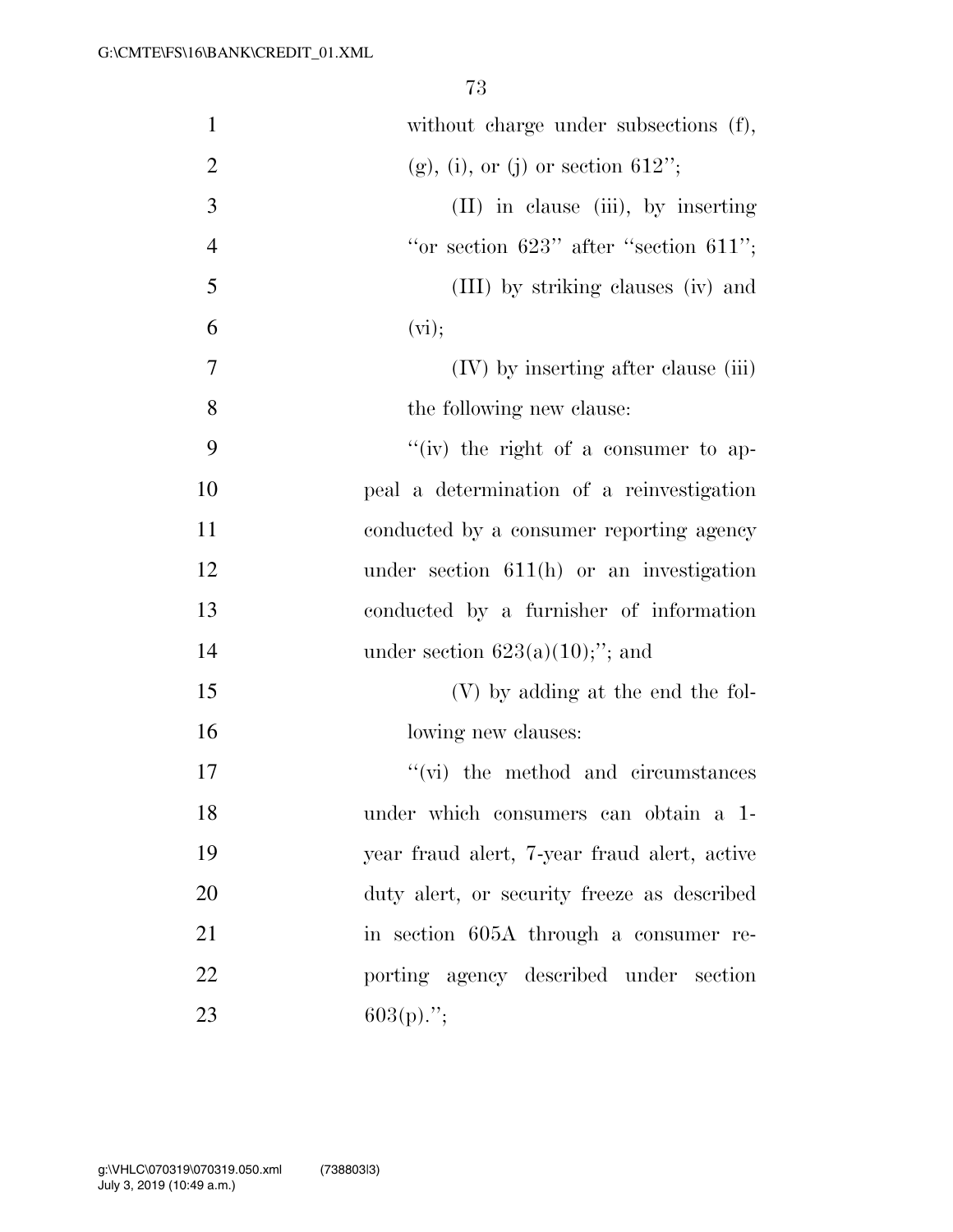| $\mathbf{1}$   | (iii) in subparagraph $(C)$ (as amended                          |
|----------------|------------------------------------------------------------------|
| $\overline{2}$ | by subparagraph $(A)$ ) by inserting "and                        |
| 3              | the Commission" after "Bureau"; and                              |
| $\overline{4}$ | (iv) by adding at the end the following                          |
| 5              | new subparagraph:                                                |
| 6              | PUBLICATION OF<br>$\lq\lq (D)$<br><b>SUMMARY</b>                 |
| 7              | RIGHTS.—A consumer reporting agency de-                          |
| 8              | scribed under subsection $(p)$ or $(x)$ of section               |
| 9              | 603 shall display in a clear and conspicuous                     |
| 10             | manner, including on the Internet website of                     |
| 11             | the consumer reporting agency, the summary of                    |
| 12             | rights prepared by the Bureau under this para-                   |
| 13             | $graph.'$ ; and                                                  |
| 14             | $(2)$ in subsection $(d)$ , by inserting "Bureau and             |
| 15             | the" before "Commission".                                        |
| 16             | SEC. 106. REVISED CONSUMER REPORTS.                              |
| 17             | Section 611 of the Fair Credit Reporting Act (15)                |
|                | 18 U.S.C. 1681i), as amended by section $105(a)(2)$ , is further |
| 19             | amended by adding at the end the following new sub-              |
| 20             | section:                                                         |
| 21             | "(j) REQUIREMENT TO SEND REVISED CONSUMER                        |
| 22             | REPORT TO CONSUMER. - Upon receiving a notice de-                |
| 23             | scribed in section $623(a)(8)(E)(iv)$ , each consumer report-    |
| 24             | ing agency shall send to the consumer a revised consumer         |
| 25             | report and credit score or education credit score (if appli-     |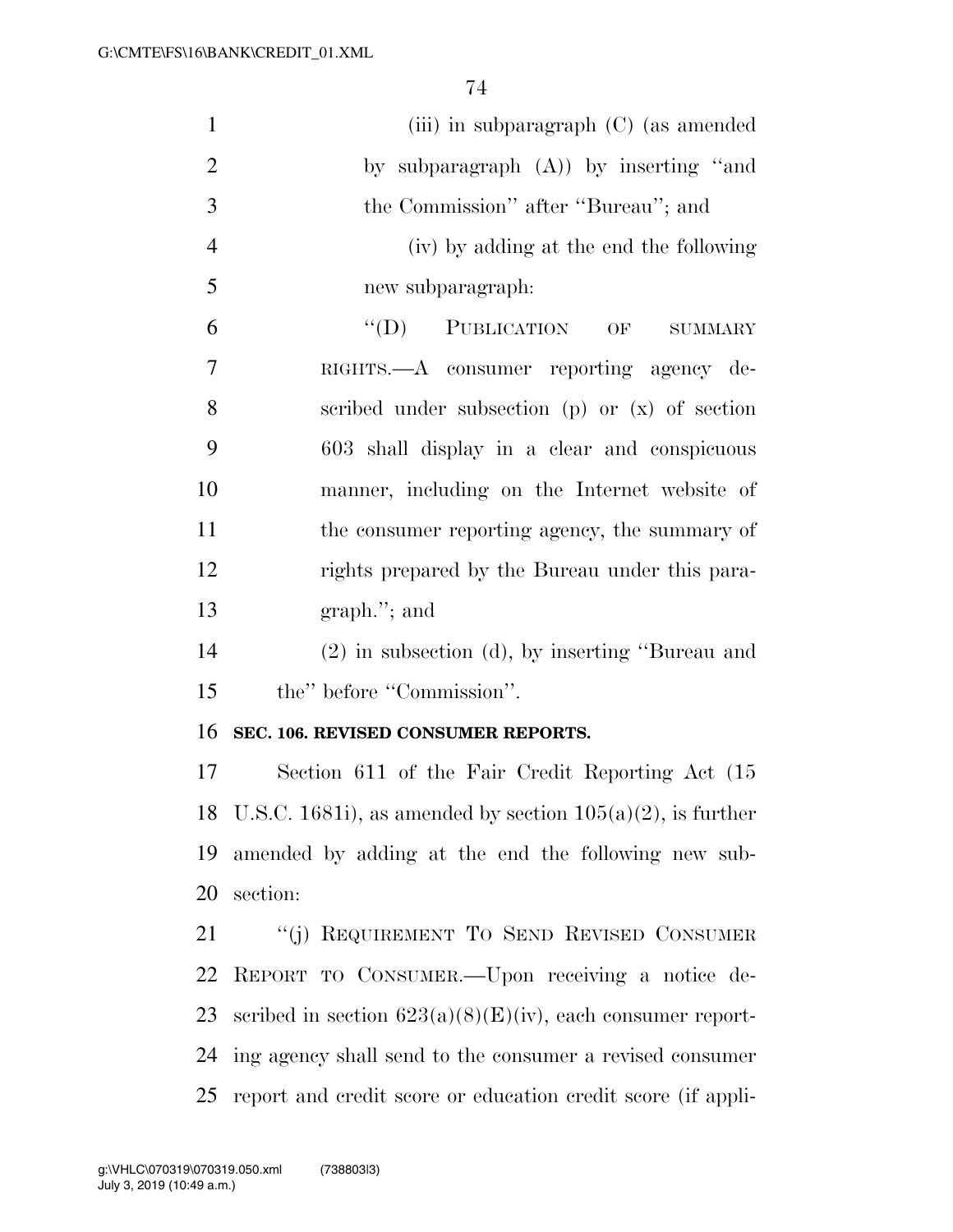cable) based upon the consumer's file as that file was changed as a result of the investigation.''.

### **SEC. 107. INDICATION OF DISPUTE BY CONSUMERS AND USE OF DISPUTED INFORMATION.**

 Section 605(f) of the Fair Credit Reporting Act (15 U.S.C. 1681c(f)) is amended to read as follows:

7 <sup>"</sup>(f) INDICATION OF DISPUTE.—

8 "(1) IN GENERAL.—A consumer reporting agency shall include in any consumer report based on the consumer's file a notation identifying any item of information that is currently in dispute by the consumer if—

 ''(A) a consumer disputes the completeness or accuracy of any item of information con- tained in a consumer's file pursuant to section 16 611(a)(1);

17  $\langle G \rangle$  a consumer files with a consumer re- porting agency an appeal of a reinvestigation pursuant to section 611(i); or

20  $\cdot$  (C) the consumer reporting agency is no-21 tified by a person that furnished any items of information that are currently in dispute by the 23 consumer that—

24  $(i)$  a consumer disputes the com-pleteness or accuracy of any information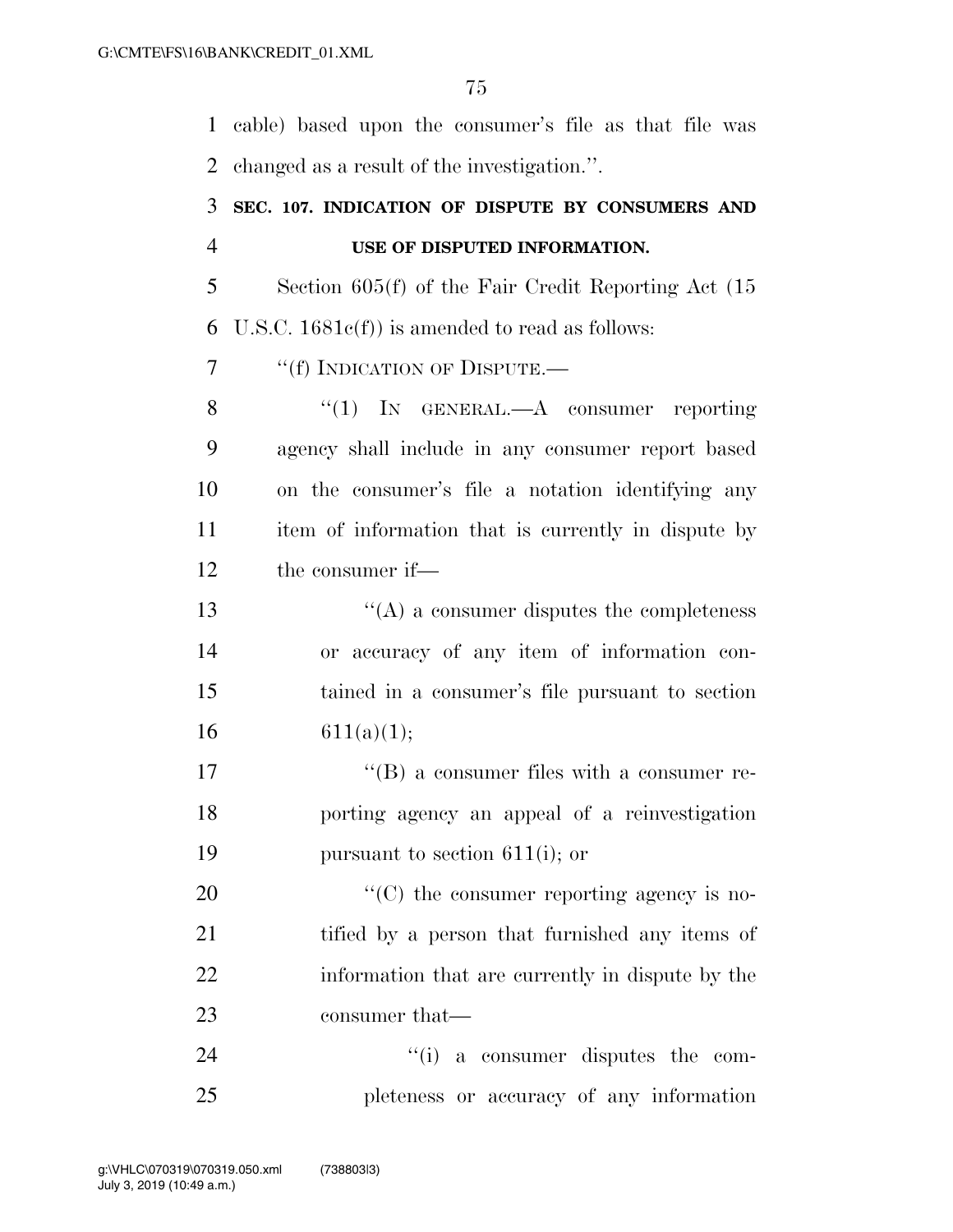| $\mathbf{1}$   | furnished by a person to any consumer re-             |
|----------------|-------------------------------------------------------|
| $\overline{2}$ | porting agency pursuant to paragraph (3)              |
| 3              | or $(8)$ of section 623(a); or                        |
| $\overline{4}$ | "(ii) a consumer submits a notice of                  |
| 5              | appeal under section $623(a)(10)$ .                   |
| 6              | "(2) OPT OUT.—A consumer may submit a re-             |
| 7              | quest to a consumer reporting agency or a person      |
| 8              | who furnished the information in dispute, as applica- |
| 9              | ble, to have the notation described in paragraph (1)  |
| 10             | omitted from the consumer report. Upon receipt of     |
| 11             | such a request—                                       |
| 12             | "(A) by a consumer reporting agency, such             |
| 13             | agency shall remove the notation within 1 busi-       |
| 14             | ness day; and                                         |
| 15             | "(B) by a person who furnished the infor-             |
| 16             | mation in dispute, such person shall submit           |
| 17             | such request to each consumer reporting agency        |
| 18             | to which the person furnished such information        |
| 19             | within 1 business day and such agency shall re-       |
| 20             | move the notation within 1 business day of re-        |
| 21             | ceipt of such request.".                              |
|                |                                                       |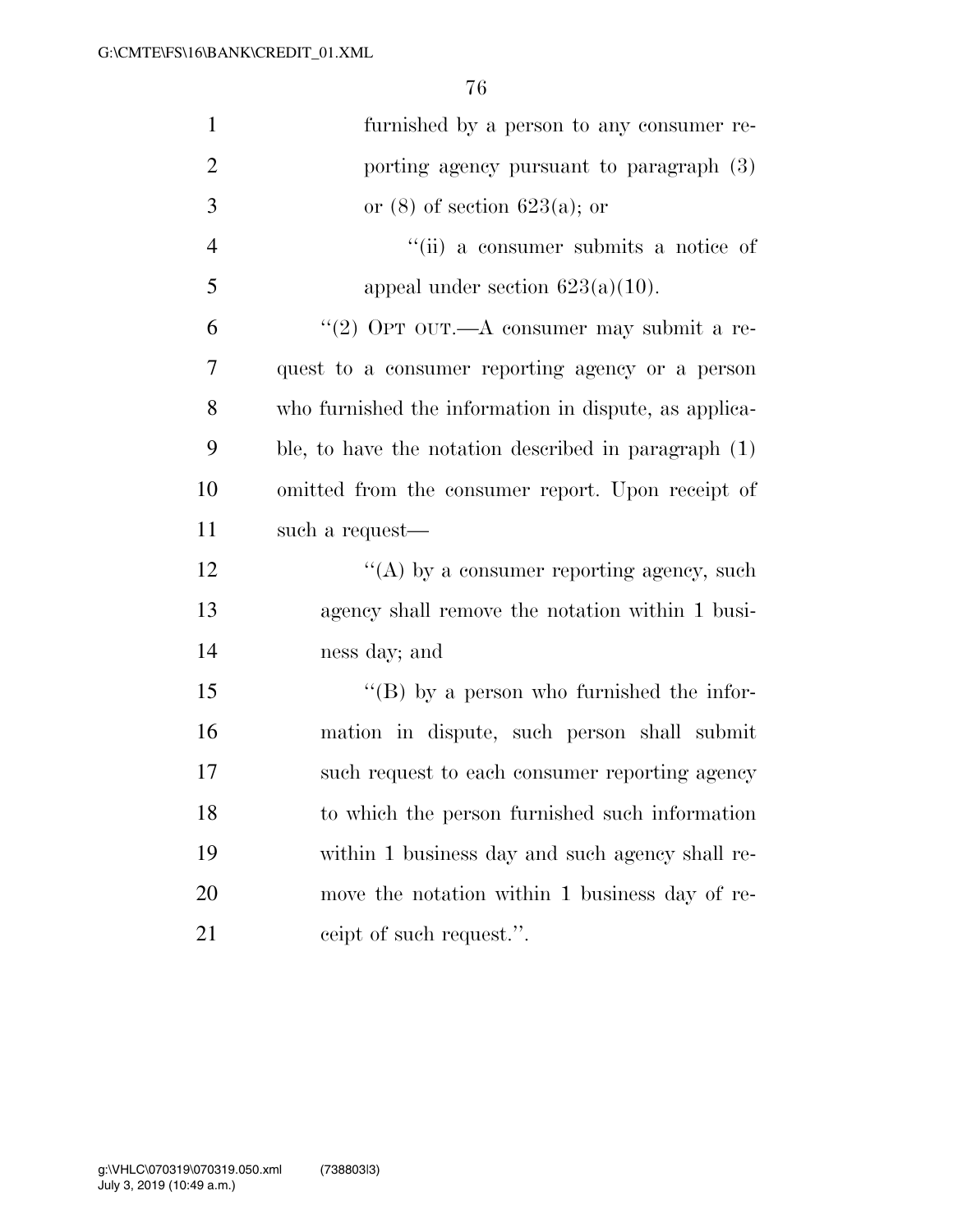| 1              | SEC. 108. ACCURACY AND COMPLETENESS REPORT DUTIES       |
|----------------|---------------------------------------------------------|
| 2              | FOR CONSUMER REPORTING AGENCIES AND                     |
| 3              | <b>FURNISHERS.</b>                                      |
| $\overline{4}$ | Section $607(b)$ of the Fair Credit Reporting Act $(15$ |
| 5              | U.S.C. 1681e) is amended to read as follows:            |
| 6              | "(b) ACCURACY AND COMPLETENESS OF REPORT.—              |
| 7              | " $(1)$ IN GENERAL.—In preparing a consumer             |
| 8              | report, a consumer reporting agency shall maintain      |
| 9              | reasonable procedures to ensure maximum possible        |
| 10             | accuracy and completeness of the information con-       |
| 11             | cerning the individual to whom the consumer report      |
| 12             | relates.                                                |
| 13             | "(2) BUREAU RULE TO ASSURE MAXIMUM POS-                 |
| 14             | SIBLE ACCURACY AND COMPLETENESS WITH CREDIT             |
| 15             | REPORTING PRACTICES.                                    |
| 16             | "(A) RULE.—Not later than $18$ months                   |
| 17             | after the date of enactment of this subsection,         |
| 18             | the Bureau shall issue a final rule establishing        |
| 19             | the procedures described in paragraph (1).              |
| 20             | "(B) REQUIREMENTS.—In formulating the                   |
| 21             | rule required under subparagraph (A), the Bu-           |
| 22             | reau shall—                                             |
| 23             | "(i) develop standards for matching                     |
| 24             | the personally identifiable information in-             |
| 25             | eluded in the consumer's file with the per-             |
| 26             | sonally identifiable information furnished              |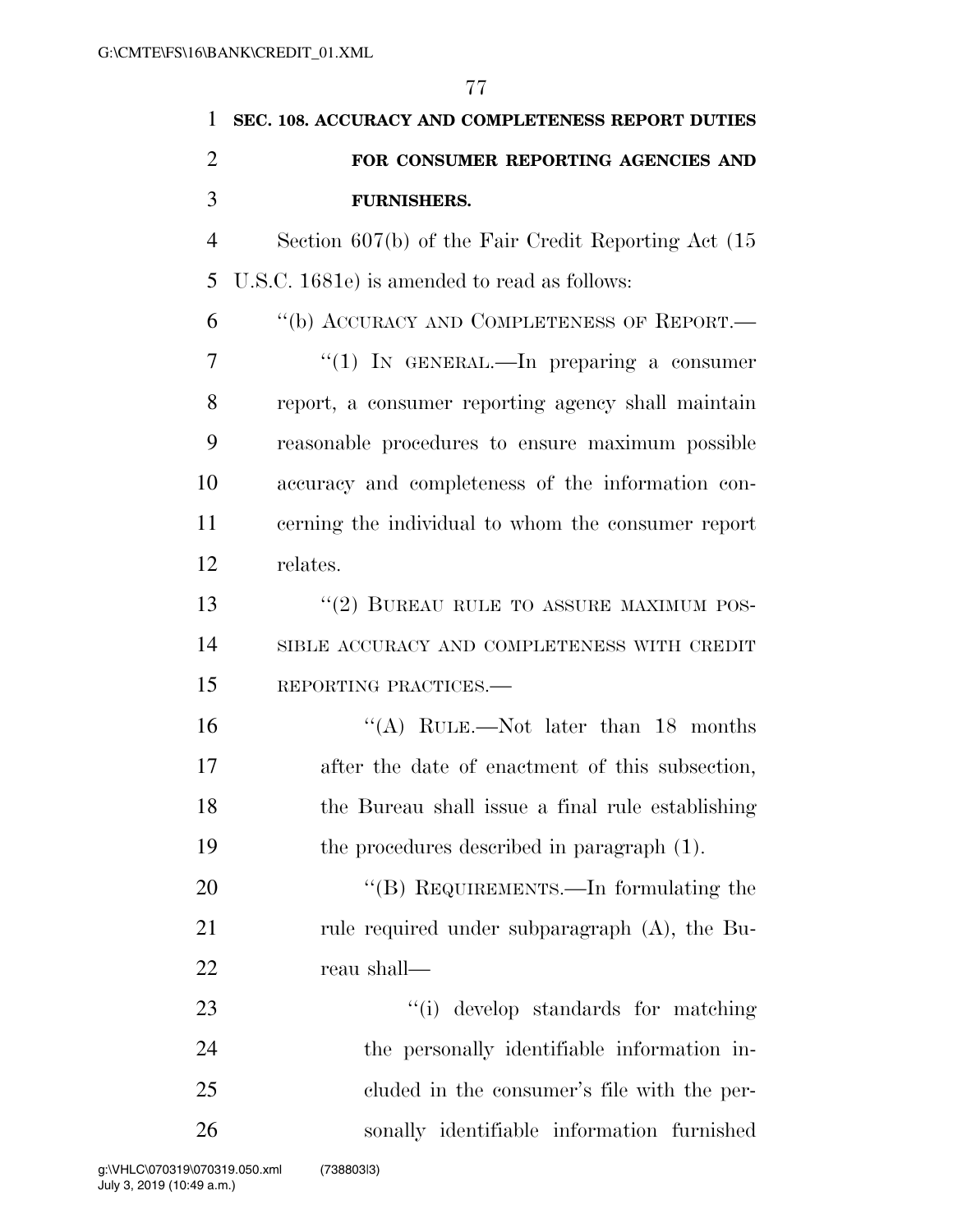| $\mathbf{1}$   | by the person who provided the informa-      |
|----------------|----------------------------------------------|
| $\overline{2}$ | tion to the consumer reporting agency        |
| 3              | (hereafter in this subsection referred to as |
| $\overline{4}$ | the 'furnisher'), including the full name of |
| 5              | a consumer, the date of birth of a con-      |
| 6              | sumer, the full social security number of a  |
| 7              | consumer, and any other information that     |
| 8              | the Bureau determines would aid in assur-    |
| 9              | ing maximum possible accuracy and com-       |
| 10             | pleteness of such consumer reports;          |
| 11             | "(ii) establish processes for a con-         |
| 12             | sumer reporting agency to monitor the in-    |
| 13             | tegrity of the data provided by furnishers   |
| 14             | and the compliance of furnishers with the    |
| 15             | requirements of this title;                  |
| 16             | "(iii) establish processes for a con-        |
| 17             | sumer reporting agency to regularly rec-     |
| 18             | oncile data relating to accounts in collec-  |
| 19             | tion, including those that have not been     |
| 20             | paid in full, by specifying the cir-         |
| 21             | cumstances under which the consumer re-      |
| 22             | porting agency shall remove or suppress      |
| 23             | negative or adverse information from a       |
| 24             | consumer's file that has not been updated    |
| 25             | by a furnisher who is also a debt collector  |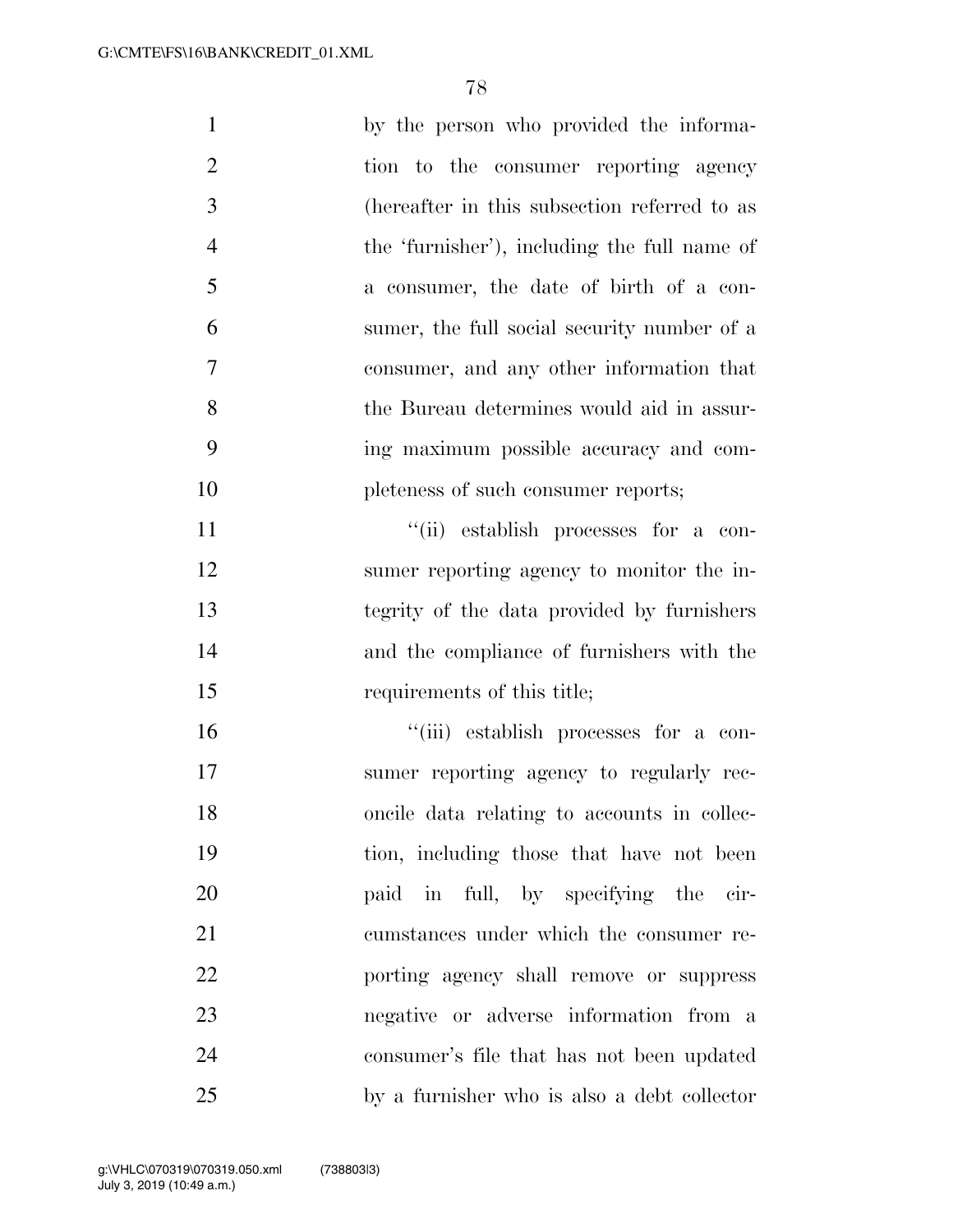(as defined in section 803 of the Fair Debt Collection Practices Act) within the time period established by the Bureau;

 $''(iv)$  establish procedures to require each consumer reporting agency to review and monitor the quality of information re- ceived from any source, including informa- tion from public records, by regularly and on an ongoing basis comparing the infor- mation received to the information avail- able from the original source and ensuring 12 that the information received is the most current information;

 ''(v) develop standards and procedures for consumer reporting agencies to identify furnishers that repeatedly fail to provide accurate and complete information, to take corrective action against such furnishers, and to reject information submitted by 20 such furnishers;

 $''(\vec{v})$  develop standards and proce- dures for consumer reporting agencies to adopt regarding collection of public record data, including standards and procedures to consider the ultimate data source, how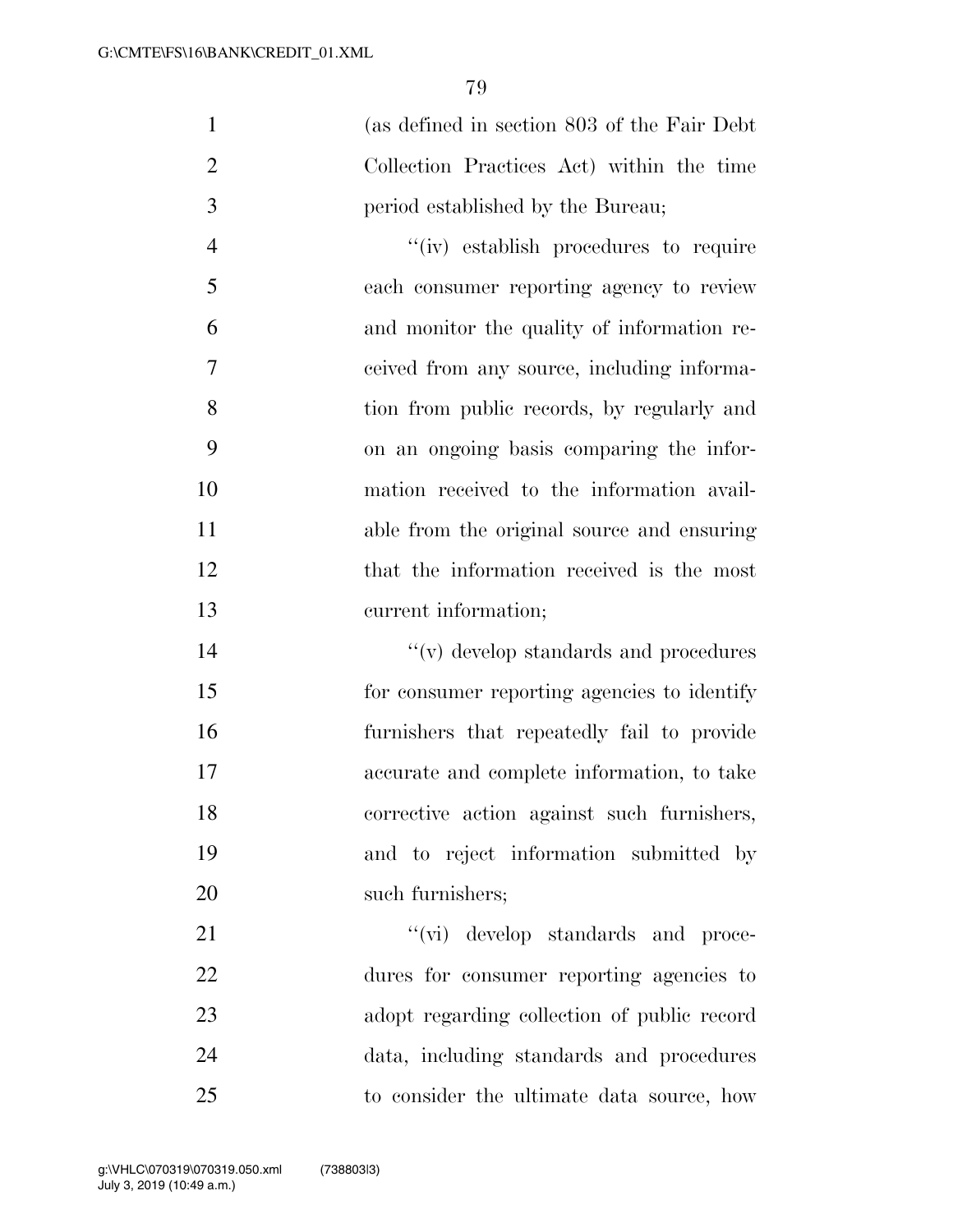| $\mathbf{1}$   | the public record information is filed and             |
|----------------|--------------------------------------------------------|
| $\overline{2}$ | its availability and accessibility, and wheth-         |
| 3              | er information relating to the satisfaction            |
| $\overline{4}$ | of judgments or other updates to the pub-              |
| 5              | lic record are available on a reasonably               |
| 6              | timely basis from a particular source; and             |
| $\overline{7}$ | "(vii) establish any other factors, pro-               |
| 8              | cedures, or processes determined by the                |
| 9              | Bureau to be necessary to assist consumer              |
| 10             | reporting agencies in achieving maximum                |
| 11             | possible accuracy and completeness of the              |
| 12             | information in consumer reports.                       |
| 13             | "(3) CORRECTIVE ACTION FOR FURNISHERS                  |
| 14             | THAT REPEATEDLY FURNISH INACCURATE OR IN-              |
| 15             | COMPLETE INFORMATION.—Upon identifying a fur-          |
| 16             | nisher that repeatedly fails to furnish accurate, com- |
| 17             | plete, or verifiable information to consumer report-   |
| 18             | ing agencies, the Bureau shall-                        |
| 19             | $\lq\lq$ ensure the prompt removal of any ad-          |
| 20             | verse information relating to a consumer's ac-         |
| 21             | counts submitted by such furnisher; and                |
| 22             | $\lq\lq (B)$ take corrective action, which may in-     |
| 23             | clude                                                  |
| 24             | "(i) mandatory revised training and                    |
| 25             | training materials for the staff of the fur-           |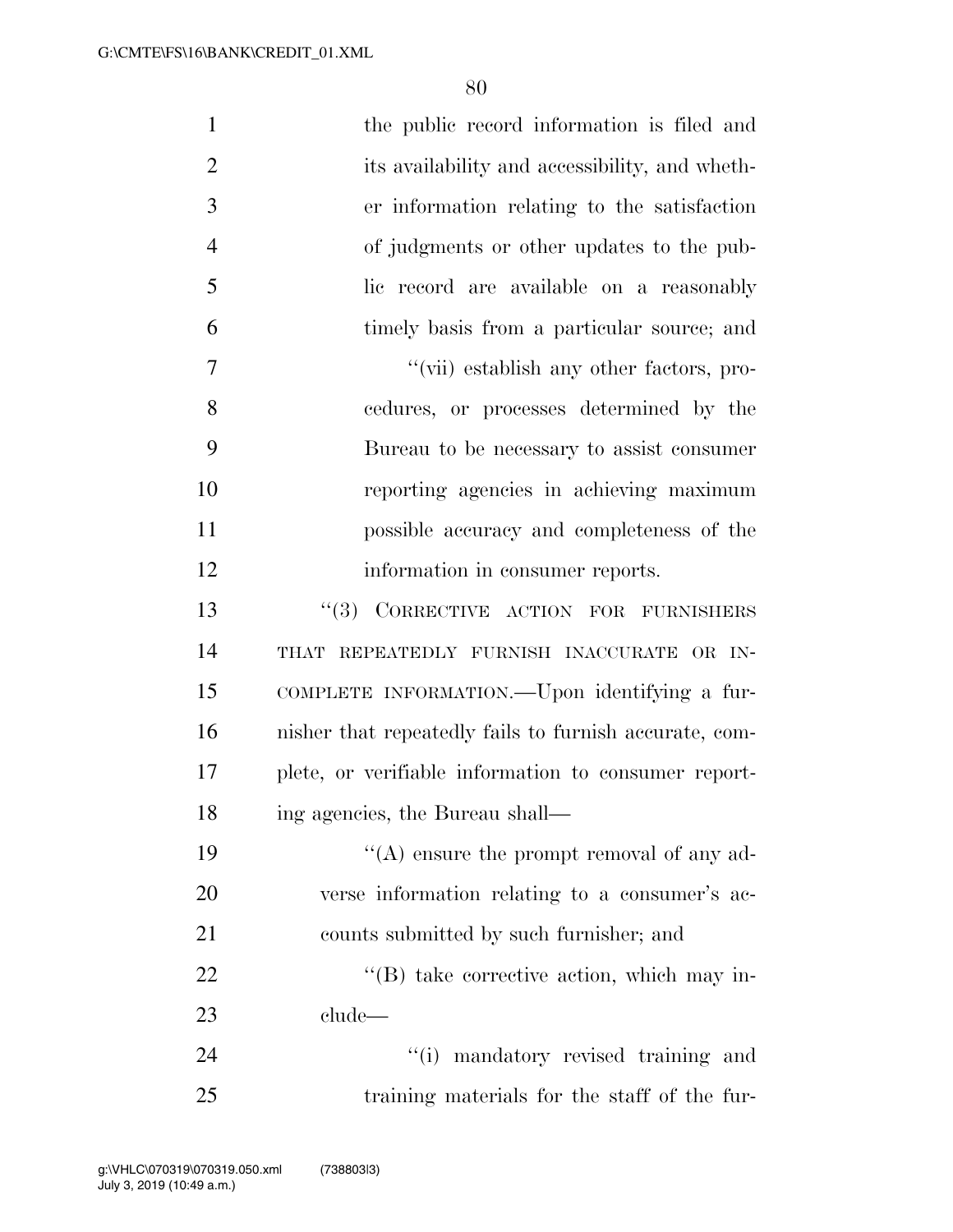| $\mathbf{1}$   | nisher regarding the furnishing of accurate              |
|----------------|----------------------------------------------------------|
| $\overline{2}$ | and complete information;                                |
| $\mathfrak{Z}$ | "(ii) sharing industry best practices                    |
| $\overline{4}$ | and procedures regarding accuracy and                    |
| 5              | completeness; or                                         |
| 6              | "(iii) temporarily prohibiting a fur-                    |
| 7              | nisher from providing information to a                   |
| 8              | consumer reporting agency.".                             |
| 9              | SEC. 109. INCLUSION OF PUBLIC RECORD DATA SOURCES        |
| 10             | IN CONSUMER REPORTS.                                     |
| 11             | Section $605(d)$ of the Fair Credit Reporting Act $(15$  |
|                | 12 U.S.C. $1681c(d)$ is amended by adding at the end the |
| 13             | following:                                               |
| 14             | "(3) PUBLIC RECORD DATA SOURCE.—Any con-                 |
| 15             | sumer reporting agency that furnishes a consumer         |
| 16             | report that contains public record data shall also in-   |
| 17             | clude in such report the source from which that data     |
| 18             | was obtained, including the particular court, if any,    |
| 19             | and the date that the data was initially reported or     |
| 20             | publicized.".                                            |
| 21             | SEC. 110. INJUNCTIVE RELIEF FOR VICTIMS.                 |
| 22             | (a) IN GENERAL.—The Fair Credit Reporting Act            |
| 23             | $(15 \text{ U.S.C. } 1681 \text{ et seq.})$ is amended—  |
| 24             | $(1)$ in section 616—                                    |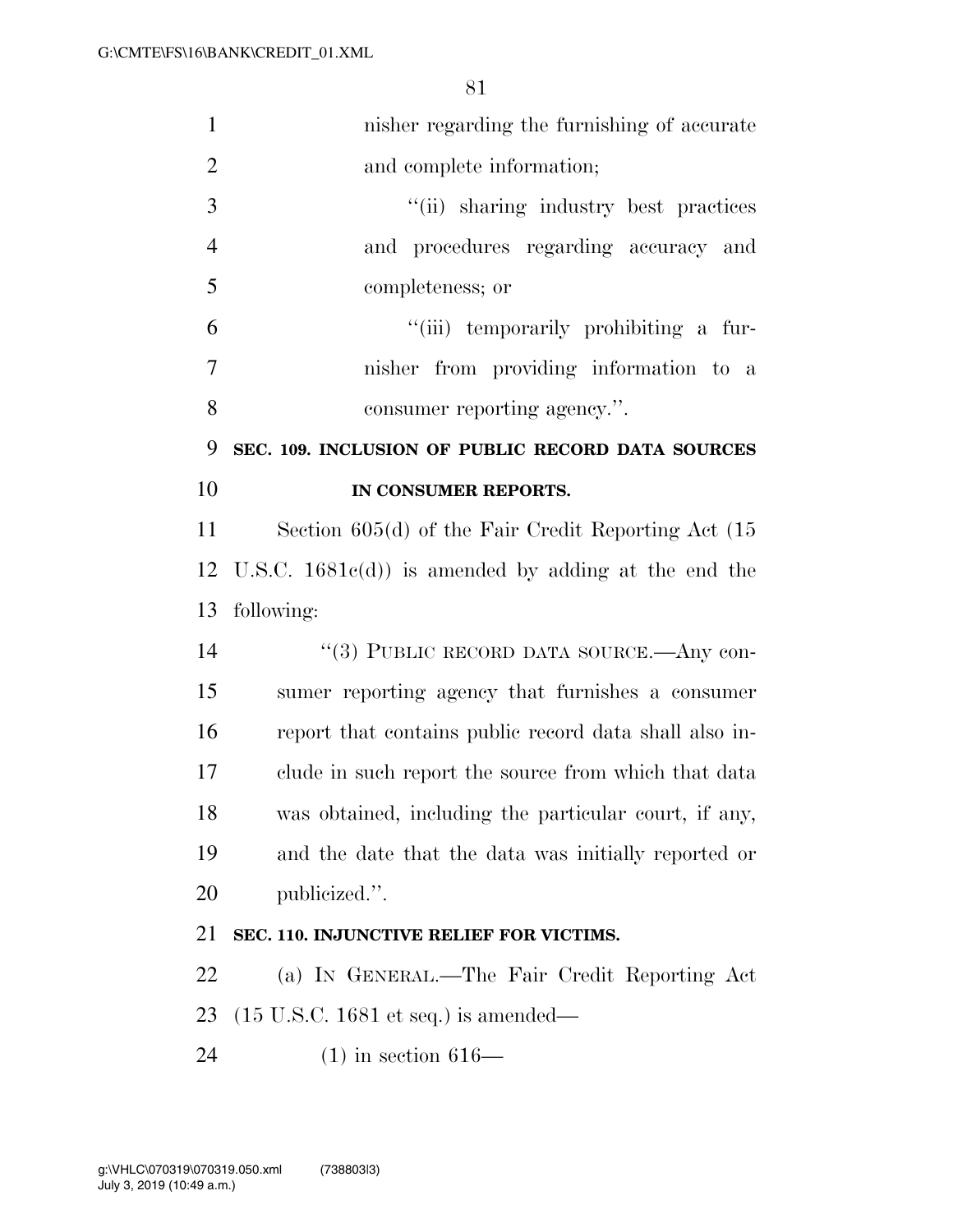(A) in subsection (a), by amending the subsection heading to read as follows: ''DAM-AGES'';

|    | (B) by redesignating subsections (c) and          |
|----|---------------------------------------------------|
| -5 | (d) as subsections (d) and (e), respectively; and |
| -6 | (C) by inserting after subsection (b) the         |
|    | following new subsection:                         |

8 "'(c) INJUNCTIVE RELIEF.—In addition to any other remedy set forth in this section, a court may award injunc- tive relief to require compliance with the requirements im- posed under this title with respect to any consumer. In the event of any successful action for injunctive relief under this subsection, the court may award to the pre- vailing party costs and reasonable attorney fees (as deter- mined by the court) incurred during the action by such party.''; and

(2) in section 617—

 (A) in subsection (a), by amending the subsection heading to read as follows: ''DAM-AGES'';

 (B) by redesignating subsection (b) as sub-section (c); and

 (C) by inserting after subsection (a) the following new subsection: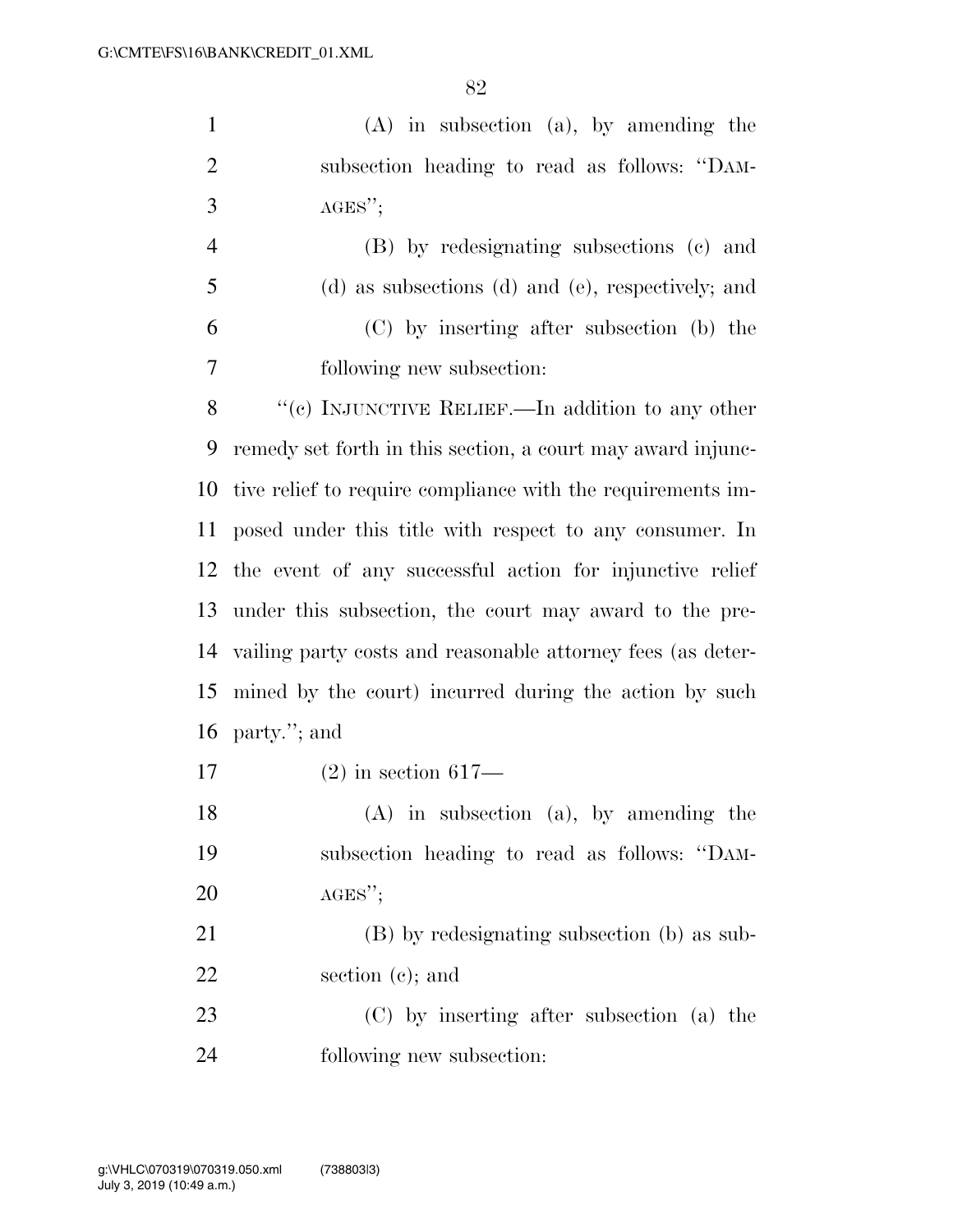''(b) INJUNCTIVE RELIEF.—In addition to any other remedy set forth in this section, a court may award injunc- tive relief to require compliance with the requirements im- posed under this title with respect to any consumer. In the event of any successful action for injunctive relief under this subsection, the court may award to the pre- vailing party costs and reasonable attorney fees (as deter- mined by the court) incurred during the action by such party.''.

 (b) ENFORCEMENT BY FEDERAL TRADE COMMIS-11 SION.—Section  $621(a)(2)(A)$  of the Fair Credit Reporting 12 Act (15 U.S.C. 1681s(a)(2)(A)) is amended—

 (1) by amending the subparagraph heading to read as follows: ''NEGLIGENT, WILLFUL, OR KNOW-ING VIOLATIONS''; and

 (2) by inserting ''negligent, willful, or'' before 17 ''knowing".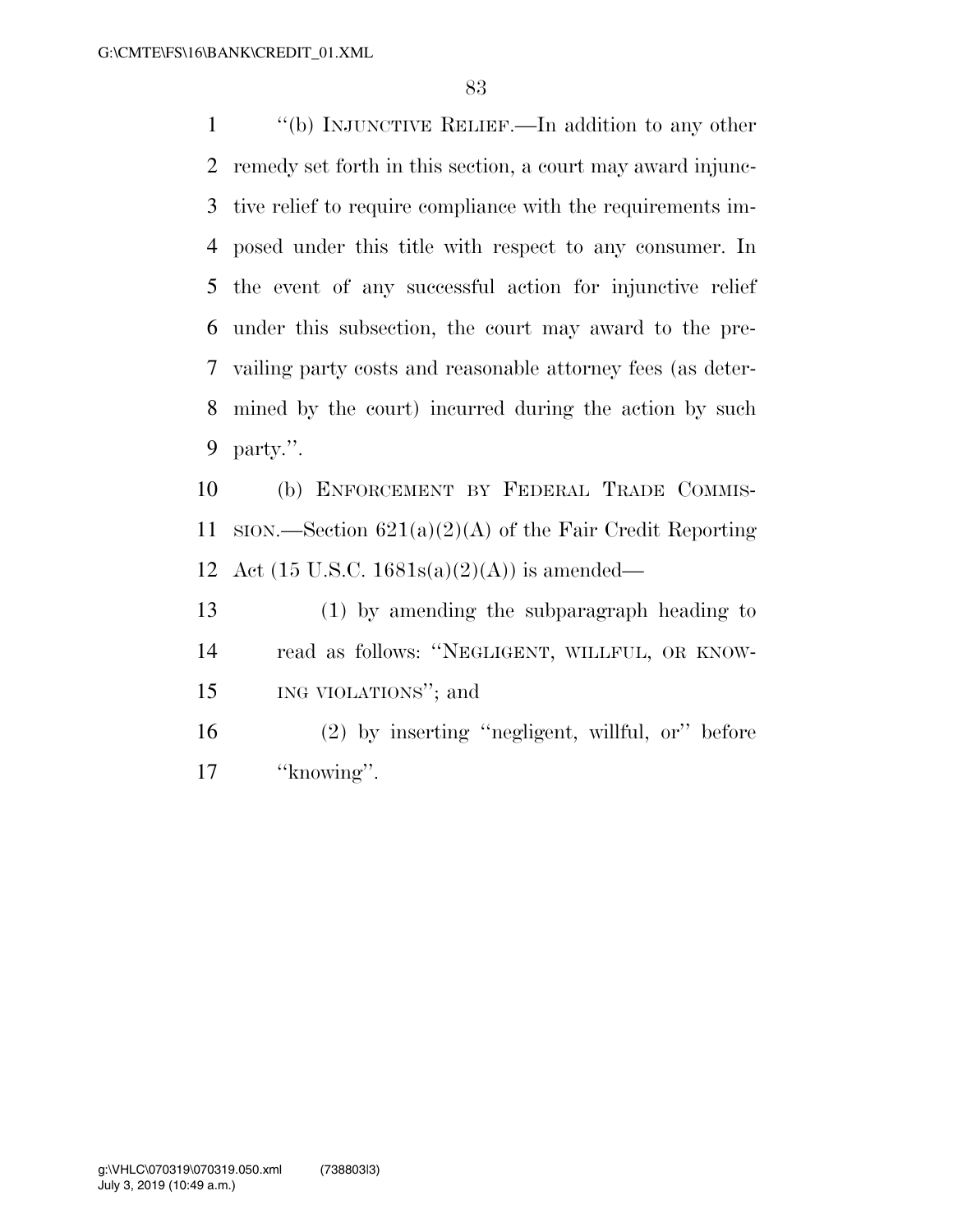# **TITLE II—PROHIBITION ON MIS- LEADING AND UNFAIR CON- SUMER REPORTING PRAC-TICES**

 **SEC. 201. PROHIBITION ON AUTOMATIC RENEWALS FOR PROMOTIONAL CONSUMER REPORTING AND CREDIT SCORING PRODUCTS AND SERVICES.**  The Fair Credit Reporting Act (15 U.S.C. 1681 et seq.) is amended—

 (1) by adding at the end the following new sec-tion:

#### **''§ 630. Promotional periods**

13 "(a) TERMINATION NOTICE.—With respect to any product or service related to a consumer report or a credit score that is provided to a consumer under promotional terms, the seller or provider of such product or service shall provide clear and conspicuous notice to the consumer within a reasonable period of time before the promotional period ends.

 $\frac{1}{20}$  ''(b) OPT-IN.—With respect to any such product or service, the seller or provider may not continue to sell or provide such product or service to the consumer after the end of the promotional period unless the consumer specifi- cally agrees at the end of the promotional period to con-tinue receiving the product or service.''; and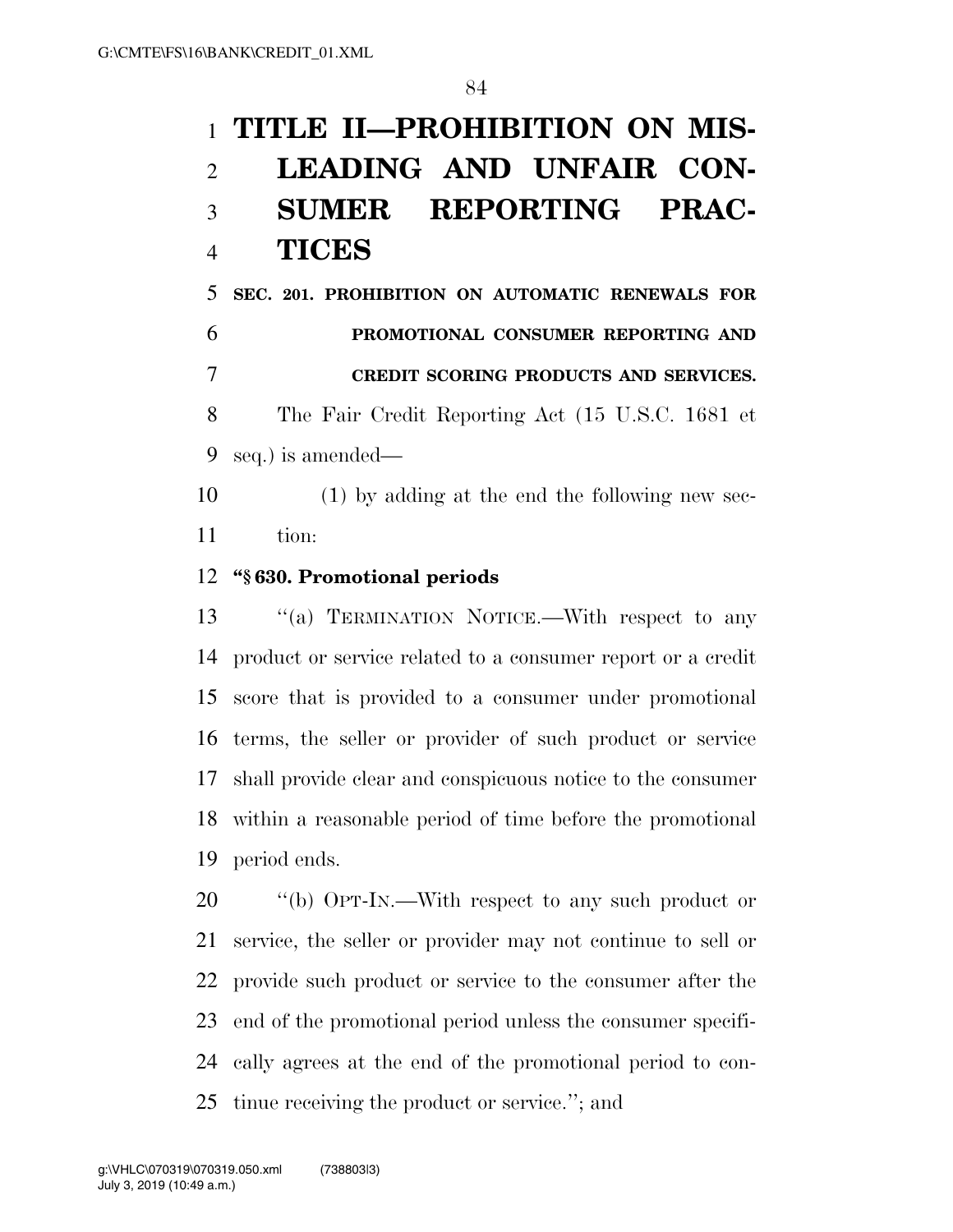| 1              | $(2)$ in the table of contents for such Act, by in-     |
|----------------|---------------------------------------------------------|
| $\overline{2}$ | serting after the item relating to section 629 the fol- |
| 3              | lowing new item:                                        |
|                | "630. Promotional periods.".                            |
| 4              | SEC. 202. PROHIBITION ON MISLEADING AND DECEPTIVE       |
| 5              | <b>MARKETING RELATED TO THE PROVISION OF</b>            |
| 6              | CONSUMER REPORTING AND CREDIT SCOR-                     |
| 7              | ING PRODUCTS AND SERVICES.                              |
| 8              | Section 609 of the Fair Credit Reporting Act (15        |
| 9              | U.S.C. $1681g$ is amended—                              |
| 10             | $(1)$ in subsection $(a)$ —                             |
| 11             | $(A)$ in paragraph $(1)$ —                              |
| 12             | (i) by striking "request, except" and                   |
| 13             | all that follows through "consumer to                   |
| 14             | whom" and inserting "request, unless the                |
| 15             | consumer to whom";                                      |
| 16             | (ii) by striking "disclosure; and" and                  |
| 17             | inserting "disclosure."; and                            |
| 18             | (iii) by striking subparagraph $(B)$ ;                  |
| 19             | and                                                     |
| 20             | $(B)$ in paragraph $(6)$ , by inserting "or edu-        |
| 21             | cational credit score (if applicable) under sub-        |
| 22             | section (f) or section $612$ " before the period at     |
| 23             | the end; and                                            |
| 24             | $(2)$ by adding at the end the following new sub-       |
| 25             | section:                                                |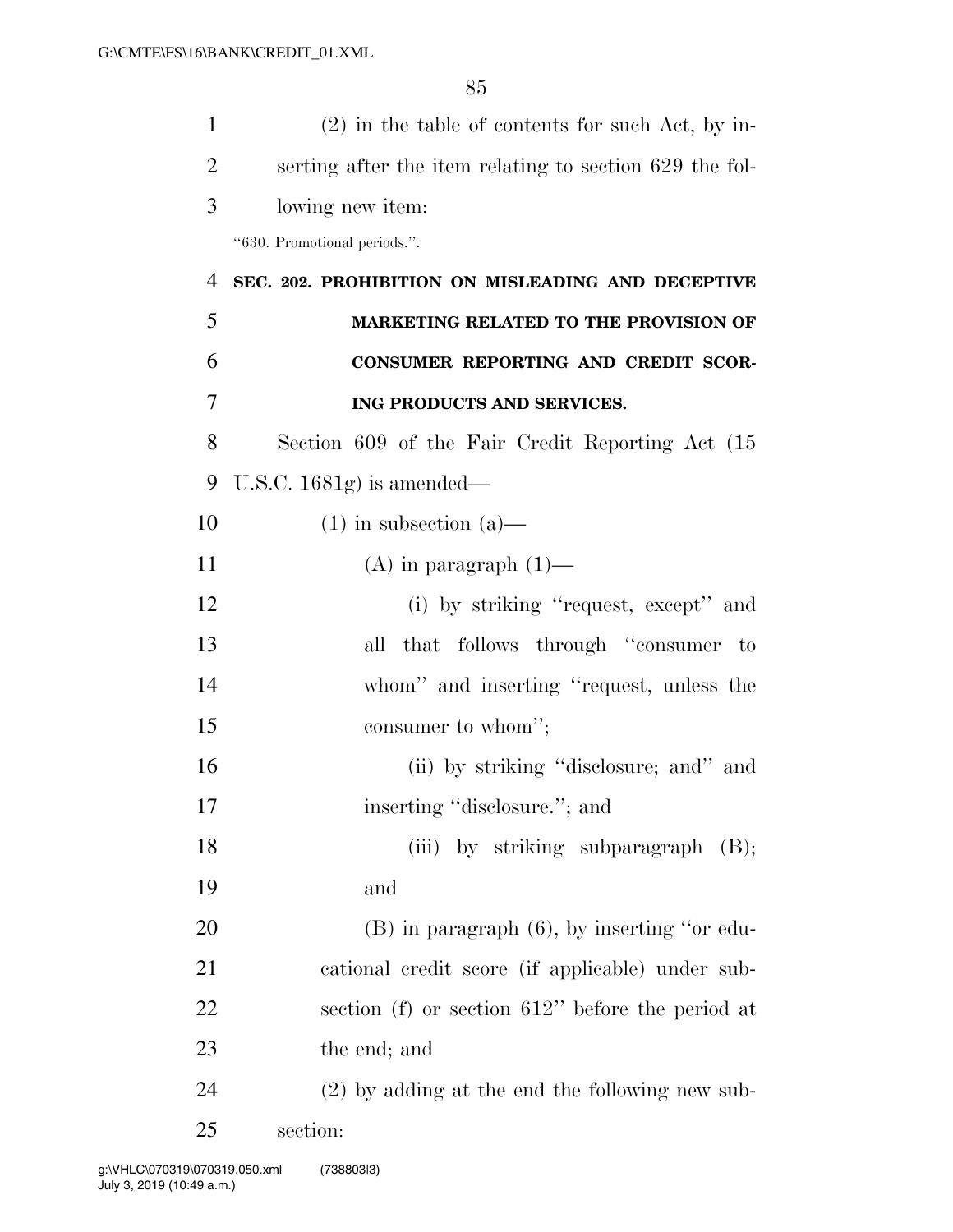''(h) DISCLOSURES ON PRODUCTS AND SERVICES.— The Bureau, in consultation with the Federal Trade Com- mission, shall issue regulations within 18 months of the date of the enactment of this subsection requiring each consumer reporting agency and reseller to clearly and con- spicuously disclose all material terms and conditions, in- cluding any fee and pricing information associated with any products or services offered, advertised, marketed, or sold to consumers by the agency or reseller. Such disclo- sures shall be made in all forms of communication to con- sumers and displayed prominently on the agency or re- seller's website and all other locations where products or services are offered, advertised, marketed, or sold to con-sumers.''.

### **SEC. 203. PROHIBITON ON EXCESSIVE DIRECT-TO-CON-SUMER SALES.**

 The Fair Credit Reporting Act (15 U.S.C. 1681 et seq.), as amended by section 201, is further amended— (1) by adding at the end the following new sec-tion:

 **''§ 631. Fair and reasonable fees for products and services** 

 ''The Bureau may, with respect to any product or service offered by a consumer reporting agency to a con-sumer, set a fair and reasonable maximum fee that may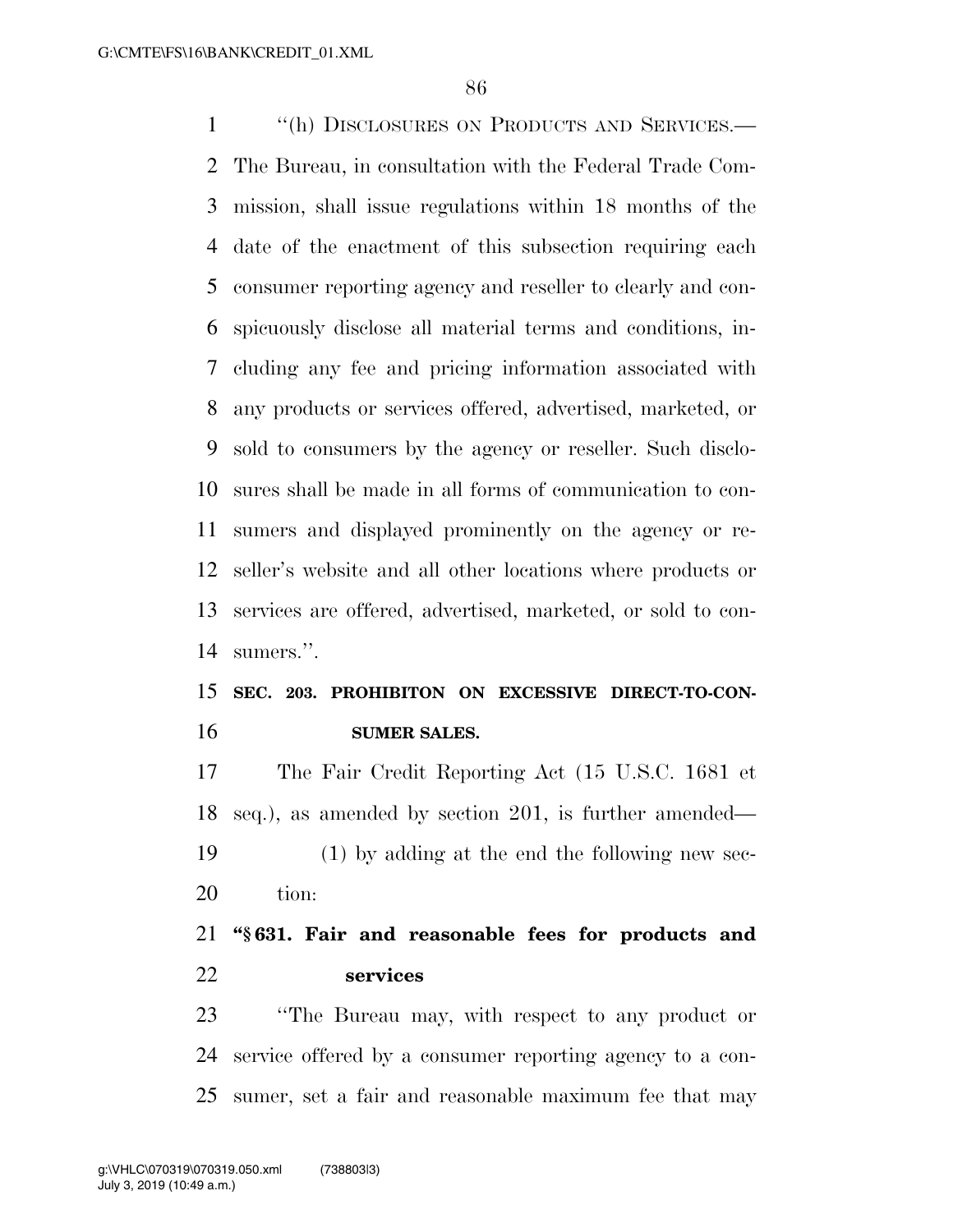be charged for such product or service, except where such maximum fee is otherwise provided under this title.''; and (2) in the table of contents for such Act, as amended by section 201, by adding at the end the following new item: ''631. Fair and reasonable fees for products and services.''. **SEC. 204. FAIR ACCESS TO CONSUMER REPORTING AND CREDIT SCORING DISCLOSURES FOR NON- NATIVE ENGLISH SPEAKERS AND THE VIS- UALLY AND HEARING IMPAIRED.**  The Fair Credit Reporting Act (15 U.S.C. 1681 et seq.), as amended by section 203, is further amended— (1) by adding at the end the following new sec- tion: **''§ 632. Fair access to information for nonnative English speakers and the visually and hearing impaired**  17 "(a) In GENERAL.—Not later than 180 days after the date of the enactment of this section, the Bureau shall issue a rule to require consumer reporting agencies and persons who furnish information to consumer reporting agencies under this title, to the maximum extent reason- ably practicable—  $\frac{1}{2}$  (1) to provide any information, disclosures, or other communication with consumers—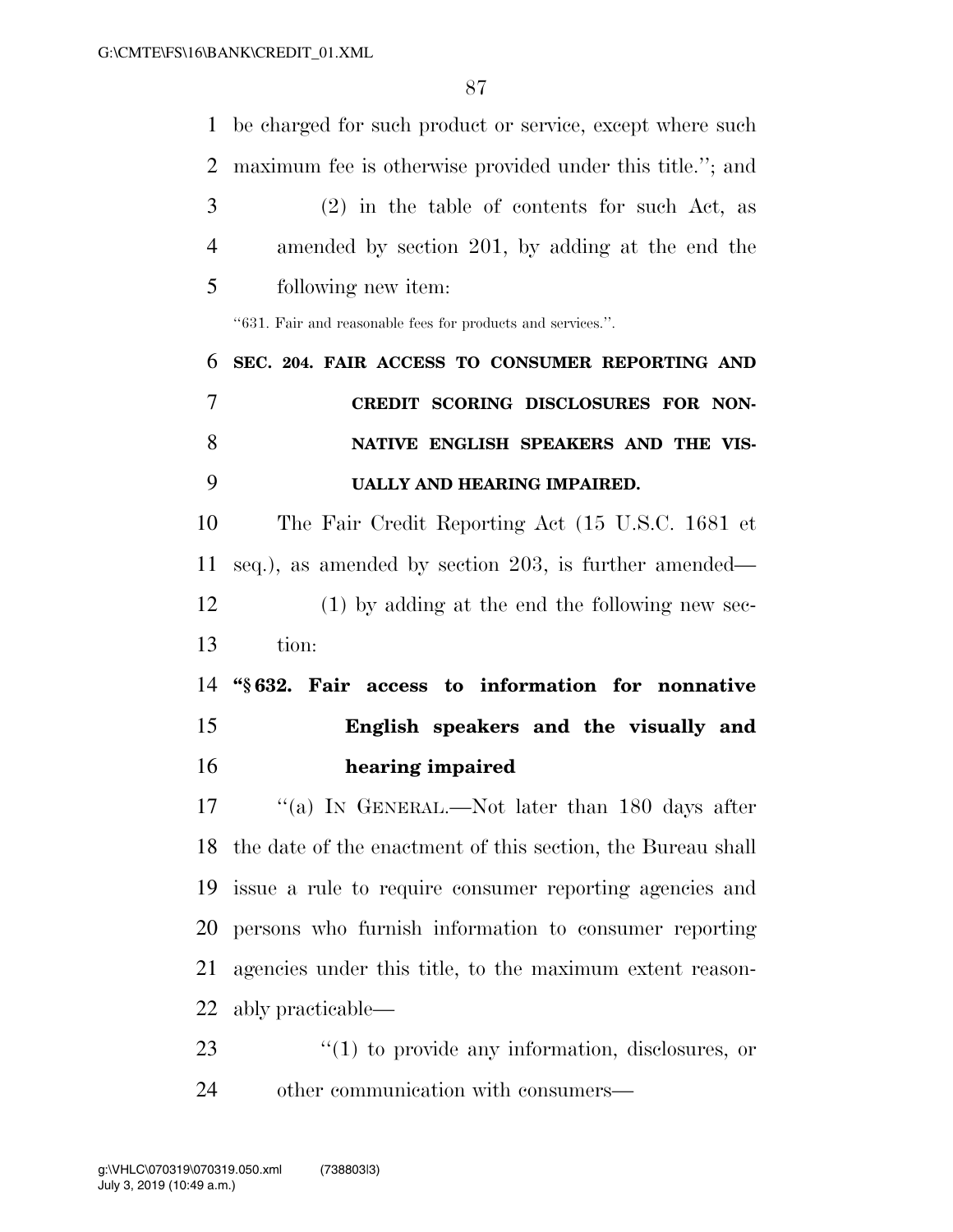| $\mathbf{1}$   | $\lq\lq$ in each of the 10 most commonly spo-             |
|----------------|-----------------------------------------------------------|
| $\overline{2}$ | ken languages, other than English, in the                 |
| 3              | United States, as determined by the Bureau of             |
| $\overline{4}$ | the Census on an ongoing basis; and                       |
| 5              | $\lq\lq$ in formats accessible to individuals             |
| 6              | with hearing or vision impairments; and                   |
| 7              | $\cdot\cdot(2)$ to ensure that—                           |
| 8              | $\lq\lq$ customer service representatives, in-            |
| 9              | cluding employees assigned to handle disputes             |
| 10             | or appeals under sections 611 and 623, who are            |
| 11             | available to assist consumers are highly familiar         |
| 12             | with the requirements of this title;                      |
| 13             | "(B) such representatives are available                   |
| 14             | during regular business hours and outside of              |
| 15             | regular business hours, including evenings and            |
| 16             | weekends; and                                             |
| 17             | $\cdot\cdot$ (C) at least one among such representa-      |
| 18             | tives is fluent in each of the 10 most commonly           |
| 19             | spoken languages, other than English, in the              |
| 20             | United States, as determined by the Bureau of             |
| 21             | the Census on an ongoing basis.                           |
| 22             | "(b) BUREAU CONSULTATION.—The Bureau shall                |
| 23             | consult with advocates for civil rights, consumer groups, |
| 24             | community groups, and organizations that serve tradition- |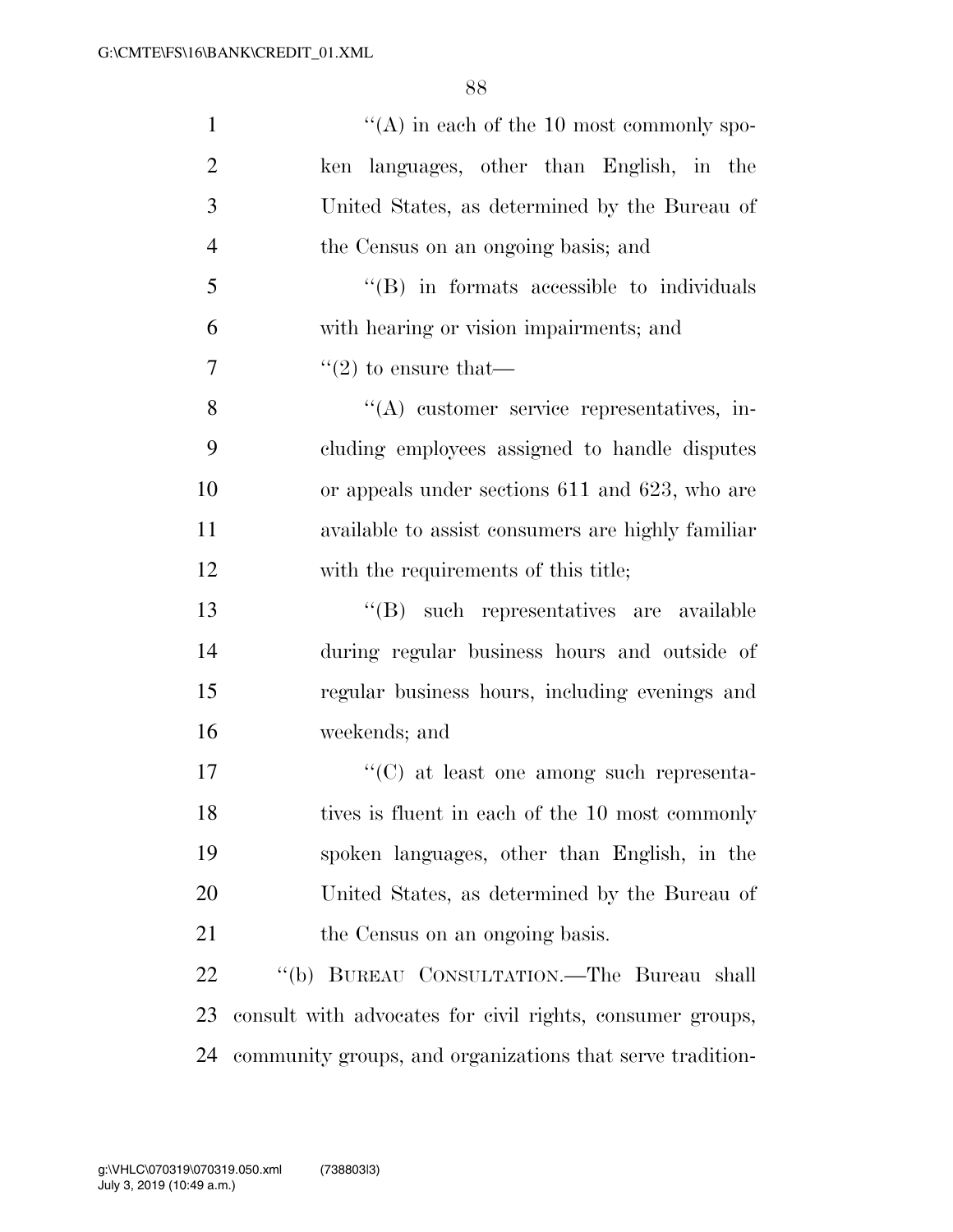ally underserved communities and populations in issuing

- the rule described in subsection (a).''; and
- (2) in the table of contents for such Act, as amended by section 203, by adding at the end the
- following new item:

''632. Fair access to information for nonnative English speakers and the visually and hearing impaired.''.

# **SEC. 205. COMPARISON SHOPPING FOR LOANS WITHOUT HARM TO CREDIT STANDING.**

 Section 605 of the Fair Credit Reporting Act (15 U.S.C. 1681c) is amended by adding at the end the fol-lowing new subsection:

 ''(h) ENCOURAGING CONSUMERS TO COMPARISON SHOP FOR LOANS BY TREATING GROUPED ENQUIRIES OF THE SAME TYPE WITHIN A REASONABLE PERIOD AS A SINGLE ENQUIRY.—

 ''(1) IN GENERAL.—With respect to multiple enquiries of the same type made to a consumer re- porting agency for a consumer report or credit score with respect to a consumer, any credit scoring model shall treat such enquiries as a single enquiry if the enquiries are made within a 120-day period.

21 "(2) DEFINITION OF ENQUIRIES OF THE SAME TYPE.—With respect to multiple enquiries made to a consumer reporting agency for a consumer report or credit score with respect to a consumer, such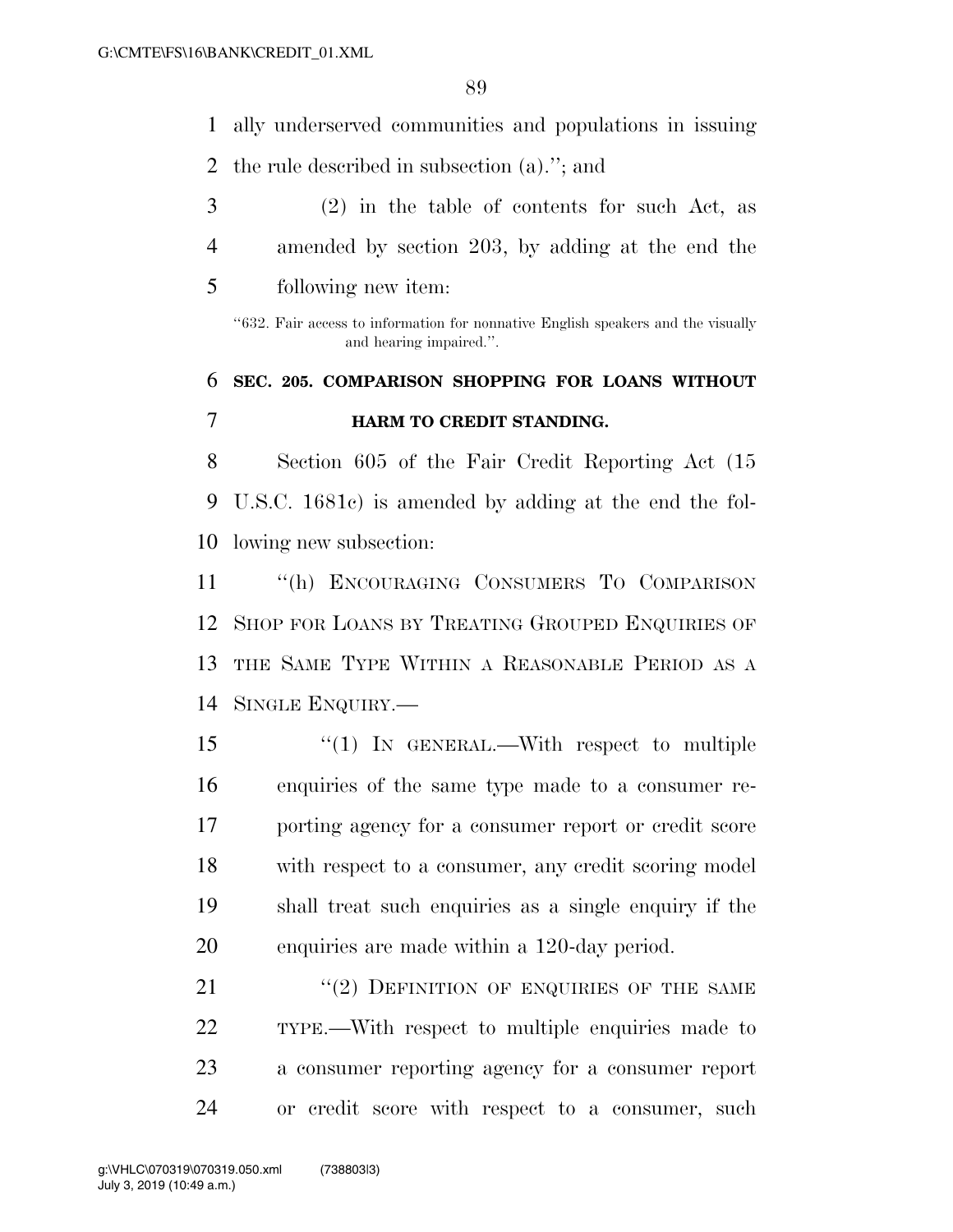| $\mathbf{1}$   | enquiries are 'of the same type' if the consumer re- |
|----------------|------------------------------------------------------|
| $\overline{2}$ | porting agency has reason to believe that the        |
| 3              | enquiries are all made for the purpose of deter-     |
| $\overline{4}$ | mining the consumer's creditworthiness for an exten- |
| 5              | sion of credit described in one of the following:    |
| 6              | "(A) Any loan primarily for personal, fam-           |
| 7              | ily, or household use that is secured by a mort-     |
| 8              | gage, deed of trust, or other equivalent consen-     |
| 9              | sual security interest on a dwelling (as defined     |
| 10             | in section $103(w)$ of the Truth in Lending Act),    |
| 11             | including a loan in which the proceeds will be       |
| 12             | used for-                                            |
| 13             | "(i) a manufactured home (as defined                 |
| 14             | in section 603 of the Housing and Commu-             |
| 15             | nity Development Act of 1974 (42 U.S.C.              |
| 16             | $5402$ );                                            |
| 17             | "(ii) any installment sales contract,                |
| 18             | land contract, or contract for deed on a             |
| 19             | residential property; or                             |
| 20             | "(iii) a reverse mortgage transaction                |
| 21             | (as defined in section 103 of the Truth in           |
| 22             | Lending Act.                                         |
| 23             | "(B) A motor vehicle loan or lease (as de-           |
| 24             | scribed in section $609(j)$ ).                       |
| 25             | $\lq\lq$ C) A private education loan.                |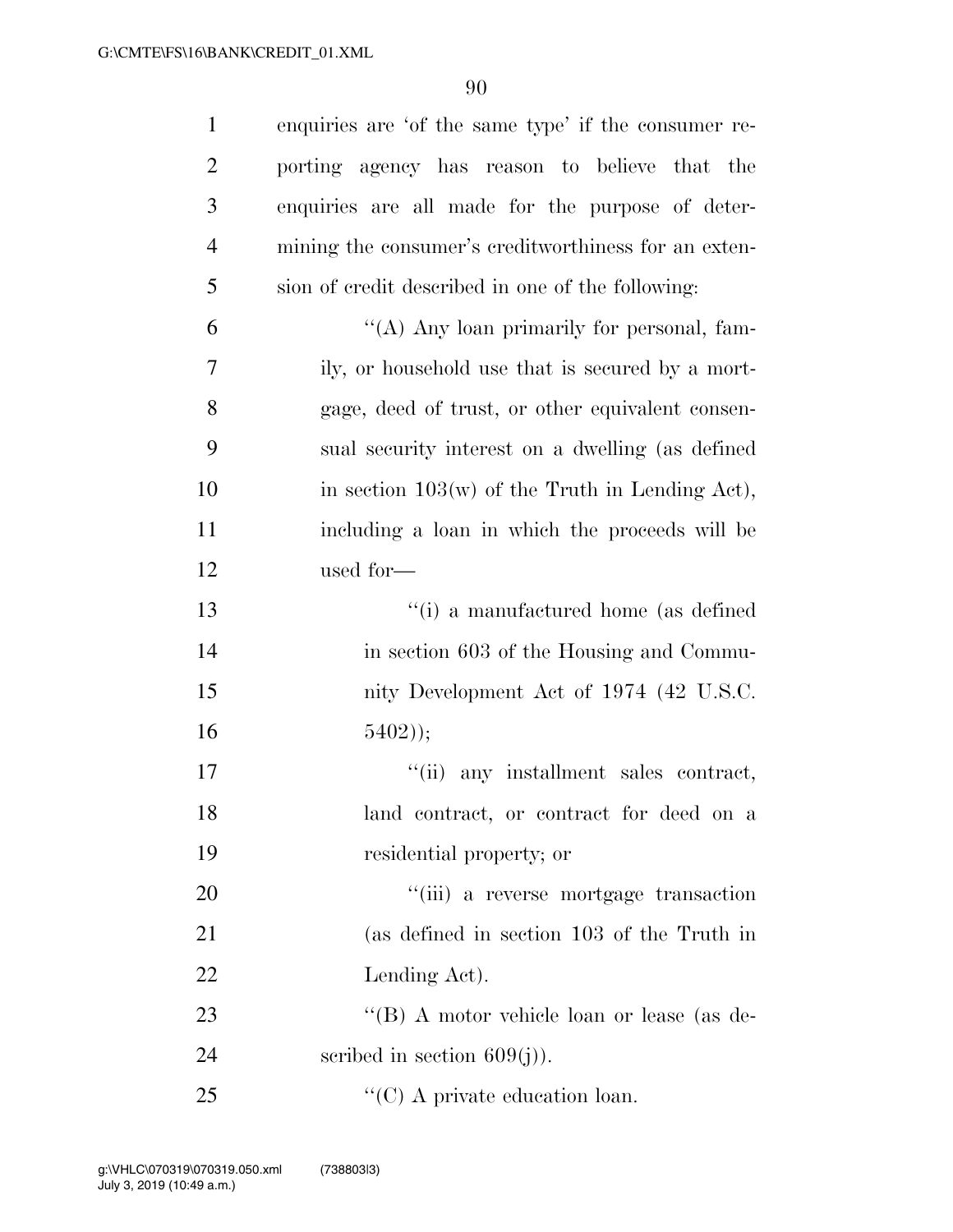1 ''(D) Any other consumer financial product or service, as determined by the Bureau.''. **SEC. 206. NATIONWIDE CONSUMER REPORTING AGENCIES** 

#### **REGISTRY.**

 The Fair Credit Reporting Act (15 U.S.C. 1681 et seq.), as amended by section 204, is further amended— (1) by adding at the end the following new sec-tion:

## **''§ 633. Nationwide consumer reporting agencies reg-istry**

 ''(a) IN GENERAL.—Not later than 1 year after the date of enactment of this section, the Bureau shall estab- lish and maintain a publicly accessible registry of con- sumer reporting agencies described in subsection (p) or (x) of section 603 (and any other agencies the Bureau de- termines provide similar services to such consumer report- ing agencies) that includes current contact information of each such agency, including the Internet website address of the Internet website described under section 611(h), and information on how consumers can obtain their con- sumer report, credit scores, or educational credit scores (as applicable) by toll-free telephone, postal mail, or elec-tronic means.

 ''(b) REGISTRY REQUIREMENTS.—The registry de-scribed in subsection (a) shall